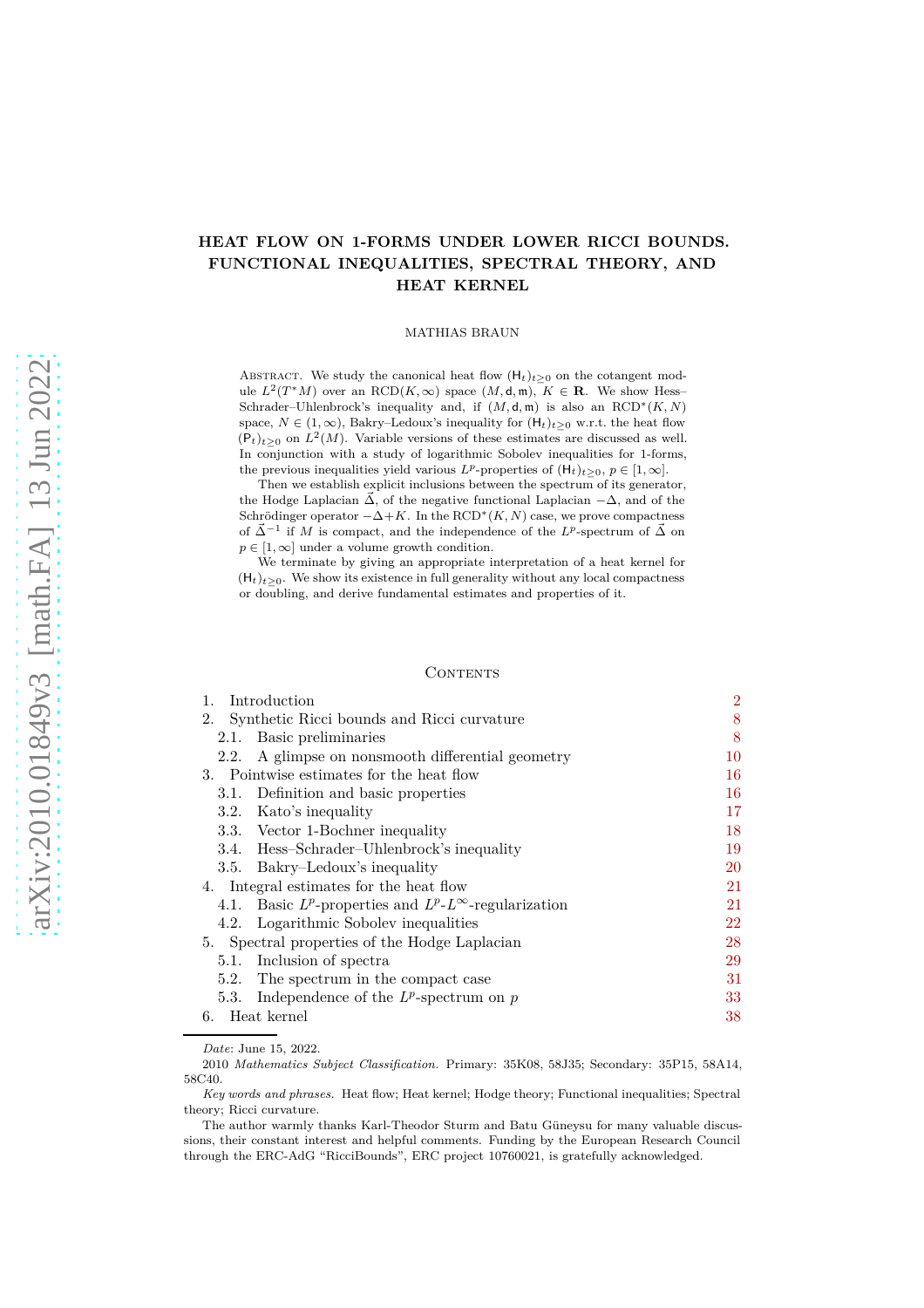## 2 MATHIAS BRAUN

|            | 6.1. Dunford–Pettis' theorem                  | 38  |
|------------|-----------------------------------------------|-----|
|            | 6.2. Explicit construction as integral kernel | 41. |
|            | 6.3. Trace inequality and spectral resolution | 45  |
| References |                                               | 46. |

## 1. INTRODUCTION

<span id="page-1-0"></span>Let  $(M, \mathsf{d}, \mathfrak{m})$  be a metric measure space, i.e. a complete and separable metric space  $(M, d)$  endowed with a locally finite, fully supported Borel measure  $m$ . We always assume that  $(M, \mathsf{d}, \mathfrak{m})$  is an  $\text{RCD}(K, \infty)$  space for some  $K \in \mathbb{R}$ . See [Chapter 2](#page-7-0) for a more detailed account on these.

In the seminal papers [\[39,](#page-47-0) [40\]](#page-47-1), based on the notion of  $L^{\infty}$ *-modules* over  $(M, d, m)$ , a first and, in particular, a *second* order differential structure on such, possibly quite singular, spaces has been built. In high analogy with the setting of a complete Riemannian manifold with Ricci curvature bounded from below by *K* endowed with its Riemannian volume measure, [\[40\]](#page-47-1) makes sense of differential geometric objects such as gradients, differentials, Hessians, vector fields, 1-forms, etc. — in fact, even in smooth situations, the axiomatization of  $[40]$  covers certain Schrödingertype operators on weighted Riemannian manifolds. In particular, building upon a notion of *Hodge Laplacian*  $\Delta$ , a nonsmooth cohomology theory and the *heat flow*  $(H_t)_{t>0}$  with generator  $-\vec{\Delta}$  acting on differential 1-forms in the *cotangent module*  $L^2(T^*M)$  have been introduced in [\[40\]](#page-47-1).

On Riemannian manifolds — weighted or not —  $(H_t)_{t>0}$  has been introduced long before and was studied extensively over the last decades. Let us mention e.g.  $[18, 20, 22, 29, 61, 63]$  $[18, 20, 22, 29, 61, 63]$  $[18, 20, 22, 29, 61, 63]$  $[18, 20, 22, 29, 61, 63]$  $[18, 20, 22, 29, 61, 63]$  $[18, 20, 22, 29, 61, 63]$  $[18, 20, 22, 29, 61, 63]$  $[18, 20, 22, 29, 61, 63]$  $[18, 20, 22, 29, 61, 63]$  $[18, 20, 22, 29, 61, 63]$  for geometric and analytic, and  $[11, 33]$  $[11, 33]$  for probabilistic studies on the heat flow on 1-forms, its integral kernel, etc. See also [\[34\]](#page-47-4) for the development of a Hodge theory on the Wiener space over a Riemannian manifold. On the other hand, apart from [\[40\]](#page-47-1), little is known about  $(H_t)_{t>0}$  in the more general  $\text{RCD}(K,\infty)$  framework. This article aims in a thorough study of properties of  $(H_t)_{t>0}$  as well as its generator, which has not been the central objective of [\[40\]](#page-47-1). The final outcome of our discussion is an appropriate definition and the construction of a *heat kernel* for  $(H_t)_{t>0}$  in the nonsmooth setting.

Our motivation for deeply studying the heat flow on 1-forms over RCD spaces comes from different directions. First, we provide a further contribution to the large diversity of works generalizing important "classical smooth" statements to nonsmooth spaces. Second, we believe that RCD spaces (or more general spaces with "lower Ricci bounds" [\[12,](#page-46-5) [89,](#page-48-1) [36\]](#page-47-5)) with the tensor language of [\[39,](#page-47-0) [40\]](#page-47-1) are the correct framework to develop nonsmooth notions of stochastic differential geometry, e.g. (damped) stochastic parallel transports, a project which we attack in the future. Therein, in establishing Bismut–Elworthy–Li-type derivative formulas for the functional heat flow  $(P_t)_{t\geq0}$  [\[11,](#page-46-4) [33\]](#page-47-3) — which in turn are expected to provide further regularity information about it — a good understanding of its 1-form counterpart  $(H<sub>t</sub>)<sub>t>0</sub>$  is essential [\[13,](#page-46-6) [30\]](#page-46-7). Lastly, in smooth contexts, heat kernel methods for 1-forms are useful in many important applications, all of which could lead to RCD analogues. Exemplary, let us quote

- a deeper understanding of the Hodge theorem (see [\[40\]](#page-47-1) for the RCD result) by the study of the heat kernel [\[65\]](#page-48-2),
- a proof variant of index theorems in Riemannian geometry  $[11, 20, 55]$  $[11, 20, 55]$  $[11, 20, 55]$  $[11, 20, 55]$ ,
- the study of boundedness of the Riesz transform, see e.g.  $[23, 24, 25, 29]$  $[23, 24, 25, 29]$  $[23, 24, 25, 29]$  $[23, 24, 25, 29]$  $[23, 24, 25, 29]$  $[23, 24, 25, 29]$ and the references therein, and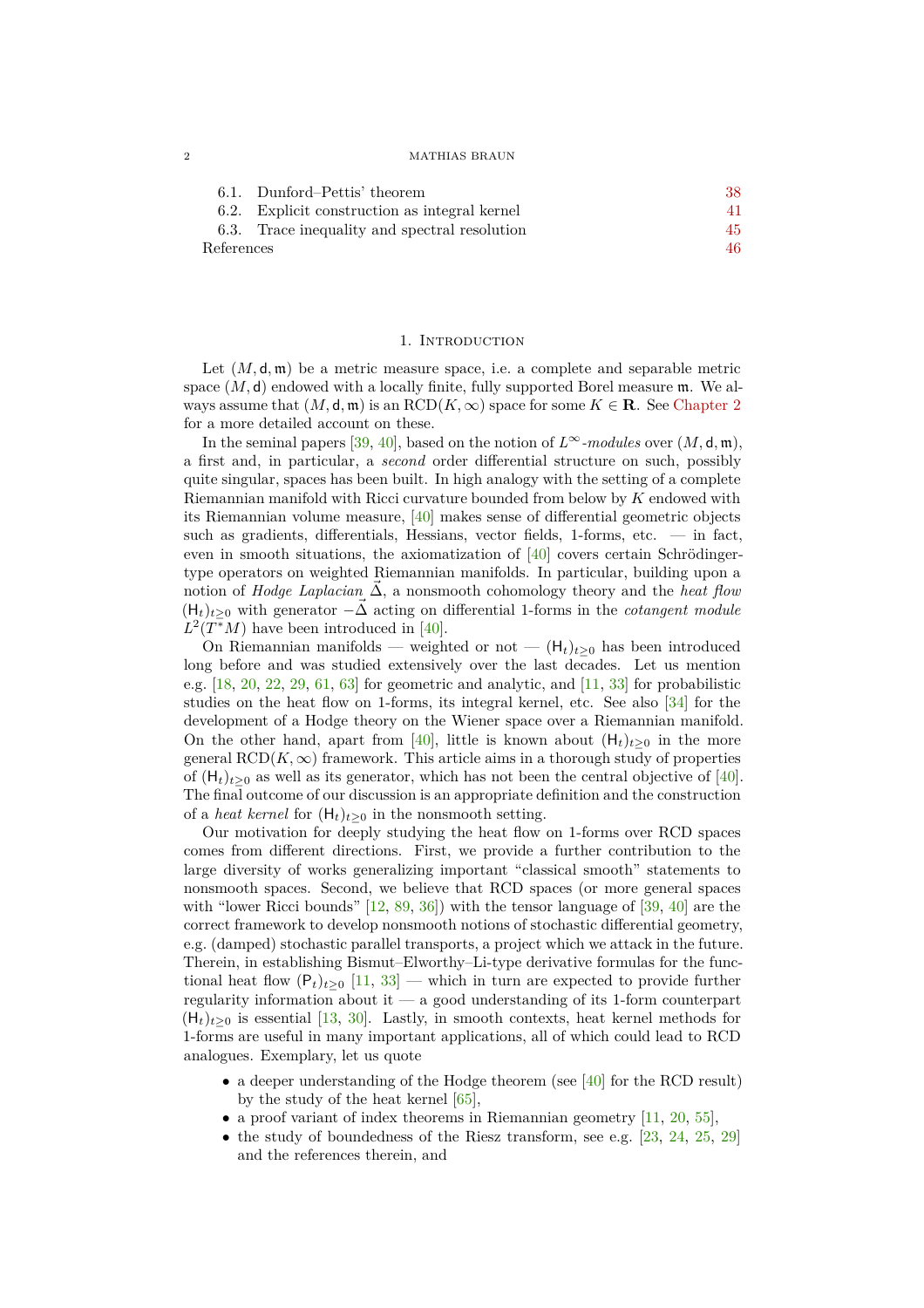• the study of its short-time asymptotics playing dominant roles in theoretical physics and quantum gravity [\[7,](#page-46-11) [64,](#page-48-3) [73\]](#page-48-4).

*Hess–Schrader–Uhlenbrock's inequality.* Let us now start by outlining the content of the paper. If *M* is a Riemannian manifold with volume measure vol, the heat flow  $(H_t)_{t>0}$  is well-known [\[37,](#page-47-7) [50,](#page-47-8) [72,](#page-48-5) [82\]](#page-48-6) to be tightly linked to the Ricci curvature Ric of  $\overline{M}$  via  $\overrightarrow{\Delta}$  through the *vector Bochner formula* 

$$
\Delta \frac{|X|^2}{2} + \langle X, (\vec{\Delta}X^{\flat})^{\sharp} \rangle = |\nabla X|^2 + \text{Ric}(X, X),
$$

valid for every sufficiently regular vector field *X*. Since this identity also involves the Laplace–Beltrami operator  $\Delta$  — which is the generator of the heat semigroup  $(P_t)_{t\geq 0}$  acting on  $L^2(M)$  — it implies important comparison estimates between  $(H_t)_{t>0}$  and  $(P_t)_{t>0}$  as described now.

The main result in [\[40\]](#page-47-1) in the RCD( $K, \infty$ ) case tells us that the vector Bochner formula can be made sense of in a weak form involving the measure-valued Laplacian **∆** and Ricci tensor **Ric** — actually, the latter is *defined* via such an identity. A classical interpolation argument from Bakry–Émery's theory then implies that for every  $\omega \in L^2(T^*M)$  and every  $t \geq 0$ ,

<span id="page-2-2"></span>
$$
|\mathsf{H}_{t}\omega|^{2} \le e^{-2Kt} \mathsf{P}_{t}(|\omega|^{2}) \quad \text{m-a.e.} \tag{1.1}
$$

This estimate, albeit being pointwise, is too weak to derive  $L^p$ -properties of  $(H_t)_{t>0}$  for the important range  $p \in [1,2)$ . On Riemannian manifolds with Ricci lower bound  $K$  and  $\mathfrak{m} := \text{vol}$ , however, Bochner's formula is known to entail the stronger *Hess–Schrader–Uhlenbrock inequality*

<span id="page-2-0"></span>
$$
|\mathsf{H}_{t}\omega| \le e^{-Kt} \, \mathsf{P}_{t}|\omega| \quad \text{m-a.e.} \tag{1.2}
$$

for every  $\omega \in L^2(T^*M)$  and every  $t \ge 0$ . In this context, [\(1.2\)](#page-2-0) is due to [\[49,](#page-47-9) [50\]](#page-47-8). We prove the bound [\(1.2\)](#page-2-0) in full generality on  $RCD(K, \infty)$  spaces  $(M, d, m)$ .

<span id="page-2-1"></span>**Theorem A** (see [Theorem 3.15\)](#page-19-1). *For every*  $\omega \in L^2(T^*M)$  *and every*  $t \geq 0$ , [\(1.2\)](#page-2-0) *is satisfied.*

[Theorem A](#page-2-1) opens the door for plenty of new insights into the behavior of  $(H_t)_{t>0}$ and its generator and is used at many places in this paper. For instance,  $(H_t)_{t>0}$ extends to a semigroup of bounded operators mapping  $L^p(T^*M)$  into  $L^p(T^*M)$  for every  $p \in [1,\infty]$ , strongly continuous if  $p < \infty$ , with operator norm of  $H_t$  no larger than  $e^{-Kt}$ , see [Theorem 4.1.](#page-21-1)

*Bakry–Ledoux's inequality.* Before further commenting on the proof of [Theorem A,](#page-2-1) we introduce improved versions of  $(1.1)$  we will obtain if  $(M, d, \mathfrak{m})$  obeys the more restrictive  $\text{RCD}^*(K, N)$  condition,  $N \in (1, \infty)$ . To the best of our knowledge and apart from exact 1-forms [\[8,](#page-46-12) [35,](#page-47-10) [36\]](#page-47-5), these seem to be new even in the smooth case. At this point, let us concentrate on the strongest — we say that a 1-form  $\omega$  obeys the *strong Bakry–Ledoux inequality* if for every  $t > 0$ ,

$$
|\mathsf{H}_t\omega|^2 + \frac{2}{N}\int_0^t e^{-2Ks}\,\mathsf{P}_s\big(|\mathrm{div}\,\mathsf{H}_{t-s}\omega^{\sharp}|^2\big)\,\mathrm{d}s \le e^{-2Kt}\,\mathsf{P}_t\big(|\omega|^2\big) \quad \text{m-a.e.}
$$

<span id="page-2-3"></span>**Theorem B** (see [Theorem 3.17\)](#page-19-2). *If*  $(M, d, m)$  *is an*  $RCD^*(K, N)$  *space, the strong Bakry–Ledoux inequality holds for every*  $\omega \in L^2(T^*M)$ *.* 

The link between the  $\text{RCD}^*(K, N)$  condition and the strong version of Bakry– Ledoux is created by the same interpolation technique as in the dimension-free case [\[40\]](#page-47-1) in combination with the dimensional vector 2-Bochner-inequality obtained by the study of **Ric** on  $\text{RCD}^*(K, N)$  spaces from [\[45\]](#page-47-11).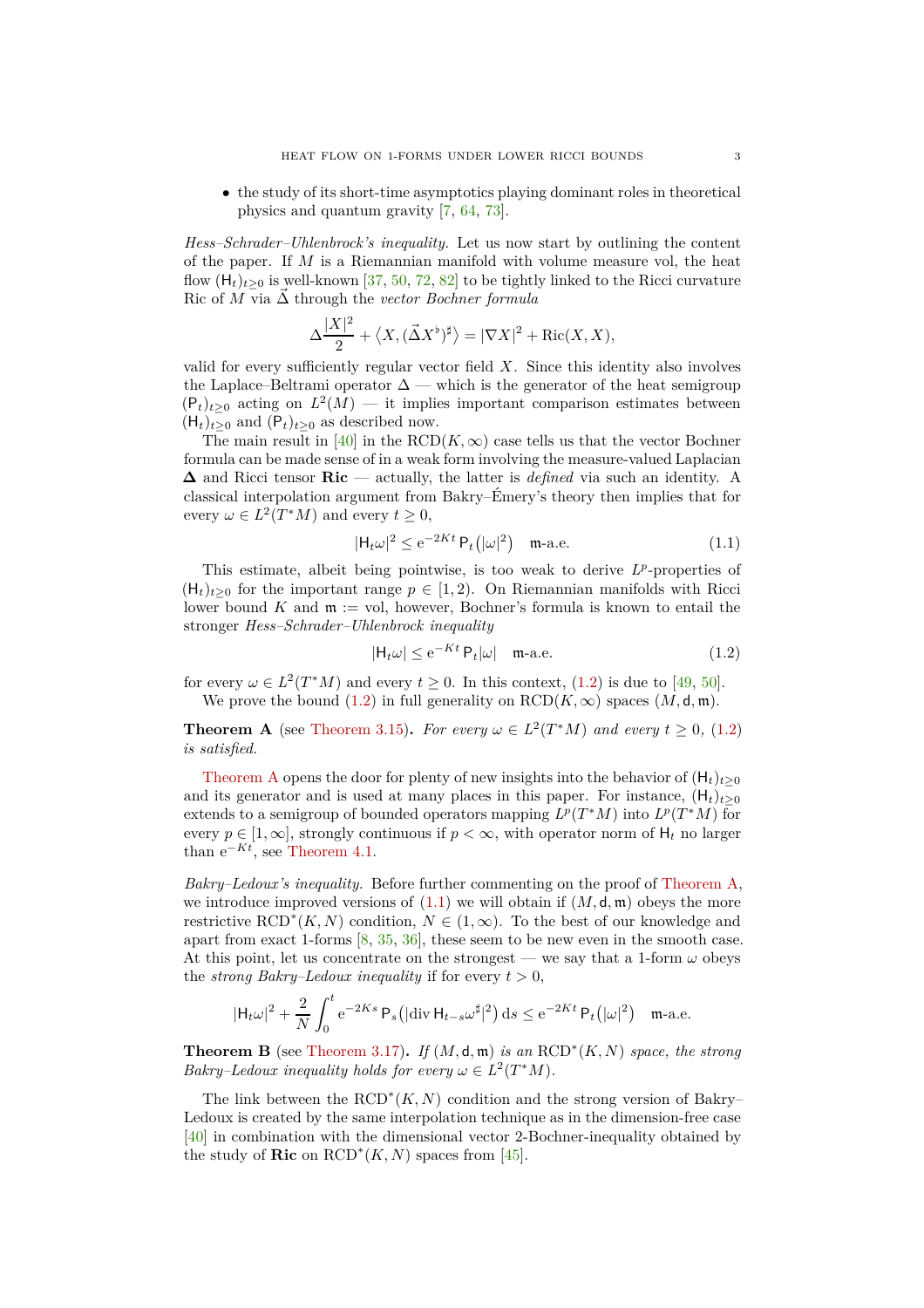#### 4 MATHIAS BRAUN

The Bakry–Ledoux inequality — already if valid for sufficiently many *exact* 1 forms — characterizes the  $\text{RCD}^*(K, N)$  condition for  $(M, \mathsf{d}, \mathfrak{m})$  according to [\[35,](#page-47-10) [36\]](#page-47-5) and the commutation relation between  $(H_t)_{t>0}$  and  $(P_t)_{t>0}$  from [Lemma 3.3](#page-15-2) below.

*Vector 1-Bochner inequality.* A crucial ingredient for [Theorem A](#page-2-1) is that the vector 2-Bochner inequality — or, in clearer terms, vector Γ2-inequality — is *selfimproving*. As proven in [\[40\]](#page-47-1), this means that from the a priori weaker inequality

$$
\Delta \frac{|X|^2}{2} + \langle X, (\vec{\Delta}X^{\flat})^{\sharp} \rangle \mathfrak{m} \ge K |X|^2 \mathfrak{m}
$$
 (1.3)

for a sufficiently large class of vector fields  $X$ , it already follows that

$$
\Delta \frac{|X|^2}{2} + \left\langle X, (\vec{\Delta}X^{\flat})^{\sharp} \right\rangle \mathfrak{m} \geq \left[ K |X|^2 + |\nabla X|^2 \right] \mathfrak{m},
$$

This property has been crucial in defining **Ric** in [\[40\]](#page-47-1).

Once having proven that  $|X| \in \text{Dom}(\Delta)$  for sufficiently many X, the chain rule

$$
\Delta |X|^2 = 2 |X| \Delta |X| + 2 |\nabla |X||^2 \mathfrak{m}
$$

then implies the *vector* 1*-Bochner inequality*

$$
\Delta |X|+|X|^{-1}\left\langle X,(\vec{\Delta}X^{\flat})^{\sharp}\right\rangle \mathfrak{m}\geq K\left|X\right|\mathfrak{m},
$$

as a byproduct, where the key feature canceling out the covariant term is

<span id="page-3-0"></span>
$$
|\nabla|X|| \le |\nabla X| \quad \text{m-a.e.} \tag{1.4}
$$

The latter, known as *Kato's inequality*, is well-known in the smooth framework, while its nonsmooth analogue, stated in [Proposition 3.7,](#page-16-1) has recently appeared in [\[27\]](#page-46-13). On the other hand, the vector 1-Bochner inequality for vector fields not necessarily of gradient-type is new in the dimension-free setting.

In an integrated version, the link between this vector 1-Bochner inequality and  $L^1$ -type bounds of the form  $(1.2)$  is known as *form domination*. See the classical references [\[10,](#page-46-14) [49,](#page-47-9) [80\]](#page-48-7) for motivations. For [Theorem A,](#page-2-1) we adopt a similar strategy.

It is worth noting — and shortly addressed in [Remark 3.18,](#page-20-2) as the constant case will suffice for our purposes — that the above-mentioned key estimates also hold true in greater generality if  $(M, d, \mathfrak{m})$  has a stronger variable lower Ricci bound  $k \in L^1_{loc}(M)$  with  $k \geq K$  on M in the sense of [\[12,](#page-46-5) [89\]](#page-48-1). For instance, the estimate [\(1.2\)](#page-2-0) appearing in [Theorem A](#page-2-1) can be phrased in terms of Brownian motion  $(B_t)_{t\geq 0}$ on (*M,* d*,* m) through

$$
|\mathsf{H}_t \omega| \le \mathbf{E} \left[ e^{-\int_0^{2t} k(B_r)/2 \, \mathrm{d}r} \left| \omega \right| (B_{2t}) \right] \quad \text{m-a.e.}
$$

 $201$ 

More generally, we expect these results to hold in the metric measure space settings of [\[13,](#page-46-6) [63,](#page-48-0) [89\]](#page-48-1) and even on tamed Dirichlet spaces [\[36\]](#page-47-5) without any uniform lower Ricci bounds.

*Logarithmic Sobolev inequalities. Logarithmic Sobolev inequalities* for functions and their connections to the functional heat flow  $(P_t)_{t>0}$ , initiated in [\[41\]](#page-47-12), have been an active field of research in past decades. For an overview over the vast literature on this subject, see [\[9,](#page-46-15) [26\]](#page-46-16). In a similar manner, in this article we relate logarithmic Sobolev inequalities for 1-forms to certain further integral properties of  $(H_t)_{t>0}$  described below. There is some ambiguity in formulating the former depending on whether one regards 1-forms as vector fields or really as contravariant objects. For brevity, we only outline [Definition 4.4,](#page-21-2) where we say that a sufficiently regular vector field *X* obeys the 2-logarithmic Sobolev inequality  $LSI_2(\beta, \chi)$  with parameters  $\beta > 0$  and  $\chi \in \mathbf{R}$  if

$$
\int_M |X|^2 \log |X| \, \mathrm{d}\mathfrak{m} \leq \beta \, \|\nabla X\|_{L^2}^2 + \chi \, \|X\|_{L^2}^2 + \|X\|_{L^2} \log \|X\|_{L^2}.
$$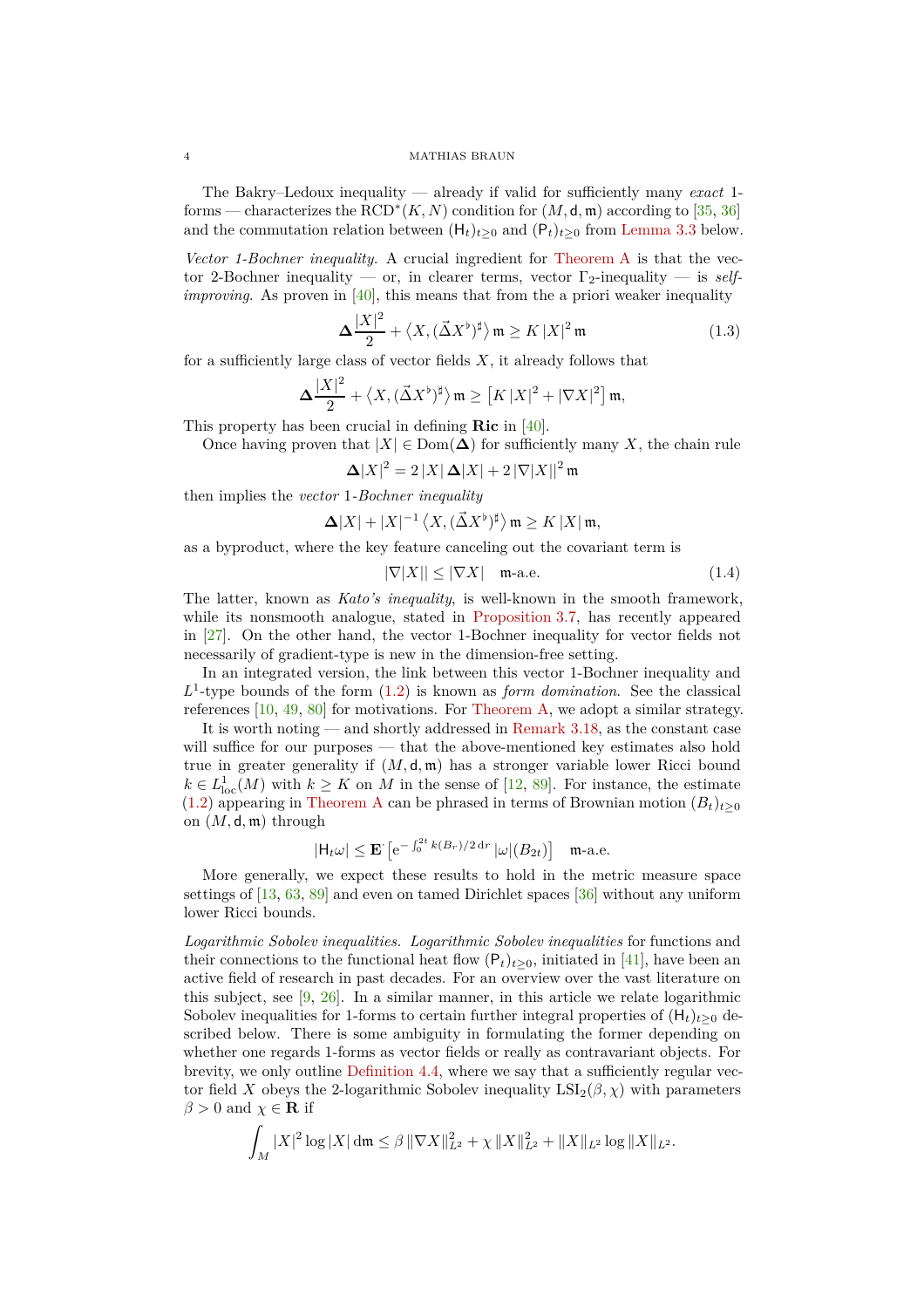The advantage of this form is that it follows from logarithmic Sobolev inequalities for functions, known to hold in various cases [\[16,](#page-46-17) [93\]](#page-49-0), via [\(1.4\)](#page-3-0), see [Lemma 4.8.](#page-22-0) It also implies its contravariant pendant from [Definition 4.5](#page-22-1) for arbitrary exponents, see [Proposition 4.10.](#page-23-0)

The integral properties of  $(H_t)_{t>0}$  to be derived are the following. We call  $(H_t)_{t>0}$ 

- *hypercontractive* if there exist  $T \in (0, \infty]$  and a strictly increasing  $C^1$ function  $p: [0, T) \to (1, \infty)$  such that  $H_t$  is bounded from  $L^{p(0)}(T^*M)$  to  $L^{p(t)}(T^*M)$  for every  $t \in (0, T)$ , and
- *ultracontractive* if there exist  $p_0 \in (1,\infty)$  and  $T > 0$  such that  $H_T$  is bounded from  $L^{p_0}(T^*M)$  to  $L^{\infty}(T^*M)$ .

In great generality, in [Theorem 4.12](#page-25-0) we study when certain logarithmic Sobolev inequalities imply hyper- or ultracontractivity of  $(H_t)_{t>0}$ . We also treat a partial converse in [Theorem 4.16.](#page-27-1)

Read in concrete applications, according to all these discussions and the known functional examples from [\[16,](#page-46-17) [93\]](#page-49-0), we deduce the following hypercontractivity.

<span id="page-4-0"></span>**Theorem C.** On any compact  $\text{RCD}^*(K, N)$  space or, for  $K > 0$ , any  $\text{RCD}(K, \infty)$ *space, there exists a constant*  $\beta > 0$  *such that for every*  $p_0 \in (1, \infty)$ *,*  $H_t$  *is bounded from*  $L^{p_0}(T^*M)$  *to*  $L^{p(t)}(T^*M)$  *with operator norm no larger than*  $e^{-Kt}$  *for every*  $t > 0$ , where the function  $p: [0, \infty) \to (1, \infty)$  is given by  $p(t) := 1 + (p_0 - 1) e^{2t/\beta}$ .

Many of our arguments and results entailing [Theorem C](#page-4-0) are inspired by the functional treatise [\[26\]](#page-46-16). In the case of non-weighted Riemannian manifolds, logarithmic Sobolev inequalities for 1-forms have been studied with similar results in [\[18\]](#page-46-0).

*Spectral behavior of Hodge's Laplacian.* Kato's inequality [\(1.4\)](#page-3-0) also explicitly connects the spectra of the Hodge and the functional Laplacian. The study of the former is our goal in [Chapter 5.](#page-27-0)

The following is first shown in full generality.

<span id="page-4-2"></span>**Theorem D** (see [Theorem 5.3](#page-28-1) and [Corollary 5.4\)](#page-29-0)**.** *If a positive real number belongs to the spectrum of*  $-\Delta$ *, then it is also contained in the spectrum of*  $\overline{\Delta}$ *. Similar inclusions hold between the respective point and essential spectra. In particular,*

 $\inf \sigma(-\Delta + K) \leq \inf \sigma(\vec{\Delta}) \leq \inf \sigma(\vec{\Delta}) \setminus \{0\} \leq \inf \sigma(-\Delta) \setminus \{0\}.$ 

The stated spectral inclusions are known in the non-weighted Riemannian setting by [\[19\]](#page-46-18). Our proof of the former adopts a similar strategy, relying on a suitable variant of Weyl's criterion. The first stated spectral gap inequality follows by basic spectral theory and is well-known in the smooth setting. See e.g. [\[44\]](#page-47-13) for a more general smooth treatise and further references.

On compact  $\text{RCD}^*(K, N)$  spaces, similarly to the case of functions, the spectrum of  $\Delta$  can be characterized much better. A key tool towards an explicit understanding of it in this case is the following Rellich-type compact embedding theorem.

<span id="page-4-1"></span>**Theorem E** (see [Theorem 5.8\)](#page-30-1). *If*  $(M, d, m)$  *is a compact*  $\text{RCD}^*(K, N)$  *space, the*  $$ 

For Ricci limit spaces, i.e. noncollapsed mGH-limits of sequences of non-weighted Riemannian manifolds with uniformly lower bounded Ricci curvatures, [Theorem E](#page-4-1) is due to  $[52, 53]$  $[52, 53]$ . In the very recent work  $[54]$ , [Theorem E](#page-4-1) has been proven independently in a different way using so-called  $\delta$ -splitting maps.

The proof of [Theorem E](#page-4-1) uses several powerful properties of  $(H_t)_{t>0}$  on compact  $RCD^*(K, N)$  spaces. Using that  $(P_t)_{t\geq 0}$  admits a heat kernel which obeys Gaussian bounds [\[56,](#page-47-17) [92\]](#page-48-8), together with [Theorem A](#page-2-1) and Bishop–Gromov's inequality, we see in [Theorem 4.3](#page-21-3) that the heat operator  $H_t$  maps  $L^p(T^*M)$  boundedly into  $L^\infty(T^*M)$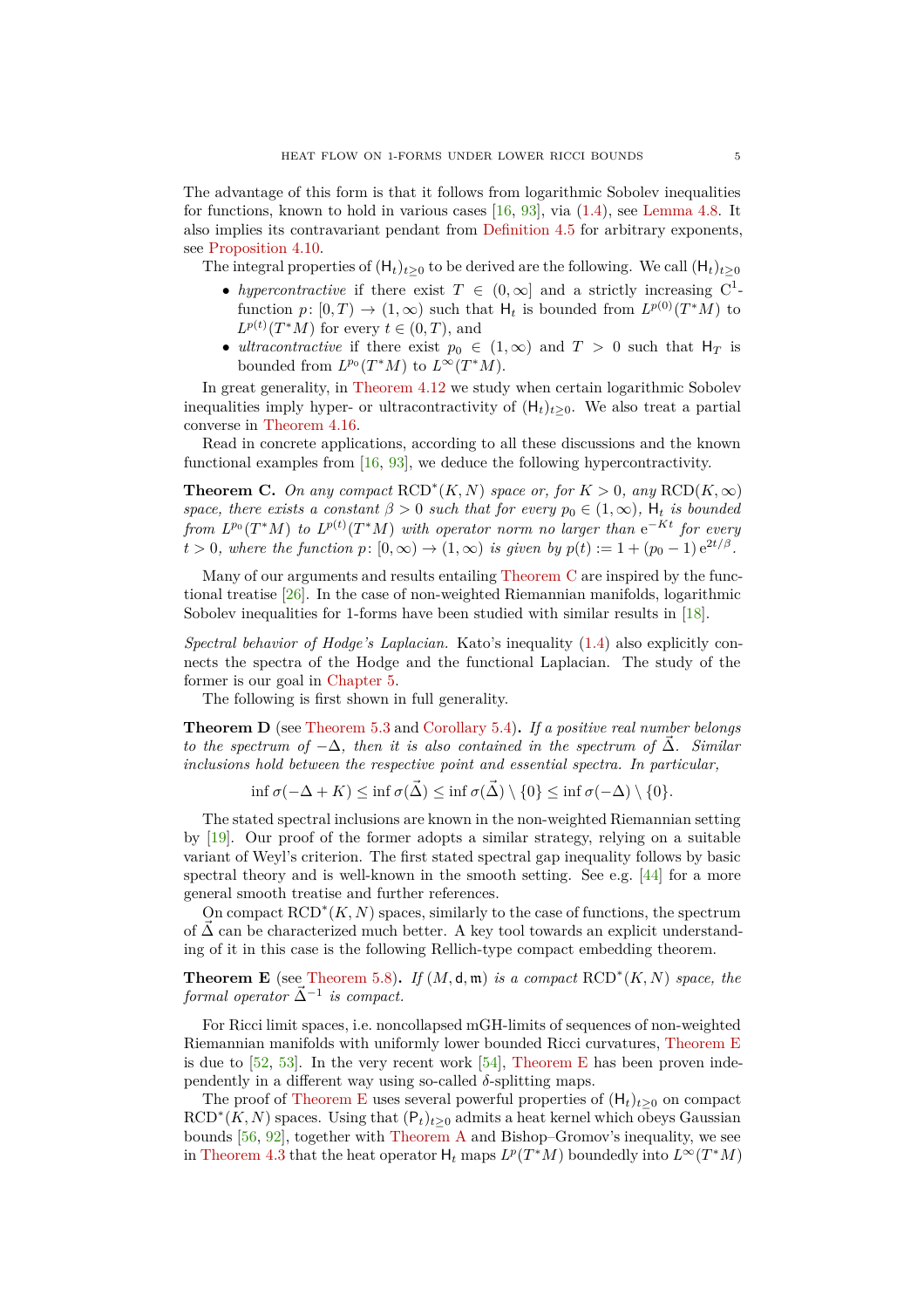## 6 MATHIAS BRAUN

for every  $t > 0$  and every  $p \in [1, \infty]$ . In particular,  $H_t$  is a Hilbert–Schmidt operator on  $L^2(T^*M)$ , and [Theorem E](#page-4-1) as well as expected properties of the spectrum of  $\vec{\Delta}$ stated in [Theorem 5.13](#page-31-0) are then deduced by abstract functional analysis. We also establish  $L^{\infty}$ -estimates on eigenforms of  $\tilde{\Delta}$ , with an explicit growth rate for positive eigenvalues. See [Corollary 5.14](#page-32-1) and [Theorem 5.15.](#page-32-2)

The last part of [Chapter 5,](#page-27-0) especially [Theorem 5.19,](#page-33-0) is devoted to the proof of the independence of the *L*<sup>*p*</sup>-spectrum of  $\vec{\Delta}$  on  $p \in [1, \infty]$ , provided  $(M, \mathsf{d}, \mathfrak{m})$  is an  $RCD^*(K, N)$  space satisfying, for every  $\varepsilon > 0$ , the volume growth condition

$$
\sup_{x \in M} \int_M e^{-\varepsilon d(x,y)} \, \mathfrak{m}[B_1(x)]^{-1/2} \, \mathfrak{m}[B_1(y)]^{-1/2} \, \mathrm{d}\mathfrak{m}(y) < \infty.
$$

On non-weighted Riemannian manifolds, this is shown in [\[17\]](#page-46-19). Our proof, based on a perturbation argument, [Theorem A](#page-2-1) and functional heat kernel bounds, is inspired by similar results for the functional Laplacian [\[47,](#page-47-18) [48,](#page-47-19) [75,](#page-48-9) [84\]](#page-48-10). See also [\[21,](#page-46-20) [28,](#page-46-21) [59,](#page-47-20) [90,](#page-48-11) [91\]](#page-48-12) for further works in this direction for Markov processes and Feynman–Kac semigroups.

*Heat kernel.* Up to now no general result ensuring the *existence* of a heat kernel for  $(H_t)_{t>0}$  was known in the setting of [\[40\]](#page-47-1). Outside the scope of noncompact, even weighted Riemannian manifolds [\[44,](#page-47-13) [68,](#page-48-13) [73\]](#page-48-4), there are only few metric measure constructions under restrictive structural (existence of a *continuous* covector bundle with constant fiber dimensions) and volume doubling assumptions [\[23,](#page-46-8) [79\]](#page-48-14). Our axiomatization and existence proof of a heat kernel for  $(H_t)_{t>0}$  on  $RCD(K,\infty)$ spaces is hoped to push forward research in the above areas on such spaces. Our general study applies to non-locally compact or non-doubling, possibly infinitedimensional spaces.

Let us motivate our axiomatization via the heat kernel  $p$  of  $(P_t)_{t\geq 0}$  from [\[3\]](#page-45-1). Slightly abusing notation, it induces a map  $p: (0, \infty) \times L^0(M)^2 \to L^0(M^2)$  sending  $t > 0$  and  $(g, f) \in L^0(M)^2$  to the m<sup>⊗2</sup>-measurable function given by  $p_t[g, f](x, y) :=$  $p_t(x, y) g(x) f(y)$  in such a way that for a sufficiently large class of functions f and *g*, we have  $\mathsf{p}_t[g, f] \in L^1(M^2)$  as well as

$$
g P_t f = \int_M \mathsf{p}_t[g, f](\cdot, y) \, \mathrm{d}\mathfrak{m}(y) \quad \mathfrak{m}\text{-a.e.}
$$

Let us turn to 1-forms. Recall that a heat kernel for  $(H_t)_{t>0}$  in the smooth, possibly weighted setting is a jointly smooth map h:  $(0, \infty) \times M^2 \to (T^*M)^* \boxtimes T^*M$ — i.e. for every  $t > 0$  and every  $(x, y) \in M^2$ ,  $h_t(x, y)$  is a homomorphism mapping  $T_y^*M$  to  $T_x^*M$  — satisfying

<span id="page-5-0"></span>
$$
\mathsf{H}_{t}\omega = \int_{M} \mathsf{h}_{t}(\cdot, y) \,\omega(y) \,\mathrm{d}\mathfrak{m}(y) \quad \mathfrak{m}\text{-a.e.} \tag{1.5}
$$

for every  $\omega \in L^2(T^*M)$ . The heat kernel for 1-forms has first been constructed on compact spaces by [\[68\]](#page-48-13) using the so-called *parametrix construction*. See also [\[44,](#page-47-13) [73\]](#page-48-4).

Since  $RCD(K, \infty)$  spaces a priori do neither come with any covector bundle nor with a smooth structure, the fiberwise notion [\(1.5\)](#page-5-0) is replaced by "testing [\(1.5\)](#page-5-0) pointwise against sufficiently many 1-forms". Motivated by our functional considerations, we understand a mapping h:  $(0, \infty) \times L^0(T^*M)^2 \to L^0(M^2)$  to be a *heat kernel* for  $(H_t)_{t\geq0}$  if, for every  $t>0$ ,  $h_t$  is  $L^0$ -bilinear, and for all sufficiently regular 1-forms  $\omega$  and  $\eta$ , we have  $h_t[\eta, \omega] \in L^1(M^2)$  and

$$
\langle \eta, \mathsf{H}_t \omega \rangle = \int_M \mathsf{h}_t[\eta, \omega](\cdot, y) \, \mathrm{d}\mathfrak{m}(y) \quad \mathfrak{m}\text{-a.e.}
$$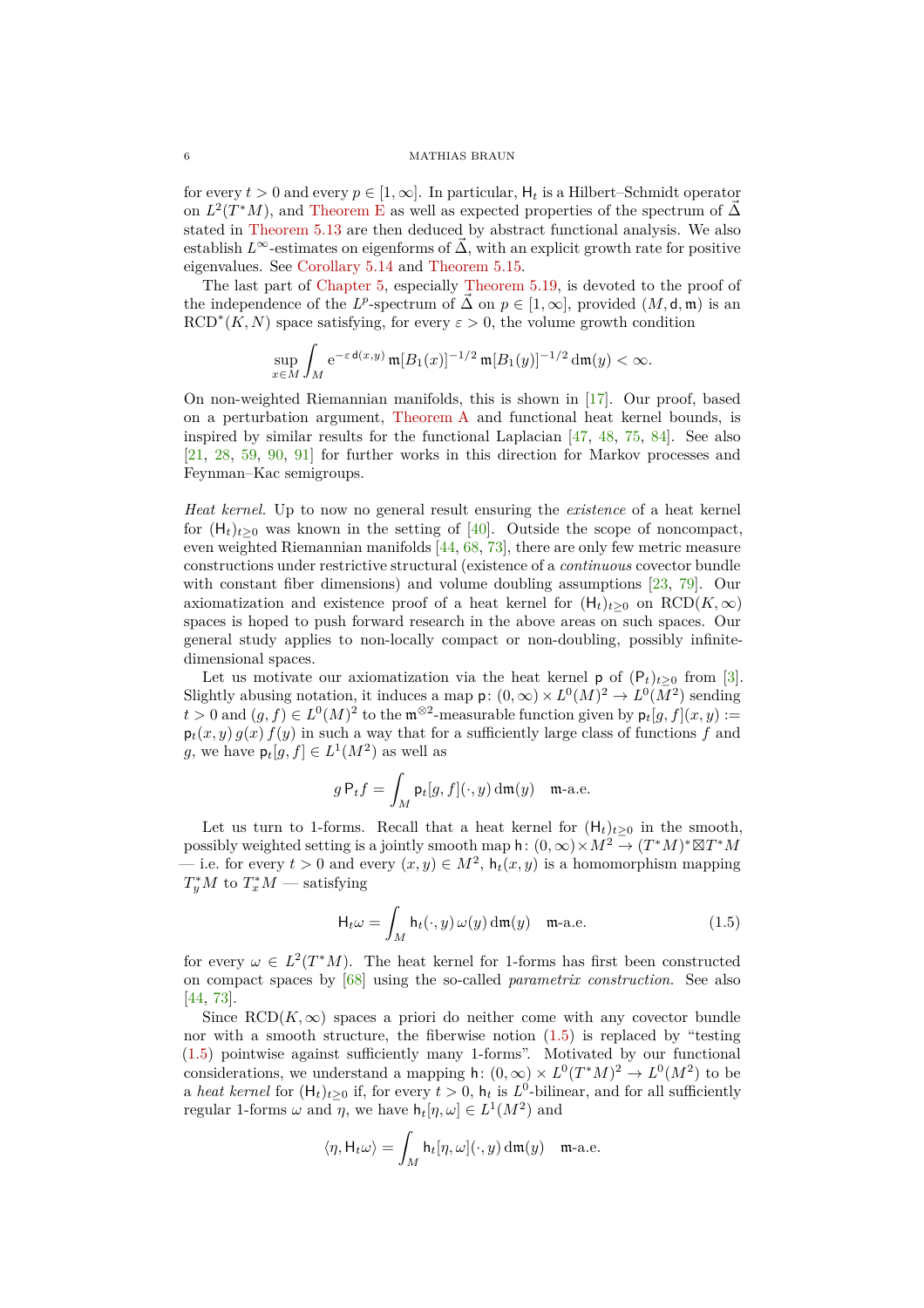<span id="page-6-0"></span>**Theorem F** (see [Theorem 6.5\)](#page-40-1). The heat kernel for  $(H_t)_{t\geq0}$  in the indicated sense *exists and is unique.*

The proof strategy is the following. Motivated by similar functional results [\[85,](#page-48-15) [76\]](#page-48-16), a crucial tool to obtain integral kernels for certain operators is a *Dunford– Pettis*-type theorem [\[31,](#page-46-22) [32\]](#page-46-23), a very general  $L^{\infty}$ -module version of which we prove in [Theorem 6.3.](#page-37-2) Boiled down to the 1-form setting, it states that any linear operator which is bounded from  $L^1(T^*M)$  to  $L^\infty(T^*M)$  in the Banach sense admits an integral kernel, the concept of which is similar to the axiomatization of the 1-form heat kernel. Now for  $t > 0$ , the heat operator  $H_t$  is not bounded from  $L^1(T^*M)$ to  $L^{\infty}(T^*M)$  in this generality. But by [\[92\]](#page-48-8), given any  $\varepsilon > 0$  there exist constants  $C_1, C_2 > 0$  with

$$
\mathsf{p}_t(x,y) \le \mathfrak{m}\!\left[B_{\sqrt{t}}(x)\right]^{-1/2} \mathfrak{m}\!\left[B_{\sqrt{t}}(x)\right]^{-1/2} \, \exp\!\left(C_1\!\left(1+C_2\,t\right)-\frac{\mathsf{d}^2(x,y)}{(4+\varepsilon)t}\right)
$$

for every  $t > 0$  and  $\mathfrak{m}^{\otimes}$ -a.e.  $(x, y) \in M^2$ . By [Theorem A,](#page-2-1) the perturbed operator

$$
A_t := \phi_t H_t \phi_t,
$$

where  $\phi_t(x) := \mathfrak{m}[B_{\sqrt{t}}(x)]^{1/2}$ , is thus bounded from  $L^1(T^*M)$  to  $L^{\infty}(T^*M)$  and thus admits an integral kernel — formally multiplying  $A_t$  by  $\phi_t^{-1}$  from both sides then yields the desired integral kernel  $h_t$  for  $H_t$ . Note that for this argument, it is essential that  $(P_t)_{t>0}$  has a heat kernel. (This explains best our restriction to uniform lower Ricci bounds, a more general result is not available up to now.)

Having existence of h at our disposal, further properties of h such as symmetry, Hess–Schrader–Uhlenbrock's inequality for the "pointwise operator norm"  $|h_t|_{\otimes}$  of  $h_t$ , i.e. for every  $t > 0$ ,

$$
|\mathsf{h}_t|_{\otimes}(x,y) \leq e^{-Kt} \mathsf{p}_t(x,y)
$$

for  $\mathfrak{m}^{\otimes 2}$ -a.e.  $(x, y) \in M^2$ , and Chapman–Kolmogorov's formula are shown in [Theorem 6.7.](#page-42-0)

Two further results are then finally given on the class of RCD<sup>∗</sup> (*K, N*) spaces. In [Theorem 6.10,](#page-44-1) for every  $t > 0$  we first prove the trace inequality

$$
\operatorname{tr} \mathsf{H}_t \leq (\dim_{\mathsf{d},\mathfrak{m}} M) e^{-Kt} \operatorname{tr} \mathsf{P}_t.
$$

Here,  $\dim_{\mathbf{d},\mathfrak{m}} M$ , a positive integer not larger than N, is the *essential dimension* of  $(M, \mathsf{d}, \mathfrak{m})$  in the sense of [\[15,](#page-46-24) [66\]](#page-48-17). This generalizes similar results on possibly weighted Riemannian manifolds [\[44,](#page-47-13) [50,](#page-47-8) [72\]](#page-48-5). Furthermore, our spectral analysis for  $\Delta$  from [Theorem E](#page-4-1) entails a spectral resolution identity for  $h_t$  in [Theorem 6.11](#page-45-2) as soon as *M* is also compact.

*Organization.* In [Chapter 2,](#page-7-0) we collect basic preliminaries about RCD spaces and differential geometric notions on these.

In [Chapter 3,](#page-15-0) we recall basic properties of the heat equation for 1-forms and its solution. We establish the vector 1-Bochner inequality, and prove the important pointwise properties [Theorem A](#page-2-1) and [Theorem B](#page-2-3) of  $(H_t)_{t>0}$ .

[Chapter 4](#page-20-0) is devoted to integral consequences of the results from [Chapter 3.](#page-15-0) We demonstrate that  $(H_t)_{t\geq 0}$  extends to a semigroup acting on  $L^p(T^*M)$  for every  $p \in [1,\infty]$  and discuss the  $L^p \text{-} L^\infty$ -regularization property of  $(\mathsf{H}_t)_{t\geq 0}$ . This chapter is then closed by a discussion on hyper- and ultracontractivity properties of  $(H_t)_{t>0}$ and their relation to logarithmic Sobolev inequalities, for instance, the treatise of [Theorem C.](#page-4-0)

[Chapter 5](#page-27-0) contains spectral properties of  $\vec{\Delta}$ , including the proofs of [Theorem D](#page-4-2) and [Theorem E.](#page-4-1) [Section 5.3](#page-32-0) is devoted to the independence of the  $L^p$ -spectrum of  $\overrightarrow{\Delta}$  on  $p \in [1, \infty]$ .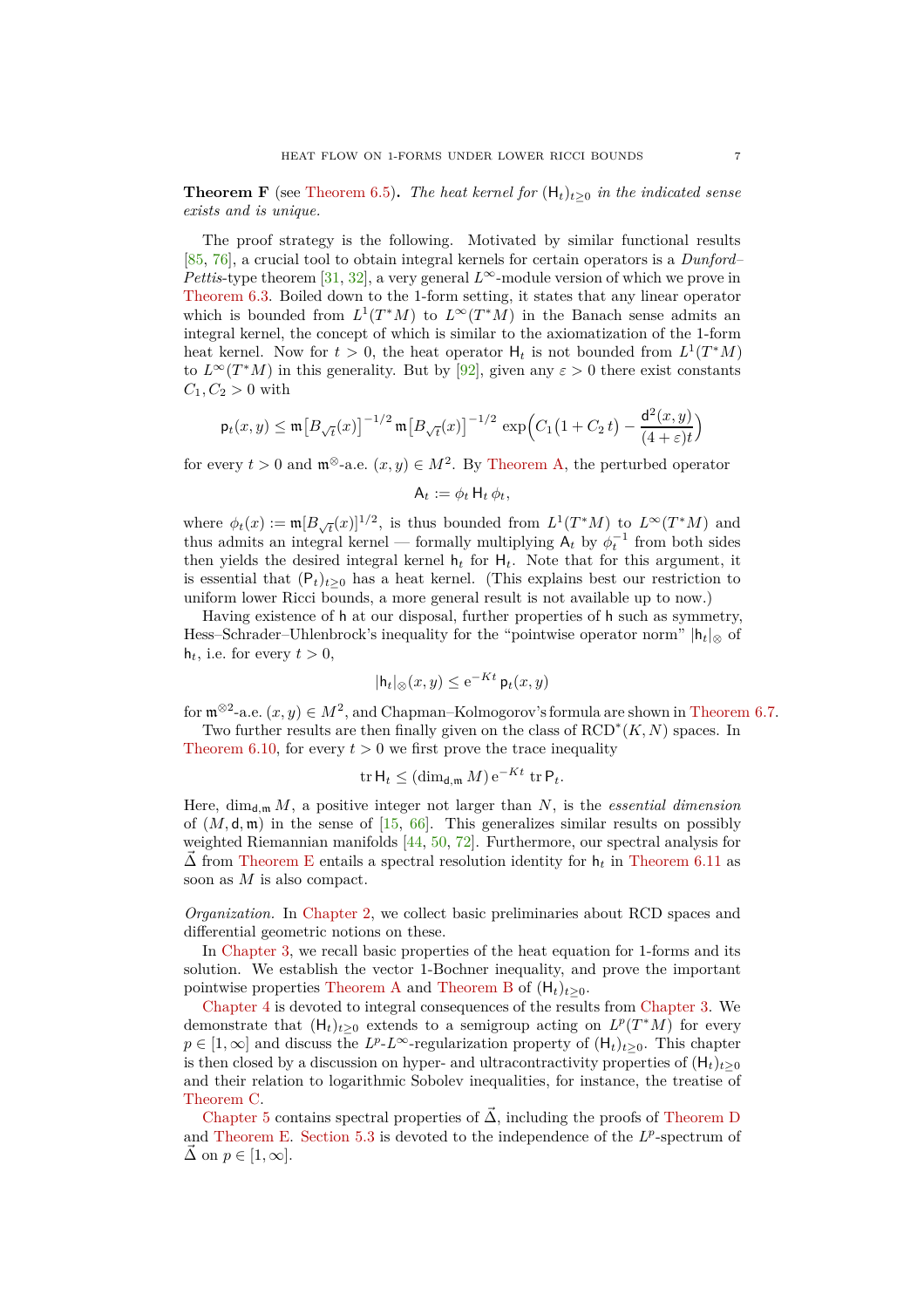## 8 MATHIAS BRAUN

The most important part of this work, [Chapter 6,](#page-37-0) consists of a careful axiomatization of the notion of integral kernels in the context of *L*∞-modules, the proof of [Theorem F,](#page-6-0) and further basic properties of the heat kernel for  $(H_t)_{t>0}$ , i.e. the previously described trace inequality and the spectral resolution identity for h*<sup>t</sup>* in [Section 6.3.](#page-44-0)

#### 2. Synthetic Ricci bounds and Ricci curvature

## <span id="page-7-1"></span><span id="page-7-0"></span>2.1. **Basic preliminaries.**

*Notation.* The triple  $(M, \mathsf{d}, \mathfrak{m})$  consists of a complete and separable metric space  $(M, d)$  and a Borel measure  $m$  on  $(M, d)$  with full support. We always assume that  $(M, \mathsf{d}, \mathfrak{m})$  is an RCD $(K, \infty)$  space,  $K \in \mathbb{R}$ . In particular, we have the following volume growth condition according to [\[87\]](#page-48-18). For every  $z \in M$ , there exists  $C < \infty$ such that for every  $r > 0$ ,

<span id="page-7-2"></span>
$$
\mathfrak{m}[B_r(z)] \le C e^{Cr^2}.
$$
\n(2.1)

By  $L^0(M)$ , we denote the space of (m-a.e. equivalence classes of) m-measurable functions  $f: M \to \mathbf{R}$ . Given any partition  $(E_i)_{i \in \mathbf{N}}$  of M into Borel sets of finite and positive m-measure, it is a complete and separable metric space w.r.t. the metric d*<sup>L</sup>*<sup>0</sup> defined through

$$
\mathrm{d}_{L^0}(f,g):=\sum_{j=1}^\infty\frac{2^{-j}}{\mathfrak m[E_j]}\int_{E_j}\min\bigl\{|f-g|,1\bigr\}\,\mathrm{d}\mathfrak m.
$$

The induced topology on  $L^0(M)$  does not depend on the choice of  $(E_j)_{j\in\mathbb{N}}$  — indeed,  $(f_n)_{n\in\mathbb{N}}$  is a Cauchy sequence w.r.t.  $d_{L^0}$  if and only if it is a Cauchy sequence w.r.t. convergence in m-measure on any Borel set  $B \subset M$  with  $\mathfrak{m}[B] < \infty$ . Similar facts hold — and definitions are used — for the space  $L^0(M^2)$  of  $\mathfrak{m}^{\otimes 2}$ -measurable  $f: M^2 \to \mathbf{R}$ . We write  $L^p(M)$  for the *p*-th order Lebesgue space w.r.t. m,  $p \in [1, \infty]$ , endowed with the norm  $\|\cdot\|_{L^p}$ .  $C(M)$  and  $Lip(M)$  denote the sets of d-continuous and **d**-Lipschitz continuous functions  $f: M \to \mathbf{R}$  — their subspaces of *bounded* or *boundedly supported* functions are marked with the subscript b or bs, respectively.

For  $i \in \{1, 2\}$ , the projection maps  $\text{pr}_i: M^2 \to M$  are  $\text{pr}_i(x_1, x_2) := x_i$ . Similarly, we define  $pr_i: M^3 \to M$  for  $i \in \{1, 2, 3\}$ . The distance function from a given point  $z \in M$  is denoted by  $\mathsf{r}_z \colon M \to \mathbf{R}$  and defined by  $\mathsf{r}_z(x) := \mathsf{d}(z, x)$ .

Let  $\mathfrak{M}(M)$  be the space of signed Radon measures on  $(M, d)$  with finite total variation.

For two Banach spaces  $\mathcal M$  and  $\mathcal N$ , the operator norm of an operator A:  $\mathcal M\to\mathcal N$ is  $\|A\|_{\mathcal{M},\mathcal{N}}$ .

*Notions of*  $RCD(K, \infty)$  *spaces.* We assume the definition of  $RCD(K, \infty)$  spaces,  $K \in \mathbf{R}$ , to be known to the reader. In this paragraph, we only collect basic properties of them — details can be found in  $[1, 2, 3, 40, 62, 77, 87]$  $[1, 2, 3, 40, 62, 77, 87]$  $[1, 2, 3, 40, 62, 77, 87]$  $[1, 2, 3, 40, 62, 77, 87]$  $[1, 2, 3, 40, 62, 77, 87]$  $[1, 2, 3, 40, 62, 77, 87]$  $[1, 2, 3, 40, 62, 77, 87]$  $[1, 2, 3, 40, 62, 77, 87]$  $[1, 2, 3, 40, 62, 77, 87]$  $[1, 2, 3, 40, 62, 77, 87]$  $[1, 2, 3, 40, 62, 77, 87]$  $[1, 2, 3, 40, 62, 77, 87]$  and the references therein.

Let  $S^2(M)$  be the class of functions  $f \in L^0(M)$  which have a (squared) *minimal weak upper gradient*  $\Gamma(f) \in L^1(M)$ , whose polarization is also denoted by Γ. By the  $\text{RCD}(K,\infty)$  assumption,  $(M,\mathsf{d},\mathfrak{m})$  is *infinitesimally Hilbertian* — that is,  $(W^{1,2}(M), \|\cdot\|_{W^{1,2}})$  is a Hilbert space, where

$$
W^{1,2}(M) := \mathcal{S}^2(M) \cap L^2(M),
$$
  

$$
\|\cdot\|_{W^{1,2}}^2 := \|\cdot\|_{L^2}^2 + \|\Gamma(\cdot)\|_{L^1}.
$$

The infinitesimal generator of the Dirichlet form induced by  $\Gamma$  (the so-called *Cheeger energy*) is the *Laplacian* ∆. It is linear, nonpositive, self-adjoint and densely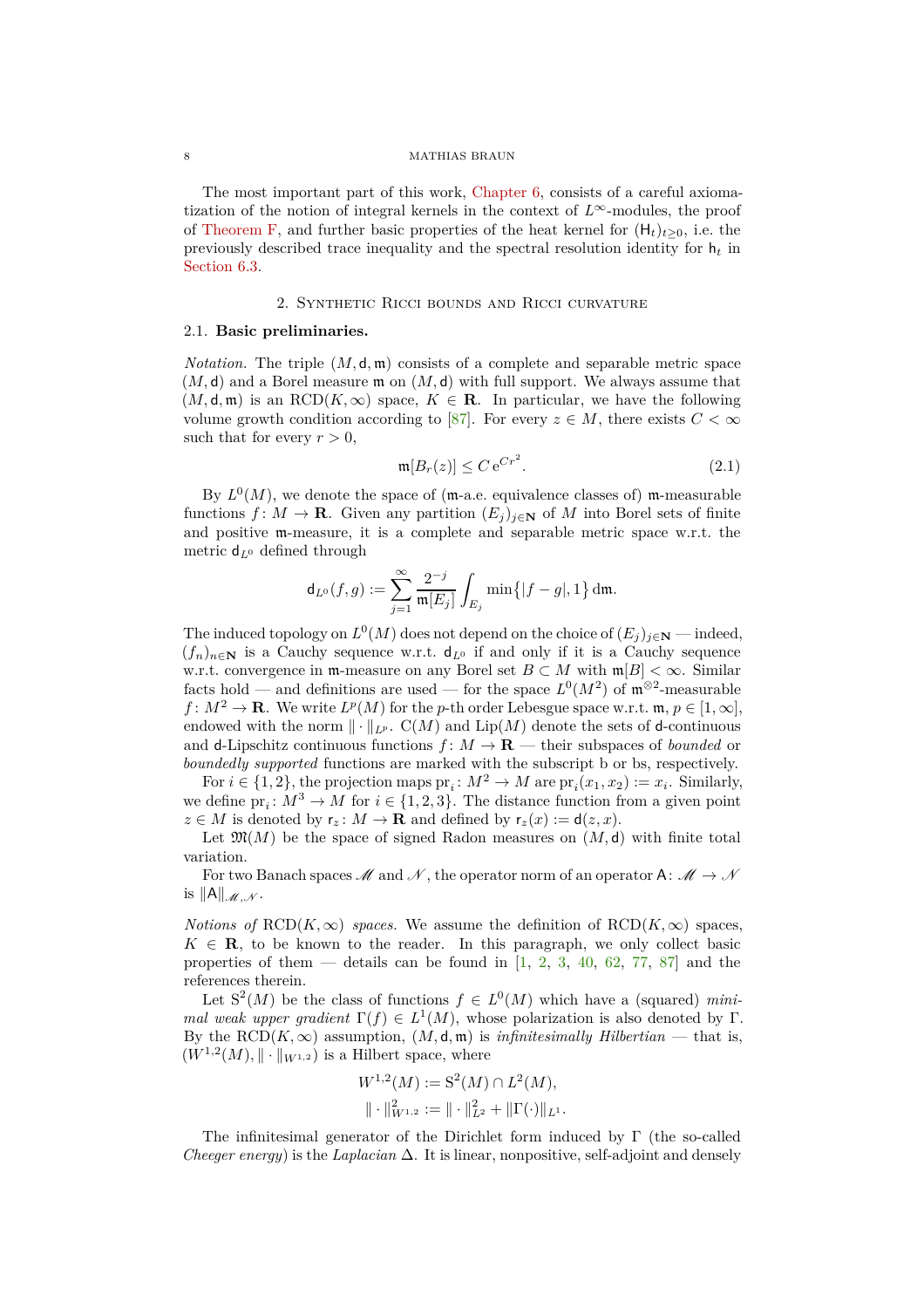defined on  $L^2(M)$  with domain  $Dom(\Delta)$ . It also gives rise to the m-symmetric, masspreserving (*functional*) *heat flow*  $(P_t)_{t\geq 0}$  on  $L^2(M)$  via  $P_t := e^{\Delta t}$ , which extends to a contractive semigroup of linear operators to  $L^p(M)$  for every  $p \in [1,\infty]$ , strongly continuous if  $p < \infty$ . If  $f \in W^{1,2}(M)$ , the curve  $t \mapsto P_t f$  is  $W^{1,2}$ -continuous on  $[0, ∞)$ . For every  $t > 0$ ,  $P_t \Delta = \Delta P_t$  on  $Dom(\Delta)$ , and for every  $f \in L^2(M)$ ,

<span id="page-8-1"></span>
$$
\|\Delta \mathsf{P}_t f\|_{L^2} \le \frac{1}{\sqrt{2}t} \|f\|_{L^2}.
$$
\n(2.2)

The RCD( $K, \infty$ ) property entails further properties of  $(P_t)_{t>0}$  crucially exploited in this work. First, as a consequence of heat flow analysis, the *Sobolev-to-Lipschitz property* holds, i.e. every  $f \in W^{1,2}(M)$  with  $\Gamma(f) \in L^{\infty}(M)$  has an m-a.e. representative in Lip(*M*) whose Lipschitz constant is no larger than  $\|\Gamma(f)^{1/2}\|_{L^{\infty}}$ . Second,  $P_t$  has a version which maps  $L^\infty(M)$  to  $Lip(M)$  for every  $t > 0$ . Third, the *1*-*Bakry–Émery inequality* holds, i.e. for every  $f \in W^{1,2}(M)$  and every  $t \geq 0$ ,

$$
\Gamma(\mathsf{P}_t f)^{1/2} \le e^{-Kt} \, \mathsf{P}_t \big( \Gamma(f)^{1/2} \big) \quad \text{m-a.e.} \tag{2.3}
$$

Fourth, the functional heat flow admits a *heat kernel*, i.e. for every  $t > 0$  there exists a symmetric  $\mathfrak{m}^{\otimes 2}$ -measurable map  $\mathsf{p}_t \colon M^2 \to (0, \infty)$  such that

$$
\int_M \mathsf{p}_t(\cdot,y) \, \mathrm{d}\mathfrak{m}(y) = 1
$$

and, for every  $f \in L^2(M)$ ,

$$
\mathsf{P}_t f = \int_M \mathsf{p}_t(\cdot, y) f(y) \, \mathrm{d}\mathfrak{m}(y) \quad \text{m-a.e.}
$$

The following result from [\[92\]](#page-48-8) establishes a Gaussian upper bound for  $p_t$ ,  $t > 0$ .

<span id="page-8-2"></span>**Theorem 2.1.** For every  $\varepsilon > 0$ , there exist finite constants  $C_1 > 0$ , depending *only on*  $\varepsilon$ *, and*  $C_2 \geq 0$ *, depending only on K, such that for every*  $t > 0$  *and*  $\mathfrak{m}^{\otimes 2}$ *a.e.*  $(x, y) \in M^2$ ,

$$
\mathsf{p}_t(x,y)\le \mathfrak{m}\!\left[B_{\sqrt{t}}(x)\right]^{-1/2}\mathfrak{m}\!\left[B_{\sqrt{t}}(y)\right]^{-1/2}\,\exp\!\left(C_1\!\left(1+C_2t\right)-\frac{\mathsf{d}^2(x,y)}{(4+\varepsilon)t}\right)\!.
$$

*If*  $K \geq 0$ *, the constant*  $C_2$  *can be chosen equal to zero.* 

Closely related to  $(P_t)_{t>0}$  and its regularizing properties is the set of *test functions*

Test(M) := {
$$
f \in \text{Dom}(\Delta) \cap L^{\infty}(M) : \Gamma(f) \in L^{\infty}(M), \Delta f \in W^{1,2}(M)
$$
},

which is an algebra w.r.t. pointwise multiplication. For instance, the heat operator  $P_t$  maps  $L^2(M) \cap L^\infty(M)$  to Test $(M)$  for every  $t > 0$ , whence Test $(M)$  is dense in  $W^{1,2}(M)$ . Variants of this have widely been used in the literature, e.g. yielding the subsequent useful results [\[40,](#page-47-1) [77\]](#page-48-19).

<span id="page-8-0"></span>**Lemma 2.2.** *For every*  $f \in W^{1,2}(M)$  *with*  $a \le f \le b$  **m**-a.e.,  $a, b \in [-\infty, \infty]$ *, there exists a sequence*  $(f_n)_{n \in \mathbb{N}}$  *in* Test $(M)$  *converging to*  $f$  *in*  $W^{1,2}(M)$  *with*  $a \le f_n \le b$  $\mathfrak{m}\text{-}a.e.$  and  $\Delta f_n \in L^{\infty}(M)$  *for all*  $n \in \mathbb{N}$ *. If*  $\Gamma(f) \in L^{\infty}(M)$ *, this sequence can be chosen such that*  $(\Gamma(f_n))_{n\in\mathbb{N}}$  *is bounded in*  $L^{\infty}(M)$ *.* 

**Lemma 2.3.** *Assume that*  $M$  *is locally compact, and let*  $U, V \subset M$  *be two open subsets with*  $U \subset V$ *. Suppose that*  $U$  *and*  $V^c$  *have positive* **d**-distance to each other. *Then there exists a continuous function*  $\psi_{UV} \in \text{Test}(M)$  *satisfying*  $\psi_{UV}(M) \subset$  $[0,1], \psi_{U,V} = 1 \text{ and } U \text{ and } \psi_{U,V} = 0 \text{ on } V^c.$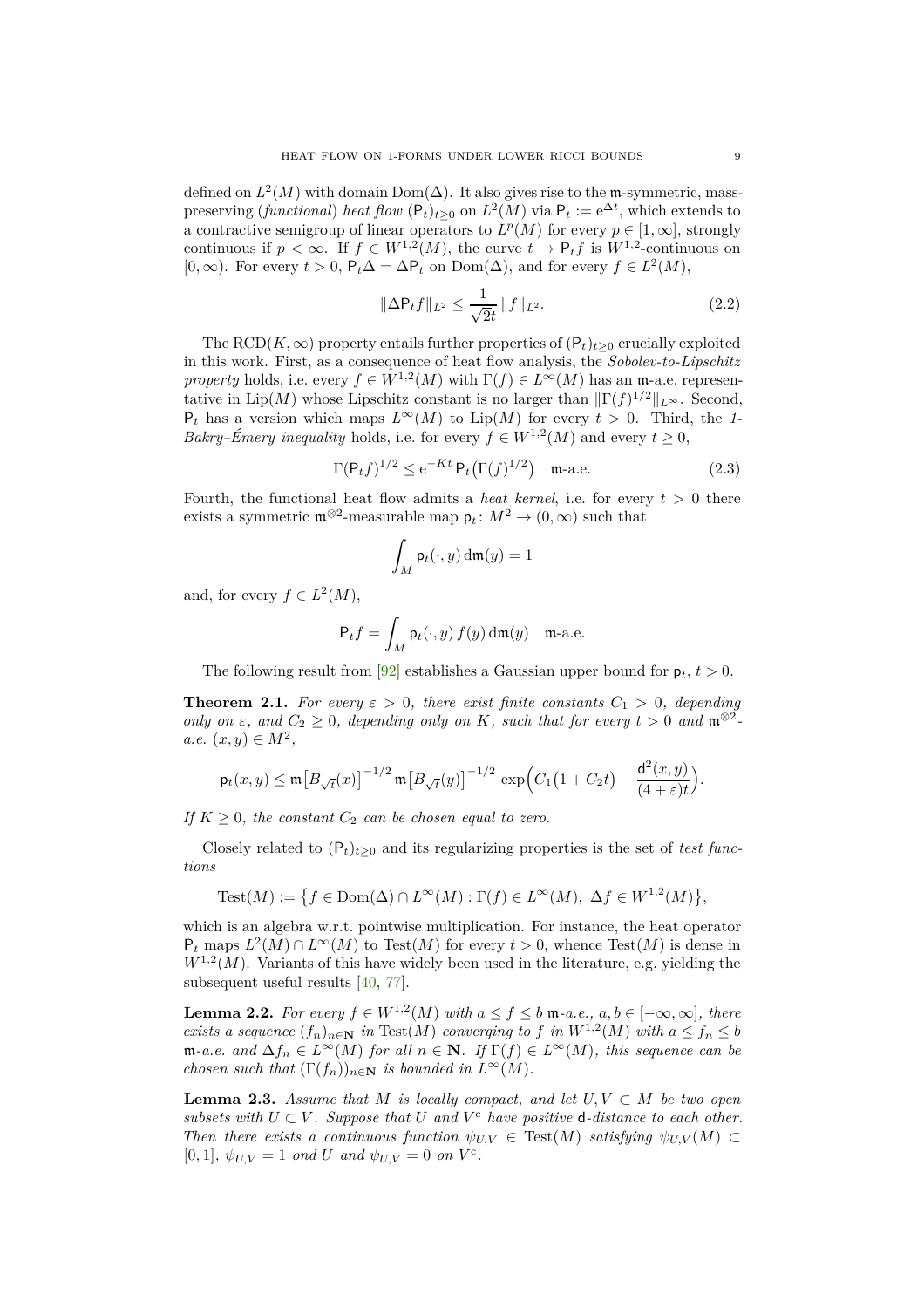*Notions of*  $\text{RCD}^*(K, N)$  *spaces.* We recall useful properties of  $\text{RCD}(K, \infty)$  spaces admitting a synthetic notion of "upper dimension bound"  $N \in (1,\infty)$  in addition, the so-called  $\text{RCD}^*(K, N)$  spaces. See [\[35,](#page-47-10) [62,](#page-47-21) [88\]](#page-48-20) and the references therein for details.

The first is the following corollary of *Bishop–Gromov's inequality*. For every  $D > 0$ , whenever  $0 < r < R < D$ , there exists a constant  $C < \infty$  depending only on *K*, *N* and *D* such that

<span id="page-9-2"></span><span id="page-9-1"></span>
$$
\frac{\mathfrak{m}[B_R(x)]}{\mathfrak{m}[B_r(x)]} \le C \left(\frac{R}{r}\right)^N \tag{2.4}
$$

for every  $x \in M$  — in particular, since  $B_1(y) \subset B_{1+\mathsf{d}(x,y)}(x)$ , for every  $y \in M$ ,

$$
\mathfrak{m}[B_1(y)] \le C e^{N\mathsf{d}(x,y)} \mathfrak{m}[B_1(x)]. \tag{2.5}
$$

A further consequence of [\(2.4\)](#page-9-1) is that **m** is *locally doubling*, that is, for every  $x \in M$ and  $r \in (0, D)$  we have

<span id="page-9-4"></span>
$$
\mathfrak{m}[B_{2r}(x)] \le 2^N C \mathfrak{m}[B_r(x)].\tag{2.6}
$$

In turn, this condition implies local compactness of *M*. In particular, every finite diameter RCD<sup>∗</sup> (*K, N*) space is necessarily compact — this is in particular the case when  $K > 0$ .

Since RCD<sup>∗</sup> (*K, N*) spaces also satisfy local (1*,* 1)- and (2*,* 2)-Poincaré inequalities [\[35,](#page-47-10) [69\]](#page-48-21), the general study from [\[85,](#page-48-15) [86\]](#page-48-22) yields the existence of a locally Hölder continuous representative of the heat kernel **p** on  $(0, \infty) \times M^2$ . By [\[56\]](#page-47-17), for every  $\varepsilon > 0$ , there exist constants  $C_3, C_4 > 1$  depending only on *K*, *N* and  $\varepsilon$ , such that for every  $x, y \in M$  and every  $t > 0$ ,

$$
\mathsf{p}_t(x,y) \le C_3 \,\mathfrak{m} \big[ B_{\sqrt{t}}(x) \big]^{-1} \, \exp\Big( C_4 t - \frac{\mathsf{d}^2(x,y)}{(4+\varepsilon)t} \Big). \tag{2.7}
$$

## <span id="page-9-0"></span>2.2. **A glimpse on nonsmooth differential geometry.**

 $L^{\infty}$ *-modules.* The next two paragraphs summarize [\[40,](#page-47-1) Ch. 1], creating the framework of spaces of higher order differential objects. This toolbox is particularly needed in [Section 6.1.](#page-37-1)

**Definition 2.4.** *Given any*  $p \in [1, \infty]$ *, we call a real Banach space* ( $\mathcal{M}$ ,  $\|\cdot\|$  $\mathcal{M}$ ) *(or simply*  $\mathcal M$  *if its norm is understood) an L<sup>p</sup>*-normed  $L^\infty$ -module *over*  $(M, \mathsf{d}, \mathfrak{m})$  *if is endowed with*

a. *a bilinear* multiplication mapping  $\cdot: L^{\infty}(M) \times M \rightarrow M$  satisfying

<span id="page-9-3"></span>
$$
(f g) \cdot v = f \cdot (g \cdot v),
$$
  

$$
\mathbf{1}_M \cdot v = v,
$$

b. *a nonnegatively valued mapping*  $|\cdot|_{\mathcal{M}}: \mathcal{M} \to L^p(M)$ , the pointwise norm, *obeying*

$$
||v||_{\mathscr{M}} = |||v|_{\mathscr{M}}||_{L^{p}},
$$
  

$$
|f \cdot v|_{\mathscr{M}} = |f| |v|_{\mathscr{M}} \quad m \text{-} a.e.
$$

*for every*  $v \in M$  *and every*  $f, g \in L^{\infty}(M)$ *.* 

We shall drop the  $\cdot$  sign and leave out the subscript  $\mathcal M$  from all pointwise norms — it is always clear from the context which one is considered. A simple example of an  $L^p$ -normed  $L^\infty$ -module is  $L^p(M)$  itself. The pointwise norm  $|\cdot|$  is local, i.e. for every  $v \in \mathcal{M}$ ,  $\mathbf{1}_B v = 0$  if and only if  $|v| = 0$  m-a.e. on *B* for every Borel set  $B \subset M$ , and it satisfies the pointwise m-a.e. triangle inequality. The set of all  $v \in \mathcal{M}$  such that  $\mathbf{1}_{B^c} v = 0$  for some bounded Borel set  $B \subset M$  will be termed  $\mathscr{M}_{bs}$ .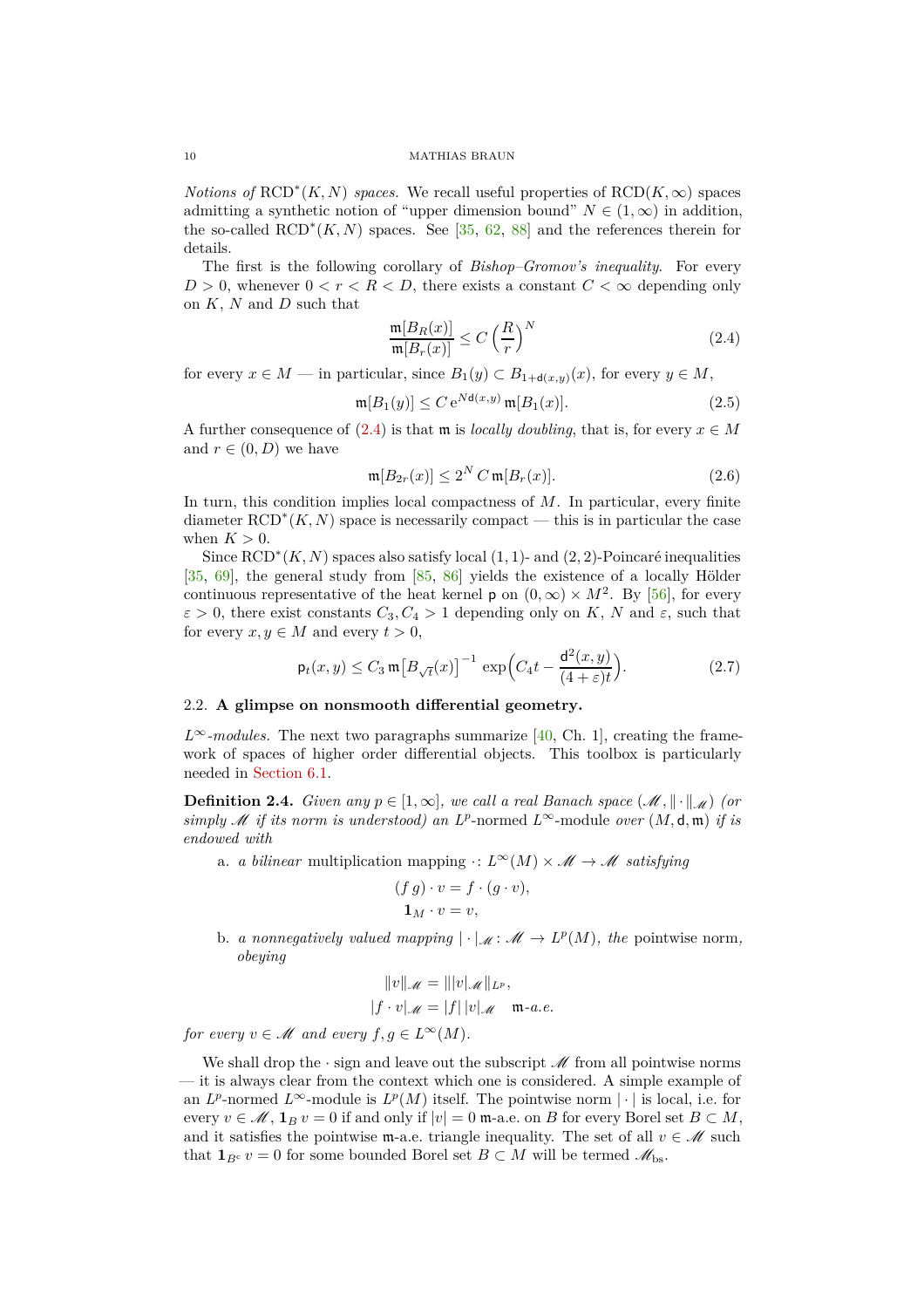A *Hilbert module* is an  $L^2$ -normed  $L^{\infty}$ -module  $M$  which is a Hilbert space. In this case,  $|\cdot|$  satisfies the pointwise  $m$ -a.e. parallelogram identity, hence induces a *pointwise scalar product*  $\langle \cdot, \cdot \rangle : \mathcal{M}^2 \to L^1(M)$ . The latter is  $L^{\infty}$ -bilinear, local in both components and obeys the pointwise m-a.e. Cauchy–Schwarz inequality.

The *dual module*  $M^*$  of  $M$  is the set of all linear maps L:  $M \rightarrow L^1(M)$  for which  $\|\mathsf{L}\|_{\mathscr{M}, L^1} < \infty$  and  $\mathsf{L}(f v) = f \mathsf{L} v$  for every  $v \in \mathscr{M}$  and every  $f \in L^\infty(M)$ . We endow  $M^*$  with the usual operator norm. Whenever convenient, we denote the pairing  $\mathsf{L}v$  of  $\mathsf{L} \in \mathscr{M}^*$  and  $v \in \mathscr{M}$  by  $\langle v | \mathsf{L} \rangle$ ,  $\mathsf{L}(v)$  or  $v(\mathsf{L})$ . Then  $\mathscr{M}^*$  is an *L*<sup>q</sup>-normed *L*∞-module, where  $q \in [1, \infty]$  satisfies  $1/p + 1/q = 1$ , its pointwise norm |  $·$ |: *M*<sup>\*</sup> → *L*<sup>*q*</sup>(*M*) being given by

$$
|\mathsf{L}|:=\mathrm{esssup}\big\{|\langle v\mid \mathsf{L}\rangle|:v\in\mathscr{M},\ |v|\leq 1\ \text{m-a.e.}\big\}.
$$

*L*<sup>0</sup>-modules. Let *M* be an *L*<sup>*p*</sup>-normed *L*<sup>∞</sup>-module,  $p \in [1, \infty]$ . By *M*<sup>0</sup> we intend the  $L^0$ -module corresponding to  $\mathscr M$  from [\[40,](#page-47-1) Sec. 1.3] — the completion of  $\mathscr M$ w.r.t. the metric  $d_{\mathscr{M}^0}$  given by

$$
\mathrm{d}_{\mathscr{M}^0}(v,w):=\sum_{j=1}^\infty\frac{2^{-j}}{\mathfrak m[E_j]}\int_{E_j}\min\bigl\{|v-w|,1\bigr\}\,\mathrm{d}\mathfrak m.
$$

Here,  $(E_j)_{j\in\mathbb{N}}$  is a partition of *M* into Borel sets of finite and positive m-measure.

Roughly speaking,  $\mathscr{M}^0$  is some larger space of "m-measurable elements  $v$ " for which  $v \in \mathcal{M}$  if and only if  $|v| \in L^p(M)$ . Along with the construction of  $\mathcal{M}^0$ , the multiplication, the pointwise norm and the pointwise pairing operations on M uniquely extend to maps  $\cdot: L^0(M) \times \mathcal{M}^0 \to \mathcal{M}^0$ ,  $|\cdot|: \mathcal{M}^0 \to L^0(M)$  and  $\langle \cdot | \cdot \rangle: \mathcal{M}^0 \times (\mathcal{M}^0)^* \to L^0(M)$  which satisfy similar properties as their former counterparts w.r.t. elements in  $\mathscr{M}^0$  and  $L^0(M)$  instead of  $\mathscr{M}$  and  $L^\infty(M)$ , respectively.

*Nonsmooth first order calculus.* This paragraph surveys [\[40,](#page-47-1) Ch. 2], i.e. the introduction of the relevant spaces of  $L^2$ -1-forms and  $L^2$ -vector fields over  $(M, \mathsf{d}, \mathfrak{m})$ .

We denote the *cotangent module* constructed in [\[40,](#page-47-1) Sec. 2.2] by  $L^2(T^*M)$ . Elements of it are called (*differential*) 1*-forms*. The *tangent module*, whose elements are called *vector fields*, is defined by  $L^2(TM) := L^2(T^*M)^*$ . The norms on both spaces are termed  $\|\cdot\|_{L^2}$ .  $L^2(T^*M)$  and  $L^2(TM)$  are separable Hilbert modules and are isometrically isomorphic. The isometry is even true pointwise m-a.e., via the  $musical~isomorphisms~\flat\colon L^2(TM) \to L^2(T^*M) \text{ and } \sharp\colon L^2(T^*M) \to L^2(TM) \text{ with }$ 

$$
X^{\flat}(Y) := \langle X, Y \rangle \quad \text{and} \quad \langle \omega^{\sharp}, Y \rangle := \omega(Y).
$$

The construction of  $L^2(T^*M)$  comes with a linear and continuous *differential* map d:  $S^2(M) \to L^2(T^*M)$  for which  $|df| = \Gamma(f)^{1/2}$  m-a.e. for every  $f \in S^2(M)$ . It is closed in the sense that if  $(f_n)_{n \in \mathbb{N}}$  is a sequence in  $S^2(M)$  converging to  $f \in L^0(M)$  pointwise m-a.e., and if  $(df_n)_{n \in \mathbb{N}}$  converges to some  $\omega \in L^2(T^*M)$ w.r.t.  $\|\cdot\|_{L^2}$ , then  $f \in S^2(M)$  and  $\omega = df$ . The *gradient*  $\nabla$  of  $f \in S^2(M)$  is then defined by  $\nabla f := (df)^{\sharp} \in L^2(TM)$  — equivalently,  $\nabla f$  is the unique element  $Y \in L^2(TM)$  such that  $df(Y) = |df|^2 = |Y|^2$  m-a.e. It obeys similar calculus rules as the following ones for d.

**Lemma 2.5.** (i) LOCALITY. For every  $\mathscr{L}^1$ -negligible Borel set  $A \subset \mathbb{R}$  and *every*  $f \in S^2(M)$ *, we have*  $\mathbf{1}_{f^{-1}(A)} df = 0$ *. In particular,*  $\mathbf{1}_{\{c\}}(f) df = 0$ *for every*  $c \in \mathbf{R}$ *.* 

(ii) CHAIN RULE. *For every*  $f \in S^2(M)$  *and every*  $\Phi \in \text{Lip}(\mathbf{R})$ *, define*  $\Phi'(f)$ *arbitrarily on the preimage of all non-differentiability points of* Φ *under f. Then*  $\Phi(f) \in S^2(M)$  *and* 

$$
\mathrm{d}\Phi(f) = \Phi'(f) \,\mathrm{d}f.
$$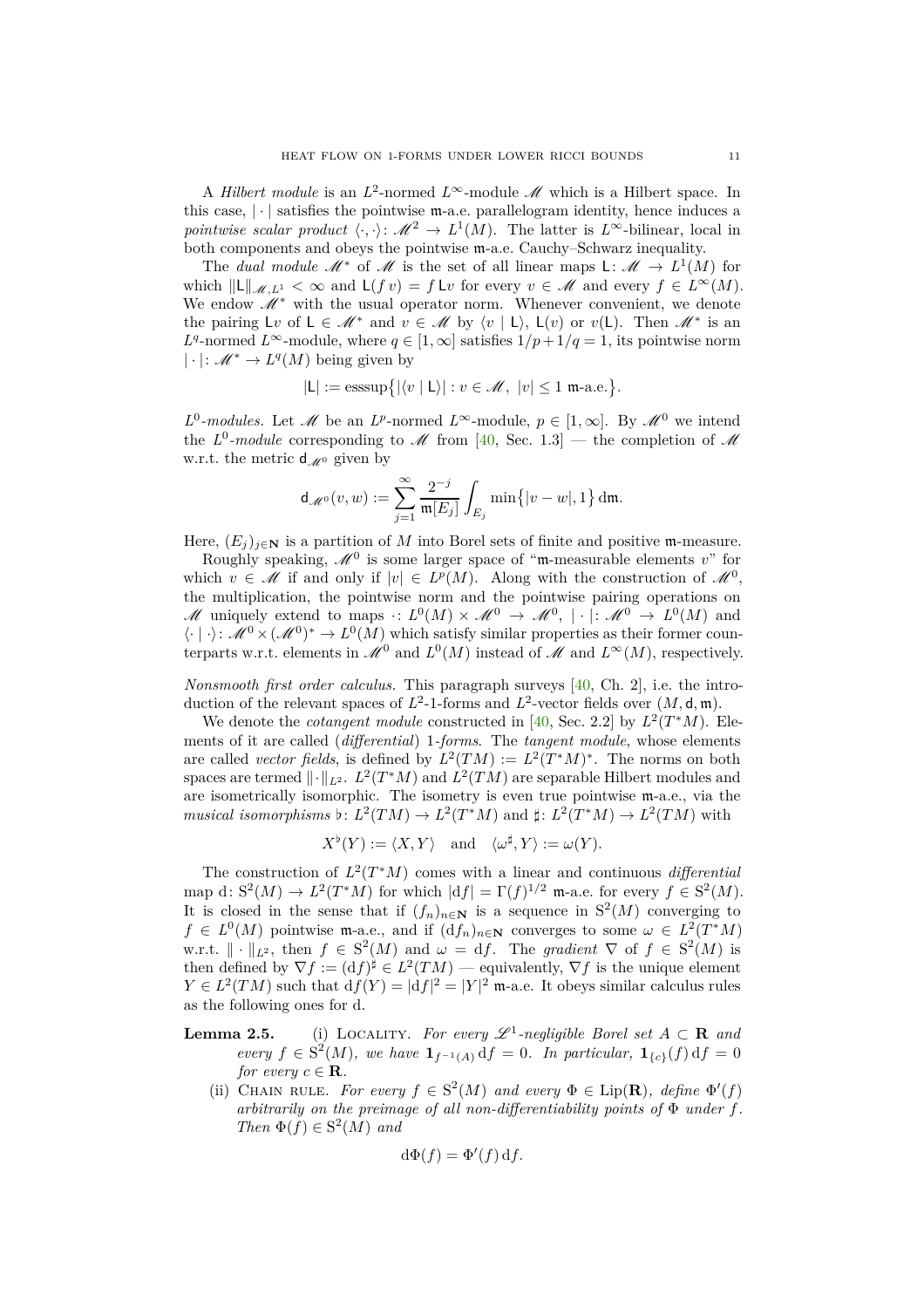(iii) LEIBNIZ RULE. For every 
$$
f, g \in S^2(M) \cap L^{\infty}(M)
$$
,  $f g \in S^2(M)$  with

 $d(f q) = f dq + q df.$ 

**Definition 2.6.** *Let* Dom(div) *be the space of all*  $X \in L^2(TM)$  *for which there exists a function*  $f \in L^2(M)$  *such that for every*  $g \in W^{1,2}(M)$ *,* 

$$
\int_M g f \, \mathrm{d}\mathfrak{m} = -\int_M \mathrm{d}g(X) \, \mathrm{d}\mathfrak{m}.
$$

*In case of existence, f is unique, denoted by* div *X and called the* divergence *of X.*

By the integration by parts formula for  $\Delta$ , for every  $f \in \text{Dom}(\Delta)$ , we have  $\nabla f \in$ Dom(div) with the usual identity div  $\nabla f = \Delta f$ . Moreover, given any  $X \in \text{Dom}(\text{div})$ and any  $f \in S^2(M) \cap L^{\infty}(M)$  with  $|df| \in L^{\infty}(M)$ , we have  $f X \in \text{Dom}(\text{div})$  with

 $\text{div}(f X) = \text{d}f(X) + f \text{div} X$  m-a.e. (2.8)

*Further Lebesgue spaces and L*∞*-module tensor products.* We set

$$
L^{0}(T^{*}M) := L^{2}(T^{*}M)^{0},
$$
  

$$
L^{0}(TM) := L^{2}(TM)^{0}.
$$

 $L^p(T^*M)$  is the class of all  $v \in L^0(T^*M)$  with  $|v| \in L^p(T^*M)$ , where  $p \in [1, \infty]$ . It is an *L*<sup>*p*</sup>-normed *L*<sup>∞</sup>-module w.r.t. the canonical norm  $\|\cdot\|_{L^p}$ , separable if  $p < \infty$ . For every  $p, q \in [1, \infty]$  with  $1/p+1/q = 1$ ,  $L^p(T^*M)^*$  and  $L^q(T^*M)$  are isometrically isomorphic to each other as modules. Define  $L^p(TM)$  analogously for  $p \in [1, \infty]$ .

Denote by  $L^2((T^*)^{\otimes 2}M)$  and  $L^2(T^{\otimes 2}M)$  the two-fold *tensor products* of  $L^2(T^*M)$ and  $L^2(TM)$  in the  $L^{\infty}$ *-module sense* of [\[40,](#page-47-1) Sec. 1.5]. These spaces are separable Hilbert modules in which the linear spans of elements of the kind  $\omega_1 \otimes \omega_2$  and  $X_1 \otimes X_2$  with  $\omega_1, \omega_2 \in L^2(T^*M) \cap L^\infty(T^*M)$  and  $X_1, X_2 \in L^2(TM) \cap L^\infty(TM)$ , are respectively dense. The corresponding pointwise norms : on  $L^2((T^*)^{\otimes 2}M)$  and  $L^2(T^{\otimes 2}M)$  — which turn both spaces isometrically isomorphic — as well as  $\langle \cdot, \cdot \rangle$ on  $L^2(\Lambda^2T^*M)$  are initially defined — and then extended by approximation — by

$$
(\omega_1 \otimes \omega_2) : (X_1^{\flat} \otimes X_2^{\flat}) := \omega_1(X_1) \omega_2(X_2),
$$
  

$$
\langle \omega_1 \wedge \omega_2, X_1^{\flat} \wedge X_2^{\flat} \rangle := \det \omega_i(X_j).
$$

*Hilbert–Schmidt operators and Hilbert space tensor products.* We call a linear operator S:  $L^2(T^*M) \to L^2(T^*M)$  a *Hilbert–Schmidt operator* if for some — or equivalently  $any$  — countable orthonormal bases  $(\omega_i)_{i \in \mathbb{N}}$  and  $(\eta_{i'})_{i' \in \mathbb{N}}$  of  $L^2(T^*M)$ ,

$$
\|\mathsf{S}\|_{\mathrm{HS}}^2 := \sum_{i,i'=1}^\infty \Bigl[ \int_M \langle \mathsf{S} \omega_i, \eta_{i'} \rangle \, \mathrm{d}\mathfrak{m} \Bigr]^2 < \infty.
$$

The two-fold *Hilbert space tensor product*  $L^2(T^*M)^{\otimes 2}$  of  $L^2(T^*M)$  — see e.g. [\[40,](#page-47-1)  $57$  for the precise definition — which will be needed in [Section 6.3,](#page-44-0) is isometrically isomorphic to the space of all Hilbert–Schmidt operators from  $L^2(T^*M)'$  to  $L^2(T^*M)$ , endowed with the norm  $\|\cdot\|_{\text{HS}}$ . Moreover, up to isomorphism, it is characterized by the following universal property [\[57,](#page-47-22) Thm. 2.6.4]. Given a real Hilbert space *H*, a bilinear mapping  $G: L^2(T^*M)^2 \to H$  is termed *weakly Hilbert–Schmidt* if for some — or equivalently  $any$  — countable orthonormal bases  $(\omega_i)_{i \in \mathbb{N}}$  and  $(\eta_{i'})_{i' \in \mathbf{N}}$  as above,

$$
\|\mathsf{G}\|_{\mathrm{wHS}}^2 := \sup \Biggl\{ \|h\|_{H}^{-2} \sum_{i,i'=1}^{\infty} \bigl(\mathsf{G}(\omega_i,\eta_{i'}),h\bigr)_{H}^{2} : h \in H \setminus \{0\} \Biggr\} < \infty.
$$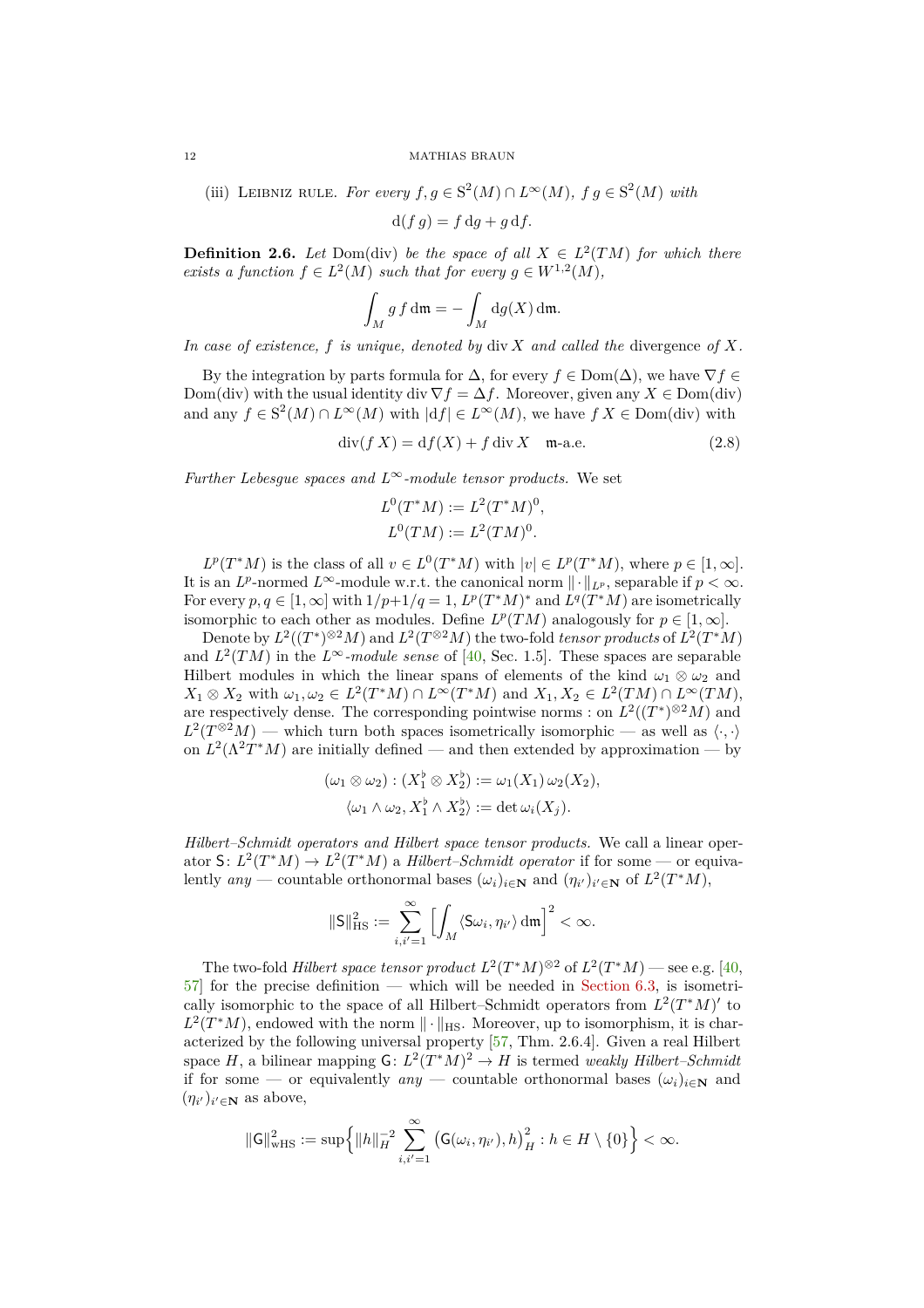<span id="page-12-0"></span>**Theorem 2.7.** *The mapping* **e**:  $L^2(T^*M)^2 \rightarrow L^2(T^*M)^{\otimes 2}$  *which is defined by*  $e(n, \omega) := \eta \otimes \omega$  *is weakly Hilbert–Schmidt. Moreover, given any real Hilbert space H*, for every weakly Hilbert–Schmidt mapping  $G: L^2(T^*M)^2 \to H$ , there exists a *unique bounded operator*  $\mathsf{T}: L^2(T^*M)^{\otimes 2} \to H$  *such that* 

$$
G = T(e)
$$
 and  $||T||_{L^2,H} = ||G||_{wHS}$ .

From the  $L^\infty$ -module perspective, it is not difficult to prove the subsequent result which actually holds true for the Hilbert space tensor product of *any* two Hilbert modules over  $(M, \mathsf{d}, \mathfrak{m})$ . Note that we use the ⊗ sign in both cases, although  $L^2(T^*M)^{\otimes 2}$  differs from  $L^2((T^*)^{\otimes 2}M)$ . For instance, we always have  $\omega_1 \otimes \omega_2 \in$  $L^2(T^*M)^{\otimes 2}$  for every  $\omega_1, \omega_2 \in L^2(T^*M)$ , but in Gigli's sense,  $\omega_1 \otimes \omega_2$  does not necessarily belong to  $L^2((T^*)^{\otimes 2}M)$  unless  $\omega_i \in L^{\infty}(T^*M)$  for at least one  $i \in \{1,2\}$ . (Indeed, one should rather formally think of  $\omega_1 \otimes \omega_2 \in L^2(T^*M)^{\otimes 2}$  as section  $(x, y) \mapsto \omega_1(x) \otimes \omega_2(y)$  and of  $\omega_1 \otimes \omega_2 \in L^2((T^*)^{\otimes 2}M)$  as section  $x \mapsto \omega_1(x) \otimes \omega_2(x)$ .)

<span id="page-12-1"></span>**Proposition 2.8.** *The Hilbert space tensor product L*<sup>2</sup> (*T* <sup>∗</sup>*M*) <sup>⊗</sup><sup>2</sup> *has a natural structure of a Hilbert module over the product space*  $(M^2, d^2, m^{\otimes 2})$  *such that the*  $multiplication: L^{\infty}(M^2) \times L^2(T^*M)^{\otimes 2} \to L^2(T^*M)^{\otimes 2}$  and the pointwise norm  $|\cdot|: L^2(T^*M)^{\otimes 2} \to L^2(M^2)$  *satisfy* 

$$
(f(\text{pr}_1) g(\text{pr}_2)) (\omega_1 \otimes \omega_2) = (f \omega_1) \otimes (g \omega_2),
$$
  

$$
|\omega_1 \otimes \omega_2| = |\omega_1| (\text{pr}_1) |\omega_2| (\text{pr}_2)
$$

*for every*  $\omega_1, \omega_2 \in L^2(T^*M)$  *and every*  $f, g \in L^{\infty}(M)$ *.* 

*Nonsmooth second order calculus.* The next two paragraphs summarize [\[40,](#page-47-1) Ch. 3]. In Gigli's treatise, Hessian, covariant derivative and exterior differential are defined by integration by parts procedures. However, we do not need their precise defining formulas in these cases, which are thus omitted — we focus on their calculus rules.

We denote the space of *test* 1*-forms* and *test vector fields*, respectively, by

Test
$$
(T^*M) := \text{span}\{g \, df : f, g \in \text{Test}(M)\},
$$
  
Test $(TM) := \text{Test}(T^*M)^{\sharp}.$ 

Then Test( $T^*M$ ) and Test( $TM$ ) are dense in  $L^2(T^*M)$  and  $L^2(TM)$ , respectively.

Define the linear space  $W^{2,2}(M)$  as the space of all  $f \in W^{1,2}(M)$  which admit a *Hessian* Hess  $f \in L^2((T^*)^{\otimes 2}M)$ . The Hessian of a fixed function is symmetric and  $L^{\infty}$ -bilinear. Its graph is a closed subset of  $W^{1,2}(M) \times L^2((T^*)^{\otimes 2}M)$ . As an important consequence of the  $RCD(K, \infty)$  assumption, a class which is dense in  $L^2(M)$  is contained in  $W^{2,2}(M)$ , and the *integrated* 2*-Bochner inequality* holds more precisely, for every  $f \in \text{Dom}(\Delta)$ , we have  $f \in W^{2,2}(M)$  with

$$
\int_M |\text{Hess } f|^2 \, \mathrm{d}\mathfrak{m} \le \int_M \left[ |\Delta f|^2 - K \, |\mathrm{d} f|^2 \right] \, \mathrm{d}\mathfrak{m}.\tag{2.9}
$$

Next, let  $W^{1,2}(TM)$  be the linear space of all  $X \in L^2(TM)$  admitting a *covariant derivative*  $\nabla X \in L^2(T^{\otimes 2}M)$ . The graph of the operator  $\nabla$  is a closed subset of  $L^2(TM) \times L^2(T^{\otimes 2}M)$ . We have  $Test(TM) \subset W^{1,2}(TM)$  — more precisely, given any  $f, g \in Test(M)$ , we have  $g \nabla f \in W^{1,2}(TM)$  with

$$
\nabla(g\,\nabla f) = \nabla g \otimes \nabla f + g \,(\text{Hess}\,f)^{\sharp}.
$$

Moreover,  $\nabla f \in W^{1,2}(TM)$  for every  $f \in W^{2,2}(M)$  with  $\nabla^2 f := \nabla \nabla f = (\text{Hess } f)^{\sharp}$ . Lastly,  $\nabla$  is compatible with  $\langle \cdot, \cdot \rangle$  on  $L^2(TM)^2$  in the following way. Let

$$
H^{1,2}(TM) = \mathrm{cl}_{\|\cdot\|_{H^{1,2}}} \mathrm{Test}(TM),
$$

$$
\|\cdot\|_{H^{1,2}}^2 := \|\cdot\|_{L^2}^2 + \|\nabla \cdot\|_{L^2}^2,
$$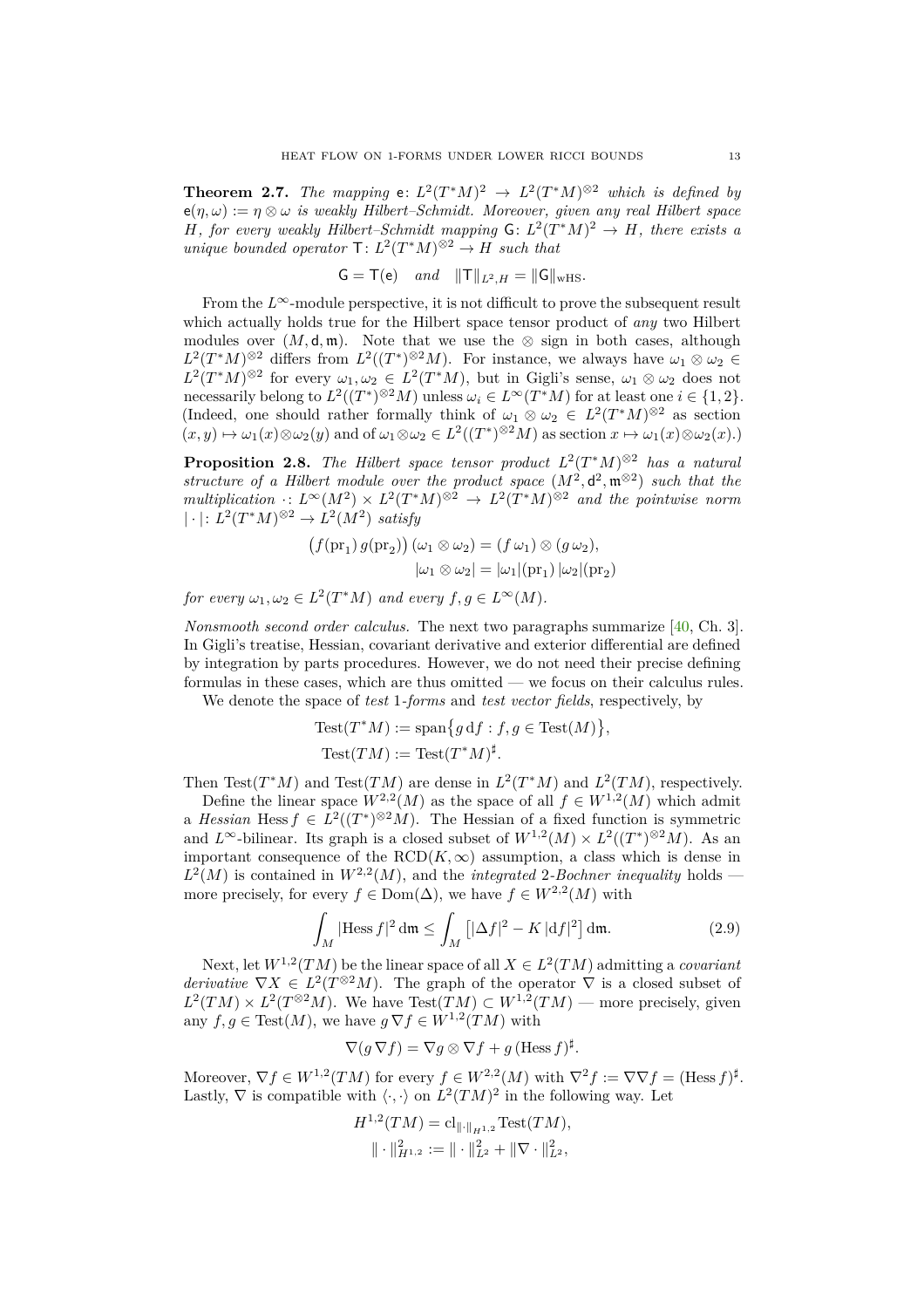a separable Hilbert space, dense in  $L^2(TM)$ . Given any  $X \in H^{1,2}(TM) \cap L^{\infty}(TM)$ and  $Z \in L^2(TM)$ , let  $\nabla_Z X \in L^0(TM)$  be the vector field uniquely defined by  $\langle \nabla_Z X, V \rangle := \nabla X : (Z \otimes V)$  for every  $V \in L^0(TM)$ . Then for every  $Y \in H^{1,2}(TM) \cap$  $L^{\infty}(TM)$ , we have  $\langle X, Y \rangle \in W^{1,2}(M)$  with

$$
d\langle X, Y \rangle(Z) = \langle \nabla_Z X, Y \rangle + \langle \nabla_Z Y, X \rangle \quad \text{m-a.e.} \tag{2.10}
$$

We next turn to the contravariant picture. Let  $Dom(d)$  be the linear space of all  $\omega \in L^2(T^*M)$  which have an *exterior differential*  $d\omega \in L^2(\Lambda^2T^*M)$ . This gives rise to a closed operator d on  $L^2(T^*M)$ . For every  $f, g \in Test(M)$ , we have  $q df \in Dom(d)$  with

<span id="page-13-3"></span>
$$
\mathrm{d}(g\,\mathrm{d}f) := \mathrm{d}g \wedge \mathrm{d}f.
$$

Lastly, we have  $df \in Dom(d)$  for every  $f \in W^{1,2}(M)$  with  $d^2 f := dd f = 0$ . The formal adjoint of the exterior differential is the *codifferential δ*. Its domain Dom(*δ*) is the space of all differential 1-forms  $\omega \in L^2(T^*M)$  for which  $\omega^{\sharp} \in \text{Dom}(\text{div})$ , in which case we define  $\delta \omega := -\text{div} \omega^{\sharp}$ . In particular, if  $f \in \text{Dom}(\Delta)$ , then  $df \in$ Dom(*δ*) with  $\delta df = -\Delta f$ . The graph of *δ* is a closed subset of  $L^2(T^*M) \times L^2(M)$ . Having now these two notions at our disposal, define the *Hodge space*

<span id="page-13-2"></span>
$$
H^{1,2}(T^*M) := \mathrm{cl}_{\|\cdot\|_{H^{1,2}}} \mathrm{Test}(T^*M),
$$

$$
\|\cdot\|_{H^{1,2}}^2 := \|\cdot\|_{L^2}^2 + \|\mathrm{d}\cdot\|_{L^2}^2 + \|\delta\cdot\|_{L^2}^2,
$$

a separable Hilbert space which is dense in *L* 2 (*T* <sup>∗</sup>*M*). The *Hodge energy functional*  $\mathcal{E}: L^2(T^*M) \to [0, \infty]$  is

$$
\mathcal{E}(\omega) := \begin{cases} \frac{1}{2} \int_M \left[ |\mathrm{d}\omega|^2 + |\delta\omega|^2 \right] \mathrm{d}\mathfrak{m} & \text{if } \omega \in H^{1,2}(T^*M), \\ \infty & \text{otherwise.} \end{cases} \tag{2.11}
$$

We provide the subsequent two lemmata concerning the space  $H^{1,2}(T^*M)$ . We give a proof for [Lemma 2.9](#page-13-0) for convenience. [Lemma 2.10](#page-13-1) follows by similar results for  $Test(T^*M)$  from [\[40,](#page-47-1) Thm. 3.5.2, Prop. 3.5.12] by approximation as in [Lemma 2.2.](#page-8-0)

<span id="page-13-0"></span>**Lemma 2.9.** *For every*  $f \in L^2(M)$  *and every*  $t > 0$ *, we have*  $dP_t f \in H^{1,2}(T^*M)$ *.* 

*Proof.* Given any  $f \in L^2(M)$  and  $n \in \mathbb{N}$ , set  $f_n := \min\{n, \max\{f, -n\}\} \in L^2(M) \cap$  $L^{\infty}(M)$ . Then  $(dP_tf_n)_{n\in\mathbb{N}}$  is a sequence in Test $(T^*M)$  which converges to  $dP_tf$  in  $L^2(T^*M)$  for every  $t > 0$ .

By the closedness of the exterior differential, it follows that  $dP_t f \in Dom(d)$  and  $d^2P_tf_n = d^2P_tf = 0$  for every  $n \in \mathbb{N}$ . Since  $\delta dP_tf_n = -\Delta P_tf_n \to -\Delta P_tf = \delta dP_tf_n$ in  $L^2(M)$  as  $n \to \infty$  as a consequence of [\(2.2\)](#page-8-1), we obtain the claim.

<span id="page-13-1"></span>**Lemma 2.10.** *Let*  $f \in S^2(M) \cap L^\infty(M)$  *and*  $\omega \in H^{1,2}(T^*M)$ *. Assume moreover that*  $df \in L^{\infty}(T^{*}M)$  *or that*  $\omega \in L^{\infty}(T^{*}M)$ *. Then*  $f \omega \in H^{1,2}(T^{*}M)$  *with* 

$$
d(f \omega) = f d\omega + df \wedge \omega,
$$
  

$$
\delta(f \omega) = f \delta \omega - \langle df, \omega \rangle.
$$

**Definition 2.11.** *A differential*  $1$ *-form*  $\omega \in H^{1,2}(T^*M)$  *belongs to*  $\text{Dom}(\vec{\Delta})$  *if there*  $exists \alpha \in L^2(T^*M) \text{ such that for every } \eta \in H^{1,2}(T^*M),$ 

$$
\int_M \langle \eta, \alpha \rangle \, \mathrm{d}\mathfrak{m} = \int_M \left[ \langle \mathrm{d}\eta, \mathrm{d}\omega \rangle + \delta\eta \, \delta\omega \right] \mathrm{d}\mathfrak{m}.
$$

*In case of existence, α is unique, denoted by* Δ $\omega$  *and termed* Hodge Laplacian *of ω.*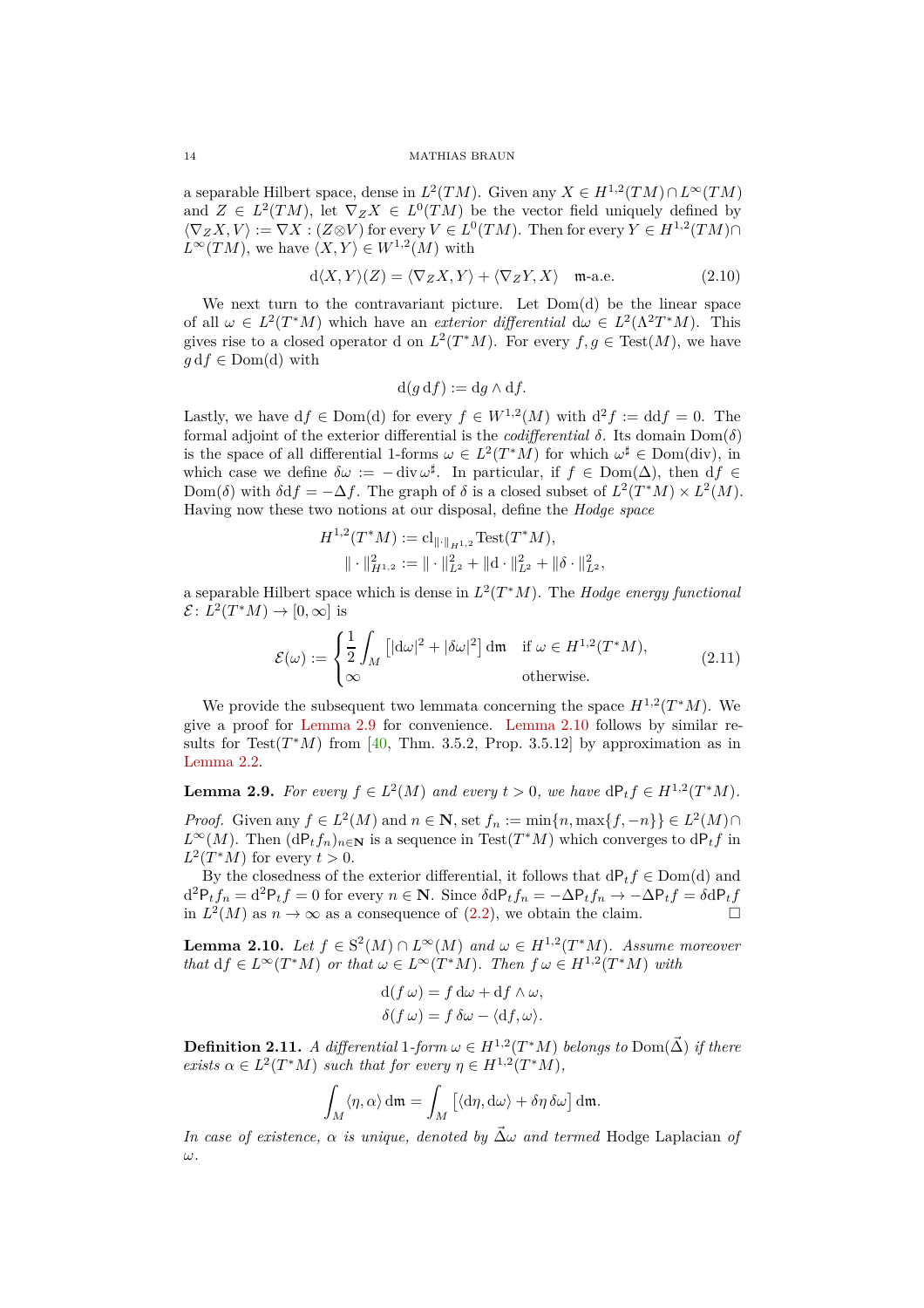The induced operator  $\vec{\Delta}$  on  $L^2(T^*M)$  is nonnegative, self-adjoint and closed. The space of *harmonic* 1*-forms*, i.e. those  $\omega \in \text{Dom}(\vec{\Delta})$  with  $\vec{\Delta}\omega = 0$  — or equivalently,  $\omega \in H^{1,2}(T^*M)$  with  $d\omega = 0$  and  $\delta\omega = 0$  — is termed Harm $(T^*M)$ . Furthermore, for every  $f, g \in Test(M)$ , we have  $g df \in Dom(\vec{\Delta})$  — actually also with  $\vec{\Delta}(g \, df) \in L^1(T^*M)$  — and

$$
\vec{\Delta}(g \, df) = -g \, d\Delta f - \Delta g \, df - 2 \operatorname{Hess} f(\nabla g, \cdot). \tag{2.12}
$$

*Measure-valued Ricci curvature.* The main result of [\[40\]](#page-47-1) is the appropriate definition of a measure-valued *Ricci tensor* **Ric** on  $RCD(K,\infty)$  spaces. Its final outcome is stated in [Theorem 2.14.](#page-14-0) In the RCD<sup>\*</sup> $(K, N)$  framework,  $N \in (1, \infty)$ , a dimensional *N*-Ricci tensor has been introduced and studied in [\[45\]](#page-47-11). The main result therein is formulated in [Proposition 2.15.](#page-14-1)

**Definition 2.12.** *Let* Dom( $\Delta$ ) *consist of all functions*  $f \in W^{1,2}(M)$  *for which there exists a signed measure*  $\mu \in \mathfrak{M}(M)$  *such that for every*  $g \in \text{Lip}_{\text{bs}}(M)$ *,* 

<span id="page-14-2"></span>
$$
\int_M g \, \mathrm{d}\mu = -\int_M \langle \nabla g, \nabla f \rangle \, \mathrm{d}\mathfrak{m}.
$$

*In case of existence,*  $\mu$  *is unique, denoted by*  $\Delta f$  *and called the* measure-valued Laplacian *of f.*

This definition is compatible with the functional Laplacian in the sense that *f* ∈ Dom( $\Delta$ ) if and only if *f* ∈ Dom( $\Delta$ ) and  $\Delta$ *f* has a density *h* ∈ *L*<sup>2</sup>(*M*) w.r.t. m, in which case  $\Delta f = h$  m-a.e. The following is proven in [\[12,](#page-46-5) Lem. 3.1].

<span id="page-14-4"></span>**Lemma 2.13.** For every  $f \in Dom(\Delta) \cap L^{\infty}(M)$ , every interval  $I \subset \mathbb{R}$  with  $f(M) \cup \{0\} \subset I$  *and every*  $\Phi \in C^2(I)$  *with*  $\Phi(0) = 0$ *, we have*  $\Phi(f) \in \text{Dom}(\Delta)$  *with* 

$$
\Delta \Phi(f) = \Phi'(f) \, \Delta f + \Phi''(f) \, \Gamma(f) \, \mathfrak{m}.
$$

A crucial outcome of the  $\text{RCD}(K,\infty)$  condition is that  $|X|^2 \in \text{Dom}(\Delta)$  for every  $X \in Test(TM)$ .

Consider now the image  $H^{1,2}(T^*M)^{\sharp}$  of  $H^{1,2}(T^*M)$  under  $\sharp$  and, abusing notation, equip it with the norm  $\|\cdot\|_{H^{1,2}} := \|\cdot^{\flat}\|_{H^{1,2}}$ . A key feature yielding [Theorem 2.14](#page-14-0) below is that the inclusion  $H^{1,2}(T^*M)^{\sharp} \subset H^{1,2}(TM)$  is continuous, i.e.  $X \in$  $H^{1,2}(TM)$  for every  $X \in H^{1,2}(T^*M)^{\sharp}$ , and

$$
\int_M |\nabla X|^2 \, \mathrm{d}\mathfrak{m} \le \int_M \left[ |\mathrm{d}X^\flat|^2 + |\delta X^\flat|^2 - K |X|^2 \right] \, \mathrm{d}\mathfrak{m}.\tag{2.13}
$$

<span id="page-14-0"></span>**Theorem 2.14.** *There exists a unique continuous map*  $\text{Ric}: H^{1,2}(T^*M)^{\sharp} \to \mathfrak{M}(M)$ *which satisfies*

$$
\mathrm{\mathbf{Ric}}(X,Y)=\frac{1}{2}\mathbf{\Delta}\langle X,Y\rangle+\Big[\frac{1}{2}\big\langle X,(\vec{\Delta}Y^\flat)^\sharp\big\rangle+\frac{1}{2}\big\langle Y,(\vec{\Delta}X^\flat)^\sharp\big\rangle-\nabla X:\nabla Y\Big]\,\mathfrak{m}
$$

*for every*  $X, Y \in Test(TM)$ *. It is symmetric and* **R***-bilinear. Furthermore, for*  $every\ X, Y \in H^{1,2}(T^*M)^{\sharp}$  *it satisfies the following relations.* 

(i) Ricci bound. *We have*

<span id="page-14-3"></span>
$$
\mathbf{Ric}(X,X) \geq K |X|^2 \, \mathfrak{m}.
$$

(ii) Integrated Bochner formula. *We have*

$$
\operatorname{Ric}(X, X)[M] = \int_M \left[ \langle \mathrm{d}X^\flat, \mathrm{d}Y^\flat \rangle + \delta X^\flat \, \delta Y^\flat - \nabla X : \nabla Y \right] \mathrm{d}\mathfrak{m}
$$

<span id="page-14-1"></span>**Proposition 2.15.** *If*  $(M, \mathsf{d}, \mathfrak{m})$  *satisfies the*  $\text{RCD}^*(K, N)$  *condition,*  $N \in (1, \infty)$ *, then within the notation of [Theorem 2.14,](#page-14-0) for every*  $X \in H^{1,2}(T^*M)^{\sharp}$  *we have* 

$$
\mathbf{\Gamma}_2(X) \ge \left[ K \, |X|^2 + \frac{1}{N} \, |{\rm div}\, X|^2 \right] \mathfrak{m},
$$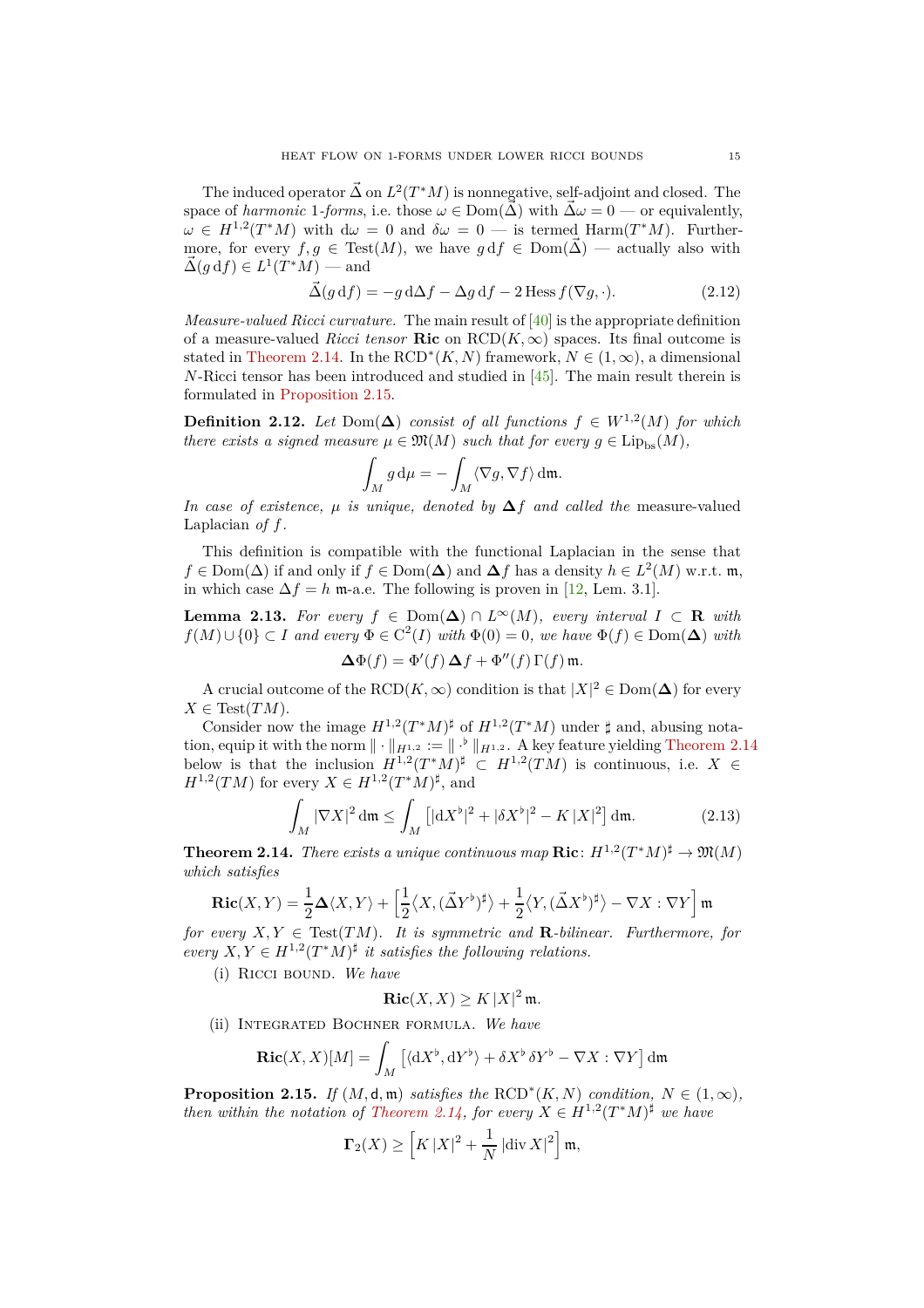<span id="page-15-0"></span> $where \space \space \Gamma_2(X) := \textbf{Ric}(X,X) + |\nabla X|^2 \, \mathfrak{m}.$ 

## 3. Pointwise estimates for the heat flow

<span id="page-15-1"></span>3.1. **Definition and basic properties.** The negative Hodge Laplacian  $-\vec{\Delta}$  is nonpositive, self-adjoint and densely defined on  $L^2(T^*M)$ . By spectral calculus, it generates a family of bounded linear operators  $(H_t)_{t\geq0}$  on  $L^2(T^*M)$  via  $H_t := e^{-t\vec{\Delta}}$ for which, given any  $\omega \in L^2(T^*M)$ , the map  $t \mapsto H_t\omega$  defined on  $[0, \infty)$  is uniquely characterized by the subsequent three properties.

- <span id="page-15-4"></span><span id="page-15-3"></span>a. INITIAL VALUE.  $H_0 \omega = \omega$ .
- b. STRONG CONTINUITY. The map  $t \mapsto H_t \omega$  is strongly  $L^2$ -continuous on  $[0, \infty)$ .
- <span id="page-15-5"></span>c. KOLMOGOROV FORWARD EQUATION. For every  $t > 0$ , it holds that  $H_t \omega \in$ Dom( $\vec{\Delta}$ ). Moreover, the limit of  $h^{-1} \left( H_{t+h} \omega - H_t \omega \right)$  as  $h \to 0$  exists strongly in  $L^2(T^*M)$  and satisfies

$$
\frac{\mathrm{d}}{\mathrm{d}t}\mathsf{H}_t\omega=-\vec{\Delta}\mathsf{H}_t\omega.
$$

By uniqueness, it admits the *semigroup property*  $H_{t+s}\omega = H_tH_s\omega$ ,  $s,t \geq 0$ .

**Definition 3.1.** We refer to  $(H_t)_{t>0}$  as the heat semigroup *or* heat flow *on* 1*-forms*.

*Remark* 3.2. One can equivalently define  $(H_t \omega)_{t>0}$  as the gradient flow of the functional  $\mathcal E$  from [\(2.11\)](#page-13-2) starting in  $\omega \in L^2(T^*M)$  via Brézis–Komura's theory [\[14\]](#page-46-25), as done in [\[40,](#page-47-1) Sec. 3.6].

Such flow satisfies the conditions [a.](#page-15-3) and [b.](#page-15-4) by construction. The link between [c.](#page-15-5) and the usual differential inclusion appearing in the previous gradient flow approach is due to the fact that the subdifferential of  $\mathcal E$  at a given  $\eta \in H^{1,2}(T^*M)$  is nonempty if and only if  $\eta \in \text{Dom}(\vec{\Delta})$ , in which case it only contains  $\vec{\Delta}\eta$ . See [\[40,](#page-47-1) Subsec. 3.4.4] for a similar discussion.

Let us list some properties of  $(H_t)_{t>0}$ . [Lemma 3.3](#page-15-2) treats the link between  $(H_t)_{t>0}$ and  $(P_t)_{t\geq0}$  on exact forms, while [Theorem 3.6](#page-16-2) is due to standard semigroup theory  $[14, 71, 94]$  $[14, 71, 94]$  $[14, 71, 94]$  $[14, 71, 94]$  — item [\(vii\)](#page-16-3) therein has been proven in [\[40,](#page-47-1) Prop. 3.6.10] using [Theorem 2.14.](#page-14-0)

<span id="page-15-2"></span>**Lemma 3.3.** *For every*  $f \in W^{1,2}(M)$  *and every*  $t > 0$ ,  $dP_t f \in Dom(\vec{\Delta})$  *and* 

$$
H_t df = dP_t f.
$$

*Proof.* Set  $f_n := \min\{n, \max\{f, -n\}\}\in W^{1,2}(M)\cap L^{\infty}(M)$  for every  $n \in \mathbb{N}$ . Then the collection  $(dP_tf_n)_{t\geq 0}$  in  $L^2(T^*M)$  clearly satisfies [a.](#page-15-3) above, and [b.](#page-15-4) follows by continuity of  $t \mapsto P_t f_n$  on  $[0, \infty)$  w.r.t. strong  $W^{1,2}$ -convergence. To check [c.,](#page-15-5) given any  $t > 0$ , recall that  $dP_t f_n \in Test(T^*M)$ . The identity [\(2.12\)](#page-14-2) and the closedness of d [\[40,](#page-47-1) Thm. 2.2.9] together with  $\Delta P_t f_n = P_{t/2} \Delta P_{t/2} f_n \in W^{1,2}(M)$  then imply  $dP_t f_n \in Dom(\Delta)$  and

$$
\frac{\mathrm{d}}{\mathrm{d}t} \mathrm{d} \mathsf{P}_t f_n = \mathrm{d} \frac{\mathrm{d}}{\mathrm{d}t} \mathsf{P}_t f_n = \mathrm{d} \Delta \mathsf{P}_t f_n = -\vec{\Delta} \mathrm{d} \mathsf{P}_t f_n.
$$

Therefore,  $H_t df_n = dP_t f_n$  for every  $n \in \mathbb{N}$  by uniqueness.

The claim follows by letting  $n \to \infty$ , using the boundedness of  $H_t$  as well as the fact that  $(P_t f_n)_{n \in \mathbb{N}}$  converges to  $P_t f$  in  $W^{1,2}(M)$ . In particular,  $dP_t f \in$  $\text{Dom}(\vec{\Delta}).$   $\Box$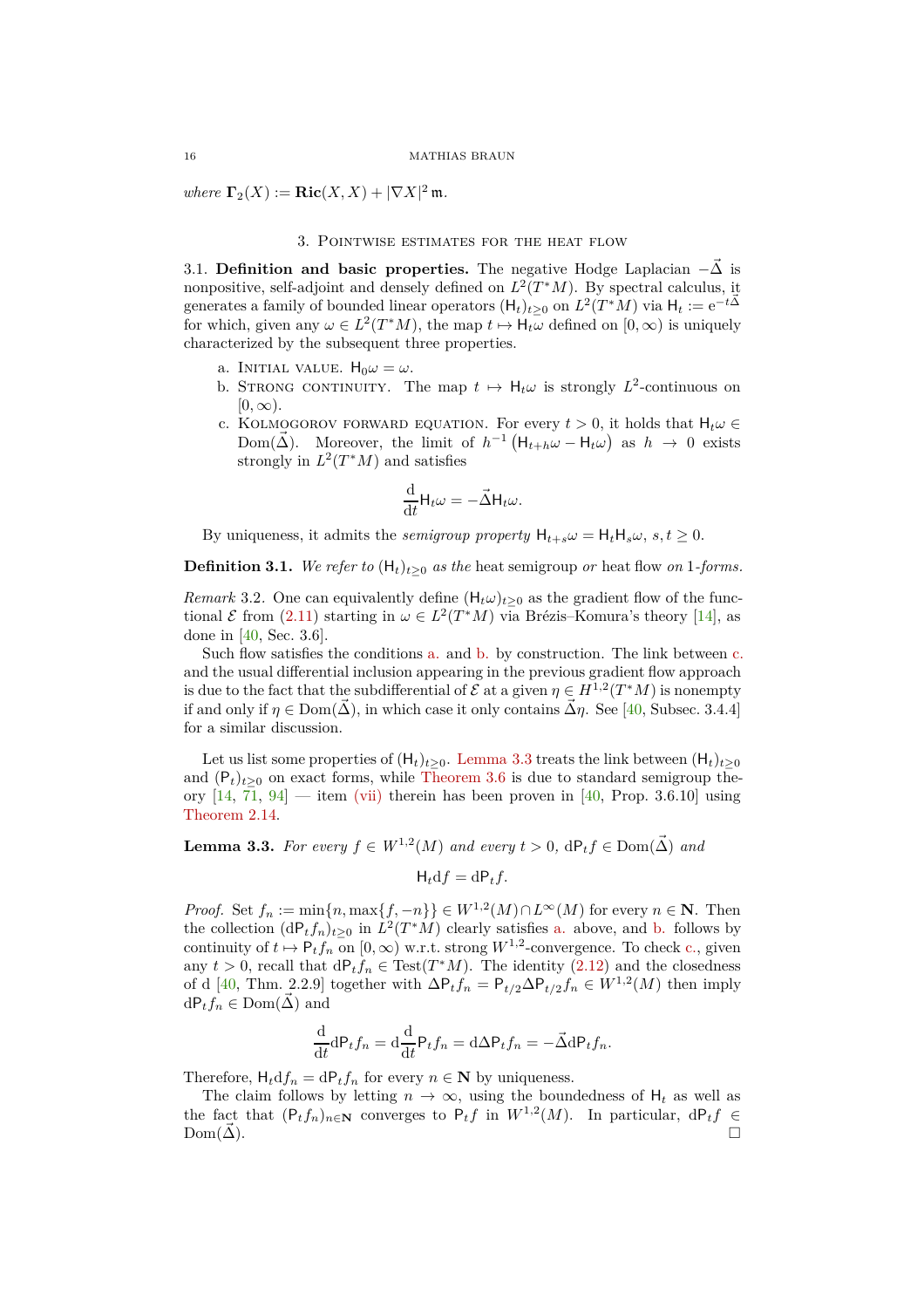*Remark* 3.4. Given any  $k \in \mathbb{N}$  with  $k \geq 2$ , one can define a "canonical" heat flow  $(H_t^k)_{t\geq 0}$  acting on  $L^2(\Lambda^k T^*M)$  as the semigroup corresponding to the negative Hodge Laplacian on *k*-forms. However, we do not know if for every  $\omega \in$  $H^{1,2}(\Lambda^{k-1}T^*M)$  and every  $t \geq 0$ , we have

$$
\mathsf{H}_t^k \mathrm{d} \omega = \mathrm{d} \mathsf{H}_t^{k-1} \omega.
$$

The subtle problem arising when mimicking the proof of [Lemma 3.3](#page-15-2) is that, to verify that  $dH_t^{\bar{k}-1}\omega \in \text{Dom}(\vec{\Delta}^k)$ , by definition of  $\vec{\Delta}^k$  one *a priori* has to know that  $dH_t^{k-1}\omega \in H^{1,2}(\Lambda^k T^*M)$ , i.e. to have an analogue of [Lemma 2.9](#page-13-0) for forms of higher degree, which is unclear to us.

<span id="page-16-4"></span>**Corollary 3.5.** *If*  $\omega \in \text{Dom}(\delta)$  *and*  $t \geq 0$ *, then*  $H_t \omega \in \text{Dom}(\delta)$  *with* 

$$
\delta H_t \omega = P_t \delta \omega.
$$

<span id="page-16-2"></span>**Theorem 3.6.** *The following properties of*  $(H_t)_{t\geq 0}$  *hold for every*  $\omega \in L^2(T^*M)$ *and every*  $t > 0$ *.* 

- (i) SELF-ADJOINTNESS. The operator  $H_t$  is self-adjoint in  $L^2(T^*M)$ .
- (ii) KOLMOGOROV BACKWARD EQUATION. *If*  $\omega \in \text{Dom}(\vec{\Delta})$ , we have

$$
\frac{\mathrm{d}}{\mathrm{d}t}\mathsf{H}_t\omega = -\mathsf{H}_t\vec{\Delta}\omega.
$$

*In particular, the identity*  $\vec{\Delta}H_t = H_t\vec{\Delta}$  *holds on*  $Dom(\vec{\Delta})$ *.* 

- (iii)  $L^2$ -CONTRACTIVITY.  $||H_t\omega||_{L^2} \le ||H_s\omega||_{L^2}$  *for every*  $s \in [0, t]$ *.*
- (iv) ENERGY DISSIPATION. The function  $t \mapsto \mathcal{E}(H_t\omega)$  belongs to the class  $C^1((0,\infty))$ *. Its derivative satisfies*

$$
\frac{\mathrm{d}}{\mathrm{d}t}\mathcal{E}(\mathsf{H}_{t}\omega) = -\int_{M} |\vec{\Delta}\mathsf{H}_{t}\omega|^{2} \,\mathrm{d}\mathfrak{m}.
$$

*In particular,*  $\mathcal{E}(\mathsf{H}_t\omega) \leq \mathcal{E}(\mathsf{H}_s\omega)$  *for every*  $s \in [0, t]$ *.* 

- (v)  $H^{1,2}$ -CONTINUITY. If  $\omega \in H^{1,2}(T^*M)$ , the map  $t \mapsto H_t\omega$  is continuous on  $[0, \infty)$  *w.r.t. strong convergence in*  $H^{1,2}(T^*M)$ *.*
- (vi) A priori estimates. *We have*

$$
\mathcal{E}(\mathsf{H}_{t}\omega) \leq \frac{1}{4t} \|\omega\|_{L^{2}}^{2},
$$
  

$$
\|\vec{\Delta}\mathsf{H}_{t}\omega\|_{L^{2}}^{2} \leq \frac{1}{2t^{2}} \|\omega\|_{L^{2}}^{2}.
$$

<span id="page-16-3"></span>(vii) Contravariant Bakry–Émery inequality. *We have*

$$
|\mathsf{H}_t \omega|^2 \le e^{-2Kt} \, \mathsf{P}_t(|\omega|^2) \quad \mathfrak{m}\text{-}a.e.
$$

<span id="page-16-0"></span>3.2. **Kato's inequality.** A further key to obtain vector 1-Bochner inequalities and to derive various functional inequalities for vector fields and 1-forms is [Proposition 3.7](#page-16-1) below. In the smooth framework, this estimate is known as *Kato's inequality*. The elementary proof of its nonsmooth counterpart can be found in [\[27,](#page-46-13) Lem. 2.5]. It also easily provides us with the chain rule from [Corollary 3.8.](#page-17-1)

Besides the rest of the current [Chapter 3,](#page-15-0) further applications of [Proposition 3.7](#page-16-1) are treated in [Lemma 4.8](#page-22-0) and [Corollary 5.4.](#page-29-0)

<span id="page-16-1"></span>**Proposition 3.7** (Kato inequality). *For every*  $X \in H^{1,2}(TM)$ , we have  $|X| \in$  $W^{1,2}(M)$  *and* 

$$
|\nabla |X|| \leq |\nabla X| \quad \text{m-}a.e.
$$

Recalling that  $H^{1,2}(T^*M)^{\sharp} \subset H^{1,2}(TM)$  by virtue of [\(2.13\)](#page-14-3), [Proposition 3.7](#page-16-1) yields in particular that for every  $\omega \in H^{1,2}(T^*M)$ , we have  $|\omega| \in W^{1,2}(M)$  and

$$
|d|\omega|| \le |\nabla \omega^{\sharp}| \quad \text{m-a.e.}
$$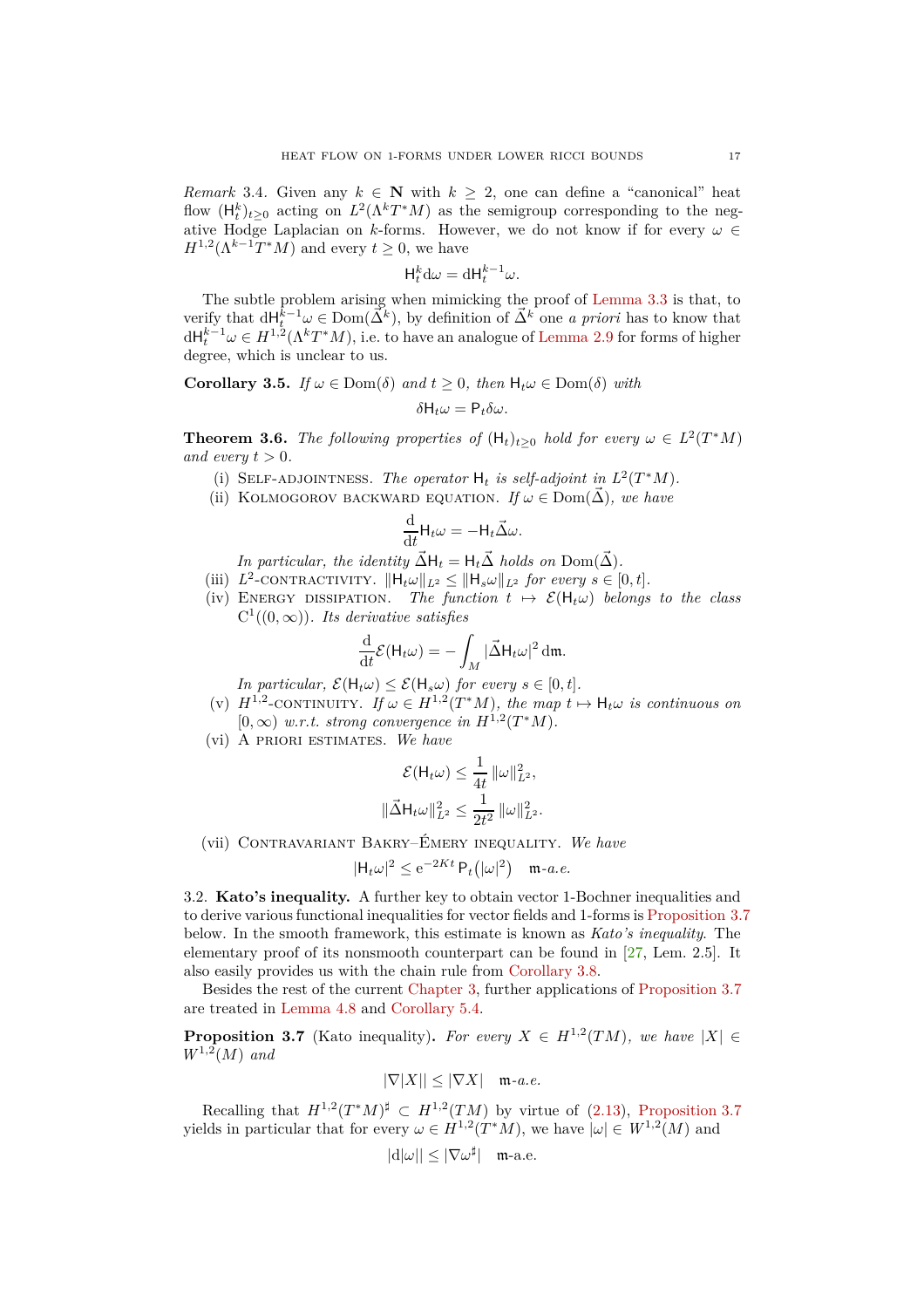<span id="page-17-1"></span>**Corollary 3.8.** For every  $X \in H^{1,2}(TM) \cap L^{\infty}(TM)$ , we have  $|X|^2 \in W^{1,2}(M)$ *with*

$$
\nabla |X|^2 = 2 |X| \nabla |X|.
$$

*Remark* 3.9. One can drop the assumption that  $X \in L^{\infty}(T^{*}M)$  in [Corollary 3.8,](#page-17-1) still retaining the stated identity for  $\nabla |X|^2$ . In this case, one has to understand  $\nabla |X|^2$  as  $L^1$ -covariant derivative of the  $L^1$ -function  $|X|^2$  belonging to the Sobolev space  $H^{1,1}(TM)$  [\[40,](#page-47-1) Subsec. 3.3.3, Prop. 3.4.6].

<span id="page-17-0"></span>3.3. **Vector 1-Bochner inequality.** A first important consequence of [Proposition 3.7](#page-16-1) is a 1-Bochner inequality for vector fields, see [Theorem 3.12,](#page-18-1) in the dimension-free case. The results proven on the go will also yield the very important  $L^1$ -type estimate between  $(H_t)_{t\geq 0}$  and  $(P_t)_{t\geq 0}$  in [Theorem 3.15.](#page-19-1) Similarly to the level of functions [\[77,](#page-48-19) Lem. 2.6, Cor. 4.3], the key point is to verify that  $|X| \in \text{Dom}(\Delta)$  for a sufficiently large class of vector fields *X*. [Theorem 3.12](#page-18-1) is then essentially a consequence of the chain rule for the measure-valued Laplacian  $\Delta$  from [Lemma 2.13.](#page-14-4)

In this section, we state our results commonly for the case when  $(M, \mathsf{d}, \mathfrak{m})$  is an  $RCD(K, \infty)$  space.

A crucial estimate is established in the subsequent lemma.

<span id="page-17-2"></span>**Lemma 3.10.** *Let*  $X \in H^{1,2}(T^*M)^{\sharp} \cap L^{\infty}(TM)$  *satisfy*  $X^{\flat} \in \text{Dom}(\vec{\Delta})$ *, and let*  $\psi \in W^{1,2}(M) \cap L^{\infty}(M)$  *be nonnegative. Then* 

$$
K \int_M \psi |X|^2 \, \mathrm{d}\mathfrak{m} \le -\frac{1}{2} \int_M \langle \nabla \psi, \nabla |X|^2 \rangle \, \mathrm{d}\mathfrak{m} + \int_M \psi \, \langle X, (\vec{\Delta} X^{\flat})^{\sharp} \rangle \, \mathrm{d}\mathfrak{m}
$$

$$
- \int_M \psi \, |\nabla X|^2 \, \mathrm{d}\mathfrak{m}.
$$

*Proof.* Let  $(\psi_n)_{n\in\mathbb{N}}$  be a sequence of nonnegative functions in Test(*M*) converging to  $\psi$  in  $W^{1,2}(M)$  according to [Lemma 2.2.](#page-8-0) Moreover, let  $(X_i)_{i\in\mathbb{N}}$  be a sequence in Test(*TM*) converging to *X* in  $H^{1,2}(T^*M)^{\sharp}$ . For every  $n, i \in \mathbb{N}$ , by the definition of  $\Delta$  as well as [Theorem 2.14,](#page-14-0)

$$
K\int_M \psi_n |X_i|^2 \, \mathrm{d}\mathfrak{m} \le -\frac{1}{2} \int_M \langle \nabla \psi_n, \nabla |X_i|^2 \rangle \, \mathrm{d}\mathfrak{m} + \int_M \psi_n \left\langle X_i, (\vec{\Delta} X_i^{\flat})^{\sharp} \right\rangle \mathrm{d}\mathfrak{m} - \int_M \psi_n |\nabla X_i|^2 \, \mathrm{d}\mathfrak{m}.
$$

For every  $n \in \mathbb{N}$ , the convergence of the first, second, and fourth term towards the desired quantities as  $i \to \infty$  is clear by boundedness of  $\psi_n$  and  $\nabla \psi_n$ , [Corollary 3.8](#page-17-1) and [\(2.13\)](#page-14-3). Moreover, integration by parts, [Lemma 2.10](#page-13-1) and the facts that  $\psi_n \in L^{\infty}(M)$  and  $d\psi_n \in L^{\infty}(T^*M)$  also entail the appropriate convergence of the third term as  $i \to \infty$ .

The claim follows by letting  $n \to \infty$  in the resulting inequality.

<span id="page-17-3"></span>**Proposition 3.11.** *Let*  $X \in H^{1,2}(T^*M)^{\sharp} \cap L^{\infty}(TM)$  *satisfy*  $X^{\flat} \in \text{Dom}(\vec{\Delta})$ *, and let*  $\phi \in \text{Dom}(\Delta) \cap L^{\infty}(M)$  *be nonnegative with*  $\Delta \phi \in L^{\infty}(M)$ *. Then for every*  $\varepsilon > 0$ *, we have*

$$
\int_M \Delta \phi \left[ (|X|^2 + \varepsilon)^{1/2} - \varepsilon^{1/2} \right] \mathrm{d}\mathfrak{m} + \int_M \phi \left( |X|^2 + \varepsilon \right)^{-1/2} \left\langle X, (\vec{\Delta} X^{\flat})^{\sharp} \right\rangle \mathrm{d}\mathfrak{m}
$$

$$
- \int_M \phi \left( |X|^2 + \varepsilon \right)^{-1/2} |\nabla X|^2 \mathrm{d}\mathfrak{m}
$$

$$
+ \int_M \phi \left( |X|^2 + \varepsilon \right)^{-1/2} |\nabla |X||^2 \mathrm{d}\mathfrak{m}
$$

$$
\geq K \int_M \phi \left( |X|^2 + \varepsilon \right)^{-1/2} |X|^2 \mathrm{d}\mathfrak{m}.
$$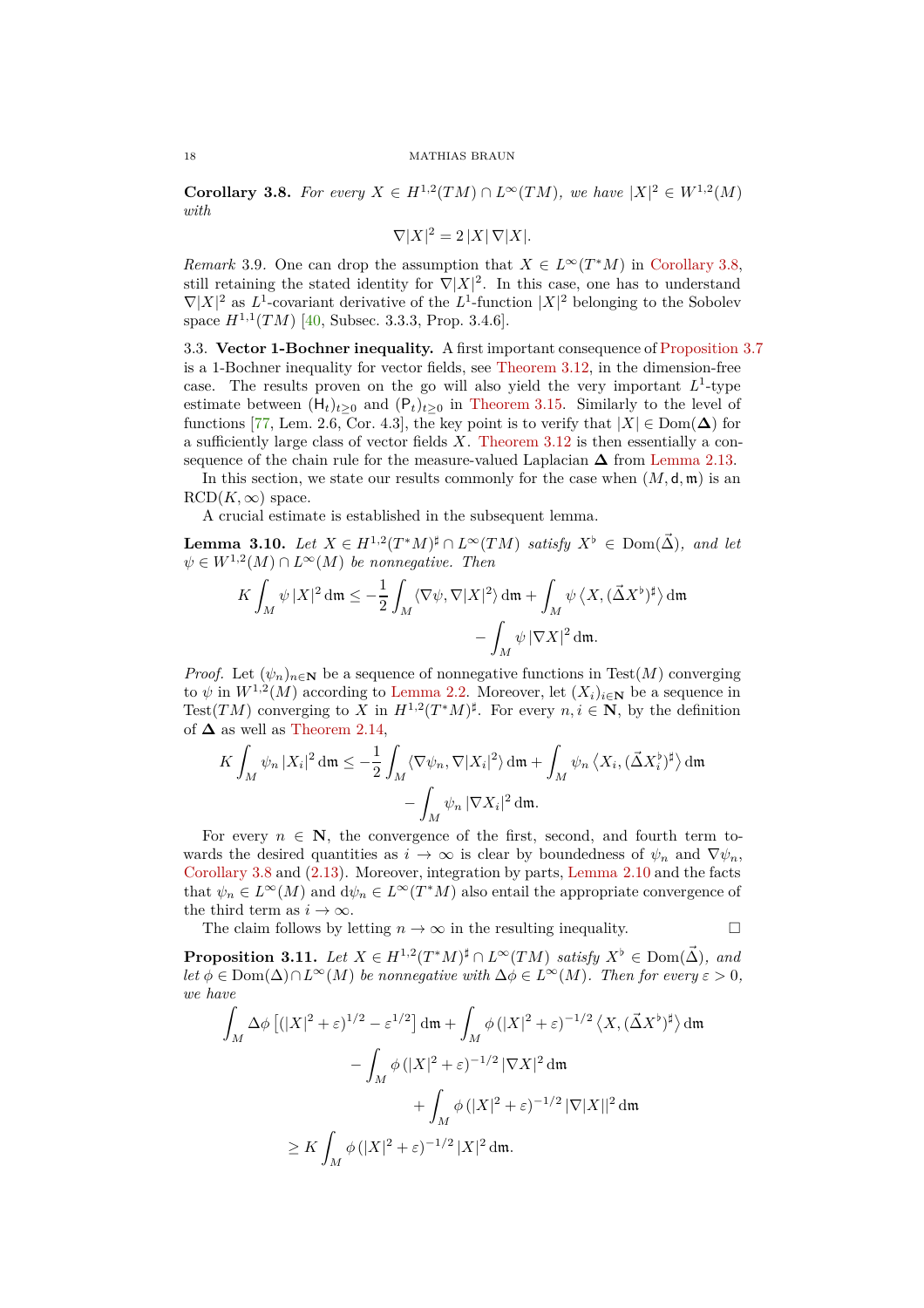*Proof.* Given any  $\varepsilon > 0$ , note that the function  $\Phi_{\varepsilon} \in C^{\infty}([0,\infty))$  defined by

$$
\Phi_{\varepsilon}(r) := 2(r+\varepsilon)^{1/2} - 2\varepsilon^{1/2}
$$

obeys the inequality

<span id="page-18-2"></span>
$$
-2\,\Phi_{\varepsilon}''(r)\,r\leq\Phi_{\varepsilon}'(r). \tag{3.1}
$$

The stated inequality then follows by applying [Lemma 3.10](#page-17-2) to  $\psi := \phi \Phi_{\varepsilon}'(|X|^2)$ , which belongs to  $W^{1,2}(M) \cap L^\infty(M)$  by [Corollary 3.8](#page-17-1) and the Leibniz rule, noting that by  $(3.1)$ ,

$$
-\frac{1}{2} \int_M \langle \nabla \psi, \nabla |X|^2 \rangle
$$
  
\n
$$
= -\frac{1}{2} \int_M \Phi_{\varepsilon}'(|X|^2) \langle \nabla \phi, \nabla |X|^2 \rangle dm
$$
  
\n
$$
-\frac{1}{2} \int_M \phi \langle \nabla \Phi_{\varepsilon}'(|X|^2), \nabla |X|^2 \rangle dm
$$
  
\n
$$
= -\frac{1}{2} \int_M \langle \nabla \phi, \nabla \Phi_{\varepsilon}(|X|^2) \rangle dm - 2 \int_M \phi \Phi_{\varepsilon}''(|X|^2) |X|^2 |\nabla |X||^2 dm
$$
  
\n
$$
\leq \frac{1}{2} \int_M \Phi_{\varepsilon}(|X|^2) \Delta \phi dm + \int_M \phi \Phi_{\varepsilon}'(|X|^2) |\nabla |X||^2 dm.
$$

<span id="page-18-1"></span>**Theorem 3.12** (Vector 1-Bochner inequality). Let  $(M, d, m)$  be an  $RCD(K, \infty)$ *space for*  $K \in \mathbf{R}$ *. Let*  $X \in Test(TM)$ *. Then*  $|X| \in Dom(\Delta)$  *and, after redefining*  $|X|^{-1} \langle X, (\vec{\Delta}X^{\flat})^{\sharp} \rangle := 0$  *on*  $|X|^{-1}(\{0\}),$ 

$$
\Delta |X|+|X|^{-1}\left\langle X,(\vec{\Delta}X^{\flat})^{\sharp}\right\rangle \mathfrak m\geq K\left|X\right|\mathfrak m.
$$

*Proof.* We already know that  $|X| \in W^{1,2}(M)$  under the given assumptions. Furthermore, given any nonnegative  $\phi \in \text{Dom}(\Delta) \cap L^{\infty}(M)$  with  $\Delta \phi \in L^{\infty}(M)$ , via [Proposition 3.11,](#page-17-3) letting  $\varepsilon \to 0$  with Lebesgue's theorem, we arrive at

$$
\int_M \Delta \phi |X| \, \mathrm{d}\mathfrak{m} \ge \int_M \phi \left[ -|X|^{-1} \left\langle X, (\vec{\Delta} X^{\flat})^{\sharp} \right\rangle + K |X| \right] \, \mathrm{d}\mathfrak{m}.
$$

Hence, it follows from [\[77,](#page-48-19) Lem. 2.6] that  $|X| \in \text{Dom}(\Delta)$  with

$$
\Delta |X| + |X|^{-1} \left\langle X, (\vec{\Delta} X^{\flat})^{\sharp} \right\rangle \mathfrak{m} \ge K |X| \mathfrak{m}.
$$

*Remark* 3.13*.* [Theorem 3.12](#page-18-1) is *a priori* true for  $X \in H^{1,2}(T^*M)^{\sharp} \cap L^1(TM) \cap$  $L^{\infty}(TM)$  with  $X^{\flat} \in \text{Dom}(\vec{\Delta})$  and  $\vec{\Delta}X^{\flat} \in L^{1}(T^{*}M)$ . We restricted ourselves to the assumption that  $X \in Test(TM)$  to simplify the presentation.

It is worth to note that *a posteriori*, by [Theorem 3.15](#page-19-1) and [Theorem 4.1](#page-21-1) below, the assumption of [Theorem 3.12](#page-18-1) is satisfied for every vector field  $X := (\mathsf{H}_t \omega)^{\sharp}$  with  $t > 0$  and  $\omega \in L^1(T^*M) \cap L^\infty(T^*M)$ . See also [Subsection 4.2.1.](#page-22-2)

<span id="page-18-0"></span>3.4. **Hess–Schrader–Uhlenbrock's inequality.** The "almost" vector 1-Bochner inequality from [Proposition 3.11](#page-17-3) is also an indispensable tool for [Theorem 3.15.](#page-19-1) It is an instance of *form domination* in smooth situations [\[49,](#page-47-9) [80\]](#page-48-7), which also implicitly uses some sort of "integrated 1-Bochner inequality".

A slight restatement of [Proposition 3.11](#page-17-3) and [Theorem 3.12](#page-18-1) is [Lemma 3.14](#page-18-3) below. [Theorem 3.15](#page-19-1) then directly follows from the very general form domination result [\[49,](#page-47-9) Thm. 2.15]. See also [\[80,](#page-48-7) [67\]](#page-48-24) for comprehensive proofs of the previous implication.

<span id="page-18-3"></span>**Lemma 3.14.** For every  $\omega \in \text{Dom}(\vec{\Delta})$  and every nonnegative  $\phi \in W^{1,2}(M)$ ,

<span id="page-18-4"></span>
$$
\int_M \langle \nabla \phi, \nabla | \omega | \rangle \, \mathrm{d}\mathfrak{m} + K \int_M \phi \, |\omega| \, \mathrm{d}\mathfrak{m} \le \int_M \phi \, |\omega|^{-1} \, \langle \omega, \vec{\Delta} \omega \rangle \, \mathrm{d}\mathfrak{m}.\tag{3.2}
$$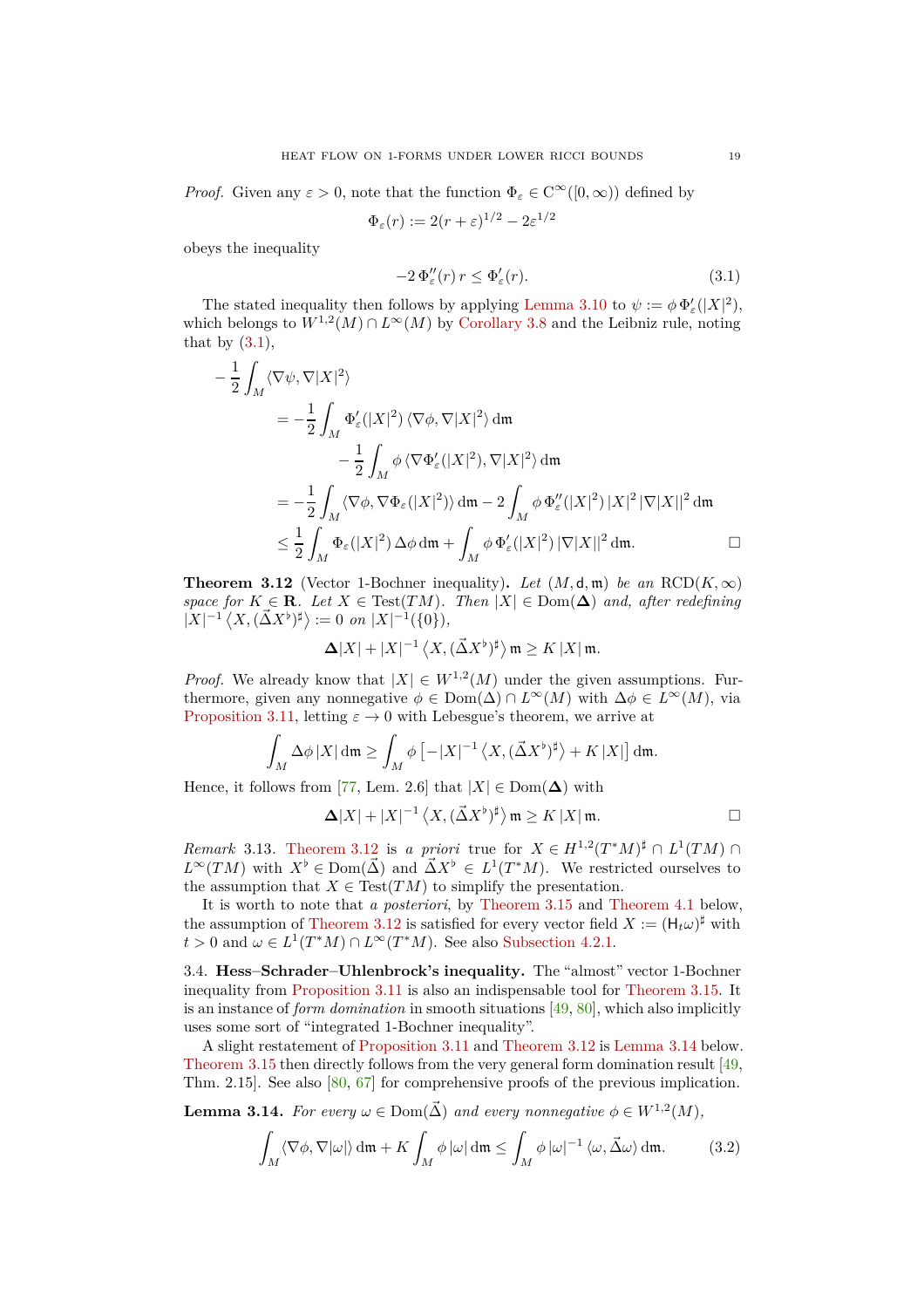*Proof.* If  $\omega$  also belongs to  $L^{\infty}(T^*M)$ , the claimed inequality originates from [Proposition 3.11](#page-17-3) by letting  $\varepsilon \to 0$ , dropping the contributions by  $|\nabla \omega^{\sharp}|^2$  and  $|\nabla |\omega||^2$  via [Proposition 3.7,](#page-16-1) and integrating by parts — the resulting inequality easily extends to the asserted class of  $\phi$  by [Lemma 2.2.](#page-8-0)

Observe that given any  $\omega \in \text{Dom}(\vec{\Delta})$ , there exists a sequence  $(\omega_n)_{n \in \mathbb{N}}$  in  $\text{Dom}(\vec{\Delta}) \cap$  $L^{\infty}(T^*M)$  converging to  $\omega$  in  $H^{1,2}(T^*M)$  such that  $\vec{\Delta}\omega_n \to \vec{\Delta}\omega$  in  $L^2(T^*M)$  as  $n \to \infty$  — this then already provides [\(3.2\)](#page-18-4) by approximation, possibly after taking pointwise **m**-a.e. converging subsequences. Indeed, given any  $z \in M$  and  $R > 0$ , set  $\omega_R := \mathbf{1}_{B_R(z)} \mathbf{1}_{[0,R]}(\omega)$  *ω*. By [Theorem 3.6,](#page-16-2) for every  $t > 0$  we have  $H_t \omega_R \to H_t \omega$ in  $H^{1,2}(T^*M)$  and  $\overrightarrow{\Delta}H_t\omega_{R}\rightarrow \overrightarrow{\Delta}H_t\omega$  in  $L^2(T^*M)$  as  $R\rightarrow \infty$ . Since also  $H_t\omega\rightarrow \omega$ in  $H^{1,2}(T^*M)$  as well as  $\vec{\Delta}H_t\omega = H_t\vec{\Delta}\omega \rightarrow \vec{\Delta}\omega$  as  $t \rightarrow 0$  thanks to [Theorem 3.6](#page-16-2) as well, the claimed existence of an approximation sequence follows by a diagonal argument.

<span id="page-19-1"></span>**Theorem 3.15** (Hess–Schrader–Uhlenbrock inequality)**.** *Suppose that* (*M,* d*,* m) *is an*  $\text{RCD}(K, \infty)$  *space for some*  $K \in \mathbf{R}$ *. Then for every*  $\omega \in L^2(T^*M)$  *and every*  $t \geq 0$ *, we have* 

$$
|\mathsf{H}_t \omega| \le e^{-Kt} \, \mathsf{P}_t |\omega| \quad \mathfrak{m}\text{-}a.e.
$$

*Remark* 3.16. For Riemannian manifolds, [Theorem 3.15](#page-19-1) is due to [\[50,](#page-47-8) Ch. 3].

A similar approach to [Theorem 3.15,](#page-19-1) by encoding uniform lower Ricci bounds via Bakry–Émery calculus, comes from the study of form domination for Hilbert space valued functions [\[78\]](#page-48-25). The analogy is created by the structural characterization of  $L^2(T^*M)$  from [\[40,](#page-47-1) Thm. 1.4.11].

The setting of [\[78\]](#page-48-25) is, however, more restrictive than ours. For instance, the assumptions (Γ) and  $(\Gamma_\lambda)$  made in [\[78,](#page-48-25) Ch. 3], see (3.1) and (3.7) therein, transferred to our notation require that  $\langle \omega, \eta \rangle \in \text{Dom}(\Delta)$  for a sufficiently large class of  $\omega, \eta \in$ Dom( $\Delta$ ), an assumption we can make sense of only in a weak form using the measure-valued Laplacian  $\Delta$ . (In [\[78\]](#page-48-25), the previous regularity assumption has been used to define a contravariant Γ-operator.)

<span id="page-19-0"></span>3.5. **Bakry–Ledoux's inequality.** We turn to a version of [\(vii\)](#page-16-3) in [Theorem 3.6](#page-16-2) under synthetic upper dimension bounds, namely the *Bakry–Ledoux inequality*. Our strategy for [Theorem 3.17](#page-19-2) closely follows its functional counterparts for [\[36,](#page-47-5) Thm. 3.6, Prop. 3.7] and in fact both uses and entails their equivalence with the  $RCD^*(K, N)$  condition on  $RCD(K, \infty)$  spaces (or, with the same arguments, on  $RCD(K', \infty)$  spaces with  $K' < K$ ).

<span id="page-19-2"></span>**Theorem 3.17** (Bakry–Ledoux inequality). Let  $(M, \mathsf{d}, \mathfrak{m})$  be an RCD $(K, \infty)$  space *for some*  $K \in \mathbf{R}$ *, and let*  $N \in (1, \infty)$ *. Then*  $(M, \mathsf{d}, \mathfrak{m})$  *is an*  $\text{RCD}^*(K, N)$  *space if and only if any of the subsequent inequalities holds for every*  $\omega \in L^2(T^*M)$ .

<span id="page-19-3"></span>(i) STRONG BAKRY–LEDOUX INEQUALITY. For every  $t > 0$ ,

$$
|\mathsf{H}_t \omega|^2 + \frac{2}{N} \int_0^t e^{-2Ks} \, \mathsf{P}_s\big(|\delta \mathsf{H}_{t-s} \omega|^2\big) \, \mathrm{d} s \le e^{-2Kt} \, \mathsf{P}_t\big(|\omega|^2\big) \quad \mathfrak{m}\text{-}a.e.
$$

<span id="page-19-4"></span>(ii) INTEGRAL WEAK BAKRY–LEDOUX INEQUALITY. For every  $t > 0$ ,

$$
|\mathsf{H}_{t}\omega|^{2} + \frac{2}{N} \int_{0}^{t} e^{-2Ks} |\mathsf{P}_{s}\delta \mathsf{H}_{t-s}\omega|^{2} \, \mathrm{d}s \le e^{-2Kt} \, \mathsf{P}_{t}(|\omega|^{2}) \quad \mathfrak{m}\text{-}a.e.
$$

<span id="page-19-5"></span>(iii) NON-INTEGRAL WEAK BAKRY–LEDOUX INEQUALITY. For every  $t > 0$ , *with the interpretation of the prefactor in the second term as* 2*t/N in the case*  $K = 0$ *,* 

$$
|\mathsf{H}_{t}\omega|^{2} + \frac{4Kt^{2}}{N(e^{2Kr} - 1)} |\delta \mathsf{H}_{t}\omega|^{2} \le e^{-2Kt} \, \mathsf{P}_{t}(|\omega|^{2}) \quad \text{m-a.e.}
$$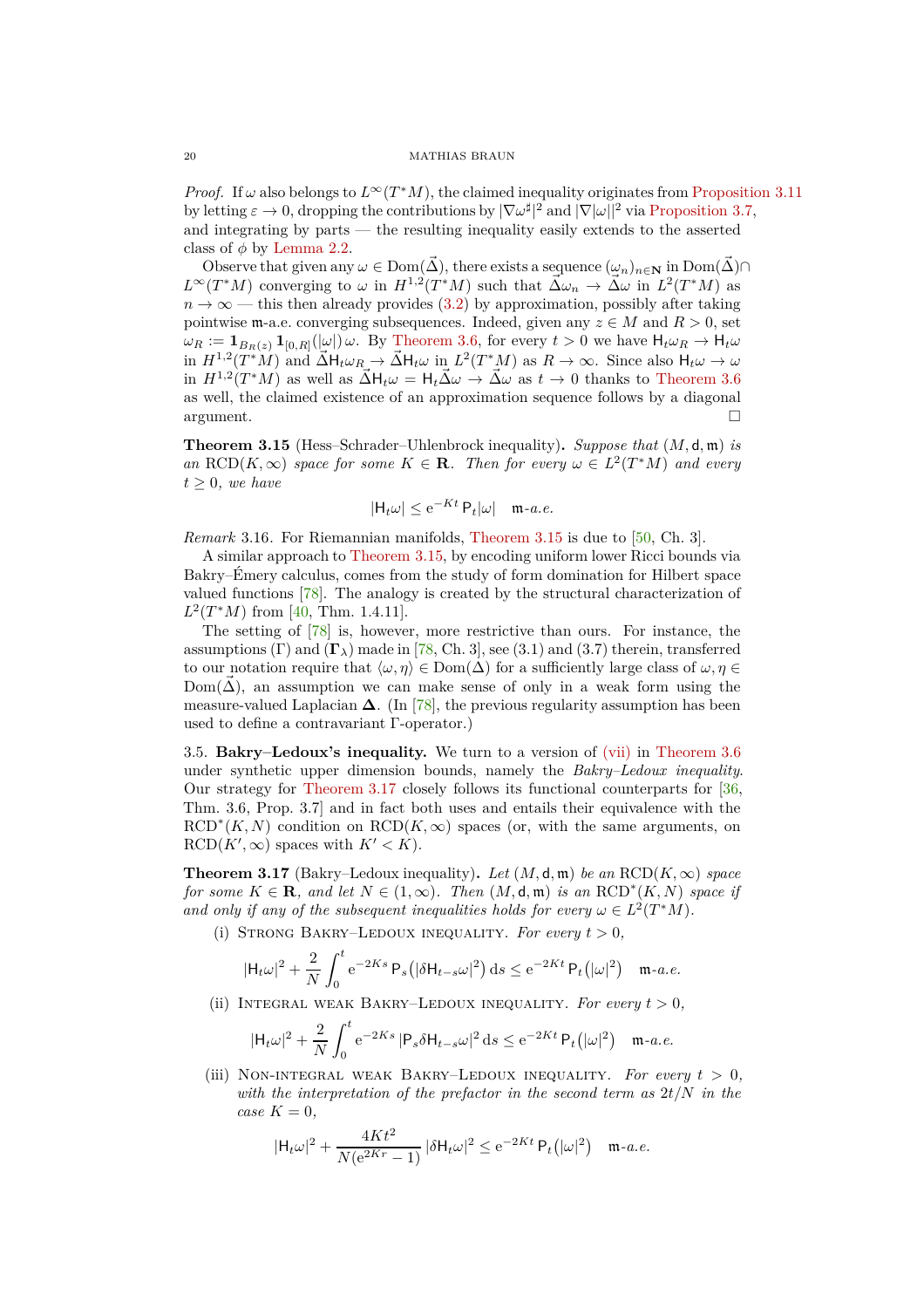*Proof.* It suffices to prove that the  $\text{RCD}^*(K, N)$  condition implies [\(i\).](#page-19-3) Indeed, [\(i\)](#page-19-3) easily implies [\(ii\)](#page-19-4) by Jensen's inequality. If (ii) holds, then also [\(iii\)](#page-19-5) is satisfied, since then, by Jensen's inequality, [Corollary 3.5](#page-16-4) and with the indicated interpretation in the case  $K = 0$ ,

$$
\frac{4Kt^2}{N(e^{2Kr}-1)}|\delta H_t\omega|^2 = \frac{2t}{N}|\delta H_t\omega|^2 \left[\frac{1}{t}\int_0^t e^{2Ks} ds\right]^{-1}
$$
  

$$
\leq \frac{2}{N}\int_0^t e^{-2Ks}|\delta H_t\omega|^2 ds = \frac{2}{N}\int_0^t e^{-2Ks}|\mathsf{P}_s\delta H_{t-s}\omega|^2 ds
$$

Moreover, under the given topological assumptions, it is known by [\[35,](#page-47-10) Thm. 4.19] that [\(iii\),](#page-19-5) restricted to exact differential 1-forms, implies the RCD<sup>∗</sup> (*K, N*) condition on the metric measure space (*M,* d*,* m).

For  $R > 0$ , let  $\omega_R \in L^2(T^*M) \cap L^\infty(T^*M)$  and  $F: [0, t] \to \mathbf{R}$  be defined by

$$
\omega_R := \mathbf{1}_{[0,R]}(|\omega|) \omega,
$$
  

$$
F(s) := e^{-2Ks} \int_M \mathsf{P}_s \phi \, |\mathsf{H}_{t-s} \omega_R|^2 \, \mathrm{d}\mathfrak{m},
$$

where  $\phi \in Test(M)$  is nonnegative. By the respective continuity of  $(P_t)_{t\geq 0}$  and  $(H_t)_{t\geq0}$  in  $L^2(M)$  and  $L^2(T^*M)$  and the boundedness of  $\phi$  and  $\omega_R$ , *F* is continuous. Its restriction to  $(0, t]$  has  $C^1$ -regularity, which is also inherited from the corresponding properties of  $(P_t)_{t>0}$  and  $(H_t)_{t>0}$  as well as item [\(vii\)](#page-16-3) in [Theorem 3.6.](#page-16-2)

Therefore, employing [\[45,](#page-47-11) Thm. 4.3], the claim follows by integration and the arbitrariness of *φ* after observing that

$$
F'(s) = -2Ke^{-2Ks} \int_M \mathsf{P}_s \phi \, |\mathsf{H}_{t-s}\omega_R|^2 \, \mathrm{d}\mathfrak{m} + e^{-2Ks} \int_M \Delta \mathsf{P}_s \phi \, |\mathsf{H}_{t-s}\omega_R|^2 \, \mathrm{d}\mathfrak{m}
$$

$$
+ 2e^{-2Ks} \int_M \mathsf{P}_s \phi \, \langle \mathsf{H}_{t-s}\omega_R, \vec{\Delta}\mathsf{H}_{t-s}\omega_R \rangle \, \mathrm{d}\mathfrak{m}
$$

$$
\geq \frac{2}{N} e^{-2Ks} \int_M \mathsf{P}_s \phi \, |\delta\mathsf{H}_{t-s}\omega_R|^2 \, \mathrm{d}\mathfrak{m}.
$$

<span id="page-20-2"></span>*Remark* 3.18 (Generalization to variable Ricci bounds)*.* To simplify the presentation and since most later results do not require refinements of the previous facts, we reduced ourselves to the case of constant lower bounds *K* for the Ricci curvature in [Chapter 3.](#page-15-0)

However, the arguments in [Chapter 3](#page-15-0) perfectly work in a similar manner if the RCD( $K, \infty$ ) space  $(M, d, \mathfrak{m})$  obeys the stronger 2-Bakry–Émery inequalities  $BE_2(k,\infty)$  or  $BE_2(k,N)$  with variable curvature bound k in the sense of [\[12,](#page-46-5) Def. 1.4] or [\[89,](#page-48-1) Def. 3.3], respectively. Here,  $k: M \to \mathbf{R}$  is a locally m-integrable function with  $k \geq K$  on M. (The assumption on lower semicontinuity on k in [\[12,](#page-46-5) [89\]](#page-48-1) is not needed in the purely Eulerian perspective of [\[40\]](#page-47-1).) In particular, [Theorem 3.12](#page-18-1) remains true by just replacing *K* by *k*. In addition, [Theorem 3.15](#page-19-1) holds when replacing  $e^{-qKt} P_t$ ,  $q \in \{1, 2\}$ , by the operator  $P_t^{qk}$ , where  $(P_t^{qk})_{t\geq 0}$ is the *Schrödinger semigroup* on  $L^2(M)$  with generator  $\Delta - qk$  [\[81\]](#page-48-26). One way to read [Theorem 3.15](#page-19-1) in terms of *Brownian motion*  $((\mathbf{P}^x)_{x \in M}, (B_t)_{t \geq 0})$  on  $(M, \mathsf{d}, \mathfrak{m})$ — defined w.r.t. the generator  $\Delta/2$  [\[3\]](#page-45-1) — is thus

$$
|\mathsf{H}_t \omega| \le \mathbf{E} \left[ e^{-\int_0^{2t} k(B_r)/2 dr} |\omega|(B_{2t}) \right] \quad \text{m-a.e.}
$$

## 4. Integral estimates for the heat flow

<span id="page-20-1"></span><span id="page-20-0"></span>4.1. **Basic**  $L^p$ -properties and  $L^p$ - $L^\infty$ -regularization. From [Theorem 3.15](#page-19-1) and a standard procedure, the following is immediate by approximation. It is worth to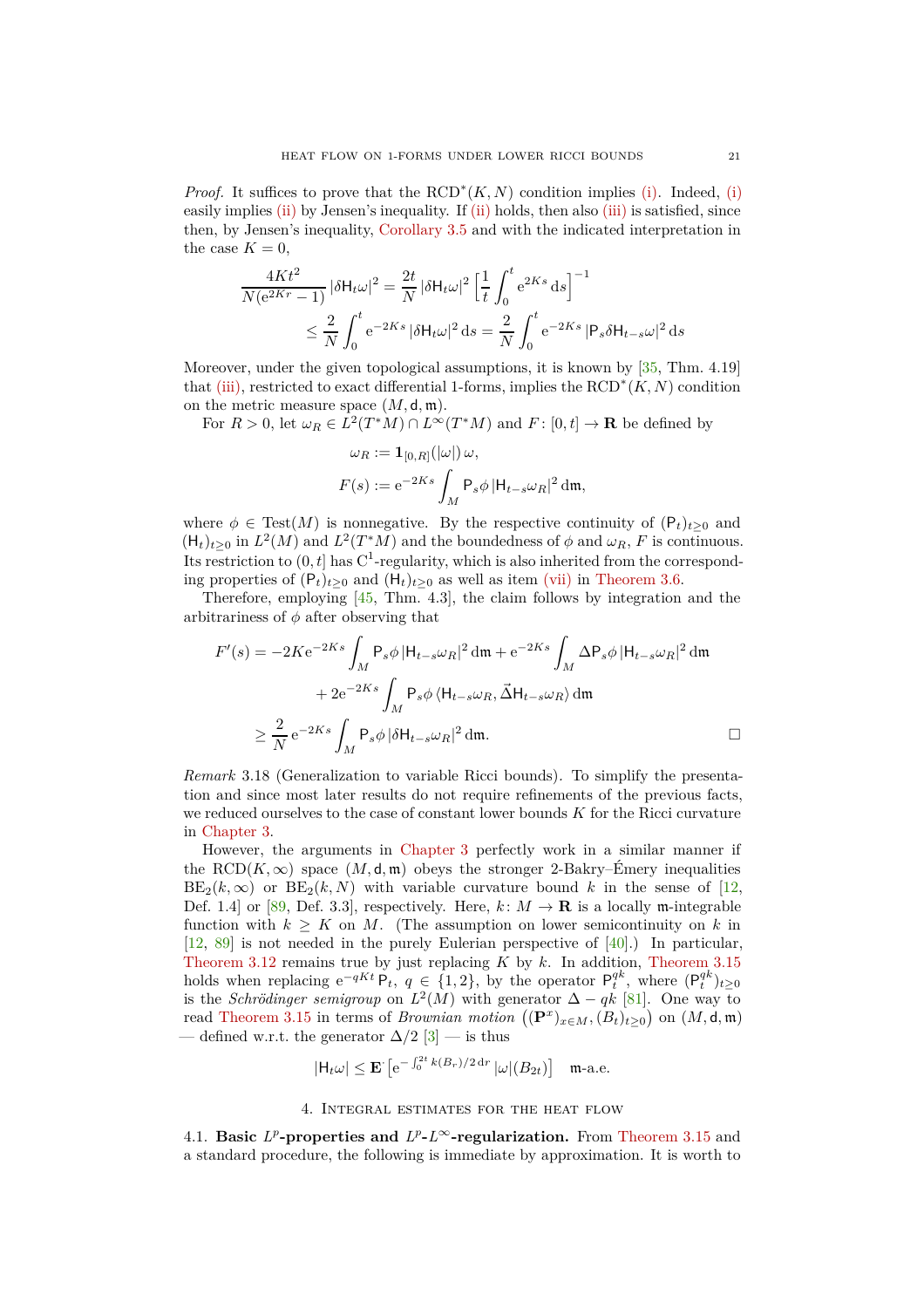emphasize that the restriction of  $H_t$  to  $L^\infty(T^*M)$  is defined as the Banach space adjoint of the restriction of  $H_t$  to  $L^1(T^*M)$  for every  $t \ge 0$ . See also [Section 5.3.](#page-32-0)

<span id="page-21-1"></span>**Theorem 4.1.** *Let*  $(M, \mathsf{d}, \mathfrak{m})$  *be an*  $RCD(K, \infty)$  *space for some*  $K \in \mathbb{R}$ *. For every*  $p \in [1,\infty]$ ,  $(H_t)_{t>0}$  *then extends to a semigroup of bounded linear operators from*  $L^p(T^*M)$  *into*  $L^p(T^*M)$ *, strongly continuous if*  $p < \infty$ *, which satisfies* 

$$
\|\mathsf{H}_t\omega\|_{L^p} \leq e^{-Kt} \|\omega\|_{L^p}
$$

*for every*  $\omega \in L^p(T^*M)$  *and every*  $t \geq 0$ *.* 

*Remark* 4.2. This result implies the *L*<sup>*p*</sup>-contractivity of  $(H_t)_{t\geq0}$  for every  $p \in [1, \infty]$ under nonnegative lower Ricci bounds. However, we should not expect contractivity in larger generality, not even on Riemannian manifolds [\[82,](#page-48-6) [83\]](#page-48-27).

On compact  $\text{RCD}^*(K, N)$  spaces,  $N \in (1, \infty)$ , the heat operator  $H_t$  is not only bounded from  $L^p(T^*M)$  to  $L^p(T^*M)$ , but also from  $L^p(T^*M)$  to  $L^{\infty}(T^*M)$  for every  $t > 0$  and every  $p \in [1, \infty]$ . This is the content of the following result which will be crucial in [Section 5.2](#page-30-0) and [Section 6.3.](#page-44-0)

<span id="page-21-3"></span>**Theorem 4.3** ( $L^p L^{\infty}$ -regularization). *Let*  $(M, d, m)$  *be a compact* RCD<sup>\*</sup> $(K, N)$ *space,*  $K \in \mathbf{R}$  *and*  $N \in (1, \infty)$ *. Furthermore, let*  $t > 0$  *and*  $p \in [1, \infty)$ *. Then*  $H_t$  *is bounded from*  $L^p(T^*M)$  *to*  $L^\infty(T^*M)$ *.* 

*Proof.* By Hölder's inequality, it suffices to prove boundedness of  $H_t$  from  $L^1(T^*M)$ to  $L^\infty(T^*M)$ .

Let  $\omega \in L^1(T^*M) \cap L^2(T^*M)$  with  $\|\omega\|_{L^1} \leq 1$  be arbitrary — the consideration of such 1-forms is enough by the density of  $L^1(T^*M) \cap L^2(T^*M)$  in  $L^1(T^*M)$ . By  $(2.5)$ , there exists a constant  $C > 0$  such that  $\mathfrak{m}\left[\overline{B}_{\sqrt{t}}(\cdot)\right]^{-1} \leq C \mathfrak{m}\left[\overline{B}_{\sqrt{t}}(z)\right]^{-1}$  on M. The conclusion follows by observing that by [Theorem 3.15](#page-19-1) and  $(2.7)$ , there exist constants  $C_3, C_4 > 1$  depending only on *K* and *N* such that

$$
|\mathsf{H}_{t}\omega| \le e^{-Kt} \mathsf{P}_{t}|\omega| = e^{-Kt} \int_{M} \mathsf{p}_{t}(\cdot, y) |\omega|(y) \, d\mathfrak{m}(y)
$$
  

$$
\le C_{3} e^{-(K-C_{4})t} \mathfrak{m} [B_{\sqrt{t}}(\cdot)]^{-1}
$$
  

$$
\le C C_{3} e^{-(K-C_{4})t} \mathfrak{m} [B_{\sqrt{t}}(z)]^{-1} \mathfrak{m}\text{-a.e.} \square
$$

<span id="page-21-0"></span>4.2. **Logarithmic Sobolev inequalities.** We come to an important class of functional inequalities, namely *logarithmic Sobolev inequalities* for 1-forms and their relation to integral-type inequalities for  $(H_t)_{t>0}$ . More precisely, following [\[18,](#page-46-0) [26\]](#page-46-16) we show that the former imply, for certain  $t > 0$  and every  $p_0 \in (1, \infty)$ , the boundedness of  $H_t$  from  $L^{p_0}(T^*M)$  into  $L^{p(t)}(T^*M)$ , where p is a real-valued function with  $p(0) = p_0$ . This property is called *hypercontractivity*. Under more restrictive assumptions, for some finite  $T > 0$  it is even possible to prove the boundedness of  $H_T$  from  $L^{p_0}(T^*M)$  to  $L^{\infty}(T^*M)$ , a property termed *ultracontractivity*. See [Theorem 4.12.](#page-25-0)

A certain reverse implication also holds, see [Theorem 4.16.](#page-27-1)

<span id="page-21-2"></span>**Definition 4.4.** *Let*  $\beta > 0$  *and*  $\chi \in \mathbb{R}$ *. We say that*  $X \in H^{1,2}(TM) \cap L^1(TM) \cap L^2(TM)$ *L*<sup>∞</sup>(*TM*) *satisfies the* 2-logarithmic Sobolev inequality *with constants β and χ, briefly*  $LSI_2(\beta, \chi)$ *, if* 

$$
\int_M |X|^2 \log |X| \, \mathrm{d}\mathfrak{m} \leq \beta \, \|\nabla X\|_{L^2}^2 + \chi \, \|X\|_{L^2}^2 + \|X\|_{L^2}^2 \log \|X\|_{L^2}.
$$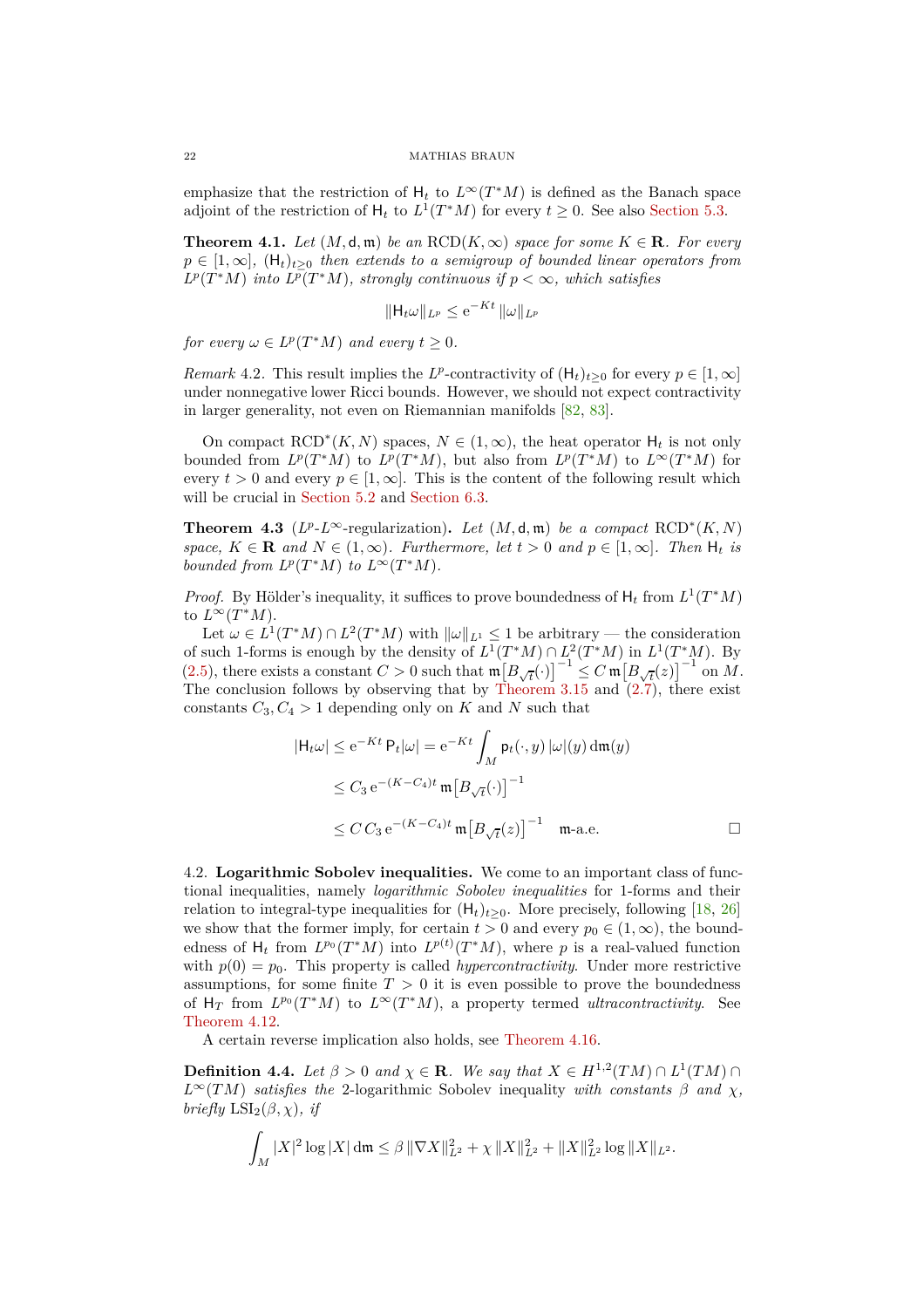<span id="page-22-1"></span>**Definition 4.5.** *Let*  $\varepsilon > 0$ ,  $\gamma \in \mathbb{R}$  *and*  $p \in (1, \infty)$ *. We say that*  $\omega \in \text{Dom}(\Delta) \cap \mathbb{R}$  $L^1(T^*M) \cap L^\infty(T^*M)$  *obeys the* form *p*-logarithmic Sobolev inequality *with con* $s$ *tants*  $\varepsilon$  *and*  $\gamma$ *, briefly*  $fLSI_p(\varepsilon, \gamma)$ *, if*  $\vec{\Delta}\omega \in L^p(T^*M)$  *as well as, with the convention*  $0^0 := 0,$ 

$$
\int_M |\omega|^p \log |\omega| \, \mathrm{d}\mathfrak{m} \leq \varepsilon \int_M |\omega|^{p-2} \, \langle \omega, \vec{\Delta} \omega \rangle \, \mathrm{d}\mathfrak{m} + \gamma \, \|\omega\|_{L^p}^p + \|\omega\|_{L^p}^p \log \|\omega\|_{L^p}.
$$

*Remark* 4.6*.* On Riemannian manifolds, a similar definition as [Definition 4.5](#page-22-1) has been given and considered in [\[18,](#page-46-0) Def. 2.1] for the more restrictive case  $p \in (2,\infty)$ . The definition of a 2-logarithmic Sobolev inequality therein, on the other hand, is similar to [Definition 4.4.](#page-21-2)

<span id="page-22-4"></span>*Remark* 4.7*.* We do not discuss the case of 1-logarithmic Sobolev inequalities since it is not clear, even having an appropriate version of such inequality at our disposal, that for  $\omega \in L^1(T^*M) \cap L^\infty(T^*M)$ , the function  $|\omega| \log |\omega|$  is integrable.

On the other hand, the integrability of  $|\omega|^p \log |\omega|$  for  $p \in (1, \infty)$  is clear by local boundedness of the function  $r \mapsto r^{\delta} \log r$  on  $[0, \infty)$  for every  $\delta > 0$ .

Later, special interest will be devoted to the class

$$
V_{1,\infty} := \bigcup_{t>0} \mathrm{H}_t\big(L^1(T^*M)\cap L^\infty(T^*M)\big)
$$

By [Theorem 3.6](#page-16-2) and [Theorem 3.15,](#page-19-1)  $V_{1,\infty}$  is contained in  $Dom(\vec{\Delta})$  as well as in  $L^p(T^*M)$  for every  $p \in [1,\infty]$ , is invariant under the action of  $H_t$  for every  $t > 0$ , and it is strongly dense in the latter space if  $p < \infty$ . Additionally, since the infinitesimal generator of the restriction of  $(H_t)_{t\geq0}$  onto  $L^p(T^*M)$  applied to any  $\omega \in V_{1,\infty}$  coincides with  $\vec{\Delta}$ , we have  $\vec{\Delta} \omega \in L^p(\overline{T^*}M)$  for every  $p \in [1,\infty]$ . (See [Section 4.1](#page-20-1) and [Section 5.3](#page-32-0) for the correct interpretation in the case  $p = \infty$ .)

<span id="page-22-2"></span>4.2.1. *Relations between different logarithmic Sobolev inequalities.* In view of [Proposition 4.10,](#page-23-0) we first focus on the 2-logarithmic Sobolev inequality, in particular showing how to derive it from its functional counterpart in the next [Lemma 4.8.](#page-22-0)

Given any  $\beta > 0$ , following (1.2) of [\[16\]](#page-46-17) (replacing  $\alpha$  by  $1/\beta$  therein), a nonnegative  $f$  ∈ Lip( $M$ ) ∩  $L^1(M)$  is said to obey the *functional* 2*-logarithmic Sobolev inequality* with constant  $\beta$  if, with the convention  $|\nabla f|^2/f := 0$  on  $f^{-1}(\{0\}),$ 

<span id="page-22-3"></span>
$$
2\int_M f \log f \, \mathrm{d}\mathfrak{m} - 2 \int_M f \, \mathrm{d}\mathfrak{m} \log \int_M f \, \mathrm{d}\mathfrak{m} \le \beta \int_M \frac{|\nabla f|^2}{f} \, \mathrm{d}\mathfrak{m}.\tag{4.1}
$$

<span id="page-22-0"></span>**Lemma 4.8.** *Let*  $\beta > 0$  *be given. Suppose that every nonnegative*  $f \in Lip(M) \cap$ *L* 1 (*M*) *obeys the functional* 2*-logarithmic Sobolev inequality with constant β. Then*  $\text{every } X \in H^{1,2}(TM) \cap L^1(TM) \cap L^{\infty}(TM) \text{ satisfies } \text{LSI}_2(\beta,0).$ 

*Proof.* Let  $R > 1$  and  $z \in M$ , and let  $\psi_R \in \text{Lip}_{bs}(M)$  be a cutoff function with  $\psi_R(M) = [0, 1]$ , identically equal to 1 on  $B_R(z)$  and identically equal to 0 on  $M \setminus B_{R+1}(z)$ .

Given  $X \in H^{1,2}(TM) \cap L^1(TM) \cap L^{\infty}(TM)$ , observe that  $P_{1/n}|X| \in Test(M) \cap$  $\text{Lip}(M) \cap L^1(M)$  for every *n* ∈ **N** by [Proposition 3.7,](#page-16-1) where we identify  $P_{1/n}|X|$  with its Lipschitz m-a.e. representative by the Sobolev-to-Lipschitz property of  $(M, d, m)$ . We may and will assume that the sequence  $(g_n)_{n\in\mathbb{N}}$  in  $\text{Lip}_{bs}(M) \cap L^1(M)$ , where  $g_n := \psi_R P_{1/n} |X|$ , converges to  $\psi_R |X|$  pointwise m-a.e. and strongly in  $W^{1,2}(M)$ . Setting  $f_n := g_n^2$  entails

$$
|\nabla f_n|^2 = 4 f_n |\nabla g_n|^2 \quad \text{m-a.e.}
$$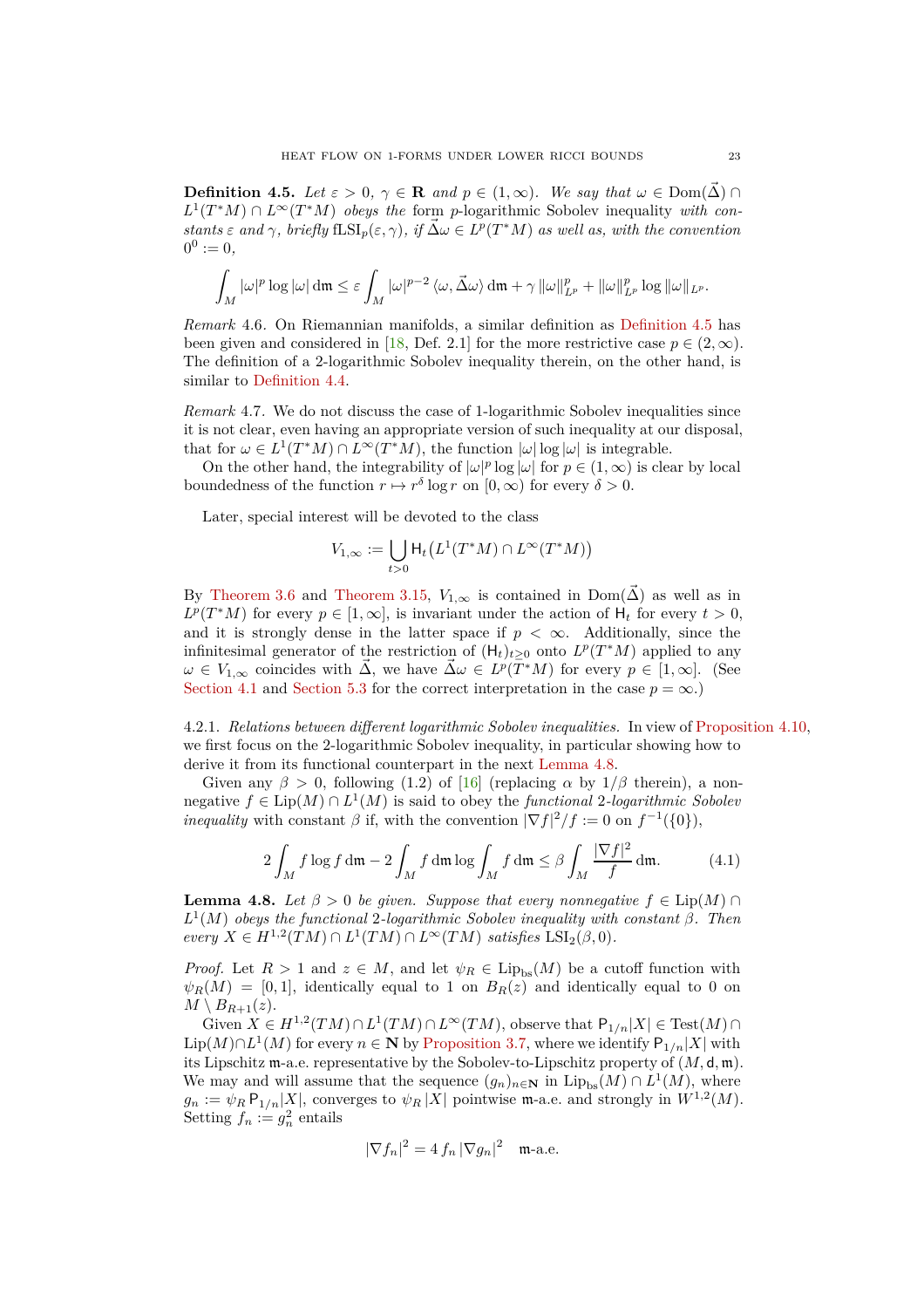#### 24 MATHIAS BRAUN

Lebesgue's theorem as well as  $(4.1)$  applied to  $f_n$  for every  $n \in \mathbb{N}$  yield

$$
2\int_M \psi_R^2 |X|^2 \log(\psi_R^2 |X|^2) \, \mathrm{d}\mathfrak{m} - 2\int_M \psi_R^2 |X|^2 \, \mathrm{d}\mathfrak{m} \log \int_M \psi_R^2 |X|^2 \, \mathrm{d}\mathfrak{m}
$$
  
\n
$$
= \lim_{n \to \infty} \left[ 2 \int_M f_n \log f_n \, \mathrm{d}\mathfrak{m} - 2 \int_M f_n \, \mathrm{d}\mathfrak{m} \log \int_M f_n \, \mathrm{d}\mathfrak{m} \right]
$$
  
\n
$$
\leq \lim_{n \to \infty} \beta \int_M \frac{|\nabla f_n|^2}{f_n} \, \mathrm{d}\mathfrak{m}
$$
  
\n
$$
= \lim_{n \to \infty} 4\beta \int_M |\nabla g_n|^2 \, \mathrm{d}\mathfrak{m} = 4\beta \int_M |\nabla (\psi_R |X|)|^2 \, \mathrm{d}\mathfrak{m}.
$$

The claim follows by letting  $R \to \infty$ , using Lebesgue's theorem and [Proposition 3.7.](#page-16-1)  $\Box$ 

<span id="page-23-3"></span>*Example* 4.9. By [\[93,](#page-49-0) Thm. 30.21] if  $(M, d, m)$  is an RCD( $K, \infty$ ) space with  $K > 0$ , or [\[16,](#page-46-17) Thm. 1.9] in the case when  $(M, \mathsf{d}, \mathfrak{m})$  is a compact  $RCD^*(K, N)$  space,  $K \in \mathbf{R}$  and  $N \in (1,\infty)$ , the hypothesis of [Lemma 4.8](#page-22-0) is known to be satisfied for some finite  $\beta > 0$ .

The constant  $\beta$  can explicitly be chosen to be  $1/K$  and  $(N-1)/KN$  if  $K > 0$ , respectively.

<span id="page-23-0"></span>**Proposition 4.10.** *Let*  $\beta > 0$  *and*  $\chi \in \mathbb{R}$ *. Define the functions*  $\varepsilon, \gamma \in C((1, \infty))$ *by*

$$
\varepsilon(p) := \frac{\beta p}{2(p-1)},
$$
  

$$
\gamma(p) := \frac{2\chi}{p} - \frac{K\beta p}{2(p-1)}.
$$

*Assume that every*  $X \in H^{1,2}(T^*M)^{\sharp} \cap L^1(TM) \cap L^{\infty}(TM)$  obeys  $LSI_2(\beta,\chi)$  ac-*cording to [Definition 4.4.](#page-21-2) Then every*  $\omega \in V_{1,\infty}$  *obeys*  $fLSI_p(\varepsilon(p), \gamma(p))$  *for every*  $p \in (1,\infty)$ .

*Proof.* The claim for  $p = 2$  follows by  $(2.13)$ . Thus we concentrate on the case  $p \in (1, 2) \cup (2, \infty).$ 

Given any  $\tau > 0$ , the function  $\Phi_{\tau} \in C^{\infty}([0, \infty))$  given by

<span id="page-23-2"></span><span id="page-23-1"></span>
$$
\Phi_{\tau}(r) := (r+\tau)^{p/2-1}
$$

obeys the inequalities

$$
0 \le \frac{p}{p-2} \, \Phi_{\tau}'(r) \, r \le \Phi_{\tau}(r) + \Phi_{\tau}'(r) \, r. \tag{4.2}
$$

By [Lemma 2.10](#page-13-1) and [Proposition 3.7,](#page-16-1) we have  $\Phi_{\tau}(|\omega|) \in S^2(M) \cap L^{\infty}(M)$  as well  $\alpha \in \Phi_{\tau}(|\omega|)$   $\omega^{\sharp} \in H^{1,2}(T^*M)^{\sharp} \cap L^1(TM) \cap L^{\infty}(TM)$  for every  $\tau > 0$ . By  $\text{LSI}_2(\beta, \chi)$ applied to  $\Phi_{\tau}(|\omega|) \omega^{\sharp}$  and letting  $\tau \downarrow 0$ , employing Lebesgue's theorem and [\(2.13\)](#page-14-3), we infer that

$$
\int_{M} |\omega|^{p} \log |\omega| \, d\mathfrak{m} - \frac{2\chi}{p} ||\omega||_{L^{p}}^{p} - ||\omega||_{L^{p}}^{p} \log ||\omega||_{L^{p}}
$$
\n
$$
\leq \liminf_{\tau \downarrow 0} \left[ \frac{2}{p} \int_{M} |\Phi_{\tau}(|\omega|) \, \omega|^{2} \log |\Phi_{\tau}(|\omega|) \, \omega| \, d\mathfrak{m} - \frac{2\chi}{p} \, ||\Phi_{\tau}(|\omega|) \, \omega||_{L^{2}}^{2} \right]
$$
\n
$$
- \frac{2}{p} ||\Phi_{\tau}(|\omega|) \, \omega||_{L^{2}}^{2} \log ||\Phi_{\tau}(|\omega|) \, \omega||_{L^{2}} \right]
$$
\n
$$
\leq \liminf_{\tau \downarrow 0} \frac{2\beta}{p} \int_{M} |\nabla (\Phi_{\tau}(|\omega|) \, \omega^{\sharp})|^{2} \, d\mathfrak{m}.
$$
\n(4.3)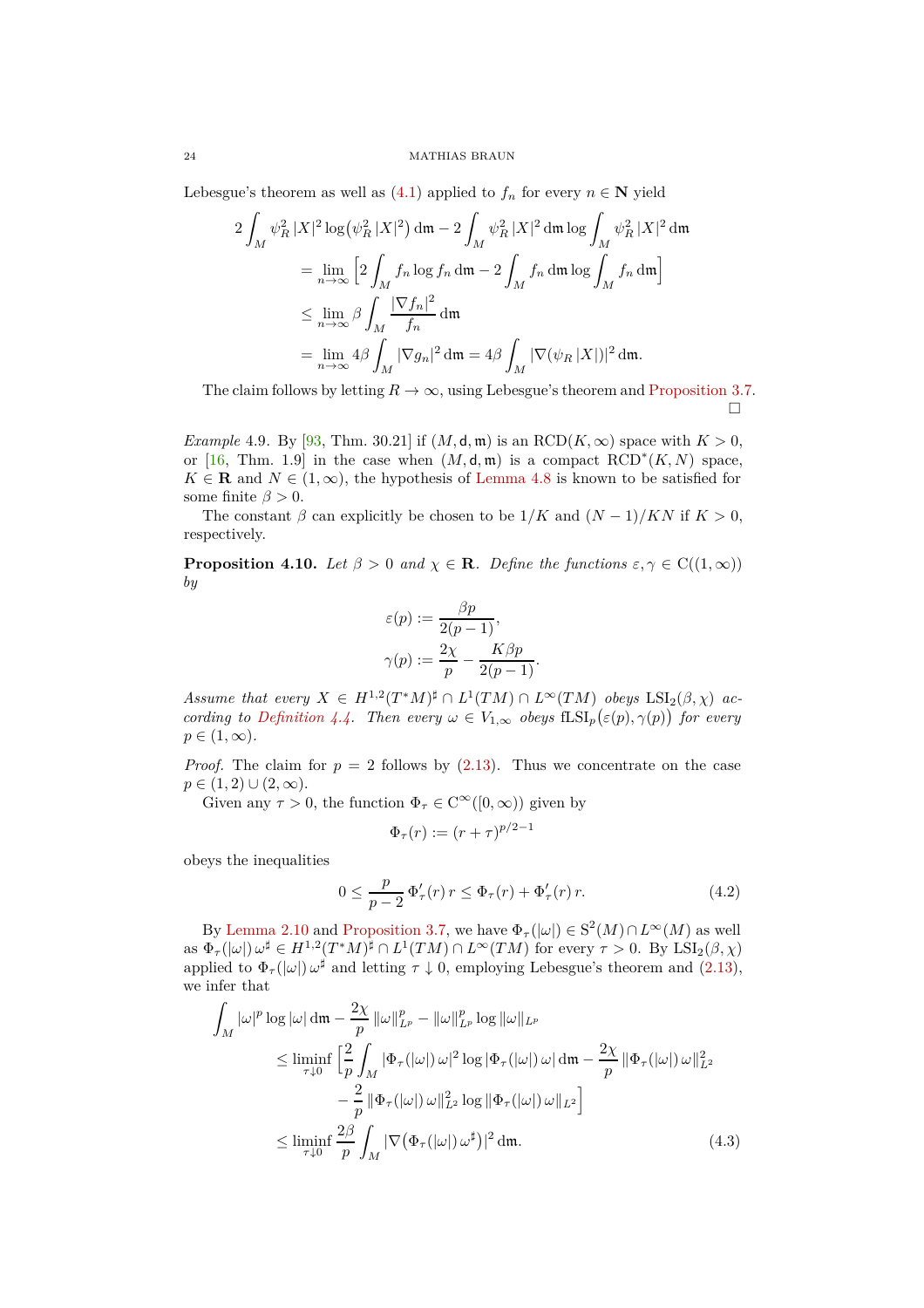It remains to estimate the limit in [\(4.3\)](#page-23-1). We start by recalling that, by definition,

<span id="page-24-0"></span>
$$
|\mathrm{d}|\omega| \wedge \omega|^2 = |\mathrm{d}|\omega||^2 |\omega|^2 - \langle \mathrm{d}|\omega|, \omega \rangle^2.
$$

Therefore, for every  $\tau > 0$ , we observe by [\(2.13\)](#page-14-3) and [Lemma 2.10,](#page-13-1) taking into account that  $\Phi^2_\tau(|\omega|)$  *ω* does also belong to  $H^{1,2}(T^*M)$ , and finally integration by parts that

$$
\int_{M} |\nabla (\Phi_{\tau}(|\omega|) \omega^{\sharp})|^{2} d\mathfrak{m} + K ||\Phi_{\tau}(|\omega|) \omega||_{L^{2}}^{2} \qquad (4.4)
$$
\n
$$
\leq \int_{M} [|\mathbf{d}(\Phi_{\tau}(|\omega|) \omega)|^{2} + |\delta(\Phi_{\tau}(|\omega|) \omega)|^{2}] d\mathfrak{m}
$$
\n
$$
= \int_{M} [\Phi_{\tau}^{2}(|\omega|) |d\omega|^{2} + 2 \Phi_{\tau}(|\omega|) \Phi_{\tau}'(|\omega|) \langle d|\omega| \wedge \omega, d\omega \rangle] d\mathfrak{m}
$$
\n
$$
+ \int_{M} [(\Phi_{\tau}')^{2}(|\omega|) |d|\omega| \wedge \omega|^{2} + \Phi_{\tau}^{2}(|\omega|) |\delta\omega|^{2}] d\mathfrak{m}
$$
\n
$$
- \int_{M} [2 \Phi_{\tau}(|\omega|) \Phi_{\tau}'(|\omega|) \delta\omega \langle d|\omega|, \omega \rangle
$$
\n
$$
- (\Phi_{\tau}')^{2}(|\omega|) \langle d|\omega|, \omega \rangle^{2}] d\mathfrak{m}
$$
\n
$$
= \int_{M} [\langle \mathbf{d}(\Phi_{\tau}^{2}(|\omega|) \omega), d\omega \rangle + \delta(\Phi_{\tau}^{2}(|\omega|) \omega) \delta\omega] d\mathfrak{m}
$$
\n
$$
+ \int_{M} (\Phi_{\tau}')^{2}(|\omega|) |\omega|^{2} |d|\omega||^{2} d\mathfrak{m}
$$
\n
$$
= \int_{M} \Phi_{\tau}^{2}(|\omega|) \langle \omega, \vec{\Delta} \omega \rangle d\mathfrak{m} + \int_{M} (\Phi_{\tau}')^{2}(|\omega|) |\omega|^{2} |d|\omega||^{2} d\mathfrak{m}.
$$
\n(4.5)

Thanks to [\(4.2\)](#page-23-2), the Leibniz rule, the chain rule and [Proposition 3.7,](#page-16-1) we have

$$
(\Phi_\tau')^2(|\omega|)\,|\omega|^2\,|\mathrm{d}|\omega||^2\leq \frac{(p-2)^2}{p^2}\,|\nabla\big(\Phi_\tau(|\omega|)\,\omega^\sharp\big)|^2\quad\text{m-a.e.}
$$

Rearranging the estimate resulting from this bound with the inequality between  $(4.4)$  and  $(4.5)$  and then sending  $\tau \downarrow 0$  yields

$$
\liminf_{\tau \downarrow 0} \frac{2\beta}{p} \int_M |\nabla (\Phi_\tau(|\omega|) \, \omega^\sharp)|^2 \, \mathrm{d}\mathfrak{m}
$$
\n
$$
\leq \varepsilon(p) \int_M |\omega|^{p-2} \, \langle \omega, \vec{\Delta} \omega \rangle \, \mathrm{d}\mathfrak{m} - \frac{K\beta p}{2(p-1)} \, \|\omega\|_{L^p}^p.
$$

From  $(4.3)$ , this readily provides the claim.

*Remark* 4.11*.* Let  $\beta > 0$  and  $\chi \in \mathbf{R}$ , and define  $\varepsilon, \gamma \in C((1, \infty))$  by

$$
\varepsilon(p) := \frac{\beta p}{2(p-1)},
$$
  

$$
\gamma(p) := \frac{2\chi}{p} - \frac{K\beta(p-2)^2}{2p(p-1)}.
$$

With a slight modification of the proof of [Proposition 4.10,](#page-23-0) it is possible to show that if every element in  $Dom(\vec{\Delta}) \cap L^{1}(T^{*}M) \cap L^{\infty}(T^{*}M)$  obeys fLSI<sub>2</sub>( $\beta, \chi$ ), then every  $\omega \in V_{1,\infty}$  satisfies  $fLSI_p(\varepsilon(p), \gamma(p))$  for every  $p \in (2,\infty)$ . Up to changing the involved constants, this assumption is weaker compared to the one of [Proposition 4.10.](#page-23-0)

<span id="page-24-1"></span>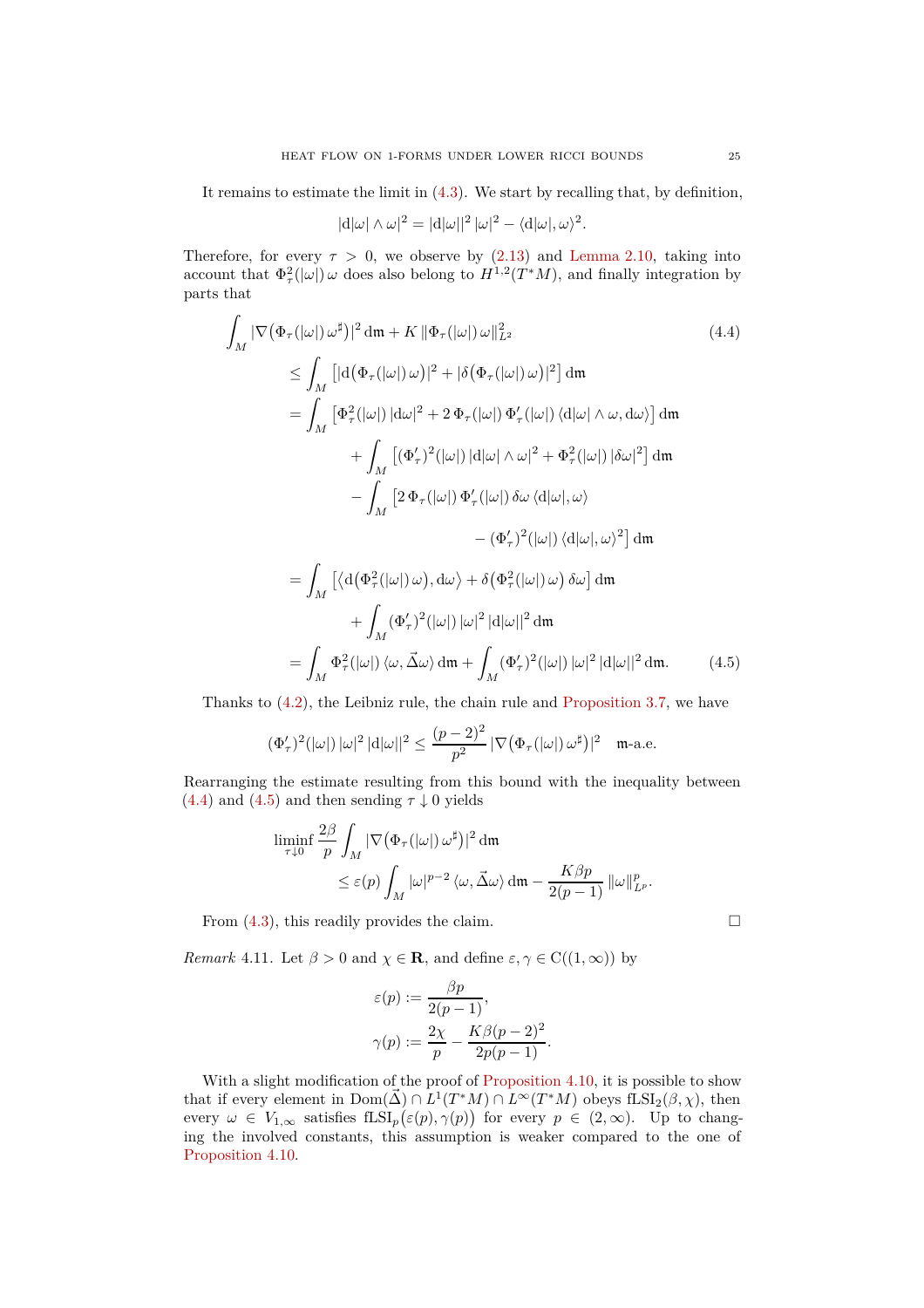4.2.2. *From logarithmic Sobolev inequalitites to hyper- and ultracontractivity.*

<span id="page-25-0"></span>**Theorem 4.12.** Let  $p_0 \in (1,\infty)$ . Let  $\varepsilon \in C([p_0,\infty))$  be a positive function, and  $\gamma \in C([p_0,\infty))$ *. Suppose that the integrals* 

$$
T := \int_{p_0}^{\infty} \frac{\varepsilon(r)}{r} dr,
$$

$$
C := \int_{p_0}^{\infty} \frac{\gamma(r)}{r} dr
$$

*exist with values in*  $(0, \infty]$  *and*  $(-\infty, \infty]$ *, respectively. Define*  $p \in C^1([0, T))$  *and*  $A \in C^1([0,\infty))$  *through the relations* 

$$
\int_{p_0}^{p(t)} \frac{\varepsilon(r)}{r} dr := t,
$$

$$
A(t) := \int_0^t \frac{\gamma(p(r))}{\varepsilon(p(r))} dr.
$$

<span id="page-25-1"></span> $Assume$   $\operatorname{fLSI}_p(\varepsilon(p), \gamma(p))$  *for every*  $\omega \in V_{1,\infty}$  *and every*  $p \in [p_0, \infty)$ *. Then the following hold.*

(i) HYPERCONTRACTIVITY. For every  $t \in [0, T)$ *, we have* 

$$
\|\mathsf{H}_t\|_{L^{p_0},L^{p(t)}} \leq e^{A(t)}.
$$

<span id="page-25-3"></span>(ii) ULTRACONTRACTIVITY. *If*  $T < \infty$  and  $C < \infty$ , we have

$$
\|\mathsf{H}_T\|_{L^{p_0},L^\infty} \leq \mathrm{e}^C.
$$

*Proof.* First observe that  $p(0) = p_0$ , that  $A(0) = 0$ , and that *p* is strictly increasing with  $p(t) \to \infty$  as  $t \to T$ . Moreover,  $A(t) \to C$  as  $t \to T$  thanks to the relations

<span id="page-25-2"></span>
$$
p' = \frac{p}{\varepsilon(p)},
$$
  
\n
$$
A' = \frac{\gamma(p)}{\varepsilon(p)} = \frac{\gamma(p) p'}{p}.
$$
\n(4.6)

Owing to [\(i\),](#page-25-1) given any  $\omega \in V_{1,\infty} \setminus \{0\}$ , we assume that  $H_t \omega \neq 0$  for every  $t \in [0, T)$ , which is always true at least for small times. Otherwise, the following computations are performed until the heat flow dies out. We consider the positive function  $F \in C^1([0, T))$  given by

$$
F(t) := e^{-A(t)} \| H_t \omega \|_{L^{p(t)}}.
$$

Note that the function  $t \mapsto |H_t\omega|^2$  is continuously differentiable on  $[0, \infty)$  in  $L^2(T^*M)$ with derivative  $-2 \langle H_t \omega, \vec{\Delta} H_t \omega \rangle \in L^2(T^*M)$  for every  $t \ge 0$  thanks to [Theorem 3.6.](#page-16-2) In particular,

$$
\frac{\mathrm{d}}{\mathrm{d}t}|\mathsf{H}_{t}\omega|^{p(t)} = |\mathsf{H}_{t}\omega|^{p(t)} \left[ p'(t) \log |\mathsf{H}_{t}\omega| - p(t) |\mathsf{H}_{t}\omega|^{-2} \langle \mathsf{H}_{t}\omega, \vec{\Delta}\mathsf{H}_{t}\omega \rangle \right] \quad \text{m-a.e.,}
$$

and the assertion on the regularity of *F* indeed follows by the integrability assumptions on  $\omega$ , C<sup>1</sup>-regularity of p, [Theorem 3.15](#page-19-1) and arguing as in [Remark 4.7.](#page-22-4)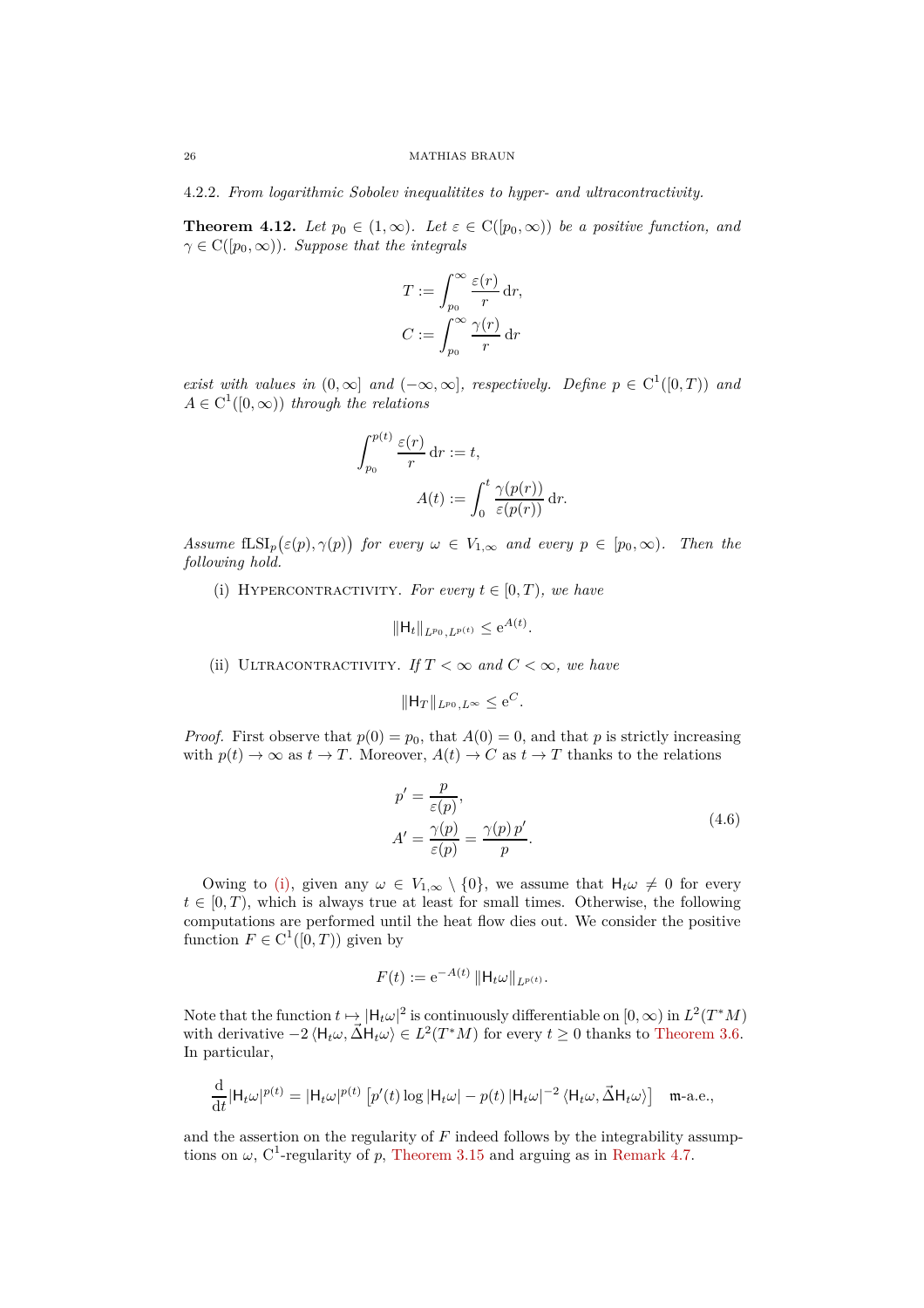Moreover, for every  $t \in [0, T)$ , from  $fLSI_{p(t)}(\varepsilon(p(t)), \gamma(p(t)))$  for  $H_t \omega \in V_{1, \infty}$  as well as  $(4.6)$ ,

$$
\frac{\mathrm{d}}{\mathrm{d}t} \log F(t) = -A'(t) + \| \mathsf{H}_t \omega \|_{L^{p(t)}}^{-1} \frac{\mathrm{d}}{\mathrm{d}t} \| \mathsf{H}_t \omega \|_{L^{p(t)}}
$$
\n
$$
= -A'(t) - \frac{p'(t)}{p(t)} \log \| \mathsf{H}_t \omega \|_{L^{p(t)}}^{p(t)} + \frac{1}{p(t)} \| \mathsf{H}_t \omega \|_{L^{p(t)}}^{-p(t)} \frac{\mathrm{d}}{\mathrm{d}t} \| \mathsf{H}_t \omega \|_{L^{p(t)}}^{p(t)}
$$
\n
$$
= -\frac{\gamma(p(t))}{\varepsilon(p(t))} - \frac{1}{\varepsilon(p(t))} \log \| \mathsf{H}_t \omega \|_{L^{p(t)}}^{p(t)}
$$
\n
$$
+ \frac{1}{\varepsilon(p(t))} \| \mathsf{H}_t \omega \|_{L^{p(t)}}^{-p(t)} \int_M | \mathsf{H}_t \omega|^{p(t)} \log | \mathsf{H}_t \omega | \mathrm{d}\mathfrak{m}
$$
\n
$$
- \| \mathsf{H}_t \omega \|_{L^{p(t)}}^{-p(t)} \int_M | \mathsf{H}_t \omega|^{p(t)-2} \langle \mathsf{H}_t \omega, \vec{\Delta} \mathsf{H}_t \omega \rangle \mathrm{d}\mathfrak{m} \le 0.
$$

Since log is strictly increasing, *F* is nonincreasing, yielding [\(i\)](#page-25-1) by the density of  $V_{1,\infty}$  in  $L^{p_0}(T^*M)$ .

Concerning [\(ii\),](#page-25-3) invoking the strict increasingness of *p* and Hölder's inequality, for every  $s, t \in [0, T)$  with  $s < t$  and every bounded Borel set  $B \subset M$  with positive m-measure we have

$$
\| \mathbf{1}_{B} \mathbf{H}_{t} \omega \|_{L^{p(s)}} \leq \mathfrak{m}[B]^{1-p(s)/p(t)} \left\| \mathbf{H}_{t} \omega \right\|_{L^{p(t)}}
$$
  

$$
\leq \mathfrak{m}[B]^{1-p(s)/p(t)} e^{A(t)-A(s)} \left\| \mathbf{H}_{s} \omega \right\|_{L^{p(s)}}
$$
  

$$
\leq \mathfrak{m}[B]^{1-p(s)/p(t)} e^{A(t)} \left\| \omega \right\|_{L^{p_0}}.
$$

The claim follows by letting  $t \to T$  and  $s \to T$  in such a way that  $p(s)/p(t) \to T$ 1 and afterwards using the arbitrariness of *B* as well as the density of  $V_{1,\infty}$  in  $I_{P^0}(T^*M)$ *L <sup>p</sup>*<sup>0</sup> (*T* <sup>∗</sup>*M*).

<span id="page-26-0"></span>*Example* 4.13*.* Given any  $\beta > 0$ , the functions  $\varepsilon, \gamma \in C((1, \infty))$  with

$$
\varepsilon(p) := \frac{\beta p}{2(p-1)},
$$

$$
\gamma(p) := -\frac{K\beta p}{2(p-1)}.
$$

are the coefficients in [Proposition 4.10](#page-23-0) arising from the setup of [Lemma 4.8](#page-22-0) and [Example 4.9.](#page-23-3)

Retaining the notation from [Theorem 4.12,](#page-25-0) subject to these coefficients and any  $p_0 \in (1, \infty)$ , the value *T* is always infinite, while *C* takes the values  $-\infty$ , 0 or  $\infty$ depending on whether  $K > 0$ ,  $K = 0$  or  $K < 0$ . Moreover, the functions p and A from [Theorem 4.12](#page-25-0) read

$$
p(t) = 1 + (p_0 - 1) e^{2t/\beta},
$$
  

$$
A(t) = \int_{p_0}^{p(t)} \frac{\gamma(s)}{s} ds = -Kt.
$$

<span id="page-26-1"></span>**Corollary 4.14.** *In the setting of [Example 4.13,](#page-26-0) given any*  $p_0 \in (1, \infty)$ *, for every*  $t \geq 0$ *, we have* 

$$
\|\mathsf{H}_t\|_{L^{p_0},L^{p(t)}} \le e^{-Kt}.
$$

**Corollary 4.15.** *In the setting of [Example 4.13,](#page-26-0) let*  $\omega \in \text{Dom}(\vec{\Delta})$  *be an eigenform*  $f \circ \overrightarrow{A}$  *with eigenvalue*  $\lambda \geq 0$ , *i.e.*  $\overrightarrow{\Delta} \omega = \lambda \omega$ *. Then*  $\omega \in L^q(T^*M)$  *for every*  $q \in (2,\infty)$  *with the inequality* 

$$
\|\omega\|_{L^q} \le (q-1)^{(\lambda-K)\beta/2} \|\omega\|_{L^2}.
$$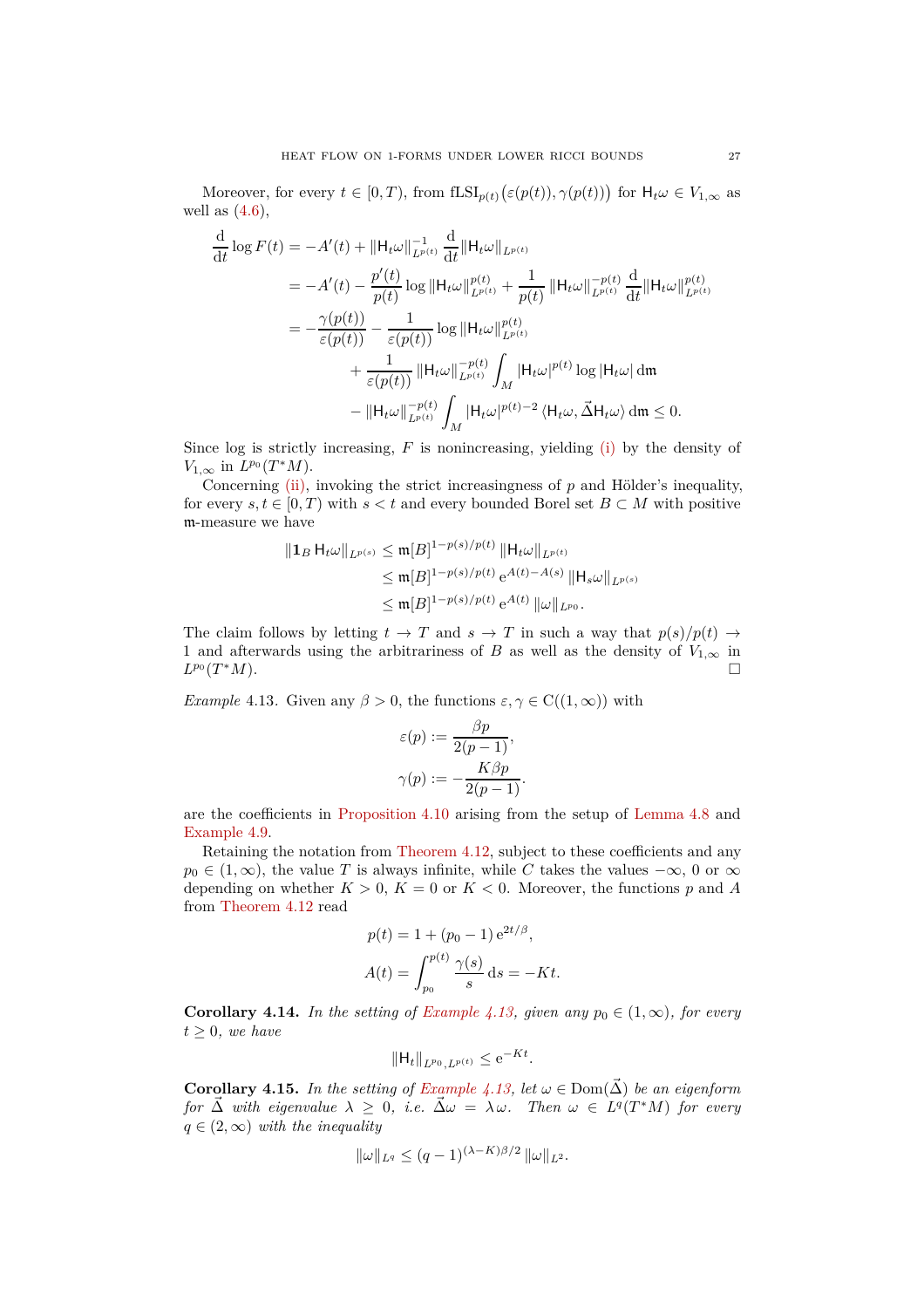## 28 MATHIAS BRAUN

*Proof.* Note that  $H_t \omega = e^{-\lambda t} \omega$  for every  $t \geq 0$ . We apply [Corollary 4.14](#page-26-1) to  $p_0 := 2$ . Given any  $q \in (1,\infty)$ , since  $p(t) = q$  if and only if  $t = \log(q-1)\beta/2$ , for this value of *t* we have

$$
\|\omega\|_{L^q} = e^{\lambda t} \|H_t \omega\|_{L^{p(t)}} \le e^{(\lambda - K)t} \|\omega\|_{L^{p_0}} = (q-1)^{(\lambda - K)\beta/2} \|\omega\|_{L^2}.
$$

4.2.3. *From ultracontractivity to logarithmic Sobolev inequalities.*

<span id="page-27-1"></span>**Theorem 4.16.** *Let*  $T \in (0, \infty]$  *as well as*  $c \in C((0, T))$ *. Suppose that* 

$$
\|\mathsf{H}_t\|_{L^2, L^\infty} \leq e^{c(t)}
$$

 $holds \, for \, every \, t \in (0, T)$ . Then every  $\omega \in \text{Dom}(\vec{\Delta}) \cap L^1(T^*M) \cap L^{\infty}(T^*M)$  satisfies  $fLSI_2(\varepsilon, c(\varepsilon))$  *for every*  $\varepsilon \in (0, T)$ *.* 

*Proof.* Let  $U := \{ \xi \in \mathbf{C} : \Re \xi \in [0,1] \}.$  Given any  $\varepsilon \in (0,T)$  and  $\xi \in U$ , we consider the operator

<span id="page-27-2"></span>
$$
\mathsf{S}_\xi := \mathrm{e}^{-\varepsilon \xi \vec{\Delta}}
$$

acting on  $L^2(T^*M) + i L^2(T^*M)$ . For every  $\eta, \rho \in L^2(T^*M) + i L^2(T^*M)$ , the canonical bilinear form in  $L^2(T^*M) + i L^2(T^*M)$  induced by  $S_\xi$  evaluated at  $(\eta, \rho)$ is continuous in  $U$ , and its restriction to the interior of  $U$  is holomorphic. For every  $\eta \in L^2(T^*M) + i L^2(T^*M)$  and every  $\vartheta \in \mathbf{R}$ , we have

$$
\|\mathsf{S}_{i\vartheta}\eta\|_{L^2} \le \|\eta\|_{L^2},
$$
  

$$
\|\mathsf{S}_{1+i\vartheta}\eta\|_{L^\infty} \le e^{-c(\varepsilon)} \|\mathsf{S}_{i\vartheta}\eta\|_{L^2} \le e^{-c(\varepsilon)} \|\eta\|_{L^2}.
$$

Given any  $\omega \in \text{Dom}(\vec{\Delta}) \cap L^1(T^*M) \cap L^\infty(T^*M)$ , for every  $\tau \in (0,1)$ , via Stein's interpolation theorem we infer

$$
\|\mathsf{H}_{\varepsilon\tau}\omega\|_{L^{2/(1-\tau)}} = \|\mathsf{S}_{\tau}\omega\|_{L^{2/(1-\tau)}} \leq e^{-c(\varepsilon)\tau} \|\omega\|_{L^{2}}.
$$
 (4.7)

Now we define  $p \in C^1([0,\varepsilon))$  by  $p(t) := 2\varepsilon/(\varepsilon - t)$ . Setting  $\tau := t/\varepsilon$  in [\(4.7\)](#page-27-2) translates into

$$
\|H_t\omega\|_{L^{p(t)}}^{p(t)} \le e^{-c(\varepsilon)p(t)t/\varepsilon} \|\omega\|_{L^2},
$$

and the claim follows after differentiating both sides at 0 via

$$
\int_M |\omega|^2 \left[ \frac{2}{\varepsilon} \log |\omega| - 2 |\omega|^{-2} \langle \omega, \vec{\Delta} \omega \rangle \right] \mathrm{d}\mathfrak{m} \leq \frac{2c(\varepsilon)}{\varepsilon} ||\omega||_{L^2}.
$$

*Example* 4.17. If  $P_t$  is bounded from  $L^2(M)$  to  $L^{\infty}(M)$ , then so is  $H_t$  by means of [Theorem 3.15.](#page-19-1) Compare this with (the proof of) [Theorem 4.3.](#page-21-3)

<span id="page-27-0"></span>See [\[18,](#page-46-0) Ch. 4] for an application to certain Gaussian upper bounds for the heat kernel on 1-forms in the non-weighted smooth setting.

## 5. Spectral properties of the Hodge Laplacian

Next, we study properties of the *spectrum*  $\sigma(\vec{\Delta})$  of  $\vec{\Delta}$ , i.e. the set of all  $\lambda \in \mathbf{C}$ such that the operator  $\vec{\Delta} - \lambda$  fails to be bijective. We denote the *resolvent set* of  $\vec{\Delta}$  by  $\rho(\vec{\Delta}) := \mathbf{C} \setminus \sigma(\vec{\Delta})$ . The *point spectrum* of  $\vec{\Delta}$  is denoted by  $\sigma_{p}(\vec{\Delta})$ , and the *essential spectrum* of  $\vec{\Delta}$  will be termed  $\sigma_e(\vec{\Delta})$ . The former is the set of all  $\lambda \in \sigma(\vec{\Delta})$ for which  $\tilde{\Delta} - \lambda$  is not injective, and the second is the set of all  $\lambda \in \sigma(\tilde{\Delta})$  which are not an eigenvalue of  $\Delta$  with finite algebraic multiplicity. Similar notations are employed for the operators  $-\Delta$  and  $-\Delta + K$ .

One immediately sees that since  $\Delta$  is self-adjoint and nonnegative, we have

$$
\sigma(\vec{\Delta}) \subset [0, \infty).
$$

In addition, eigenspaces w.r.t. different eigenvalues are mutually orthogonal in  $L^2(T^*M)$ .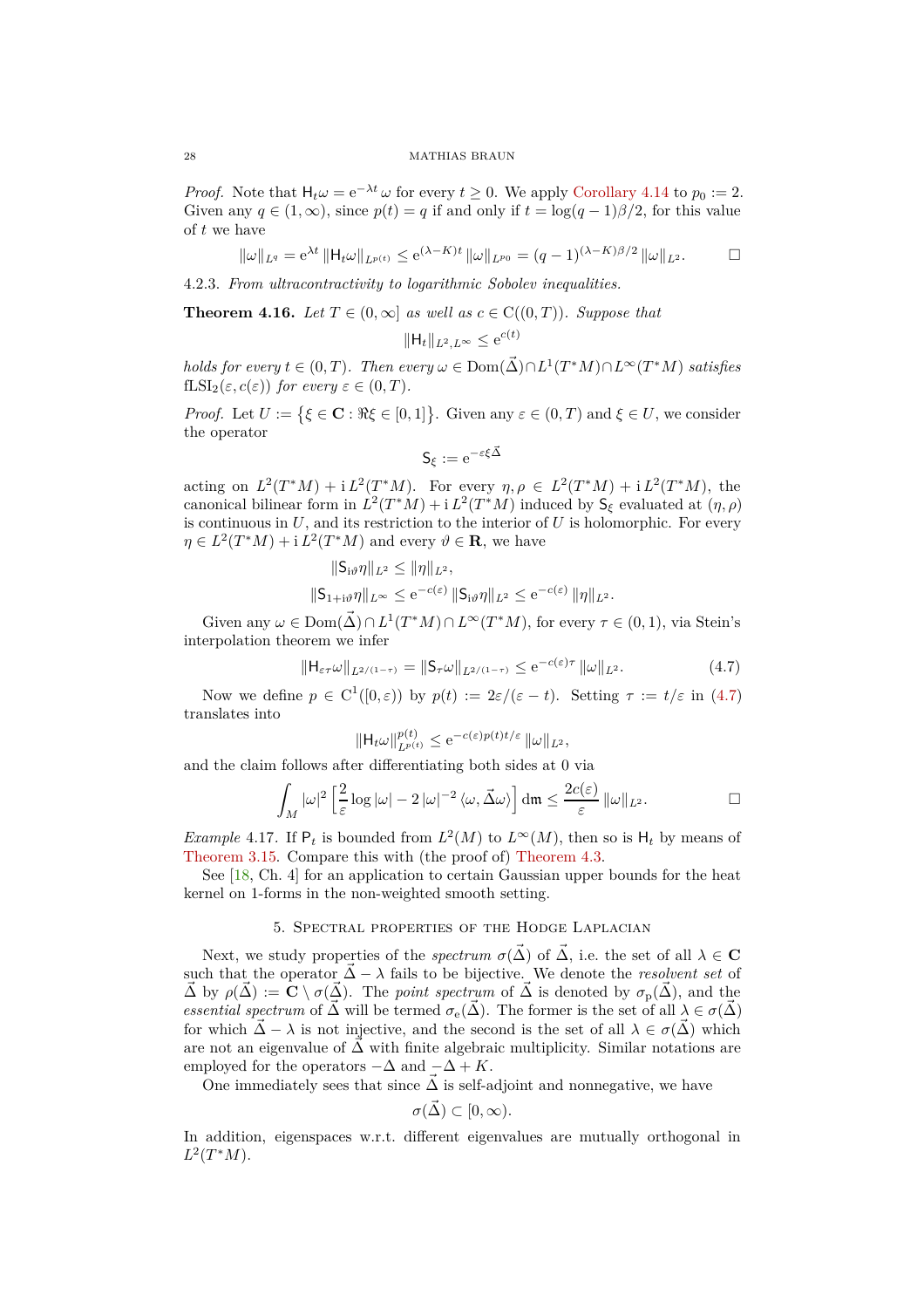<span id="page-28-0"></span>5.1. **Inclusion of spectra.** In this section, we show that, except the critical value 0, the spectrum of the negative functional Laplacian  $-\Delta$  is contained in  $\sigma(\vec{\Delta})$ . Similar inclusions hold between the respective point and essential spectra. See [Theorem 5.3.](#page-28-1) Our proof follows the smooth treatise for [\[19,](#page-46-18) Cor. 4.4, Cor. 4.5].

As an important application, in [Corollary 5.4](#page-29-0) we derive explicit relations between the spectral gaps of the Schrödinger operator  $-\Delta + K$ ,  $\vec{\Delta}$  and  $-\Delta$ .

We shall need the subsequent characterization of points in the (essential) spectrum of  $\Delta$ . See [[19,](#page-46-18) Prop. 2.5] and the references therein for a more general statement.

<span id="page-28-5"></span><span id="page-28-2"></span>**Lemma 5.1.** *For every*  $\lambda > 0$ , we have  $\lambda \in \sigma(\tilde{\Delta})$  *if and only if there exist*  $\alpha < 0$ *and a sequence*  $(\omega_n)_{n \in \mathbb{N}}$  *in* Dom $(\overrightarrow{\Delta})$  *such that* 

- <span id="page-28-3"></span>a.  $\|\omega_n\|_{L^2} = 1$  *for every*  $n \in \mathbf{N}$ *, and*
- b. *for every*  $j \in \{1, 2\}$ *, one has*

$$
\lim_{n \to \infty} \int_M \left\langle (\vec{\Delta} - \alpha)^{-j} \omega_n, \vec{\Delta} \omega_n - \lambda \omega_n \right\rangle dm = 0.
$$

<span id="page-28-6"></span>*Moreover, a number*  $\lambda > 0$  *belongs to the essential spectrum of*  $\tilde{\Delta}$  *if and only if some sequence*  $(\omega_n)_{n \in \mathbb{N}}$  *in* Dom( $\vec{\Delta}$ ) *satisfies the previous conditions* [a.](#page-28-2) *and* [b.](#page-28-3) *as well as*

c.  $\omega_n \rightharpoonup 0$  *in*  $L^2(T^*M)$  *as*  $n \to \infty$ *.* 

<span id="page-28-4"></span>**Lemma 5.2.** *Let*  $\alpha < 0$ *. Then for every*  $f \in W^{1,2}(M)$ *, we have* 

$$
(\vec{\Delta} - \alpha)^{-1} df = d(-\Delta - \alpha)^{-1} f,
$$

*while for every*  $\omega \in \text{Dom}(\delta)$ *, we have* 

$$
(-\Delta - \alpha)^{-1} \delta \omega = \delta (\vec{\Delta} - \alpha)^{-1} \omega.
$$

*Proof.* Any  $\alpha < 0$  belongs to  $\rho(\vec{\Delta})$  and  $\rho(-\Delta)$ , thus  $\vec{\Delta} - \alpha$  and  $-\Delta - \alpha$  are invertible with bounded inverse. Furthermore, the second identity follows from the first by definition of  $\delta$  and the self-adjointness of  $(\vec{\Delta} - \alpha)^{-1}$ , since  $\alpha$  is real — we thus concentrate on the proof of the first equality.

Given any  $f \in W^{1,2}(M)$ , let  $u \in \text{Dom}(\Delta)$  be the unique solution to the equation  $-\Delta u - \alpha u = f$  on *M*. By [Lemma 3.3,](#page-15-2) for every  $t > 0$  we have  $dP_t u \in Dom(\vec{\Delta})$ and

$$
\vec{\Delta} dP_t u - \alpha dP_t u = -d(\Delta P_t u + \alpha P_t u) = dP_t f.
$$

Therefore  $H_t du = (\vec{\Delta} - \alpha)^{-1} H_t df$  again by [Lemma 3.3,](#page-15-2) and the claim follows by letting  $t \to 0$ .

<span id="page-28-1"></span>**Theorem 5.3.** *Let*  $(M, d, \mathfrak{m})$  *be an*  $RCD(K, \infty)$  *space for some*  $K \in \mathbb{R}$ *. Then* 

$$
\sigma_{\mathbf{p}}(-\Delta) \subset \sigma_{\mathbf{p}}(\vec{\Delta}),
$$
  

$$
\sigma(-\Delta) \setminus \{0\} \subset \sigma(\vec{\Delta}),
$$
  

$$
\sigma_{\mathbf{e}}(-\Delta) \setminus \{0\} \subset \sigma_{\mathbf{e}}(\vec{\Delta}).
$$

*Proof.* The first inclusion is elementary, since for every  $\lambda \in \sigma_p(-\Delta)$  and its corresponding eigenfunction  $f \in \text{Dom}(\Delta)$ , by [Lemma 3.3,](#page-15-2) dP<sub>1</sub> $f \in \text{Dom}(\Delta)$  and

$$
\vec{\Delta} dP_1 f = -d\Delta P_1 f = \lambda dP_1 f.
$$

To prove the second inclusion, let  $\lambda \in \sigma(-\Delta) \setminus \{0\}$ . By Weyl's criterion [\[51,](#page-47-23) Thm. 5.10] applied to  $-\Delta$ , for every  $n \in \mathbb{N}$  there exists  $q_n \in \text{Dom}(\Delta)$  with

$$
||g_n||_{L^2} = 1,
$$
  

$$
||\Delta g_n + \lambda g_n||_{L^2} \le 2^{-n}.
$$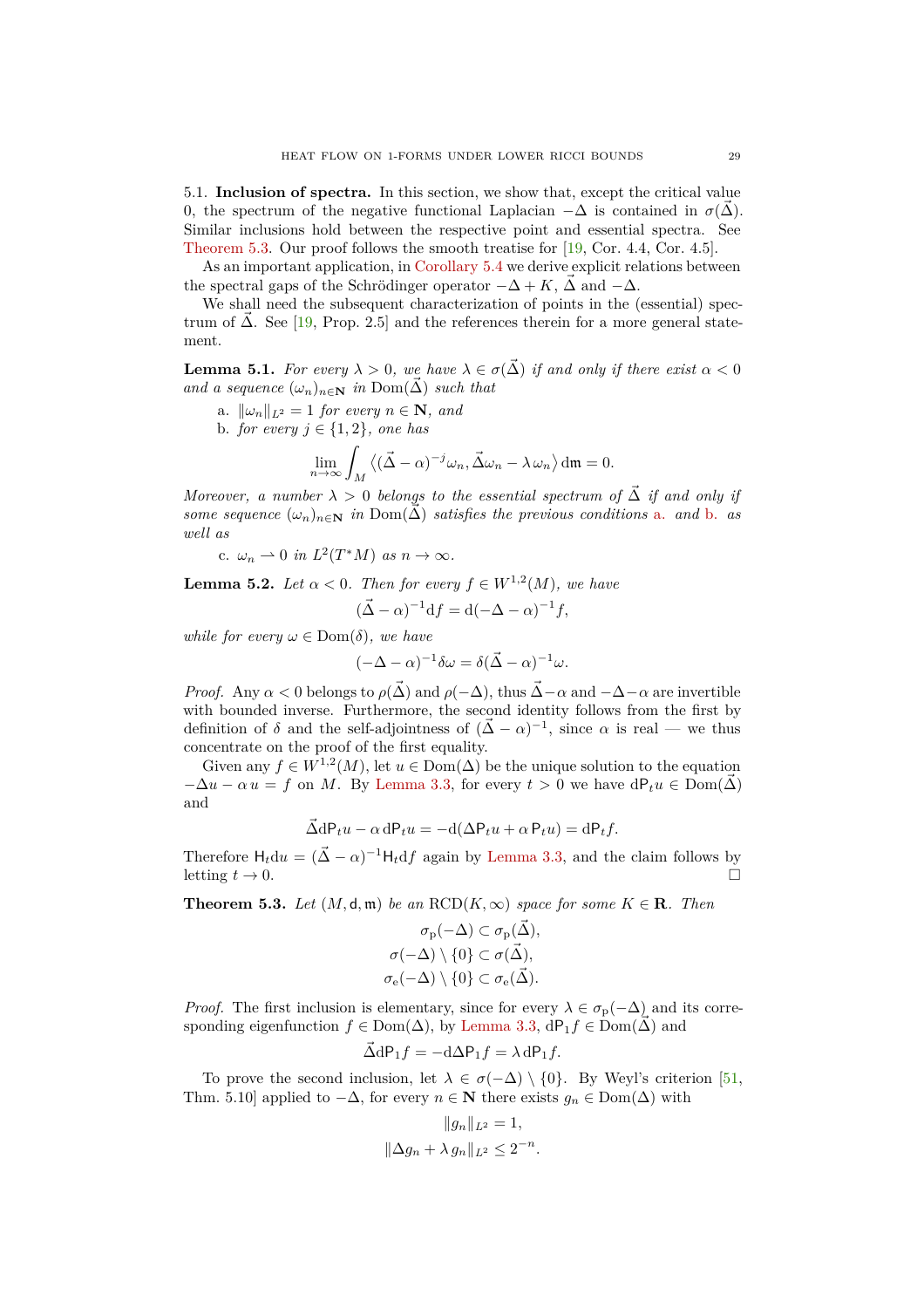Moreover, for every  $n \in \mathbb{N}$  there exists  $t_n > 0$  such that  $f_n := \mathsf{P}_{t_n} g_n \in \text{Dom}(\Delta)$ satisfies the similar estimates

<span id="page-29-2"></span><span id="page-29-1"></span>
$$
\sqrt{2}^{-1} \le ||f_n||_{L^2} \le 1,
$$
  

$$
\|\Delta f_n + \lambda f_n\|_{L^2} \le 2^{-n}.
$$
 (5.1)

Provided that  $2^{-n} \leq \lambda/4$ , from [\(5.1\)](#page-29-1) we get

$$
\int_{M} |\mathrm{d}f_{n}|^{2} \, \mathrm{d}\mathfrak{m} = -\int_{M} f_{n} \, \Delta f_{n} \, \mathrm{d}\mathfrak{m}
$$
\n
$$
\geq -\|\Delta f_{n} + \lambda f_{n}\|_{L^{2}} + \lambda \|f_{n}\|_{L^{2}}^{2} \geq \frac{\lambda}{4} > 0. \tag{5.2}
$$

Possibly relabeling  $(f_n)_{n \in \mathbb{N}}$ , we may and will assume that the sequence  $(\Vert df_n \Vert_{L^2}^2)_{n \in \mathbb{N}}$ is uniformly bounded from below by  $\lambda/4$ . In particular, for  $j \in \{1,2\}$  it follows from [Lemma 3.3,](#page-15-2) [Lemma 5.2,](#page-28-4) contractivity of  $(-\Delta + 1)^{-j}$  in  $L^2(M)$ , [\(5.1\)](#page-29-1) and [\(5.2\)](#page-29-2) that

$$
\left| \int_M \left\langle (\vec{\Delta} + 1)^{-j} df_n, (\vec{\Delta} - \lambda) df_n \right\rangle dm \right|
$$
  
= 
$$
\left| \int_M \left[ \delta(\vec{\Delta} + 1)^{-j} df_n \right] (\Delta f_n + \lambda f_n) dm \right|
$$
  
= 
$$
\left| \int_M \left[ (-\Delta + 1)^{-j} \Delta f_n \right] (\Delta f_n + \lambda f_n) dm \right|
$$
  

$$
\leq 2^{-n} \|\Delta f_n\|_{L^2} \leq 2^{-n} (\lambda + 2^{-n}) \leq \frac{4(\lambda + 1)}{\lambda} 2^{-n} \|df_n\|_{L^2}^2.
$$

In particular, the sequence  $(\omega_n)_{n \in \mathbb{N}}$  given by

$$
\omega_n := \|\mathrm{d}f_n\|_{L^2}^{-1} \, \mathrm{d}f_n,\tag{5.3}
$$

which takes values in  $Dom(\vec{\Delta})$  by [Lemma 3.3,](#page-15-2) obeys [a.](#page-28-2) and [b.](#page-28-3) from [Lemma 5.1,](#page-28-5) whence  $\lambda \in \sigma(\vec{\Delta})$ .

Turning to the last inclusion, if  $\lambda \in \sigma_e(-\Delta)$ , then the sequence  $(f_n)_{n\in\mathbb{N}}$  from the previous step can be constructed to satisfy  $f_n \to 0$  in  $L^2(M)$  as  $n \to \infty$  in addition to [\(5.1\)](#page-29-1) above [\[51,](#page-47-23) Thm. 7.2]. Therefore, for every  $\eta \in Test(T^*M)$  we obtain for the sequence  $(\omega_n)_{n \in \mathbb{N}}$  defined in [\(5.3\)](#page-29-3) that

$$
\lim_{n \to \infty} \left| \int_M \langle \omega_n, \eta \rangle \, \mathrm{d}\mathfrak{m} \right| \leq \lim_{n \to \infty} \frac{2}{\sqrt{\lambda}} \left| \int_M f_n \, \delta \eta \, \mathrm{d}\mathfrak{m} \right| = 0.
$$

Since  $\|\omega_n\|_{L^2} = 1$  for every  $n \in \mathbb{N}$ , this provides [c.](#page-28-6) in [Lemma 5.1.](#page-28-5)

<span id="page-29-0"></span>**Corollary 5.4.** *Under the assumptions of [Theorem 5.3,](#page-28-1) we have*

$$
\inf \sigma(-\Delta + K) \leq \inf \sigma(\vec{\Delta}) \leq \inf \sigma(\vec{\Delta}) \setminus \{0\} \leq \inf \sigma(-\Delta) \setminus \{0\}.
$$

*Proof.* The last inequality follows from [Theorem 5.3.](#page-28-1)

The proof of the first inequality basically reduces to an inequality between quadratic forms. Indeed, from [Theorem 2.14](#page-14-0) and [Proposition 3.7](#page-16-1) we obtain, for every  $\omega \in H^{1,2}(T^*M)$  with  $\|\omega\|_{L^2} = 1$ ,

$$
\int_M \left[ |\mathrm{d}\omega|^2 + |\delta\omega|^2 \right] \mathrm{d}\mathfrak{m} \ge \int_M \left[ |\nabla \omega^\sharp|^2 + K |\omega|^2 \right] \mathrm{d}\mathfrak{m}
$$
\n
$$
\ge \int_M \left[ |\nabla |\omega||^2 + K |\omega|^2 \right] \mathrm{d}\mathfrak{m} \ge \inf \sigma(-\Delta + K),
$$

and we conclude by taking the infimum over  $\omega$  as above.

<span id="page-29-3"></span>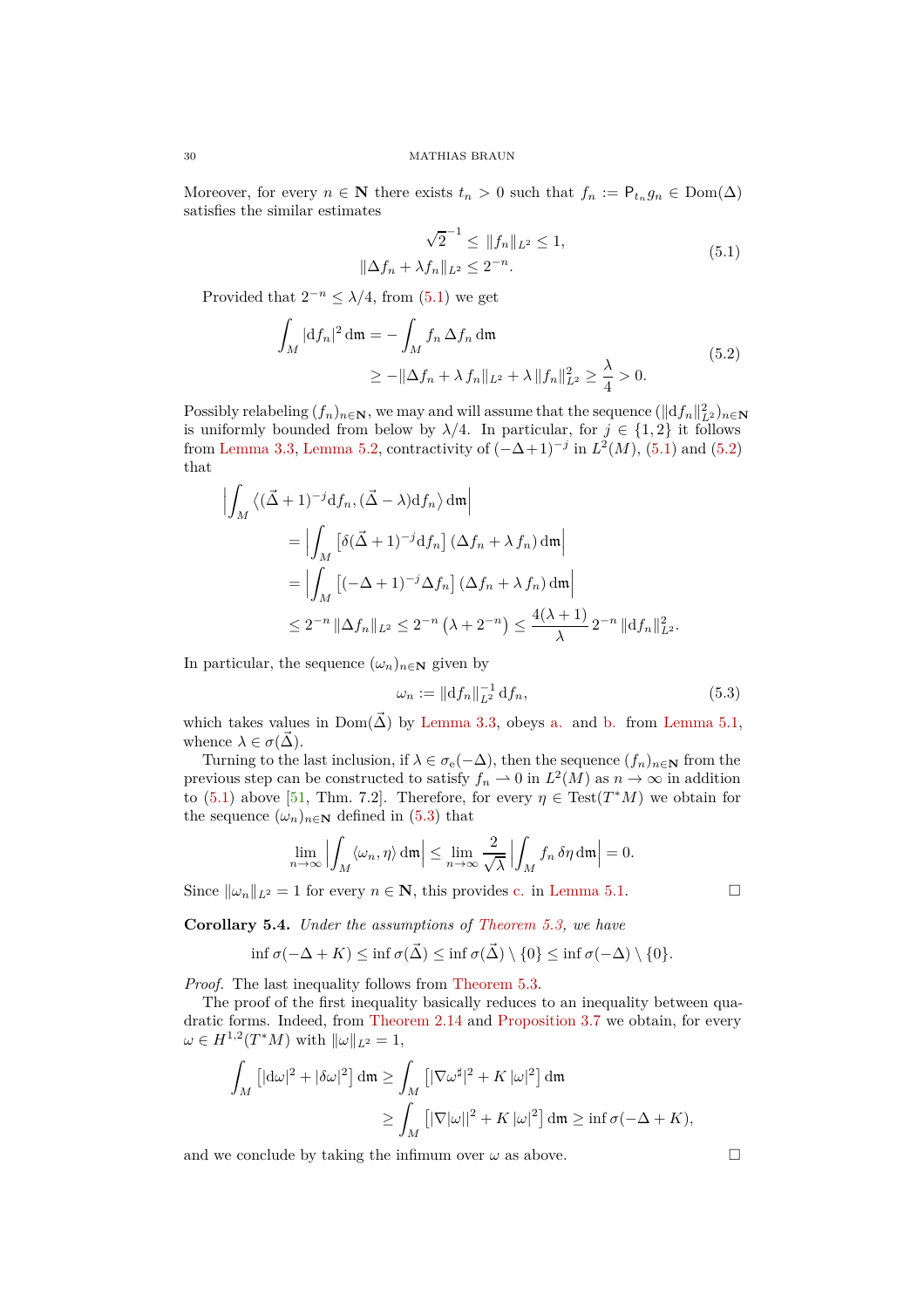*Remark* 5.5*.* In the setting of [Remark 3.18,](#page-20-2) without any change of the previous proof, under a variable, uniformly lower bounded lower Ricci bound  $k \in L^1_{loc}(M)$ for  $(M, \mathsf{d}, \mathfrak{m})$ , one verifies that

$$
\inf \sigma(-\Delta + k) \leq \inf(\vec{\Delta}).
$$

<span id="page-30-0"></span>5.2. **The spectrum in the compact case.** Much more about  $\sigma(\vec{\Delta})$  can be said if  $(M, \mathsf{d}, \mathfrak{m})$  is a compact  $\text{RCD}^*(K, N)$  space. In this framework, adopted throughout this section, we prove that  $\sigma(\vec{\Delta})$  is discrete and only consists of eigenvalues, see [Theorem 5.13.](#page-31-0) A closely related result is that the natural inclusion of  $H^{1,2}(T^*M)$ into  $L^2(T^*M)$  is compact, see [Theorem 5.8.](#page-30-1) In turn, by abstract functional analysis, this follows if  $H_t$  is a Hilbert–Schmidt operator on  $L^2(T^*M)$  for every  $t > 0$ , which is the content of [Corollary 5.7.](#page-30-2)

Afterwards, we establish the boundedness of eigenforms for  $\vec{\Delta}$  with an explicit growth rate for their  $L^{\infty}$ -norms for positive eigenvalues, see [Corollary 5.14](#page-32-1) and [Theorem 5.15.](#page-32-2) The entire discussion in this section heavily relies on the  $L^2$ - $L^\infty$ regularization property of  $(H_t)_{t>0}$  from [Theorem 4.3.](#page-21-3)

The simple proof of the subsequent lemma is taken from [\[6,](#page-46-26) Subsec. 1.8.4].

**Lemma 5.6.** Suppose that S is a linear operator which maps  $L^2(T^*M)$  boundedly *into*  $L^\infty(T^*M)$ *. Then* **S** *is a Hilbert–Schmidt operator.* 

*Proof.* Let  $(\omega_i)_{i \in \mathbb{N}}$  be any orthonormal basis of the separable Hilbert space  $L^2(T^*M)$ . Given  $d \in \mathbb{N}$ , we denote by  $B^d$  the closed unit ball of  $\mathbb{R}^d$ . Let  $C^d$  be fixed countable and dense subset of *B<sup>d</sup>* .

It easily follows from the boundedness of S that, for every  $a \in C^d$ ,

<span id="page-30-3"></span>
$$
\left| \mathsf{S} \Big[ \sum_{i=1}^{d} a_i \, \omega_i \Big] \right| \leq \| \mathsf{S} \|_{L^2, L^\infty} \quad \text{m-a.e.} \tag{5.4}
$$

Hence, there exists an m-null set  $P \subset M$  such that for every  $x \in M \setminus P$ , the inequality from [\(5.4\)](#page-30-3) holds true for every  $a \in C^d$ . It follows that

$$
\sum_{i=1}^d |\mathsf{S}\omega_i|^2 = \sup \left\{ \left[ \sum_{i=1}^d a_i \, \mathsf{S}\omega_i \right]^2 : a \in C^d \right\} \le ||\mathsf{S}||^2_{L^2, L^\infty} \quad \text{on } M \setminus P.
$$

Integrating this inequality and using the arbitrariness of *d* concludes the proof.  $\Box$ 

# <span id="page-30-2"></span>**Corollary 5.7.** For every  $t > 0$ ,  $H_t$  is a Hilbert–Schmidt operator on  $L^2(T^*M)$ .

In particular,  $H_t$  is compact on  $L^2(T^*M)$  for every  $t > 0$ . Employing standard functional analytic results, see e.g. [\[60,](#page-47-24) Cor. 1.5], this entails the following crucial Rellich-type theorem. (The reader is also invited to consult  $[54, Thm. 6.1]$ , where the same result has independently been proven by different, more geometric means via  $\delta$ -splitting maps.) It implies in particular that  $\text{Harm}(T^*M)$  is a closed subspace of  $L^2(T^*M)$ , hence the  $L^2$ -orthogonal projection  $\mathsf T$  onto  $\text{Harm}(T^*M)$  is well-defined. [Lemma 5.9](#page-30-4) is then easily argued by contradiction.

<span id="page-30-1"></span>**Theorem 5.8** (Compactness of  $\vec{\Delta}^{-1}$ ). Let  $(M, \mathsf{d}, \mathfrak{m})$  be a compact RCD<sup>\*</sup> $(K, N)$ *space with*  $K \in \mathbf{R}$  *and*  $N \in (1, \infty)$ *. Then the natural inclusion of*  $H^{1,2}(T^*M)$  *into*  $L^2(T^*M)$  *is compact.* 

<span id="page-30-4"></span>**Lemma 5.9.** *There exists a constant*  $C < \infty$  *such that for every*  $\omega \in L^2(T^*M)$ *,* 

<span id="page-30-5"></span>
$$
\|\omega - \mathsf{T}\omega\|_{L^2}^2 \le 2C\,\mathcal{E}(\omega). \tag{5.5}
$$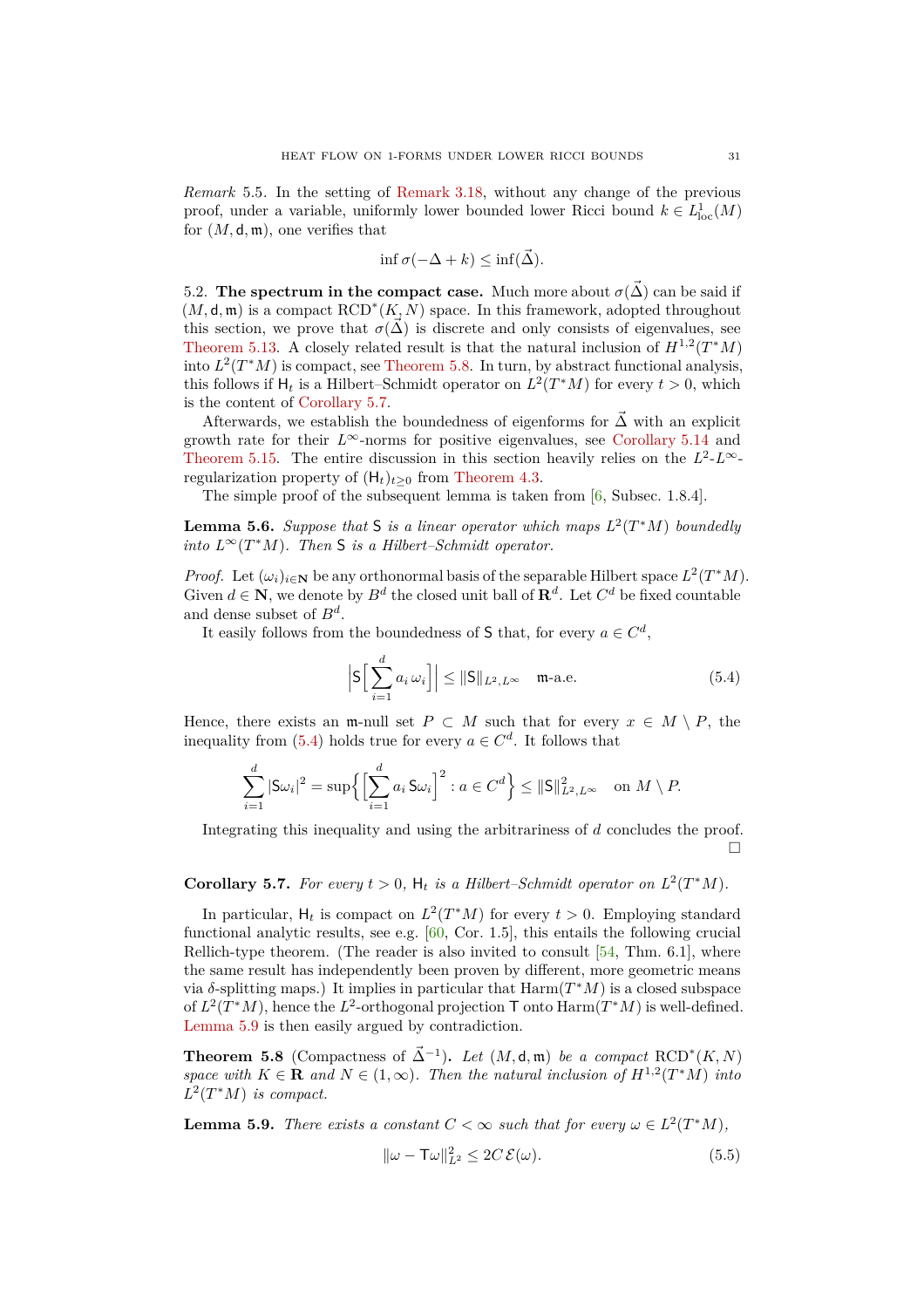*Remark* 5.10*.* [Lemma 5.9](#page-30-4) can be seen as a qualitative global Poincaré inequality for  $\vec{\Delta}$ . In contrast to logarithmic Sobolev inequalities, we did not derive local or global Poincaré inequalities for 1-forms from the corresponding functional estimates. Combining [Proposition 3.7](#page-16-1) with  $[69, Thm. 1.1, Thm. 1.2]$  or  $[93, Thm. 30.24]$ , this would be possible to some extent.

Paying the price of a less explicit constant, the point is however that the terms  $\int_{B_r(x)} f \, dm$  or  $\int_M f \, dm$  if  $m[M] < \infty$ , respectively, appearing in the functional ver- $\sum_{k=1}^{N}$  are the  $L^2$ -orthogonal projections of f onto the space of harmonic functions on the respective  $L^2$ -spaces, while their 1-form counterparts  $\int_{B_r(x)} |\omega| \, d\mathfrak{m}$  or  $\int_M |\omega| \, d\mathfrak{m}$ appearing in the derived estimates arguing as for [Lemma 4.8](#page-22-0) would clearly lack this interpretation.

<span id="page-31-2"></span>**Corollary 5.11.** *Let*  $C > 0$  *be any constant for which* [\(5.5\)](#page-30-5) *holds, and let*  $\lambda \in$  $\sigma(\Delta) \setminus \{0\}$ . Then  $\lambda$  *is an eigenvalue of*  $\overline{\Delta}$  *and satisfies the inequality* 

<span id="page-31-1"></span>
$$
\lambda \geq 1/C.
$$

*Proof.* Let  $\lambda \in \sigma(\vec{\Delta}) \setminus \{0\}$ . As in the proof of [Theorem 5.3,](#page-28-1) by Weyl's criterion there exists a sequence  $(\omega_n)_{n \in \mathbb{N}}$  in Dom( $\vec{\Delta}$ ) such that, for every  $n \in \mathbb{N}$ ,

$$
\|\omega_n\|_{L^2} = 1,
$$
  

$$
\|\vec{\Delta}\omega_n - \lambda\omega_n\|_{L^2} \le 2^{-n}.
$$
 (5.6)

To prove that  $\lambda$  is an eigenvalue, observe that  $(\|\omega_n\|_{H^{1,2}})_{n\in\mathbb{N}}$  is uniformly bounded by [\(5.6\)](#page-31-1). According to [Theorem 5.8,](#page-30-1) a non-relabeled subsequence of  $(\omega_n)_{n\in\mathbb{N}}$  converges weakly in  $H^{1,2}(T^*M)$  and strongly in  $L^2(T^*M)$  to some  $\omega \in H^{1,2}(T^*M)$ with  $\|\omega\|_{L^2} = 1$ . Given any  $\rho \in \text{Test}(T^*M)$ , since

$$
\lambda \int_M \langle \rho, \omega \rangle \, \mathrm{d}\mathfrak{m} = \lim_{n \to \infty} \int_M \langle \rho, \vec{\Delta} \omega_n \rangle \, \mathrm{d}\mathfrak{m} = \lim_{n \to \infty} \int_M \left[ \langle \mathrm{d}\rho, \mathrm{d}\omega_n \rangle + \delta \rho \, \delta \omega_n \right] \, \mathrm{d}\mathfrak{m}
$$
\n
$$
= \int_M \left[ \langle \mathrm{d}\rho, \mathrm{d}\omega \rangle + \delta \rho \, \delta \omega \right] \, \mathrm{d}\mathfrak{m},
$$

we also obtain that  $\omega \in \text{Dom}(\vec{\Delta})$  with  $\vec{\Delta}\omega = \lambda \omega$ , which is the claim.

The bound  $\lambda \geq 1/C$  then follows by inserting  $\omega$  into [\(5.5\)](#page-30-5), recalling that represents we r different eigenvalues are orthogonal in  $L^2(T^*M)$ eigenspaces w.r.t. different eigenvalues are orthogonal in  $L^2(T^*M)$ .

*Remark* 5.12. The nonsmooth analogue of Hodge's theorem [\[40,](#page-47-1) Thm. 3.5.15] gives a one-to-one correspondence between the multiplicity of harmonic 1-forms in terms of the dimension of the first de Rham cohomology group  $H^1_{\text{dR}}(M)$  as defined in [\[40,](#page-47-1) Def. 3.5.8].

In view of [Corollary 5.11,](#page-31-2) given  $\lambda \geq 0$  we denote the *eigenspace* of  $\vec{\Delta}$  *w.r.t.*  $\lambda$  by

$$
E_{\lambda}(\vec{\Delta}) := \big\{\omega \in \text{Dom}(\vec{\Delta}) : \vec{\Delta}\omega = \lambda \omega \big\}.
$$

The proofs of the following basic results are standard once having [Theorem 5.8](#page-30-1) and [Corollary 5.11](#page-31-2) at our disposal. We refer to [\[52,](#page-47-14) Thm. 4.3] as well as [\[74,](#page-48-28) Lem. VI.3.6, Prop. VI.3.8] for similar statements in the smooth setting and for comprehensive proofs.

<span id="page-31-0"></span>**Theorem 5.13.** *The spectrum*  $\sigma(\vec{\Delta})$  *has the following properties.* 

- (i) FINITE DIMENSIONALITY. For every  $\lambda \geq 0$ , the vector space dimension of  $E_{\lambda}(\vec{\Lambda})$  *is finite.*
- (ii) DISCRETENESS AND UNBOUNDEDNESS. The spectrum  $\sigma(\vec{\Delta})$  is discrete (*i.e. for every*  $\lambda \in \sigma(\vec{\Delta})$  *there exists some*  $r > 0$  *such that*  $(\lambda - r, \lambda + \alpha)$  $r) \cap \sigma(\vec{\Delta}) = {\lambda}$  *and unbounded.*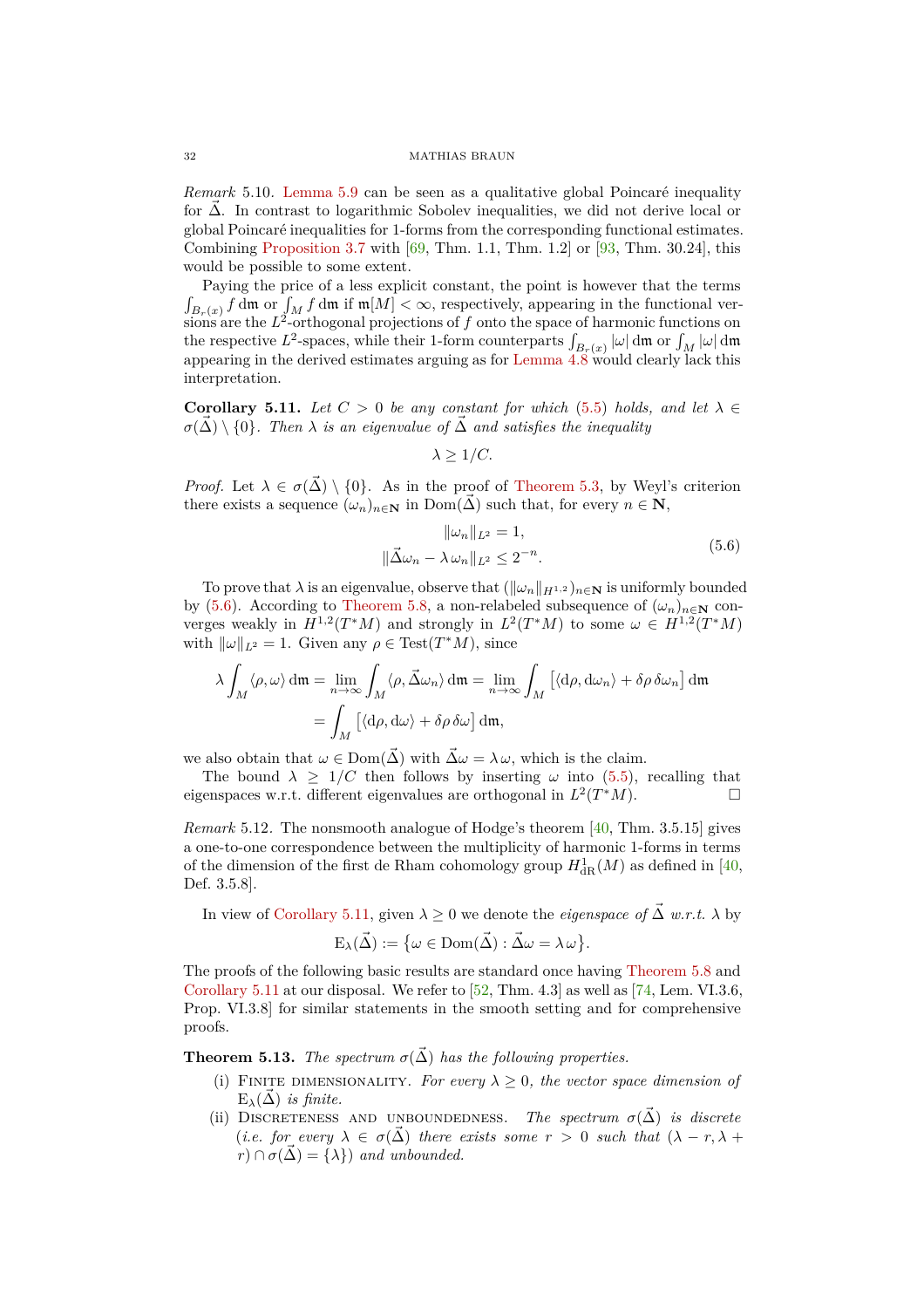(iii) VARIATIONAL PRINCIPLE. Let  $(\lambda_i)_{i \in \mathbb{N}}$  be an increasing enumeration of the *eigenvalues of*  $\overrightarrow{\Delta}$  *counted with multiplicities. Let* **S** *denote the unit sphere*  $i\in \mathbb{N}$ ,  $T^2(T^*M)$ . Then for every  $i \in \mathbb{N}$ ,

$$
\lambda_i = \inf \Big\{ \sup_{\omega \in E \cap \mathbf{S}} 2\,\mathcal{E}(\omega) : E \subset H^{1,2}(T^*M) \text{ subspace with } \dim E = i \Big\}.
$$

(iv) Orthonormal eigenbasis. *The direct sum*

$$
E(\vec{\Delta}) := \bigoplus_{\lambda \in \sigma(\vec{\Delta})} E_{\lambda}(\vec{\Delta})
$$

*is dense both in*  $H^{1,2}(T^*M)$  *and*  $L^2(T^*M)$ *, endowed with their respective norms.* In particular, there exists a countable orthonormal basis  $(\omega_i)_{i \in \mathbb{N}}$ *of*  $L^2(T^*M)$  *such that, for every*  $i \in \mathbb{N}$ *, we have*  $\omega_i \in E_{\lambda_i}(\vec{\Delta})$  *for some*  $\lambda_i \in \sigma(\Delta)$ *.* 

Since  $\omega = H_1 \omega$  for every  $\omega \in \text{Harm}(T^*M)$ , [Theorem 4.3](#page-21-3) immediately provides [Corollary 5.14](#page-32-1) below. An argument as in the proof of [Theorem 4.3](#page-21-3) with a finer estimation then yields [Theorem 5.15.](#page-32-2) For similar statements, see [\[5,](#page-45-5) Prop. 7.1] for functions — whose proof is adopted in our approach — and  $[52, Prop. 4.14]$  for arbitrary tensor fields in the Ricci limit framework.

<span id="page-32-1"></span>**Corollary 5.14.** *We have*  $\text{Harm}(T^*M) \subset L^\infty(T^*M)$ *.* 

<span id="page-32-2"></span>**Theorem 5.15.** *Let*  $(M, \mathsf{d}, \mathfrak{m})$  *be a compact*  $\text{RCD}^*(K, N)$  *space for some*  $K \in \mathbb{R}$ *and*  $N \in (1, \infty)$ *. Let*  $D > 0$  *obey* diam  $M \leq D$ *. Assume that*  $\omega \in \text{Dom}(\vec{\Delta})$  *is an eigenform with eigenvalue*  $\lambda \in [D^{-2}, \infty)$  *and*  $\|\omega\|_{L^2} = 1$ *. Then there exists a constant*  $C < \infty$  *depending only on*  $K$ *,*  $N$  *and*  $D$  *such that* 

$$
\|\omega\|_{L^\infty}\leq C\,\lambda^{N/4}.
$$

*Proof.* Since  $\omega \in \mathbb{E}_{\lambda}(\vec{\Delta})$ , it follows that  $H_t\omega = e^{-\lambda t}\omega$  for every  $t \geq 0$ . Thus, for  $t \in (0, D<sup>2</sup>]$  to be determined later, [Theorem 3.15](#page-19-1) and then  $(2.7)$  for  $\varepsilon := 1$  yield the existence of constants  $C_1, C_2 < \infty$  depending only on *K* and *N* such that

$$
|\omega| = e^{\lambda t} |H_t \omega| \le e^{(\lambda + K^{-})t} \int_M p_t(\cdot, y) |\omega|(y) dm(y)
$$
  
\n
$$
\le e^{(\lambda + K^{-})t} \left[ \int_M p_t^2(\cdot, y) dm(y) \right]^{1/2}
$$
  
\n
$$
\le C_1 e^{(\lambda + K^{-} + C_2)t} m [B_{\sqrt{t}}(\cdot)]^{-1} \left[ \int_M e^{-2d^2(\cdot, y)/5t} dm(y) \right]^{1/2} m
$$
-a.e. (5.7)

Arguing exactly as in the proof of  $[5, Prop. 7.1]$ , using  $(2.4)$ , under the given assumptions we find a constant  $C < \infty$  depending only on  $K$ ,  $N$  and  $D$  such that

$$
\mathfrak{m}\big[B_{\sqrt{t}}(\cdot)\big]^{-1}\,\Big[\int_M \mathrm{e}^{-2\mathrm{d}^2(\cdot,y)/5t}\,\mathrm{d}\mathfrak{m}(y)\Big]^{1/2}\leq C\,\Big(\frac{D}{\sqrt{t}}\Big)^{N/2}\quad\text{m-a.e.}
$$

<span id="page-32-0"></span>The choice of  $t := 1/\lambda$  gives the desired estimate.

5.3. **Independence of the**  $L^p$ **-spectrum on**  $p$ . In this section, fix an  $\text{RCD}^*(K, N)$ space  $(M, \mathsf{d}, \mathfrak{m})$ , where  $K \in \mathbf{R}$  and  $N \in (1, \infty)$ . Under a volume growth assumption stated in [Definition 5.16,](#page-33-1) following [\[17,](#page-46-19) [47,](#page-47-18) [84\]](#page-48-10) we show that the *L*<sup>*p*</sup>-spectrum of  $\vec{\Delta}$ is independent of  $p \in [1, \infty]$ , see [Theorem 5.19](#page-33-0) below.

To keep the presentation clear, in this section we denote by  $\vec{\Delta}_2 := \vec{\Delta}$  the Hodge Laplacian acting on  $L^2(T^*M)$  and by  $(H_{2,t})_{t\geq 0}$  the associated semigroup  $H_{2,t} := H_t$ . Recalling [Theorem 4.1,](#page-21-1) by  $(H_{p,t})_{t\geq0}$  we denote the strongly continuous extension of  $(H_{2,t})_{t\geq0}$  to  $L^p(T^*M)$  for every  $p\in[1,\infty)$ . Let  $\vec{\Delta}_p$  be the infinitesimal generator of  $(H_{p,t})_{t\geq0}$ . We also define  $H_{\infty,t}$  and  $\tilde{\Delta}_{\infty}$  on  $L^{\infty}(T^*M)$  as the adjoints of  $H_{1,t}$  and  $\vec{\Delta}_1$ , respectively.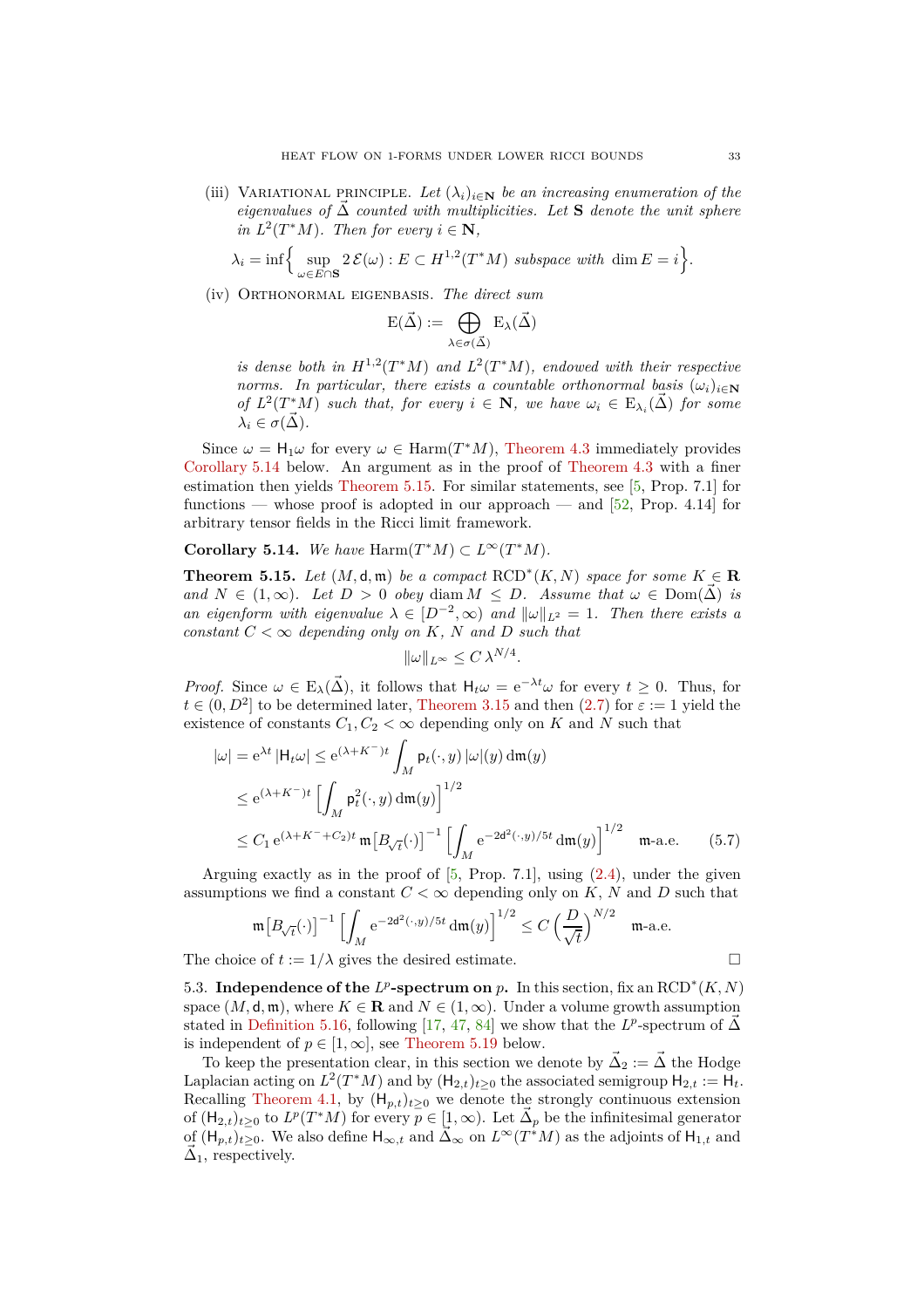#### 34 MATHIAS BRAUN

Given any  $p \in [1, \infty]$  and  $n \in \mathbb{N}$ , by [\[94,](#page-49-1) Thm. IX.4.1, Cor. IX.4.1] we know that, for every  $\xi \in \rho(\vec{\Delta}_p)$  with  $\Re \xi < K^-$ , we have

<span id="page-33-4"></span>
$$
(\vec{\Delta}_p - \xi)^{-n} = \frac{1}{(n-1)!} \int_0^\infty e^{\xi t} t^{n-1} H_{p,t} dt.
$$
 (5.8)

<span id="page-33-1"></span>**Definition 5.16.** *We say that the reference measure* m *on* (*M,* d) *is* uniformly subexponentially integrable *if for every*  $\varepsilon > 0$ *, we have* 

$$
\sup_{x \in M} \int_M e^{-\varepsilon \mathsf{d}(x,y)} \, \mathfrak{m}[B_1(x)]^{-1/2} \, \mathfrak{m}[B_1(y)]^{-1/2} \, \mathsf{d}\mathfrak{m}(y) < \infty.
$$

<span id="page-33-2"></span>*Remark* 5.17. By the same argument as for  $[84,$  Prop. 1], m is uniformly subexponentially integrable if for every  $\varepsilon > 0$ , there exists  $C < \infty$  such that for every  $x \in M$  and every  $r > 0$ ,

$$
\mathfrak{m}[B_r(x)] \leq C e^{\varepsilon r} \mathfrak{m}[B_1(x)].
$$

*Example* 5.18. If  $(M, \mathsf{d}, \mathfrak{m})$  is globally doubling  $(2.6)$ , then  $\mathfrak{m}$  is uniformly subexponentially integrable. Indeed, by a well-known iteration argument starting from [\(2.6\)](#page-9-4), the sufficient condition from the previous [Remark 5.17](#page-33-2) follows from the existence of finite constants  $\alpha, \beta > 0$  such that

$$
\mathfrak{m}[B_r(x)] \leq \beta r^{\alpha} \mathfrak{m}[B_1(x)]
$$

holds for every  $x \in M$  and every  $r \geq 1$ .

Since  $\text{RCD}^*(K, N)$  spaces with a nonnegative lower Ricci bound are globally doubling [\[88,](#page-48-20) Cor. 2.4], uniform subexponential integrability of m is granted as soon as  $K \geq 0$ .

<span id="page-33-0"></span>**Theorem 5.19.** *Let*  $(M, d, \mathfrak{m})$  *be an*  $\text{RCD}^*(K, N)$  *space for some*  $K \in \mathbb{R}$  *and*  $N \in (1,\infty)$ *.* Assume that **m** *is uniformly subexponentially integrable. Then the*  $spectrum \sigma(\vec{\Delta}_p)$  *of the operator*  $\vec{\Delta}_p$  *acting on L<sup>p</sup>*(*T*<sup>\*</sup>*M*) *is equal to*  $\sigma(\vec{\Delta}_2)$  *for every*  $p \in [1, \infty]$ *. Furthermore, for every*  $p, q \in [1, \infty]$ *, every isolated eigenvalue of*  $\vec{\Delta}_p$  $\ddot{a}$  *with finite algebraic multiplicity is also an isolated eigenvalue of*  $\vec{\Delta}_q$  *with the same algebraic multiplicity.*

The key point of the proof of [Theorem 5.19](#page-33-0) is a perturbation argument whose core we outsource into [Lemma 5.21,](#page-34-0) [Lemma 5.22](#page-34-1) and [Corollary 5.23](#page-35-0) below. Before that, we quickly fix some notation.

We define the measurable function  $\phi_1: M \to \mathbf{R}$  by

<span id="page-33-5"></span><span id="page-33-3"></span>
$$
\phi_1(x) := \mathfrak{m}[B_1(x)]^{1/2}.
$$

Given any  $\varepsilon > 0$ , we consider the class

$$
\Gamma_{\varepsilon} := \left\{ \psi \in W^{1,2}(M) \cap C_{\mathrm{b}}(M) : |\mathrm{d}\psi| \leq \varepsilon \text{ m-a.e.} \right\}
$$

and recall from [\[4,](#page-45-6) Thm. 4.17] that, for every  $x, y \in M$ ,

$$
\varepsilon \mathsf{d}(x, y) = \sup \{ \psi(x) - \psi(y) : \psi \in \Gamma_{\varepsilon} \}.
$$
 (5.9)

Lastly, given  $\psi \in \Gamma_{\varepsilon}$ , by  $e^{\psi} \vec{\Delta}_2 e^{-\psi}$  we intend the linear, densely defined operator on  $L^2(T^*M)$  given by setting, for arbitrary  $\omega, \eta \in \text{Test}(T^*M)$ ,

$$
\int_{M} \left\langle \eta, (e^{\psi} \vec{\Delta}_{2} e^{-\psi}) \omega \right\rangle d\mathfrak{m}
$$
\n
$$
:= \int_{M} \left\langle \eta, \vec{\Delta}_{2} \omega \right\rangle d\mathfrak{m} - \int_{M} |\nabla \psi|^{2} \left\langle \eta, \omega \right\rangle d\mathfrak{m} + \int_{M} \left[ \nabla \omega^{\sharp} (\nabla \psi, \eta^{\sharp}) - \nabla \eta^{\sharp} (\nabla \psi, \omega^{\sharp}) \right] d\mathfrak{m}.
$$
\n(5.10)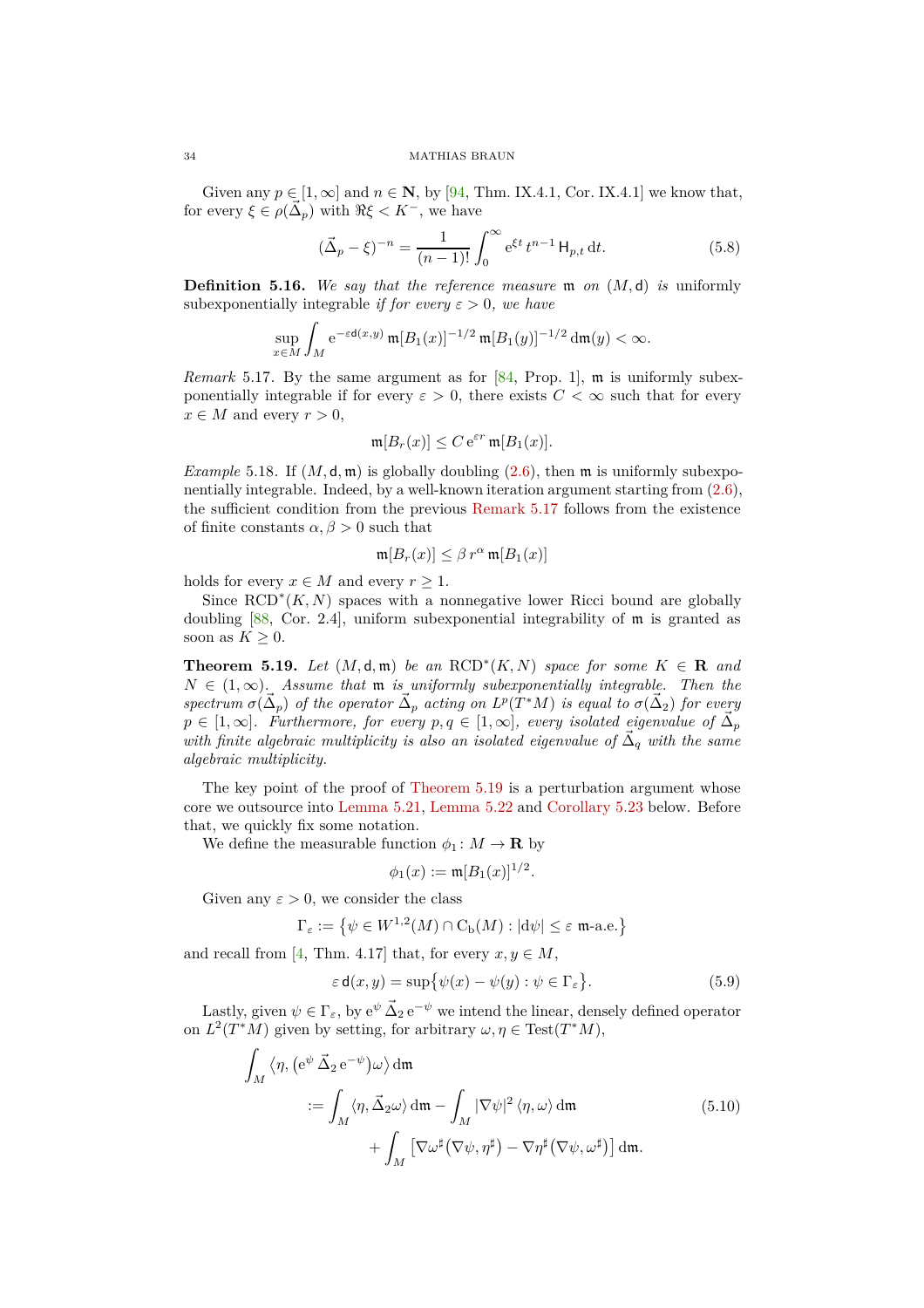*Remark* 5.20. Observe that if  $\psi$  is sufficiently regular, say,  $\psi \in \Gamma_{\varepsilon} \cap \text{Test}(M)$  with  $\Delta \psi \in L^{\infty}(M)$ , then  $e^{\psi} \Delta_2 e^{-\psi} \omega$  is pointwise well-defined on any  $\omega \in \text{Test}(T^*M)$ as composition of the multiplication operators  $e^{\psi}$  and  $e^{-\psi}$  as well as the Hodge Laplacian  $\vec{\Delta}_2$  in the indicated order by [\(2.12\)](#page-14-2). In this case, [\(5.10\)](#page-33-3) follows by a straightforward computation using [Lemma 2.13](#page-14-4) and [\(2.10\)](#page-13-3).

The class of functions in  $\Gamma_{\varepsilon} \cap \text{Test}(M)$  with bounded Laplacian is dense in  $\Gamma_{\varepsilon}$ w.r.t. strong convergence in  $W^{1,2}(M)$ , see [Lemma 2.2.](#page-8-0)

<span id="page-34-0"></span>**Lemma 5.21.** For every compact  $V \subset \rho(\vec{\Delta}_2)$ , there exist  $\varepsilon \in (0,1)$  and a constant  $C < \infty$  *such that for every*  $\xi \in V$  *and every*  $\psi \in \Gamma_{\varepsilon}$ ,  $\xi \in \rho(e^{\psi \Delta} \Delta_2 e^{-\psi})$  with

$$
\|(e^{\psi}\vec{\Delta}_2 e^{-\psi} - \xi)^{-1}\|_{L^2, L^2} \le C. \tag{5.11}
$$

*Proof.* Given any  $\varepsilon \in (0,1)$  to be determined later and  $\psi \in \Gamma_{\varepsilon}$ , the operator

<span id="page-34-2"></span>
$$
\mathsf{T}_{\psi} := e^{\psi} \vec{\Delta}_2 e^{-\psi} - \vec{\Delta}_2
$$

is well-defined on  $Test(T^*M) + i Test(T^*M)$  and therefore a densely defined linear operator on the complexified vector space  $L^2(T^*M) + i L^2(T^*M)$ . [\(5.10\)](#page-33-3) yields

$$
\int_M \langle \mathsf{T}_{\psi}\omega,\overline{\omega}\rangle \, \mathrm{d}\mathfrak{m} = -\int_M |\nabla \psi|^2 \, |\omega|^2 \, \mathrm{d}\mathfrak{m} + 2\mathrm{i} \int_M \Im \big( \nabla \omega^\sharp \big( \nabla \psi,\overline{\omega}^\sharp \big) \big) \, \mathrm{d}\mathfrak{m}
$$

for every  $\omega \in Test(T^*M) + i Test(T^*M)$ . Young's inequality and [\(2.13\)](#page-14-3) thus give

$$
\left| \int_M \langle \mathsf{T}_{\psi}\omega, \overline{\omega} \rangle \, \mathrm{d}\mathfrak{m} \right| \leq \varepsilon^2 \, \|\omega\|_{L^2}^2 + 2\varepsilon \int_M |\nabla \omega^{\sharp}| \, |\omega| \, \mathrm{d}\mathfrak{m}
$$
  

$$
\leq (\varepsilon + 1) \, \varepsilon \, \|\omega\|_{L^2}^2 + \varepsilon \int_M |\nabla \omega^{\sharp}|^2 \, \mathrm{d}\mathfrak{m}
$$
  

$$
\leq (\varepsilon + 1 - K) \, \varepsilon \, \|\omega\|_{L^2}^2 + \varepsilon \int_M \langle \vec{\Delta}_2 \omega, \omega \rangle \, \mathrm{d}\mathfrak{m}.
$$

Given any compact  $V \subset \rho(\vec{\Delta}_2)$ , there exists  $\varepsilon \in (0,1)$  such that for every  $\xi \in V$ ,

$$
2\left\|\left((\varepsilon+1-K)\varepsilon+\varepsilon\vec{\Delta}_2\right)(\vec{\Delta}_2-\xi)^{-1}\right\|_{L^2,L^2}
$$
  
\$\leq 2\varepsilon \left(3+|K|+|\xi|\right) \|\vec{\Delta}\_2-\xi)^{-1}\|\_{L^2,L^2}+2\varepsilon<1.\$

From the above form boundedness of  $\mathsf{T}_{\psi}$  by  $\vec{\Delta}_2$ , which is uniform in  $\psi \in \Gamma_{\varepsilon}$ , and under the previous choice of  $\varepsilon$ , [\[58,](#page-47-25) Thm. VI.3.9] both gives  $\xi \in \rho(e^{\psi} \Delta_2 e^{-\psi})$  for every  $\psi \in \Gamma_{\varepsilon}$  and provides us with the existence of a finite constant *C* such that  $(5.11)$  holds uniformly in  $\xi \in V$  and  $\psi \in \Gamma_{\varepsilon}$ . [\(5.11\)](#page-34-2) holds uniformly in  $\xi \in V$  and  $\psi \in \Gamma_{\varepsilon}$ .

Recall that every real  $\alpha < 0$  belongs to  $\rho(\vec{\Delta}_2)$ . Therefore, using [\(2.5\)](#page-9-2) in the first case, the operators  $(\vec{\Delta}_2 - \alpha)^{-1/2} e^{-\psi} \phi_1$  and  $(\vec{\Delta}_2 - \alpha)^{-1/2} e^{-\psi}$  are well-defined on  $L_{bs}^{\infty}(T^*M)$  (which is the space of all  $\omega \in L^{\infty}(T^*M)$  such that  $|\omega|$  has bounded support), hence densely defined on  $L^p(T^*M)$  for every  $p \in [1, \infty)$ .

<span id="page-34-1"></span>**Lemma 5.22.** *There exists*  $\alpha < 0$  *such that for every*  $\varepsilon \in (0,1)$ *, there exist an even*  $n \in \mathbb{N}$  *and a constant*  $C < \infty$  *such that for every*  $\psi \in \Gamma_{\varepsilon}$ *, we have* 

$$
\begin{aligned} \|e^{\psi} (\vec{\Delta}_2 - \alpha)^{-n/2} e^{-\psi} \phi_1 \|_{L^1, L^2} &\leq C, \\ \|\phi_1 e^{\psi} (\vec{\Delta}_2 - \alpha)^{-n/2} e^{-\psi} \|_{L^2, L^\infty} &\leq C. \end{aligned}
$$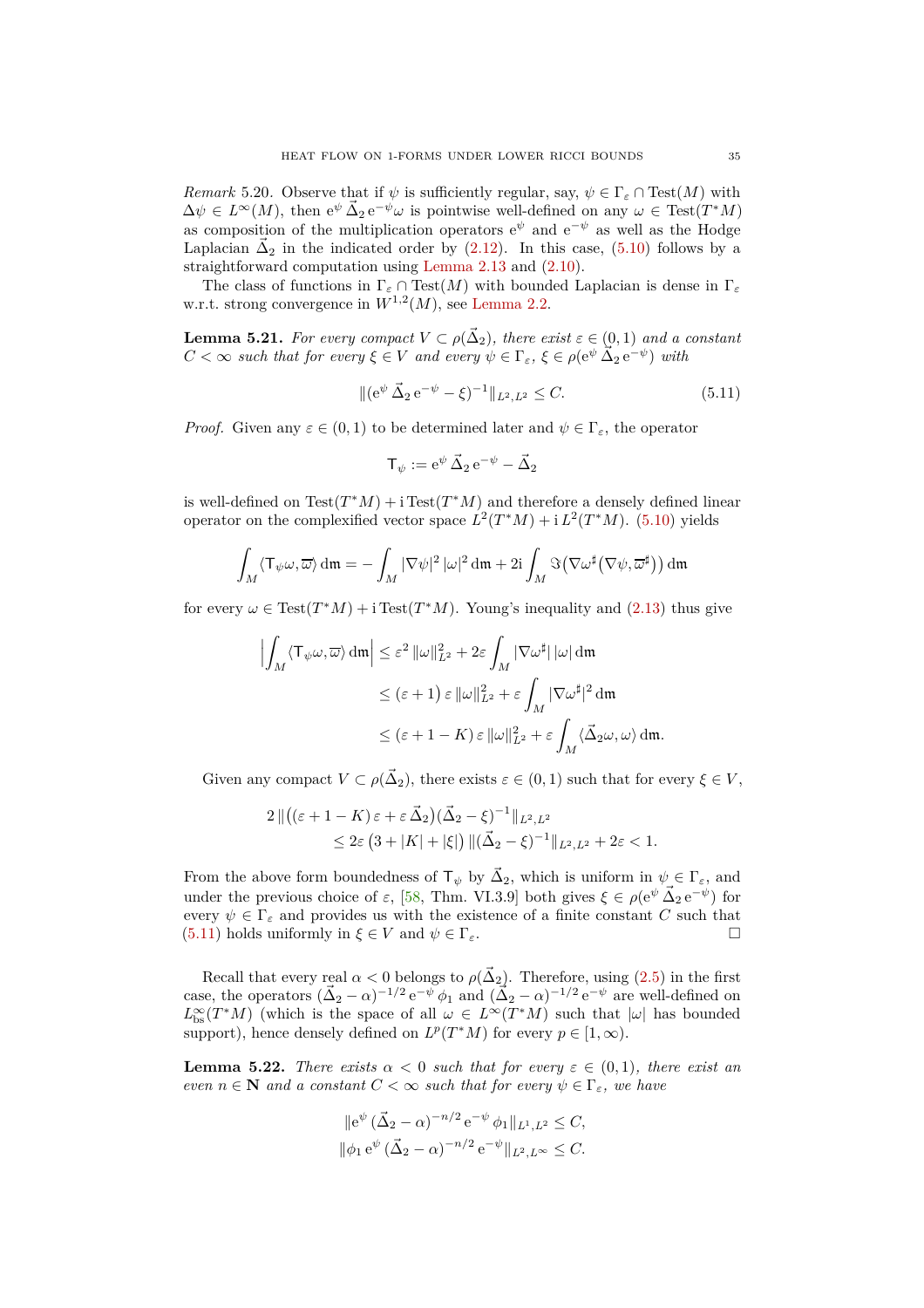*Proof.* Fix any real  $\alpha < 0$  to be determined later, an arbitrary  $\beta \in \mathbf{R}$  as well as an even  $n \in \mathbb{N}$  with  $n \geq |N+4|$ . Employing the formula [\(5.8\)](#page-33-4) and then [Theorem 3.15,](#page-19-1)  $(2.7)$  as well as  $(2.4)$ , there exist constants  $c, C_1, C_2, C_3 < \infty$  with

$$
|(\vec{\Delta}_{2} - \alpha)^{-n/2} \eta| \leq c \int_{0}^{\infty} e^{\alpha t} t^{n/2 - 1} |\mathsf{H}_{2,t} \eta| dt
$$
  
\n
$$
\leq c \int_{0}^{\infty} e^{(\alpha - K)t} t^{n/2 - 1} \int_{M} \mathsf{p}_{t}(\cdot, y) |\eta|(y) d\mathfrak{m}(y) dt
$$
  
\n
$$
\leq c C_{1} \int_{0}^{\infty} \left[ e^{(\alpha - K + C_{2})t} t^{n/2 - 1} \mathsf{m} \left[ B_{\sqrt{t}}(\cdot) \right]^{-1} \right.
$$
  
\n
$$
\times \int_{M} e^{-d^{2}(\cdot, y)/5t} |\eta|(y) d\mathfrak{m}(y) dt
$$
  
\n
$$
\leq c C_{1} C_{3} \int_{0}^{\infty} \left[ e^{(\alpha - K + C_{2})t} t^{n/2 - 1} \max \{ t^{-N/2}, 1 \} \phi_{1}^{-2} \right.
$$
  
\n
$$
\int_{M} e^{-d^{2}(x, y)/5t} |\eta|(y) d\mathfrak{m}(y) dt
$$
  
\n
$$
\leq c C_{1} C_{3} \left[ \int_{0}^{\infty} e^{(\alpha - K + C_{2} + 5\beta^{2}/4)t} t^{n/2 - 1} \max \{ t^{-N/2}, 1 \} dt \right] \phi_{1}^{-2}
$$
  
\n
$$
\times \int_{M} e^{-\beta d(\cdot, y)} |\eta|(y) d\mathfrak{m}(y) \quad \mathfrak{m}\text{-a.e.}
$$

for every  $\eta \in L^2(T^*M)$ . In the last inequality, we also used that

<span id="page-35-2"></span><span id="page-35-1"></span>
$$
\frac{5t}{4}\,\beta^2 - \beta\,\mathsf{d}(x,y) + \frac{\mathsf{d}^2(x,y)}{5t} \ge 0.
$$

Setting  $\alpha := \min\{-1 - K + C_2 + 5\beta^2/4, -1\}$  gives the existence of a constant  $C_4$  <  $\infty$  together with

$$
|(\vec{\Delta}_2 - \alpha)^{-n/2} \eta| \le C_4 \phi_1^{-2} \int_M e^{-\beta d(\cdot, y)} |\eta| (y) d\mathfrak{m}(y) \quad \mathfrak{m}\text{-a.e.} \tag{5.12}
$$

The next step is to use [\(5.12\)](#page-35-1) subject to a particular choice of  $\beta \in \mathbf{R}$  to be determined later. Let  $\varepsilon \in (0,1)$  and  $\psi \in \Gamma_{\varepsilon}$  be arbitrary. Since  $e^{\psi} (\vec{\Delta}_2 - \alpha)^{-n/2} e^{-\psi} \phi_1$  is the formal adjoint of  $\phi_1 e^{\psi} (\vec{\Delta}_2 - \alpha)^{-n/2} e^{-\psi}$ , the first estimate will actually follow from the second inequality. To prove the latter, for every  $\omega \in L^{\infty}_{\text{bs}}(T^{*}M)$ , inserting  $\eta := e^{-\psi} \omega$  into [\(5.12\)](#page-35-1) for arbitrary  $\beta > \varepsilon$  and using [\(5.9\)](#page-33-5) yields

$$
|\phi_1 e^{\psi} (\vec{\Delta}_2 - \alpha)^{-n/2} e^{-\psi} \omega| \le C_4 \phi_1^{-1} e^{\psi} \int_M e^{-\beta d(\cdot, y)} e^{-\psi(y)} |\omega|(y) dm(y)
$$
  
\n
$$
\le C_4 \left[ \phi_1^{-2} \int_M e^{-2(\beta - \varepsilon) d(\cdot, y)} dm(y) \right]^{1/2} ||\omega||_{L^2}
$$
  
\n
$$
\le C_4 \left[ \sum_{j=1}^{\infty} e^{-2(\beta - \varepsilon)(j-1)} m[B_j(\cdot)] m[B_1(\cdot)]^{-1} \right]^{1/2} ||\omega||_{L^2} m
$$
-a.e. (5.13)

By [\(2.4\)](#page-9-1), the last sum is uniformly bounded uniformly on *M* and in  $\varepsilon \in (0,1)$  as soon as  $\beta > 0$  is chosen large enough.

The inequality [\(5.13\)](#page-35-2) for arbitrary  $\omega \in L^2(T^*M)$  follows by density of  $L^{\infty}_{bs}(T^*M)$ , after passing to pointwise m-a.e. convergent subsequences.

<span id="page-35-0"></span>**Corollary 5.23.** For every compact  $V \subset \rho(\vec{\Delta}_2)$ , there exist  $\varepsilon \in (0,1)$ , an even  $n \in \mathbb{N}$  *and a constant*  $C < \infty$  *such that for every*  $\xi \in V$ *, one has* 

$$
\|(\vec{\Delta}_2 - \xi)^{-n}\|_{L^{\infty}, L^{\infty}} \leq C \sup_{x \in M} \int_M e^{-\varepsilon \mathsf{d}(x, y)} \phi_1^{-1}(x) \phi_1^{-1}(y) \, \mathrm{d}\mathfrak{m}(y).
$$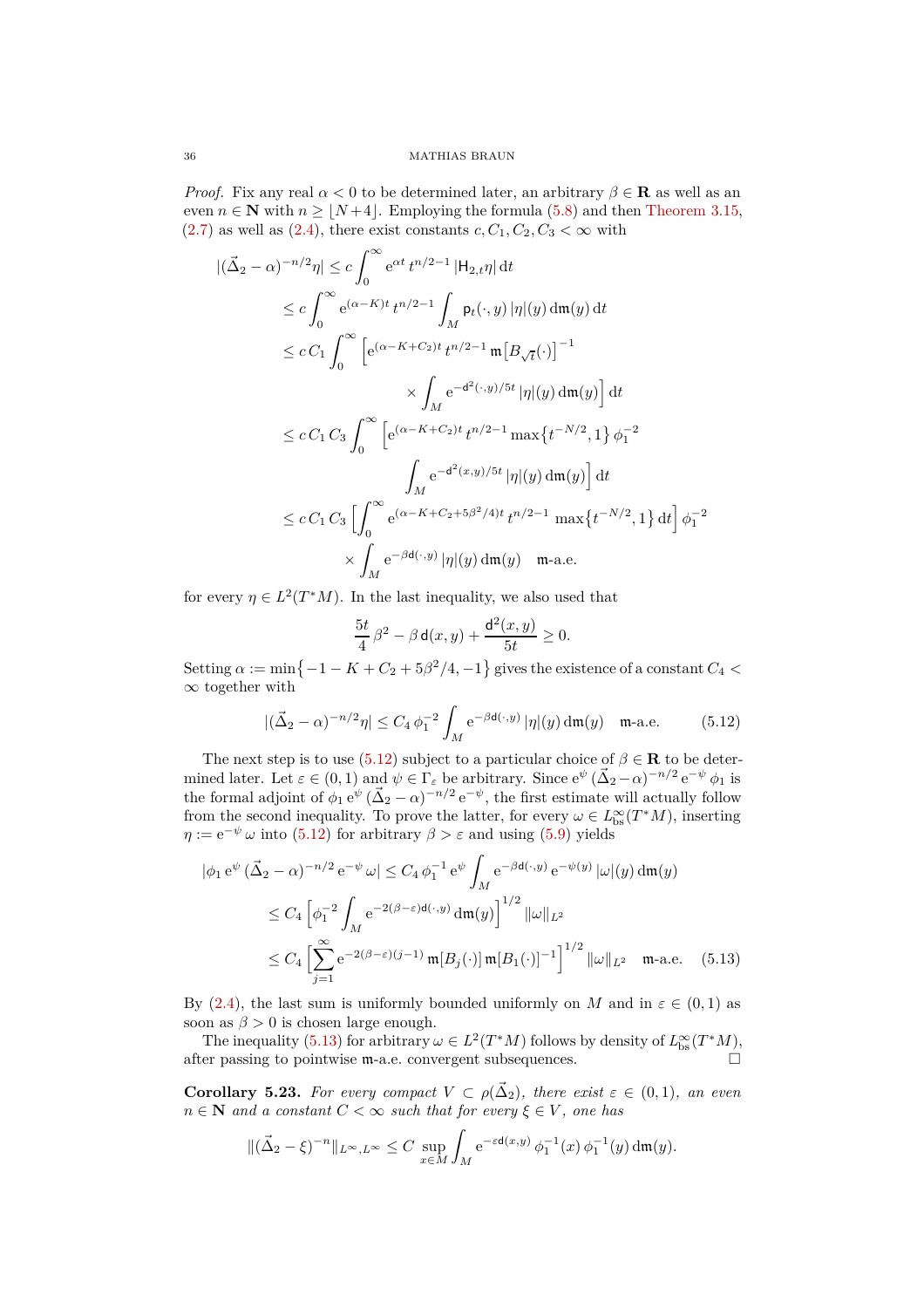*Proof.* Let  $V \subset \rho(\vec{\Delta}_2)$  be compact, and let  $\varepsilon \in (0,1)$  be as provided by [Lemma 5.21](#page-34-0) and  $n \in \mathbb{N}$  be as in [Lemma 5.22.](#page-34-1) For every  $\xi \in V$  and every  $\psi \in \Gamma_{\varepsilon}$ , the first resolvent identity gives

$$
\phi_1 e^{\psi} (\vec{\Delta}_2 - \xi)^{-n} e^{-\psi} \phi_1
$$
  
=  $\sum_{j=0}^{n} \left[ \binom{n}{j} (\xi - \alpha)^j (\phi_1 e^{\psi} (\vec{\Delta}_2 - \alpha)^{-n/2} e^{-\psi}) (e^{\psi} (\vec{\Delta}_2 - \xi)^{-1} e^{-\psi})^j$   
 $(e^{\psi} (\vec{\Delta}_2 - \alpha)^{-n/2} e^{-\psi} \phi_1) \right].$ 

By [Lemma 5.21](#page-34-0) and [Lemma 5.22](#page-34-1) we find a constant  $C < \infty$  such that for every *ξ* ∈ *V* and  $ψ$  ∈ Γ<sub>ε</sub>,

$$
\|\phi_1 e^{\psi} (\vec{\Delta}_2 - \xi)^{-n} e^{-\psi} \phi_1\|_{L^1, L^{\infty}} \leq C.
$$

Hence,  $\phi_1 e^{\psi} (\vec{\Delta}_2 - \xi)^{-n} e^{-\psi} \phi_1$  is representable as an integral operator in the sense of [Theorem 6.3](#page-37-2) — in particular, for every  $\eta \in L^{\infty}_{\text{bs}}(T^{*}M)$ , we obtain

$$
|\phi_1 e^{\psi} (\vec{\Delta}_2 - \xi)^{-n} e^{-\psi} \phi_1 \eta| \le C \int_M |\eta|(y) d\mathfrak{m}(y) \quad \mathfrak{m}\text{-a.e.}
$$

For clarity, we point out that here we used the mentioned [Theorem 6.3](#page-37-2) (which is proven only later), but no circular reasoning occurs since [Corollary 5.23](#page-35-0) will not be used in its proof. Setting  $\eta := \phi_1^{-1} e^{\psi} \omega$ , where  $\omega \in L_{\text{bs}}^{\infty}(T^*M)$  is arbitrary,

$$
|(\vec{\Delta}_2 - \xi)^{-n}\omega| \le C \int_M e^{-\psi} e^{\psi(y)} \phi_1^{-1} \phi_1^{-1}(y) |\omega|(y) d\mathfrak{m}(y) \quad \text{m-a.e.}
$$

By the arbitrariness of  $\psi \in \Gamma_{\varepsilon}$  and [\(5.9\)](#page-33-5), we obtain

$$
|(\vec{\Delta}_2 - \xi)^{-n}\omega| \le C \int_M e^{-\varepsilon d(\cdot, y)} \phi_1^{-1} \phi_1^{-1}(y) |\omega|(y) d\mathfrak{m}(y) \quad \mathfrak{m}\text{-a.e.}
$$

The latter estimate is indeed true for every  $\omega \in L^{\infty}(T^*M)$  by an elementary cutoff argument, which establishes the desired assertion.  $\Box$ 

*Proof of [Theorem 5.19.](#page-33-0)* Fix an arbitrary  $p \in [1, 2) \cup (2, \infty]$ . We concentrate on the inclusion  $\sigma(\vec{\Delta}_p) \subset \sigma(\vec{\Delta}_2)$ . The inclusion  $\sigma(\vec{\Delta}_p) \supset \sigma(\vec{\Delta}_2)$  follows as for [\[17,](#page-46-19) Prop. 9], and the argument for the isolated eigenvalues is the same as in (the references given in) the proof of  $[47,$  Prop. 2.2].

Let  $V \subset \rho(\bar{\Delta}_2)$  be compact with  $V \cap (-\infty, 0) \neq \emptyset$ . Let  $n \in \mathbb{N}$  be as in [Corollary 5.23.](#page-35-0) Since m is uniformly subexponentially integrable, by [Corollary 5.23](#page-35-0) and taking adjoints, we see that  $(\vec{\Delta}_2 - \xi)^{-n}$  is bounded from  $L^p(T^*M)$  into  $L^p(T^*M)$ for  $p \in \{1, \infty\}$ . By Riesz–Thorin's interpolation theorem,  $(\vec{\Delta}_2 - \xi)^{-n}$  is actually bounded from  $L^p(T^*M)$  into  $L^p(T^*M)$  for every  $p \in [1, \infty]$ .

By [\(5.8\)](#page-33-4) and since  $H_{2,t} = H_{p,t}$  on  $L^2(T^*M) \cap L^p(T^*M)$  for every  $t \ge 0$ , we get

$$
(\vec{\Delta}_2 - \xi)^{-n} = (\vec{\Delta}_p - \xi)^{-n} \quad \text{on } L^2(T^*M) \cap L^p(T^*M) \tag{5.14}
$$

for every  $\xi \in \rho(\vec{\Delta}_2) \cap (-\infty, 0)$ . Since  $V \cap (-\infty, 0) \neq \emptyset$  and the map  $\xi \mapsto (\vec{\Delta}_2 - \xi)^{-n}$ is analytic on  $\rho(\vec{\Delta}_2)$ , the identity [\(5.14\)](#page-36-0) holds for every  $\xi \in V$ . In particular,  $(\vec{\Delta}_p - \xi)^{-n}$  extends to a bounded linear operator from  $L^p(T^*M)$  into  $L^p(T^*M)$  for every  $\xi \in V$ , with

<span id="page-36-0"></span>
$$
(\vec{\Delta}_p - \xi)^{-n} = (\vec{\Delta}_2 - \xi)^{-n}
$$
 on  $L^p(T^*M)$ .

It follows that  $V \subset \rho(\vec{\Delta}_p)$ . Taking complements, we deduce the claimed inclusion.  $\Box$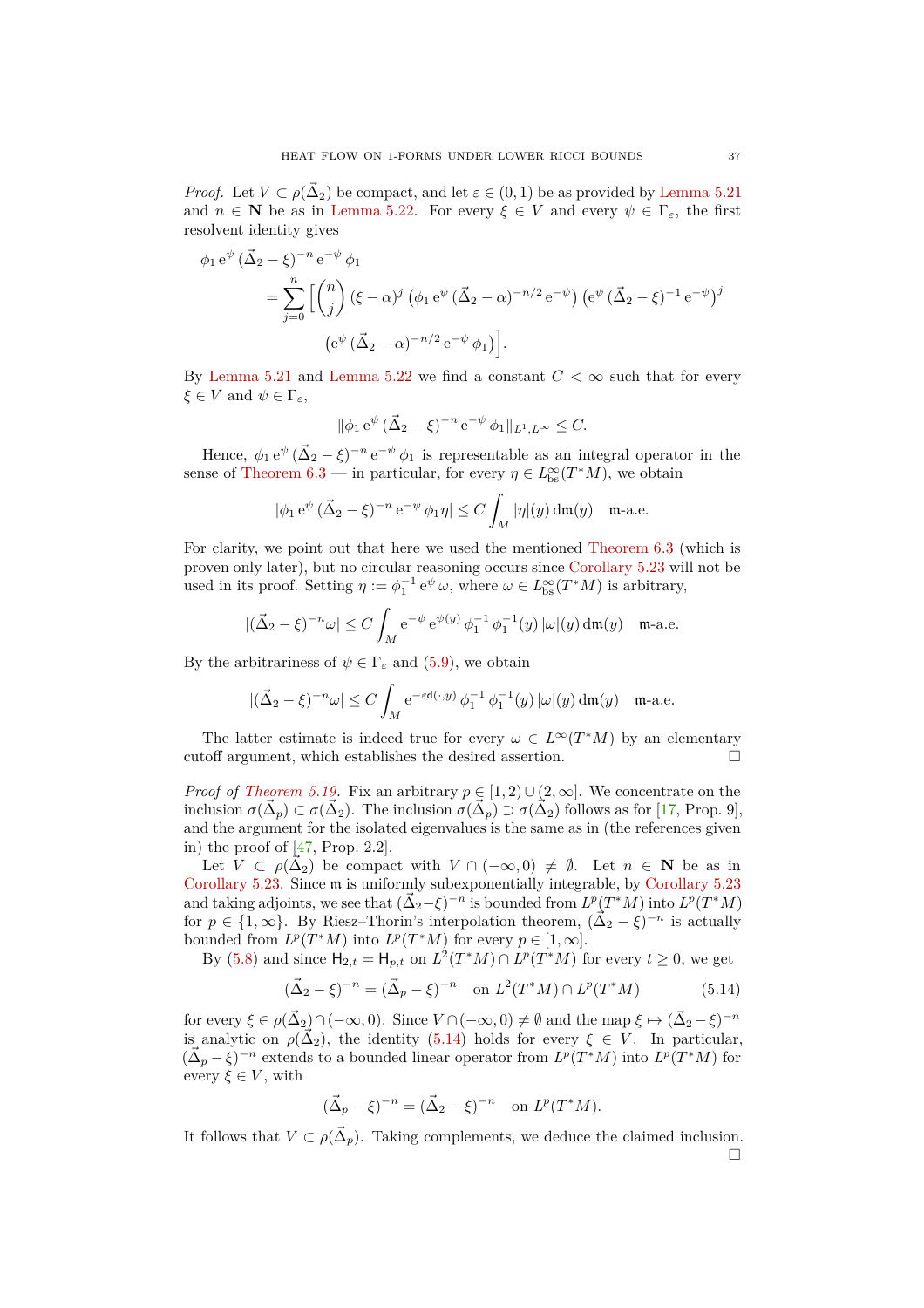*Example* 5.24*.* Let  $N \in \mathbb{N}$  and  $K < 0$ . The *N*-dimensional hyperbolic space  $\mathbf{H}_{K}^{N}$ with constant sectional curvature *K* is an  $\text{RCD}^*(K(N-1), N)$  space when endowed with its Riemannian distance and Riemannian volume measure. In this situation, it is due to [\[17,](#page-46-19) Thm. 14] that the set  $\sigma(\vec{\Delta}_p)$  *does* depend on  $p \in [1, \infty]$ .

## 6. Heat kernel

<span id="page-37-1"></span><span id="page-37-0"></span>6.1. **Dunford–Pettis' theorem.** A crucial step in proving the existence of a heat kernel is a Dunford–Pettis-type theorem for co- or contravariant objects, see [Theorem 6.3](#page-37-2) below. See [\[17,](#page-46-19) Lem. 11] for a smooth analogue obtained via computations in local coordinates. Our [Theorem 6.3](#page-37-2) significantly enlarges the scope of the latter to the language of  $L^1$ -normed  $L^\infty$ -modules from [Section 2.2.](#page-9-0)

The following definition provides the setting for our understanding of integral operators over an *L*<sup>*p*</sup>-normed *L*<sup>∞</sup>-module  $\mathcal{M}, p \in [1, \infty]$ .

<span id="page-37-4"></span>**Definition 6.1.** *Given any*  $p, r \in [1, \infty]$ *, let M be a separable L<sup><i>p*</sup>-normed L<sup>∞</sup>*module, and* N *be a separable*  $L^r$ -normed  $L^\infty$ -module. Let  $\mathcal{M}^0$  and  $\mathcal{N}^0$  be their *corresponding*  $L^0$ -modules as introduced in [Section 2.2.](#page-9-0) We denote by  $\mathcal{N}^0 \boxtimes \mathcal{M}^0$ *the space of all*  $L^0$ -bilinear maps a:  $\mathcal{N}^0 \times \mathcal{M}^0 \to L^0(M^2)$ .

*In the case*  $p = r$  *and*  $M = N$ , we briefly write  $(M^0)^{\boxtimes 2} := M^0 \boxtimes M^0$ .

*For*  $a \in \mathcal{N}^0 \boxtimes \mathcal{M}^0$ , we define the  $\mathfrak{m}^{\otimes 2}$ -measurable function  $|a|_{\otimes}: M^2 \to [0, \infty]$ *by*

$$
|\mathsf{a}|_{\otimes}(x,y) := \operatorname{esssup}\{|\mathsf{a}[s,v]|(x,y):
$$

$$
s \in \mathcal{N}^0, \ v \in \mathcal{M}^0 \text{ with } |s|, |v| \le 1 \text{ m-a.e.}\}.
$$

A key ingredient for [Theorem 6.3](#page-37-2) is the subsequent result from [\[31,](#page-46-22) Thm. 2.2.5]. Its advantage compared to the more general result [\[32,](#page-46-23) Thm. VI.8.6] — providing a similar statement with the Banach dual of *any* separable Banach space as target domain — is described in [Remark 6.4.](#page-40-2)

<span id="page-37-3"></span>**Proposition 6.2.** *Assume that*  $B: L^1(M) \to L^{\infty}(M)$  *is a linear and bounded map. Then there exists an*  $\mathfrak{m}^{\otimes 2}$ -measurable kernel **b**:  $M^2 \to \mathbf{R}$  *such that* 

$$
\|\mathbf{b}\|_{L^\infty}=\|\mathbf{B}\|_{L^1,L^\infty}<\infty
$$

*and, for every*  $g \in L^1(M)$ *,* 

$$
\mathsf{B} g = \int_M \mathsf{b}(\cdot, y) \, g(y) \, \mathrm{d}\mathfrak{m}(y) \quad \mathfrak{m}\text{-}a.e.
$$

*Such a kernel is unique in the sense that if*  $\tilde{b}: M^2 \to \mathbf{R}$  *is another*  $\mathfrak{m}^{\otimes 2}$ -measurable  $\vec{r}$  *kernel fulfilling the foregoing obstructions, then*  $\tilde{b}$  *does*  $\mathfrak{m}^{\otimes 2}$ -*a.e. coincide with*  $\bf{b}$ *.* 

<span id="page-37-2"></span>**Theorem 6.3** (Dunford–Pettis theorem for  $L^\infty$ -modules). Let M and N be sep*arable L*<sup>1</sup>-normed  $L^{\infty}$ -modules defined over  $(M, d, \mathfrak{m})$ *. Suppose that* A:  $M \rightarrow \mathcal{N}^*$ *is a linear map with*  $||A||_{\mathcal{M},\mathcal{N}^*}<\infty$ . Then there exists  $a \in \mathcal{N}^0 \boxtimes \mathcal{M}^0$  such that

$$
\||\mathsf{a}||_{\otimes}\|_{L^{\infty}}=\|\mathsf{A}\|_{\mathscr{M},\mathscr{N}^*}
$$

*and, for every*  $v \in \mathcal{M}$  *and every*  $s \in \mathcal{N}$ , *we have*  $a[s, v] \in L^1(M^2)$  *with* 

$$
\langle s \mid Av \rangle = \int_M \mathsf{a}[s, v](\cdot, y) \, \mathrm{d}\mathfrak{m}(y) \quad \mathfrak{m}\text{-}a.e.
$$

*The element* a *is unique in the sense that for any other*  $\tilde{a} \in \mathcal{N}^0 \boxtimes \mathcal{M}^0$  *satisfying the*  $foregoing~obstructions, \mathbf{a}[s, v] = \tilde{\mathbf{a}}[s, v]~holds~\mathfrak{m}^{\otimes 2}\text{-}a.e.~for~every~v \in \mathcal{M}^0~and~every$  $s \in \mathcal{N}^0$ .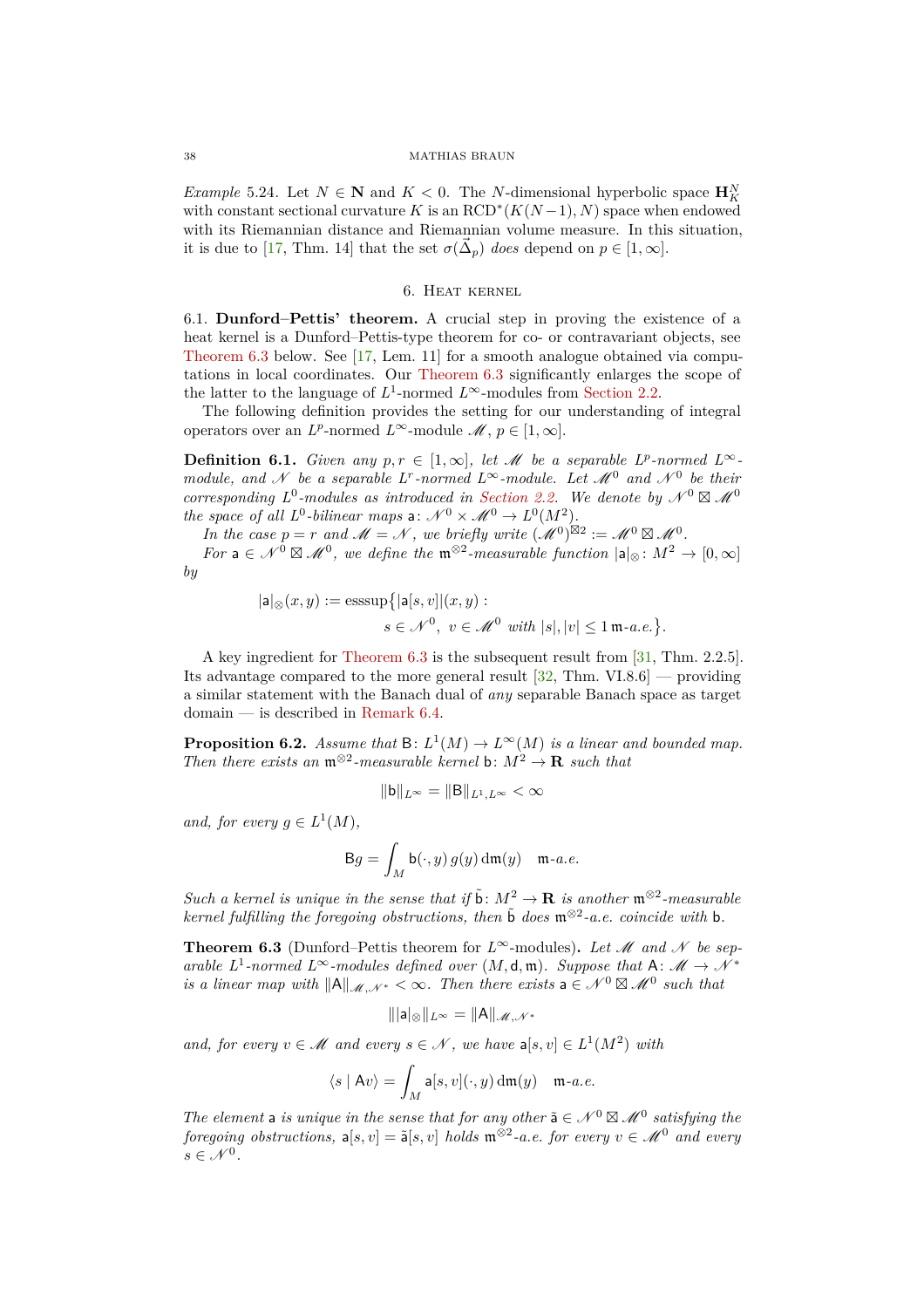*Proof.* STEP 1. *Integral kernel for the pointwise pairing with* A. Let  $\mathscr{D}_{\infty}$ ,  $\mathscr{M}_{\infty}$ and  $\mathscr{N}_{\infty}$  be countable dense subsets in  $L^0(M)$ ,  $\mathscr{M}$  and  $\mathscr{N}$  made of m-essentially bounded elements. We may and will assume that  $\mathbf{1}_M, 0 \in \mathscr{D}_{\infty}$ . Let  $\mathscr{D}_{\infty}$  be the smallest algebra of functions in  $L^0(M)$  — w.r.t. pointwise multiplication — which contains  $\mathscr{D}_{\infty}$ . Furthermore, let  $\mathscr{M}_{\infty}$  and  $\mathscr{N}_{\infty}$  be the sets of all finite linear combinations of elements of the form *f v* and *f s*, respectively, where  $f \in \mathscr{D}_{\infty}$ ,  $v \in \mathscr{M}_{\infty}$ and  $s \in \mathcal{N}_{\infty}$ . The classes  $\mathcal{D}_{\infty}$ ,  $\mathcal{M}_{\infty}$  and  $\mathcal{N}_{\infty}$  are all countable, consist of m-essentially bounded elements, and are dense in  $L^0(M)$ ,  $\mathscr{M}^0$  and  $\mathscr{N}^0$ , respectively.

Given any  $v \in \mathcal{M}_{\diamond}$  and any  $s \in \mathcal{N}_{\diamond}$ , define  $B[s, v]: L^1(M) \to L^{\infty}(M)$  by

<span id="page-38-0"></span>
$$
B[s, v]g := \langle s \mid A(g v) \rangle.
$$

The map B[*s, v*] is clearly linear, and it is well-defined and bounded since

$$
||B[s, v]g||_{L^{\infty}} \le ||A(g v)||_{\mathcal{N}^*} |||s|||_{L^{\infty}} \le ||A||_{\mathcal{M}, \mathcal{N}^*} ||g v||_{\mathcal{M}} |||s|||_{L^{\infty}}
$$
  

$$
\le ||A||_{\mathcal{M}, \mathcal{N}^*} ||g||_{L^1} |||v|||_{L^{\infty}} |||s|||_{L^{\infty}}.
$$

By [Proposition 6.2,](#page-37-3) there exists a kernel  $\mathsf{b}[s,v] \in L^\infty(M^2)$ ,  $\mathfrak{m}^{\otimes 2}$ -a.e. uniquely determined in a proper way, such that for every  $g \in L^1(M)$ ,

$$
\mathsf{B}[s,v]g = \int_M \mathsf{b}[s,v](\cdot,y) g(y) \,\mathrm{d}\mathfrak{m}(y) \quad \mathfrak{m}\text{-a.e.} \tag{6.1}
$$

Step 2. *Properties of the obtained integral kernel.* An immediate property coming from the fact that  $B[s, cv]g = B[s, v](cg)$  and  $B[d, s, v]g = dB[s, v]g$  for every  $g \in L^1(M)$  and every  $c, d \in L^{\infty}(M)$ , and the  $\mathfrak{m}^{\otimes 2}$ -a.e. uniqueness of the induced integral kernel is the following bilinearity. For every  $c, d \in \mathcal{D}_\diamond$ , every  $v, v' \in \mathscr{M}_{\diamond}$  and every  $s, s' \in \mathscr{N}_{\diamond}$ , we have

$$
b[ds + s', cv + v'] = d(pr_1) c(pr_2) b[s, v] + d(pr_1) b[s, v'] + c(pr_2) b[s', v] + b[s', v'] \mathfrak{m}^{\otimes 2}
$$
-a.e. (6.2)

Moreover, for every  $v \in \mathcal{N}_\infty$  and every  $s \in \mathcal{N}_\infty$ , we claim that

<span id="page-38-3"></span><span id="page-38-2"></span><span id="page-38-1"></span>
$$
|\mathsf{b}[s,v]| \le ||\mathsf{A}||_{\mathscr{M}, \mathscr{N}^*} |s|(\text{pr}_1) |v|(\text{pr}_2) \quad \mathfrak{m}^{\otimes 2}\text{-a.e.} \tag{6.3}
$$

Indeed, let  $g, h \in L^1(M)$  be nonnegative. Multiplying both sides of the identity [\(6.1\)](#page-38-0) with *h* and integrating w.r.t. m yields

$$
\int_{M^2} \mathsf{b}[s, v](x, y) g(y) h(x) \, \mathrm{d}\mathfrak{m}^{\otimes 2}(x, y) = \int_M \mathsf{B}[s, v] g(x) h(x) \, \mathrm{d}\mathfrak{m}(x) \tag{6.4}
$$
\n
$$
\leq \int_M |\mathsf{A}(g \, v)|(x) \, |s|(x) \, h(x) \, \mathrm{d}\mathfrak{m}(x) \leq \int_{M^2} \|\mathsf{A}\|_{\mathscr{M}, \mathscr{N}^*} |v|(y) \, |s|(x) \, g(y) \, h(x) \, \mathrm{d}\mathfrak{m}^{\otimes 2}(x, y).
$$

Changing the sign in both sides of  $(6.4)$ , the claim follows by the arbitrariness of  $q$ and *h*.

STEP 3. *Definition of* a. Since the topology of  $\mathcal{M}^0$  and  $\mathcal{N}^0$  is intrinsic, in the sense indicated in [Section 2.2,](#page-9-0) we consider the distances  $d_{\mathcal{M}^0}$  and  $d_{\mathcal{N}^0}$  as defined w.r.t. a fixed partition  $(E_i)_{i\in\mathbb{N}}$  of *M* into Borel subsets of finite and positive mmeasure. Then  $(E_j \times E_{j'})_{j,j' \in \mathbb{N}}$  is a partition of  $M^2$  into Borel sets of finite and positive  $\mathfrak{m}^{\otimes 2}$ -measure. Let  $(F_k)_{k \in \mathbb{N}_{\geq 2}}$  be an enumeration of the latter sequence with the property that if  $F_k = E_j \times E_{j'}$  for some  $k \in \mathbb{N}_{\geq 2}$  and some  $j, j' \in \mathbb{N}$ , then  $j + j' \leq k$  (e.g. using Cantor's diagonal procedure). We define the distance  $d_{L^0}$  on  $L^0(M^2)$  w.r.t. this sequence  $(F_k)_{k \in \mathbf{N}_{\geq 2}}$ .

If  $v \in \mathcal{M}_{\diamond}$  and  $s \in \mathcal{N}_{\diamond}$ , we set

$$
\mathsf{a}[s,v] := \mathsf{b}[s,v].
$$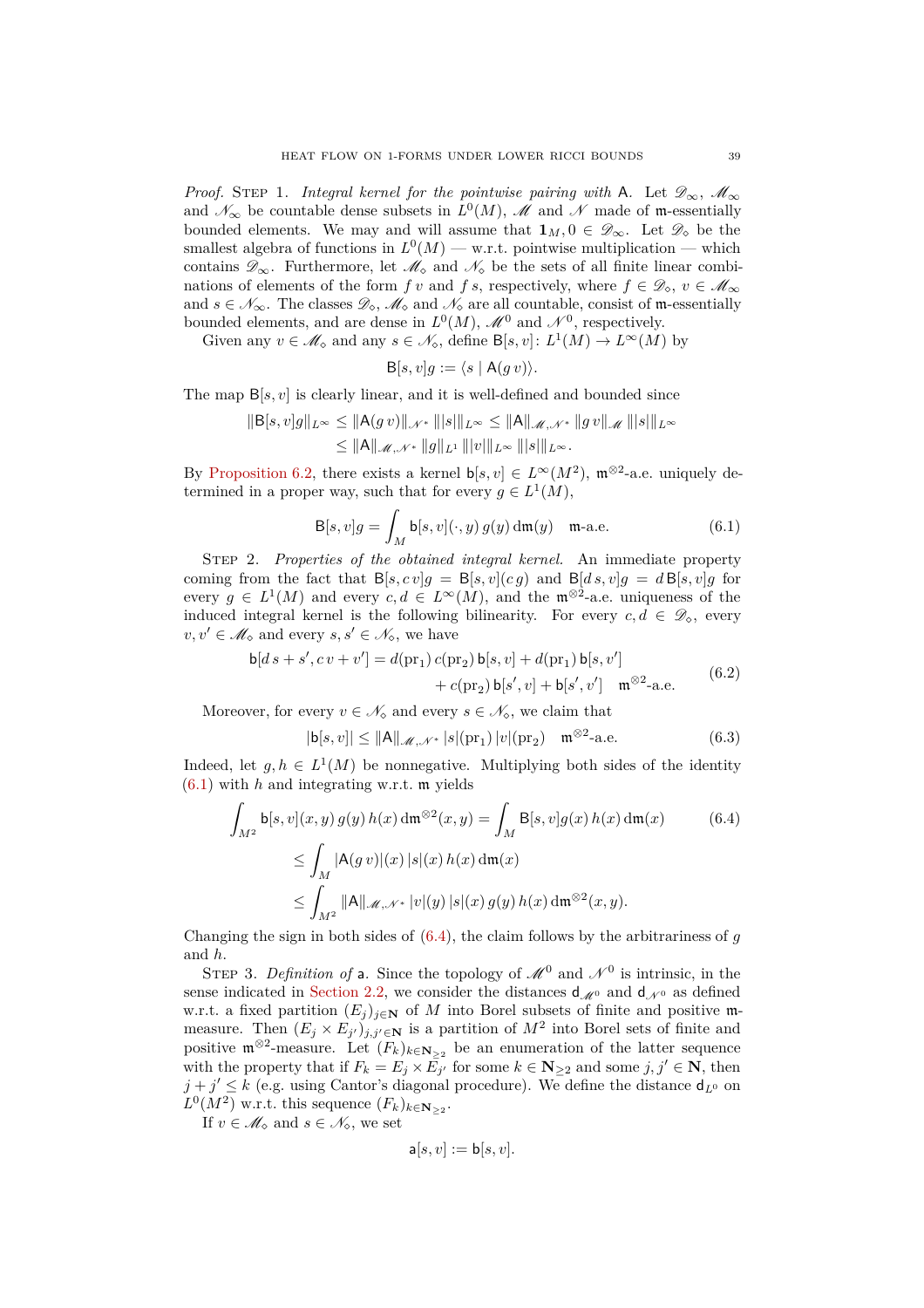Next, let any  $v \in \mathcal{M}^0$  and  $s \in \mathcal{N}^0$  satisfy  $|v|, |s| \in L^\infty(M)$ . By density of  $\mathcal{M}_\infty$  in M and by the definition of  $\mathcal{M}^0$ , there exists a sequence  $(v_n)_{n \in \mathbb{N}}$  in  $\mathcal{M}_\infty$  converging to *v* w.r.t.  $d_M$ . Analogously, we extract a sequence  $(s_i)_{i\in\mathbb{N}}$  in  $\mathcal{N}_\diamond$  converging to *s* w.r.t.  $d_{\mathcal{N}^0}$ . Define

$$
C := \max\{\|\mathsf{A}\|_{\mathscr{M},\mathscr{N}^*} + 1, \||v|\|_{L^\infty} + 1, \||s|\|_{L^\infty} + 1\}.
$$

Given any  $\varepsilon > 0$ , select  $L \in \mathbb{N}$  such that, for every  $n, n', i, i' \geq L$ ,

$$
\max\bigl\{\mathsf{d}_{\mathscr{M}^0}(v_n,v_{n'}),\;\mathsf{d}_{\mathscr{M}^0}(v,v_{n'}),\;\mathsf{d}_{\mathscr{N}^0}(s_i,s_{i'}),\;\mathsf{d}_{\mathscr{N}^0}(s_i,s)\bigr\}\leq \frac{\varepsilon}{6C^2}.
$$

Using the elementary fact that

$$
\min\{a+b, 1\} \le \min\{a, 1\} + \min\{b, 1\},
$$
  

$$
\min\{ab, 1\} \le \min\{a, 1\} + \min\{b, 1\}
$$

for every  $a, b \in [0, \infty)$  as well as  $(6.2)$  and  $(6.3)$  thus yields

$$
\sum_{k=2}^{\infty} \frac{2^{-k}}{\mathfrak{m}^{\otimes 2}[F_k]} \int_{F_k} \min\{|a[s_i, v_n] - a[s_{i'}, v_{n'}] |, 1\} d\mathfrak{m}^{\otimes 2}
$$
\n
$$
\leq \sum_{j,j'=1}^{\infty} \frac{2^{-j-j'}}{\mathfrak{m}[E_j] \mathfrak{m}[E_{j'}]} \int_{E_j \times E_{j'}} \min\{|a[s_i, v_n] - a[s_{i'}, v_{n'}] |, 1\} d\mathfrak{m}^{\otimes 2}
$$
\n
$$
\leq \sum_{j,j'=1}^{\infty} \frac{2^{-j-j'}}{\mathfrak{m}[E_j] \mathfrak{m}[E_{j'}]} \int_{E_j \times E_{j'}} \min\{|a[s_i, v_n - v_{n'}] |, 1\} d\mathfrak{m}^{\otimes 2}
$$
\n
$$
+ \sum_{j,j'=1}^{\infty} \frac{2^{-j-j'}}{\mathfrak{m}[E_j] \mathfrak{m}[E_{j'}]} \int_{E_j \times E_{j'}} \min\{|a[s_i - s_{i'}, v_{n'}] |, 1\} d\mathfrak{m}^{\otimes 2}
$$
\n
$$
\leq C \sum_{j,j'=1}^{\infty} \frac{2^{-j-j'}}{\mathfrak{m}[E_j] \mathfrak{m}[E_{j'}]} \int_{E_j \times E_{j'}} \min\{|s_i| |v_1| |v_n - v'_n| |v_2|, 1\} d\mathfrak{m}^{\otimes 2}
$$
\n
$$
+ C \sum_{j,j'=1}^{\infty} \frac{2^{-j-j'}}{\mathfrak{m}[E_j] \mathfrak{m}[E_{j'}]} \int_{E_j \times E_{j'}} \min\{|s_i - s_{i'}| |v_1| |v_n| |(v_2), 1\} d\mathfrak{m}^{\otimes 2}
$$
\n
$$
\leq C \sum_{j,j'=1}^{\infty} \frac{2^{-j-j'}}{\mathfrak{m}[E_j] \mathfrak{m}[E_{j'}]} \int_{E_j \times E_{j'}} \min\{|s_i - s| |v_1| |v_n - v'_n| |v_2|, 1\} d\mathfrak{m}^{\otimes 2}
$$
\n
$$
+ C^2 \sum_{j,j'=1}^{\infty} \frac
$$

Thus  $(\mathbf{b}[s_i, v_n])_{n,i\in\mathbb{N}}$  is a Cauchy sequence in  $L^0(M^2)$  — we define  $\mathbf{a}[s, v]$  as its  $\mathfrak{m}^{\otimes 2}$ -a.e. unique limit in  $L^0(M^2)$ . A similar argument shows that this definition of  $a[s, v]$  is independent of the particularly chosen approximating sequences in  $\mathcal{M}_{\diamond}$ and  $\mathcal{N}_\diamond$ , respectively. Moreover, the identities [\(6.2\)](#page-38-2), for arbitrary  $c, d \in L^\infty(M)$ , and [\(6.3\)](#page-38-3) remain true for b replaced by a.

Lastly, for arbitrary  $v \in \mathcal{M}^0$  and  $s \in \mathcal{N}^0$ , the sequences  $(v_n)_{n \in \mathbb{N}}$  and  $(s_i)_{i \in \mathbb{N}}$ given by  $v_n := \mathbf{1}_{[0,n]}(|v|) v$  and  $s_i := \mathbf{1}_{[0,i]}(|s|) s$  converge to *v* and *s* in  $\mathscr{M}^0$  and  $\mathcal{N}^0$ , respectively. Indeed, observe that  $|v - v_n| \to 0$  pointwise m-a.e. as  $n \to \infty$ and  $|s - s_i| \to 0$  pointwise m-a.e. as  $i \to \infty$ , and the claim follows since pointwise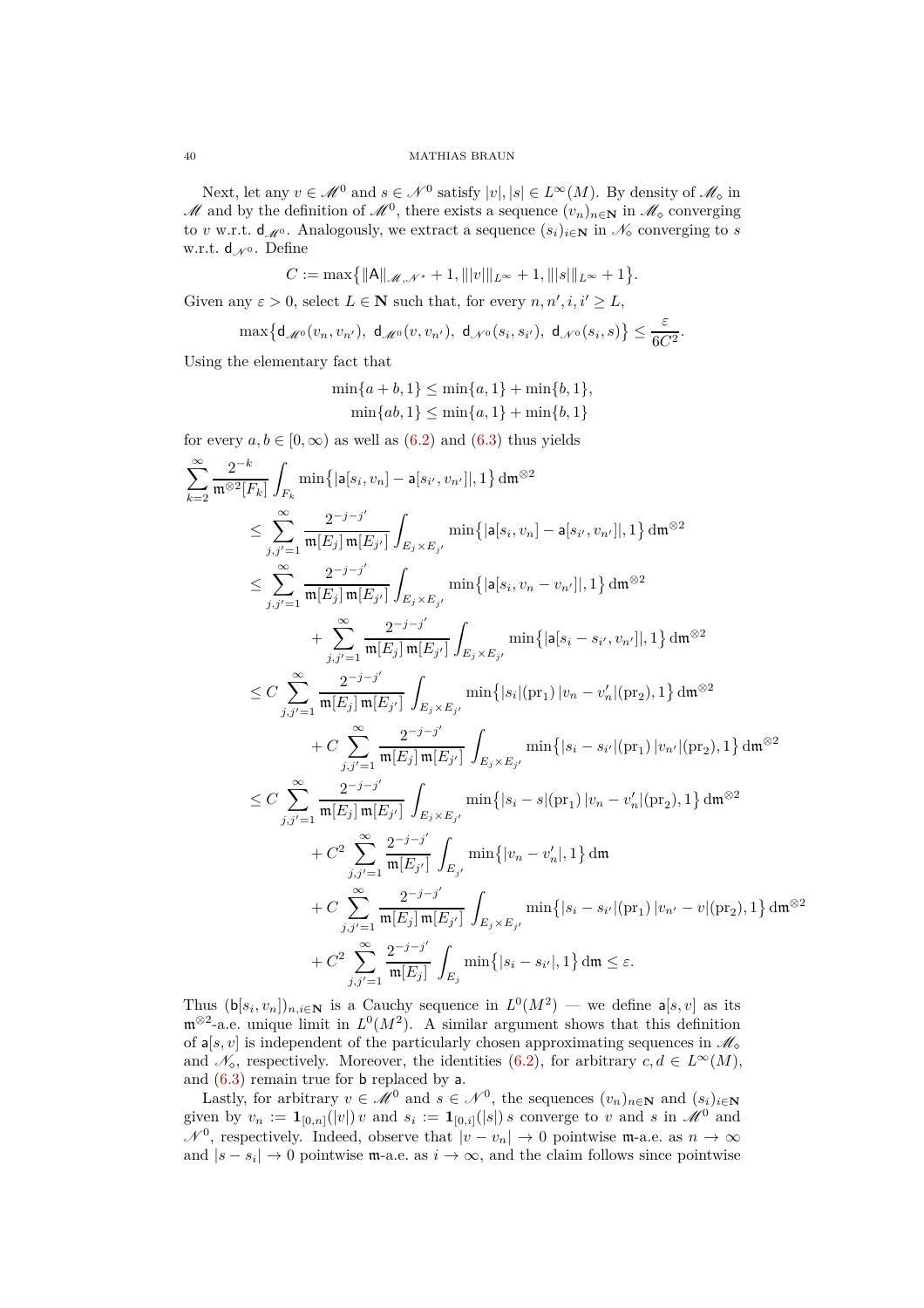m-a.e. convergent sequences converge in measure on finite measure spaces. By [\(6.2\)](#page-38-2) and  $(6.3)$ ,  $(b[s_i, v_n])_{n,i\in\mathbb{N}}$  is a Cauchy sequence in  $L^0(M^2)$  — we again define  $\mathsf{a}[s, v]$ as its  $\mathfrak{m}^{\otimes 2}$ -a.e. unique limit. Once again, it is easily seen that this definition does not depend on the chosen approximating sequences for *v* and *s*, respectively, and that [\(6.2\)](#page-38-2), for arbitrary  $c, d \in L^0(M)$ , and [\(6.3\)](#page-38-3) hold for a instead of b.

STEP 4. *Properties of* a. From the previous step, we already know that a  $\in$  $\mathcal{N}^0 \boxtimes \mathcal{M}^0$ .

Moreover, from [\(6.3\)](#page-38-3) for a, it already follows that  $a[s, v] \in L^1(M^2)$  for every  $v \in \mathcal{M}$  and every  $s \in \mathcal{N}$ , and that

$$
\||\mathsf{a}||_{\otimes}\|_{L^{\infty}} \leq \|\mathsf{A}\|_{\mathscr{M},\mathscr{N}^*}.
$$

To show the claimed integral identity, let  $z \in M$ . For any sequences  $(v_n)_{n \in \mathbb{N}}$  in  $\mathscr{M}_{\diamond}$  and  $(s_i)_{i \in \mathbb{N}}$  in  $\mathscr{N}_{\diamond}$  converging to *v* and *s* in  $\mathscr{M}$  and  $\mathscr{N}$ , respectively, from [\(6.1\)](#page-38-0) we get, for every  $n, i, k \in \mathbb{N}$ ,

$$
\langle s | A(\mathbf{1}_{B_k(z)} v) \rangle = \int_{B_k(z)} \mathsf{a}[s_i, v_n](\cdot, y) \, \mathrm{d}\mathfrak{m}(y) \quad \text{m-a.e.}
$$

Letting  $k \to \infty$  together with the continuity of A and then  $n \to \infty$  and  $i \to \infty$ , employing that  $a[s_i, v_n] \to a[s, v]$  in  $L^1(M^2)$  by virtue of [\(6.3\)](#page-38-3), the desired claim is deduced.

From this, the inequality

$$
\||\mathsf{a}||_{\otimes}\|_{L^{\infty}} \geq \|\mathsf{A}\|_{\mathscr{M},\mathscr{N}^*}
$$

simply follows by observing that, by definition of the pointwise norm in  $\mathcal{N}^*$ ,

$$
|\mathsf{A}v| \le \int_M \operatorname{esssup}\{\mathsf{a}[s,v] : s \in \mathcal{N}^0, \ |s| \le 1 \text{ m-a.e.}\}\,dm
$$
  

$$
\le |||\mathsf{a}|\otimes||_{L^\infty} ||v||_{\mathscr{M}} \quad \text{m-a.e.}
$$

The uniqueness statement is clear by  $L^0$ -bilinearity of all considered mappings.  $\Box$ 

<span id="page-40-2"></span>*Remark* 6.4. In the setting of [Theorem 6.3,](#page-37-2) the general result [\[32,](#page-46-23) Thm. VI.8.6] would provide a map *a* on *M*, m-essentially uniquely determined in a proper way, such that  $a(y)$ :  $M \to \mathcal{N}^*$  is linear for m-a.e.  $y \in M$  and, for every  $v \in \mathcal{M}$  and every  $s \in \mathcal{N}$ , we have

$$
\int_M \langle s | A v \rangle \, \mathrm{d}\mathfrak{m} = \int_M \int_M \langle s | a(y) v \rangle(x) \, \mathrm{d}\mathfrak{m}(x) \, \mathrm{d}\mathfrak{m}(y).
$$

However, it is not clear that the map  $(x, y) \mapsto \langle s | a(y)v \rangle(x)$  is  $\mathfrak{m}^{\otimes 2}$ -measurable  $-$  a property which is implicitly used at many places in the proof of [Theorem 6.3.](#page-37-2) Even in functional treatises, this is considered as a delicate detail [\[43,](#page-47-26) Ch. 3] and explains why we chose the formulation of [Definition 6.1](#page-37-4) with target space  $L^0(M^2)$ .

<span id="page-40-0"></span>6.2. **Explicit construction as integral kernel.** We are now in a position to introduce our main result. On weighted Riemannian manifolds with not necessarily uniform lower Ricci bounds, a version of it has been proven in [\[44,](#page-47-13) Thm. XI.1] using Lebesgue's differentiation theorem and thus local compactness of the underlying space, an assumption we do not make. See also  $\boxed{42}$  for a thorough functional treatment.

<span id="page-40-1"></span>**Theorem 6.5** (Heat kernel existence). Let  $(M, d, m)$  be an RCD( $K, \infty$ ) space,  $K \in$ **R***.* Then there exists a mapping  $h: (0, \infty) \to L^0(T^*M)^{\boxtimes 2}$  such that for all  $p, q \in$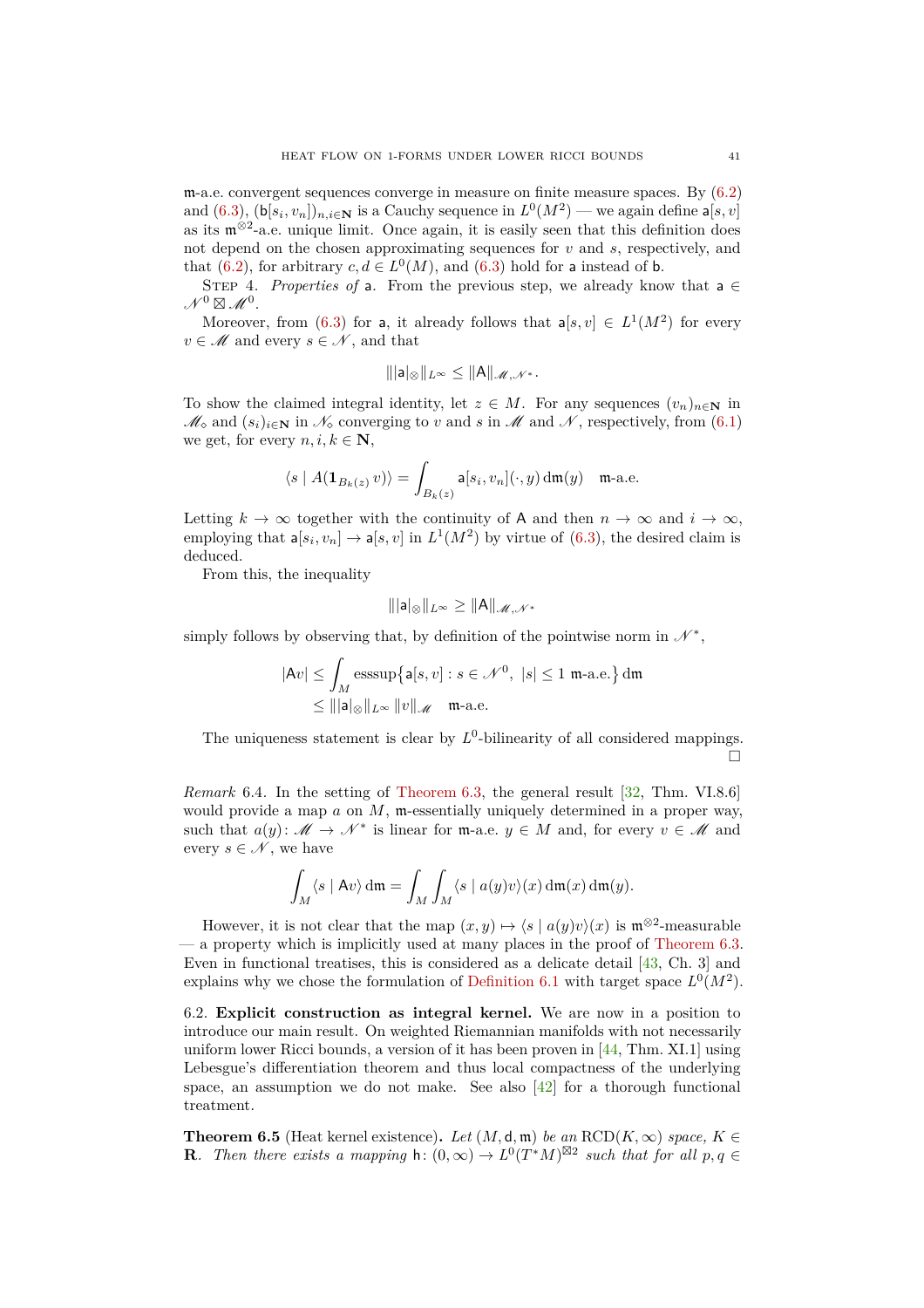$[1, \infty]$  *with*  $1/p + 1/q = 1$ *, if*  $\omega \in L^p(T^*M)$  *and*  $\eta \in L^q(T^*M)$ *, for every*  $t > 0$  *we*  $have \; h_t[\eta,\omega] \in L^1(M^2), \; and$ 

$$
\langle \eta, \mathsf{H}_t \omega \rangle = \int_M \mathsf{h}_t[\eta, \omega](\cdot, y) \, \mathrm{d}\mathfrak{m}(y) \quad \mathfrak{m}\text{-}a.e.
$$

*The previously mentioned mapping* h *is uniquely determined in the sense that for every mapping*  $\tilde{h}: (0, \infty) \to L^0(T^*M)^{\boxtimes 2}$  *satisfying the foregoing obstructions, for*  $every \omega, \eta \in L^0(T^*M)$  *and every*  $t > 0$ *, the identity*  $h_t[\eta, \omega] = \tilde{h}_t[\eta, \omega]$  *holds*  $\mathfrak{m}^{\otimes 2}$ *a.e.*

*Proof.* STEP 1. *Kernel for a perturbation of*  $H_t$ *.* Let  $t > 0$ *.* We define the weight  $\phi_t$ :  $M \to \mathbf{R}$ , locally bounded by the volume growth property [\(2.1\)](#page-7-2), and the operator  $A_t: L^1_{\text{bs}}(T^*M) \to L^0(T^*M)$  as

$$
\phi_t(x) := \mathfrak{m} \big[ B_{\sqrt{t}}(x) \big]^{1/2},
$$

$$
\mathsf{A}_t := \phi_t \, \mathsf{H}_t \, \phi_t.
$$

By [Theorem 3.15](#page-19-1) and the functional heat kernel bound from [Theorem 2.1,](#page-8-2) there exist constants  $C_1, C_2 < \infty$  such that for every  $\omega \in L^1_{\text{bs}}(T^*M)$ ,

$$
|\mathsf{A}_t \omega| \le e^{-Kt} \int_M \phi_t \, \mathsf{p}_t(\cdot, y) \, \phi_t(y) \, |\omega|(y) \, dm(y)
$$
  

$$
\le e^{-Kt} \, e^{C_1(1+C_2t)} \, \|\omega\|_{L^1} \quad \text{m-a.e.}
$$

Therefore,  $A_t$  uniquely extends to a bounded and linear operator from  $L^1(T^*M)$ into  $L^{\infty}(T^*M)$ , whose extension we still denote by  $A_t$ .

[Theorem 6.3](#page-37-2) thus provides us with some element  $a_t \in L^0(T^*M)^{\boxtimes 2}$ , uniquely determined in a proper way, such that for every  $\omega, \eta \in L^1(T^*M)$ ,

$$
\langle \eta, A_t \omega \rangle = \int_M \mathsf{a}_t[\eta, \omega](\cdot, y) \, \mathrm{d}\mathfrak{m}(y) \quad \mathfrak{m}\text{-a.e.}
$$

In fact, arguing as in the proof of [Theorem 6.3,](#page-37-2) we obtain

$$
|\mathsf{a}_t|_{\otimes} \leq \mathrm{e}^{-Kt} \,\phi_t(\mathrm{pr}_1) \,\phi_t(\mathrm{pr}_2) \,\mathsf{p}_t \quad \mathfrak{m}^{\otimes 2}\text{-a.e.} \tag{6.5}
$$

STEP 2. *Removing the weights*. Given the element  $a_t$  extracted in the previous step and any  $\varepsilon, \iota > 0$ , we define  $h_t^{\varepsilon, \iota} \in L^0(T^*M)^{\boxtimes 2}$  through

<span id="page-41-1"></span><span id="page-41-0"></span>
$$
\mathbf{h}_t^{\varepsilon,\iota}[\eta,\omega] := \mathbf{a}_t \Big[ \frac{1}{\phi_t + \varepsilon} \, \eta, \frac{1}{\phi_t + \iota} \, \omega \Big].
$$

It is clear from [\(6.5\)](#page-41-0) and [Theorem 2.1](#page-8-2) that  $h_t^{\varepsilon,\iota}[\eta,\omega] \in L^1(M^2)$  for every  $\omega,\eta \in$  $L^1(T^*M)$ . Moreover, if in addition  $\omega \in L^1_{\text{bs}}(T^*M)$ , then

$$
\left\langle \eta, \frac{\phi_t}{\phi_t + \varepsilon} \mathsf{H}_t \Big[ \frac{\phi_t}{\phi_t + \iota} \omega \Big] \right\rangle = \int_M \mathsf{h}_t^{\varepsilon, \iota} [\eta, \omega](\cdot, y) \, \mathrm{d}\mathfrak{m}(y) \quad \mathfrak{m}\text{-a.e.} \tag{6.6}
$$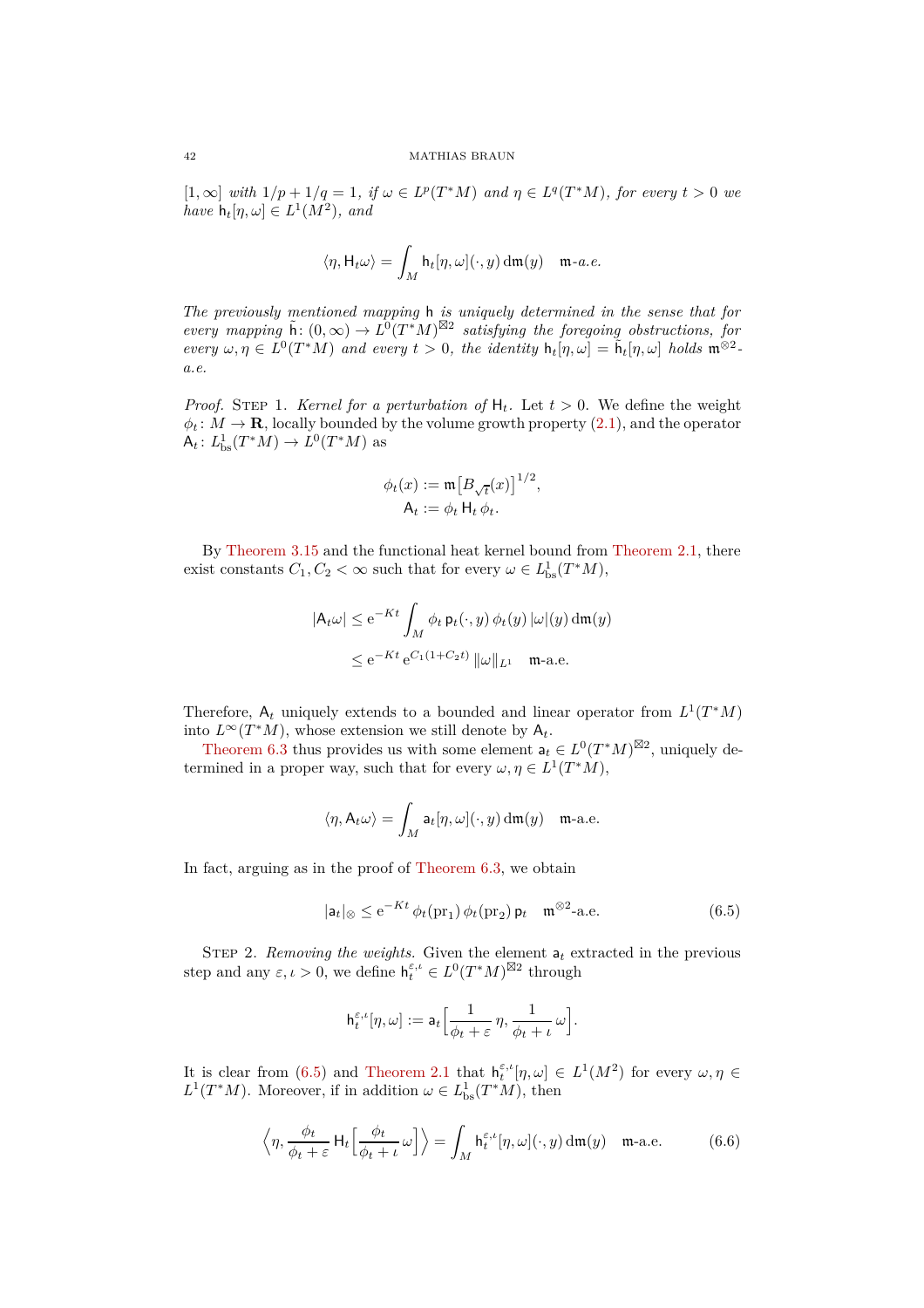Next, observe that for every  $\omega, \eta \in L^0(T^*M)$  and every  $\varepsilon', \iota' > 0$ , by [\(6.5\)](#page-41-0),

$$
\begin{split} |\mathsf{h}_{t}^{\varepsilon,\iota}[\eta,\omega] - \mathsf{h}_{t}^{\varepsilon',\iota'}[\eta,\omega]| \\ & \leq \left| \mathsf{a}_{t} \Big[ \frac{1}{\phi_{t} + \varepsilon} \, \eta, \frac{1}{\phi_{t} + \iota} \, \omega - \frac{1}{\phi_{t} + \iota'} \, \omega \Big] \right| \\ & \quad + \left| \mathsf{a}_{t} \Big[ \frac{1}{\phi_{t} + \varepsilon} \, \eta - \frac{1}{\phi_{t} + \varepsilon'} \, \eta, \frac{1}{\phi_{t} + \iota'} \, \omega \Big] \right| \\ & \leq \mathrm{e}^{-Kt} \, |\eta|(\mathrm{pr}_{1}) \, |\omega|(\mathrm{pr}_{2}) \, \mathsf{p}_{t} \times \left| \frac{\phi_{t}(\mathrm{pr}_{2})}{\phi_{t}(\mathrm{pr}_{2}) + \iota} - \frac{\phi_{t}(\mathrm{pr}_{2})}{\phi_{t}(\mathrm{pr}_{2}) + \iota'} \right| \\ & \quad + \left[ \mathrm{e}^{-Kt} \, |\eta|(\mathrm{pr}_{1}) \, |\omega|(\mathrm{pr}_{2}) \, \mathsf{p}_{t} \right] \\ & \qquad \qquad \times \left| \frac{\phi_{t}(\mathrm{pr}_{1})}{\phi_{t}(\mathrm{pr}_{1}) + \varepsilon} - \frac{\phi_{t}(\mathrm{pr}_{1})}{\phi_{t}(\mathrm{pr}_{1}) + \varepsilon'} \right| \right] \quad \mathfrak{m}^{\otimes 2}\text{-a.e.} \end{split}
$$

Thus, independently of the choice of sequences  $(\varepsilon_n)_{n\in\mathbb{N}}$  and  $(\iota_n)_{n\in\mathbb{N}}$  in  $(0,\infty)$ converging to 0 in place of  $\varepsilon$  and *ι*, the two-parameter family  $(h_t^{\varepsilon,\iota}[\eta,\omega])_{\varepsilon,\iota>0}$  has a unique limit in  $L^0(M^2)$  — we define  $h_t[\eta,\omega]$  to be this limit and denote by  $h_t \in L^0(T^*M)^{\boxtimes 2}$  the induced element.

STEP 3. *Properties of*  $h$ . Turning to the claimed integral representation of  $H_t$ , given any  $\omega \in L^p(T^*M)$  and  $\eta \in L^q(T^*M)$  where  $p, q \in [1, \infty]$  are dual to each other, we integrate [\(6.6\)](#page-41-1) and let  $\varepsilon, \iota \to 0$ . On the one hand, by Hölder's inequality, [Theorem 4.1](#page-21-1) and Lebesgue's theorem,

$$
\lim_{\varepsilon,\iota\to 0}\int_M \left\langle \eta, \frac{\phi_t}{\phi_t + \varepsilon} \mathsf{H}_t \Big[\frac{\phi_t}{\phi_t + \iota} \omega\Big] \right\rangle \mathrm{d}\mathfrak{m} = \int_M \left\langle \eta, \mathsf{H}_t \omega \right\rangle \mathrm{d}\mathfrak{m}.
$$

On the other hand, from the construction in the previous step,

$$
|\mathsf{h}_t|_{\otimes} \leq \mathrm{e}^{-Kt} \, \mathsf{p}_t \quad \mathfrak{m}^{\otimes 2}\text{-a.e.}
$$

so that a further application of Lebesgue's theorem to [\(6.6\)](#page-41-1) entails

$$
\int_M \langle \eta, \mathsf{H}_t \omega \rangle \, \mathrm{d}\mathfrak{m} = \int_{M^2} \mathsf{h}_t[\eta, \omega] \, \mathrm{d}\mathfrak{m}^{\otimes 2}.
$$

Replacing *η* by  $f \eta$  for arbitrary  $f \in L^{\infty}(M)$  finally gives the claimed pointwise m-a.e. equality.

The uniqueness statement is as clear as in the proof of [Theorem 6.3.](#page-37-2)  $\Box$ 

<span id="page-42-1"></span>**Definition 6.6.** *We call the mapping* h *from [Theorem 6.5](#page-40-1) the* 1-form heat kernel *of* (*M,* d*,* m)*.*

It is straightforward to check the following result using the symmetry and the semigroup property of  $(H_t)_{t>0}$ , the Chapman–Kolmogorov formula for the functional heat kernel  $[3, Thm. 6.1]$  as well as [Theorem 3.15.](#page-19-1) [Theorem 6.9](#page-43-0) then follows from [Theorem 2.1](#page-8-2) and  $(2.7)$ .

<span id="page-42-0"></span>**Theorem 6.7.** For every  $\omega, \eta \in L^0(T^*M)$  and every  $s, t > 0$ , the 1*-form heat kernel* **h** *from [Definition 6.6](#page-42-1) obeys the following relations at*  $\mathfrak{m}^{\otimes 2}$ -*a.e.*  $(x, y) \in M^2$ .

(i) SYMMETRY. We have

$$
h_t[\eta, \omega](x, y) = h_t[\omega, \eta](y, x)
$$

(ii) Pointwise Hess–Schrader–Uhlenbrock inequality. *We have*

$$
|\mathsf{h}_t|_{\otimes}(x,y) \leq e^{-Kt} \mathsf{p}_t(x,y)
$$

<span id="page-42-2"></span>(iii) Chapman–Kolmogorov equation. *We have*

$$
\int_M \mathsf{h}_{t+s}[\eta,\omega](\cdot,y)\,\mathrm{d}\mathfrak{m}(y) = \int_M \mathsf{h}_s[\eta,\mathsf{H}_t\omega](\cdot,y)\,\mathrm{d}\mathfrak{m}(y) \quad \mathfrak{m}\text{-}a.e.
$$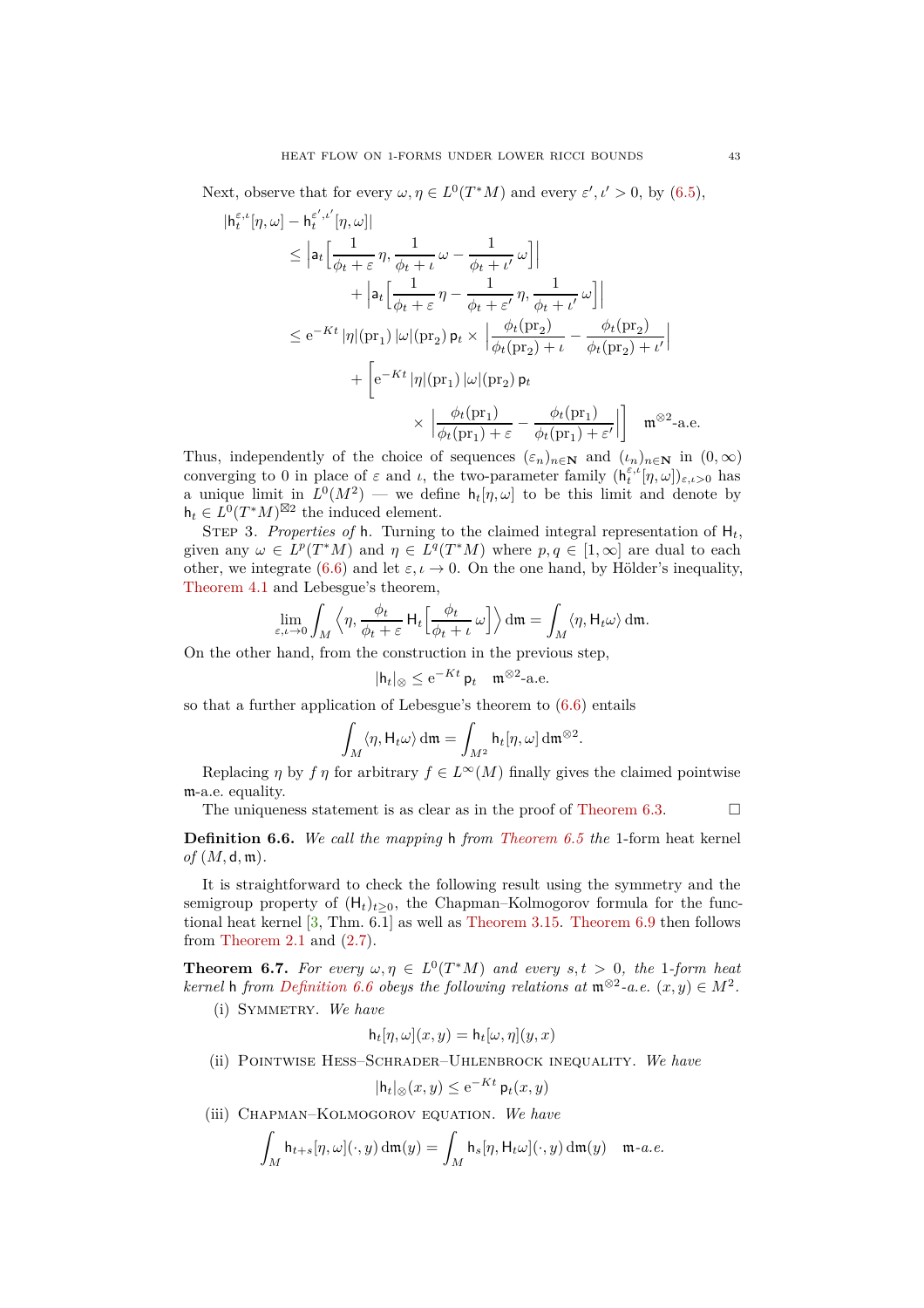<span id="page-43-1"></span>*Remark* 6.8. Since  $(H_t)_{t\geq 0}$  does not localize, we cannot state Chapman–Kolmogorov's formula from [\(iii\)](#page-42-2) in [Theorem 6.7](#page-42-0) as a pointwise  $\mathfrak{m}^{\otimes 2}$ -a.e. equality in the previous sense.

However, if  $(M, \mathsf{d}, \mathfrak{m})$  is an RCD<sup>\*</sup> $(K, N)$  space,  $N \in (1, \infty)$ , this can be circumvented by using the *dimensional decomposition* of  $L^2(T^*M)$  [\[40,](#page-47-1) Prop. 1.4.5]. In this case (see [Section 6.3](#page-44-0) for details), there exists a unique  $n \in \mathbb{N}$  as well as a Borel set  $E_n \subset M$  with  $\mathfrak{m}[M \setminus E_n] = 0$  such that for every Borel set  $B \subseteq E_n$  with  $m[B] < \infty$ , there exist local basis vectors  $\rho_1, \ldots, \rho_n \in L^2(T^*M)$  [\[40,](#page-47-1) Sec. 1.4] such that for every  $i, j \in \{1, \ldots, n\}$ , we have

$$
\begin{aligned} \mathbf{1}_{B^{\rm c}}\,\rho_i&=0,\\ \langle\rho_i,\rho_j\rangle&=\delta_{ij}\quad\text{m-a.e.}\quad\text{on}\,\,B. \end{aligned}
$$

In this framework, given any  $\omega, \eta \in L^0(T^*M)$ , we claim that for every  $s, t > 0$ ,

$$
\mathsf{h}_{t+s}[\eta,\omega] = \sum_{i=1}^n \int_B \mathsf{h}_s[\eta,\rho_i](\mathrm{pr}_1,z)\,\mathsf{h}_t[\rho_i,\omega](z,\mathrm{pr}_2)\,\mathrm{d}\mathfrak{m}(z) \quad \mathfrak{m}^{\otimes 2}\text{-a.e. on } B^2.
$$

Indeed, let  $z \in B$  and  $R > 0$  be arbitrary, and set

$$
\omega_R := \mathbf{1}_{B_R(z)} \, \mathbf{1}_{[0,R]}(|\omega|) \, \omega,
$$
  

$$
\eta_R := \mathbf{1}_{B_R(z)} \, \mathbf{1}_{[0,R]}(|\eta|) \, \eta.
$$

By [Theorem 6.5](#page-40-1) and [Theorem 6.7](#page-42-0) applied to  $\mathbf{1}_B \omega_R$  and  $\mathbf{1}_B \eta_R$  in place of  $\omega$  and  $\eta$ , we obtain

$$
\int_{B^2} \mathsf{h}_{t+s}[\eta_R, \omega_R] \, \mathrm{d}\mathfrak{m}^{\otimes 2} = \int_{B^2} \mathsf{h}_s[\eta_R, \mathbf{1}_B \, \mathsf{H}_t(\mathbf{1}_B \, \omega_R)] \, \mathrm{d}\mathfrak{m}^{\otimes 2}
$$
\n
$$
= \sum_{i=1}^n \int_{B^2} \mathsf{h}_s[\eta_R, \rho_i] \, \langle \rho_i, \mathsf{H}_t(\mathbf{1}_B \, \omega_R) \rangle (\mathrm{pr}_2) \, \mathrm{d}\mathfrak{m}^{\otimes 2}
$$
\n
$$
= \sum_{i=1}^n \int_{B^2} \int_B \left[ \mathsf{h}_s[\eta_R, \rho_i] (\mathrm{pr}_1, z) \times \mathsf{h}_t[\rho_i, \omega_R] (z, \mathrm{pr}_2) \right] \mathrm{d}\mathfrak{m}(z) \, \mathrm{d}\mathfrak{m}^{\otimes 2}.
$$

The integrands on both sides of this chain of equalities are local in their respective components, and the claim follows by letting  $R \to \infty$ .

<span id="page-43-0"></span>**Theorem 6.9.** *Let*  $(M, \mathsf{d}, \mathfrak{m})$  *be an*  $\text{RCD}(K, \infty)$  *space, and let*  $\varepsilon > 0$ *. Then there exist finite constants*  $C_1 > 0$ *, depending only on*  $\varepsilon$ *, and*  $C_2 \geq 0$ *, depending only on K, with*  $C_2 := 0$  *if*  $K \geq 0$ *, such that for*  $\mathfrak{m}^{\otimes 2}$ -*a.e.*  $(x, y) \in M^2$ *, we have* 

$$
|\mathsf{h}_t|_{\otimes}(x,y) \le \mathfrak{m} \big[ B_{\sqrt{t}}(x) \big]^{-1/2} \mathfrak{m} \big[ B_{\sqrt{t}}(y) \big]^{-1/2}
$$

$$
\exp\Big( C_1 \big( 1 + (C_2 - K)t \big) - \frac{\mathsf{d}^2(x,y)}{(4 + \varepsilon)t} \Big).
$$

*In particular, if*  $(M, \mathsf{d}, \mathfrak{m})$  *obeys the*  $\text{RCD}^*(K, N)$  *condition with*  $N \in (1, \infty)$ *, there exist finite constants*  $C_3, C_4 > 1$  *depending only on*  $\varepsilon$ *,*  $K$  *and*  $N$  *such that at*  $\mathfrak{m}^{\otimes 2}$  $a.e. (x, y) \in M^2$ , we have

$$
|\mathsf{h}_t|_{\otimes}(x,y) \leq C_3 \mathfrak{m} \big[ B_{\sqrt{t}}(y) \big]^{-1} \, \exp \Big( (C_4 - K)t - \frac{\mathsf{d}^2(x,y)}{(4+\varepsilon)t} \Big).
$$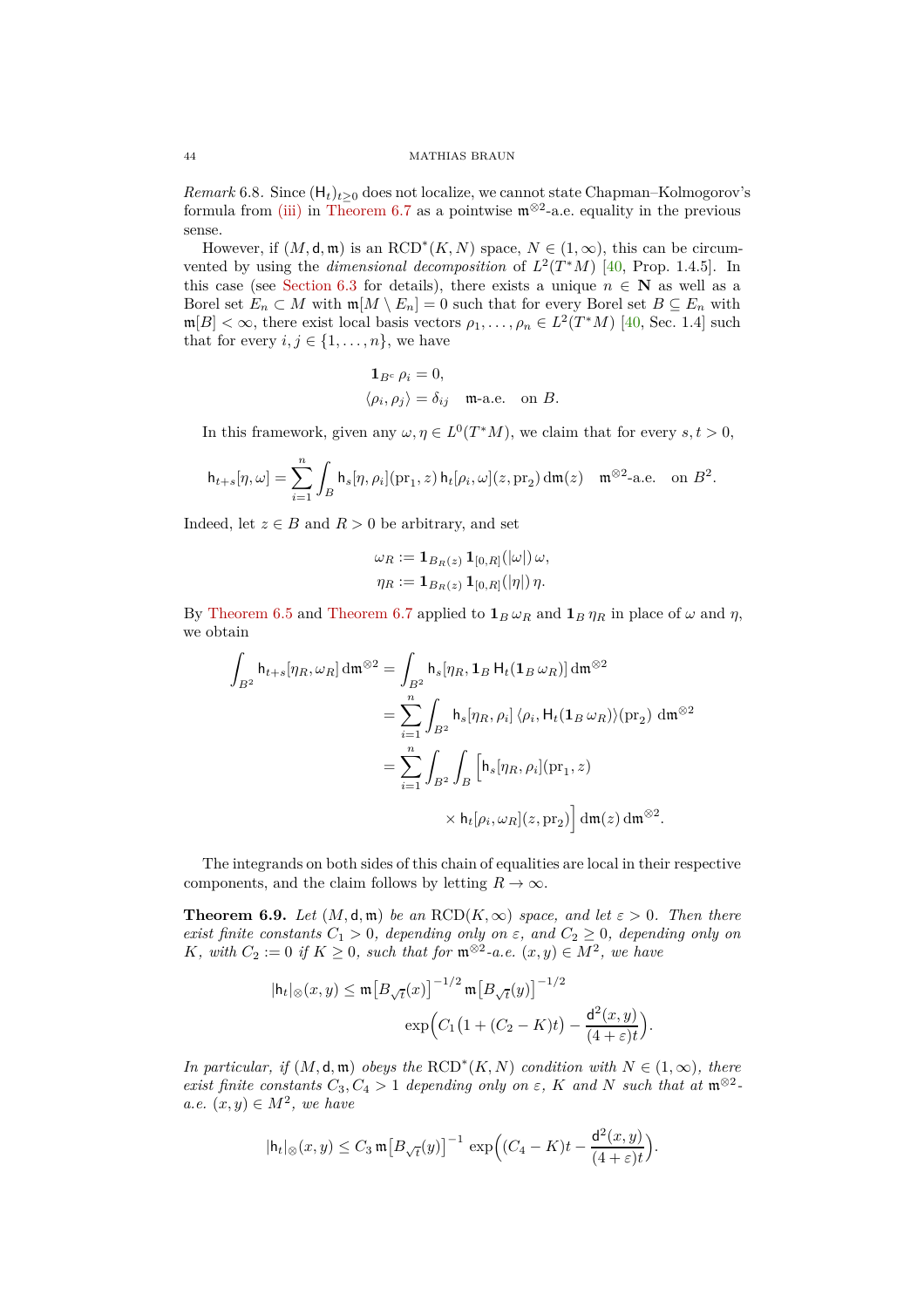<span id="page-44-0"></span>6.3. **Trace inequality and spectral resolution.** Let  $(M, \mathsf{d}, \mathfrak{m})$  be an  $\text{RCD}^*(K, N)$ space for some  $N \in (1,\infty)$ . First, relying on [Theorem 6.7](#page-42-0) and [Remark 6.8,](#page-43-1) we prove a trace inequality between  $H_t$  and  $P_t$  in [Theorem 6.10.](#page-44-1) In the smooth case, the corresponding bound is classical, see e.g.  $[44, \text{Cor. XI.8}]$ ,  $(1.1)$  in  $[50]$  or  $[72, \text{Cor. } 2]$ Thm. 3.5]. A key feature of the  $\text{RCD}^*(K, N)$  framework is that, by [\[38,](#page-47-28) [45\]](#page-47-11), there exists precisely one  $n \in \mathbb{N}$  such that  $m[E_n] > 0$  within the dimensional decomposition  $(E_n)_{n \in \mathbb{N}}$  of  $L^2(T^*M)$  — actually, *n* is equal to the *essential dimension*  $\dim_{\mathbf{d},\mathfrak{m}} M \in \{1,\ldots,\lfloor N \rfloor\}$  of  $(M,\mathbf{d},\mathfrak{m})$ . See [\[15,](#page-46-24) [38,](#page-47-28) [66\]](#page-48-17) for comprehensive accounts on the latter from the structure theoretic point of view.

Via [Theorem 5.13,](#page-31-0) if *M* is additionally compact, we also prove a spectral resolution identity for  $h_t$ ,  $t > 0$ , in [Theorem 6.11.](#page-45-2) More precisely, we show that  $h_t$  can be viewed as an element in the two-fold Hilbert space tensor product  $L^2(T^*M)^{\otimes 2}$ of  $L^2(T^*M)$  indicated in [Section 2.2.](#page-9-0)

<span id="page-44-1"></span>**Theorem 6.10.** *Let*  $(M, d, \mathfrak{m})$  *be an*  $\text{RCD}^*(K, N)$  *space with*  $K \in \mathbb{R}$  *and*  $N \in \mathbb{R}$  $(1, \infty)$ *. Intending the traces in the usual Hilbert space sense, for every*  $t > 0$ *,* 

$$
\operatorname{tr} \mathsf{H}_t \leq (\dim_{\mathsf{d},\mathfrak{m}} M) e^{-Kt} \operatorname{tr} \mathsf{P}_t.
$$

*Proof.* Abbreviate  $d := \dim_{d,m} M$  and let  $B \subset E_d$  be any bounded Borel set with  $\mathfrak{m}[B] \in (0, \infty)$ . Let  $\rho_1, \ldots, \rho_d \in L^2(T^*M)$  be local basis vectors of  $L^2(T^*M)$  on *B* as in [Remark 6.8.](#page-43-1) We set  $\omega_k := \mathfrak{m}[B]^{-1/2} \rho_k$  with  $k \in \{1, \ldots, n\}$  and complete this set of 1-forms to a countable orthonormal basis  $(\omega_k)_{k \in \mathbb{N}}$  of  $L^2(T^*M)$  — we may and will assume that  $\mathbf{1}_B \langle \omega_k, \rho_i \rangle = 0$  for all  $k > d$  and  $i \in \{1, ..., d\}$ . Given any  $\alpha \in \mathbb{N}$  with  $\alpha > d$ , by [Theorem 6.7](#page-42-0) and Cauchy–Schwarz's inequality,

$$
\sum_{k=1}^{\alpha} \int_{M} \langle \mathsf{H}_{t} \omega_{k}, \omega_{k} \rangle \, \mathrm{d}\mathfrak{m}
$$
\n
$$
= \sum_{k=1}^{\alpha} \sum_{i,i'=1}^{d} \int_{B^{2}} \langle \omega_{k}, \rho_{i} \rangle (\mathrm{pr}_{1}) \, \langle \omega_{k}, \rho_{i'} \rangle (\mathrm{pr}_{2}) \, \mathsf{h}_{t}[\rho_{i}, \rho_{i'}] \, \mathrm{d}\mathfrak{m}^{\otimes 2}
$$
\n
$$
= \mathfrak{m}[B]^{-1} \sum_{i=1}^{d} \int_{B^{2}} \mathsf{h}_{t}[\rho_{i}, \rho_{i}] \, \mathrm{d}\mathfrak{m}^{\otimes 2}
$$
\n
$$
= \mathfrak{m}[B]^{-1} \sum_{i=1}^{d} \int_{B^{2}} \mathsf{h}_{t/2}[\rho_{i}, \mathsf{H}_{t/2} \rho_{i}] \, \mathrm{d}\mathfrak{m}^{\otimes 2}
$$
\n
$$
\leq \mathfrak{m}[B]^{-1} \sum_{i=1}^{d} \int_{B^{2}} |\mathsf{h}_{t/2}| \otimes |\mathsf{H}_{t/2} \rho_{i}| (\mathrm{pr}_{2}) \, \mathrm{d}\mathfrak{m}^{\otimes 2}
$$
\n
$$
\leq \mathfrak{m}[B]^{-1} d \int_{B^{3}} |\mathsf{h}_{t/2}| \otimes (\mathrm{pr}_{1}, \mathrm{pr}_{3}) |\mathsf{h}_{t/2}| \otimes (\mathrm{pr}_{3}, \mathrm{pr}_{2}) \, \mathrm{d}\mathfrak{m}^{\otimes 3}
$$
\n
$$
\leq d \int_{B^{2}} |\mathsf{h}_{t/2}|_{\otimes}^{2} \, \mathrm{d}\mathfrak{m}^{\otimes 2} \leq d \, e^{-Kt} \int_{M^{2}} \mathsf{p}_{t/2}^{2} \, \mathrm{d}\mathfrak{m}^{\otimes 2} = d \, e^{-Kt} \, \mathrm{tr} \, \mathsf{P}_{t}.
$$
\n(6.7)

In  $(6.7)$ , we used Theorem  $6.5$  together with duality for the pointwise norm, see [Section 2.2.](#page-9-0) The last identity follows from the self-adjointness of the functional heat flow in  $L^2(M)$ .

<span id="page-44-2"></span>The asserted inequality then follows by letting  $\alpha \to \infty$ .

Now, let *M* be compact. Let  $(\omega_i)_{i \in \mathbb{N}}$  be an orthonormal basis of  $L^2(T^*M)$ consisting of eigenforms for  $\vec{\Delta}$  provided by [Theorem 5.13,](#page-31-0) i.e.  $\omega_i \in E_{\lambda_i}(\vec{\Delta})$  for some  $\lambda_i \in \sigma(\vec{\Delta})$  and every  $i \in \mathbb{N}$ .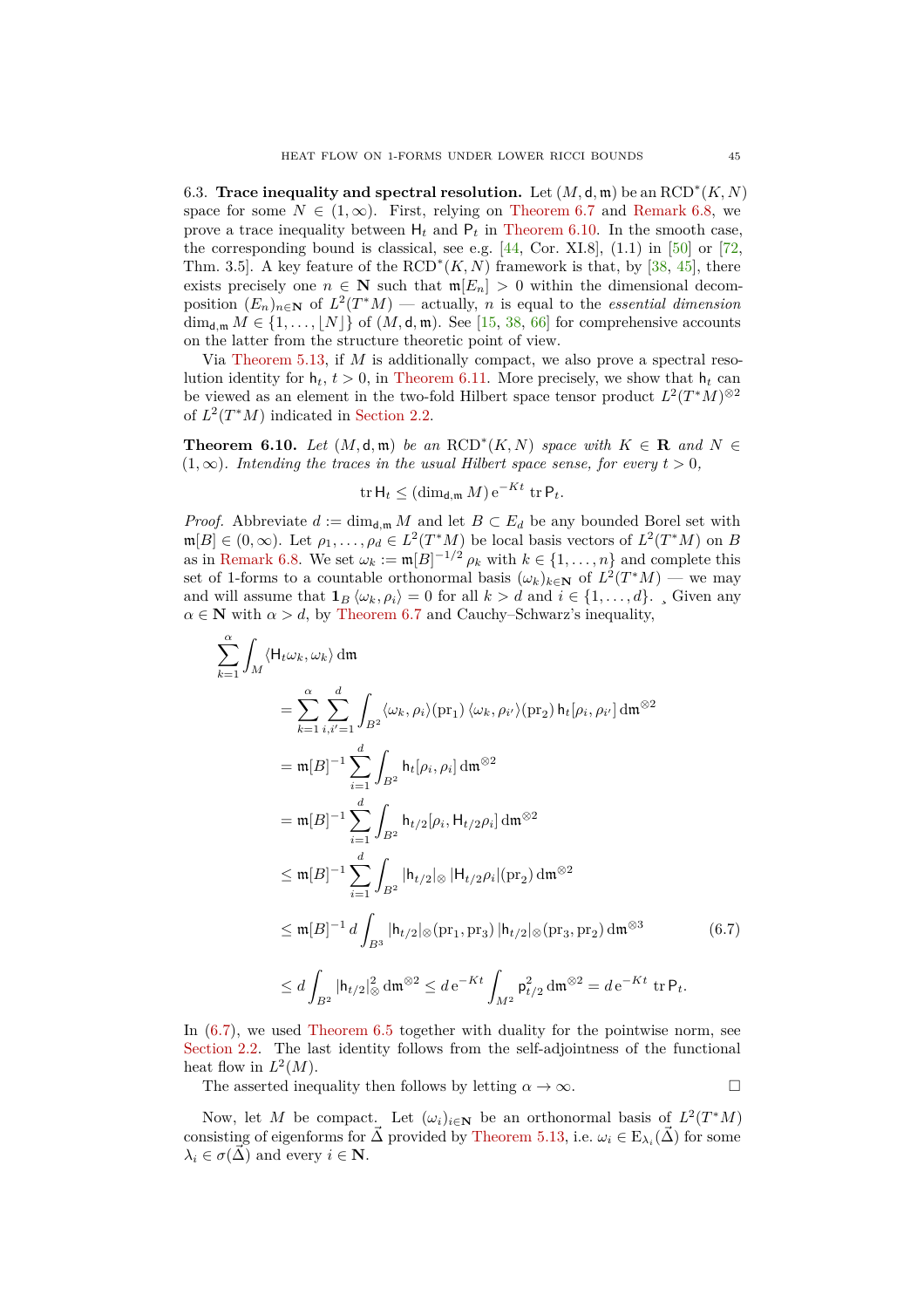<span id="page-45-2"></span>**Theorem 6.11.** *Let*  $(M, \mathsf{d}, \mathfrak{m})$  *be a compact*  $\text{RCD}^*(K, N)$  *space, with*  $K \in \mathbb{R}$  *and*  $N \in (1,\infty)$ *. For every*  $t > 0$ *, there exists a unique element*  $\mathsf{g}_t \in L^2(T^*M)^{\otimes 2}$  such *that, for every*  $\omega, \eta \in L^2(T^*M)$ *,* 

$$
\langle \mathsf{g}_t, \eta \otimes \omega \rangle = \mathsf{h}_t[\eta, \omega] \quad \mathfrak{m}^{\otimes 2}\text{-}a.e.
$$

*Moreover, w.r.t. strong convergence in*  $L^2(T^*M)^{\otimes 2}$ ,  $g_t$  *admits the representation* 

$$
\mathsf{g}_t = \sum_{i=1}^{\infty} e^{-\lambda_i t} \omega_i \otimes \omega_i.
$$

*Proof.* By virtue of [\(2.5\)](#page-9-2) and [Theorem 6.9,](#page-43-0) we have  $|h_t|_{\otimes} \in L^{\infty}(M^2)$ . Hence, the bilinear map  $G_t: L^2(T^*M)^2 \to \mathbf{R}$  is well-defined, where

$$
\mathsf{G}_t(\eta,\omega) := \int_{M^2} \mathsf{h}_t[\eta,\omega] \, \mathrm{d}\mathfrak{m}^{\otimes 2}.
$$

Moreover,  $G_t$  is weakly Hilbert–Schmidt by [Theorem 6.5](#page-40-1) and [Corollary 5.7.](#page-30-2) There-fore, by [Theorem 2.7](#page-12-0) there exists a unique bounded  $\mathsf{T}_t: L^2(T^*M)^{\otimes 2} \to \mathbb{R}$  such that  $G_t(\eta, \omega) = T_t(\eta \otimes \omega)$  for every  $\omega, \eta \in L^2(T^*M)$ . Recalling [Proposition 2.8,](#page-12-1) by Riesz' theorem for Hilbert modules [\[40,](#page-47-1) Thm. 1.2.24] there exists a unique  $\mathbf{g}_t \in L^2(T^*M)^{\otimes 2}$  such that for every  $\omega, \eta \in L^2(T^*M)$ ,

$$
\int_{M^2} \langle \mathsf{g}_t, \eta \otimes \omega \rangle \, \mathrm{d}\mathfrak{m}^{\otimes 2} = \mathsf{T}_t(\eta \otimes \omega) = \mathsf{G}_t(\eta, \omega) = \int_{M^2} \mathsf{h}_t[\eta, \omega] \, \mathrm{d}\mathfrak{m}^{\otimes 2}
$$

*.*

Replacing  $\omega$  and  $\eta$  by  $f \omega$  and  $q \eta$  for arbitrary  $f, q \in L^{\infty}(M)$ , respectively, provides the claimed  $\mathfrak{m}^{\otimes 2}$ -a.e. valid identity  $\langle \mathsf{g}_t, \eta \otimes \omega \rangle = \mathsf{h}_t[\eta, \omega]$ .

It remains to prove the series representation of  $\mathbf{g}_t$ . Since  $(\omega_i \otimes \omega_j)_{i,j \in \mathbb{N}}$  is an orthonormal basis of  $L^2(T^*M)^{\otimes 2}$ , this simply follows by writing

$$
\mathsf{g}_t = \sum_{i,j=1}^{\infty} c_{ij}(t) \, \omega_i \otimes \omega_j
$$

w.r.t. strong convergence in  $L^2(T^*M)^{\otimes 2}$ , where the coefficients are given by

$$
c_{ij}(t) = \int_{M^2} \langle \mathsf{g}_t, \omega_i \otimes \omega_j \rangle \, \mathrm{d}\mathfrak{m}^{\otimes 2} = \int_M \langle \omega_i, \mathsf{H}_t \omega_j \rangle \, \mathrm{d}\mathfrak{m} = \mathrm{e}^{-\lambda_i t} \, \delta_{ij}.
$$

*Remark* 6.12*.* By [Theorem 6.11](#page-45-2) and [\[73,](#page-48-4) Prop. 3.1], our notion of the 1-form heat kernel from [Definition 6.6](#page-42-1) is fully compatible with the so-called *parametrix approach* to it on compact, non-weighted Riemannian manifolds [\[68,](#page-48-13) Ch. 4]. More precisely, denoting the smooth heat kernel by h:  $(0, \infty) \times M^2 \to (T^*M)^* \boxtimes T^*M$ as in [Chapter 1](#page-1-0) by a slight abuse of notation, for every smooth 1-forms  $\omega$  and  $\eta$ , we have  $\mathsf{g}_t(\eta \otimes \omega)(x, y) = \langle \eta(x), \mathsf{h}_t(x, y) \omega(y) \rangle$  for  $\mathfrak{m}^{\otimes 2}$ -a.e.  $(x, y) \in M^2$ .

## <span id="page-45-0"></span>**REFERENCES**

- <span id="page-45-3"></span>[1] L. Ambrosio, N. Gigli, A. Mondino, T. Rajala. *Riemannian Ricci curvature lower bounds in metric measure spaces with σ-finite measure.* Trans. Amer. Math. Soc. **367** (2015), no. 7, 4661–4701.
- <span id="page-45-4"></span>[2] L. Ambrosio, N. Gigli, G. Savaré. *Calculus and heat flow in metric measure spaces and applications to spaces with Ricci bounds from below.* Invent. Math. **195** (2014), no. 2, 289– 391.
- <span id="page-45-1"></span>[3] . *Metric measure spaces with Riemannian Ricci curvature bounded from below.* Duke Math. J. **163** (2014), no. 7, 1405–1490.
- <span id="page-45-6"></span>[4] . *Bakry-Émery curvature-dimension condition and Riemannian Ricci curvature bounds.* Ann. Probab. **43** (2015), no. 1, 339–404.
- <span id="page-45-5"></span>[5] L. Ambrosio, S. Honda, J. W. Portegies, D. Tewodrose. *Embedding of* RCD<sup>∗</sup> (*K, N*) *spaces in L*<sup>2</sup> *via eigenfunctions.* J. Funct. Anal. **280** (2021), no. 10, 108968, 72 pp.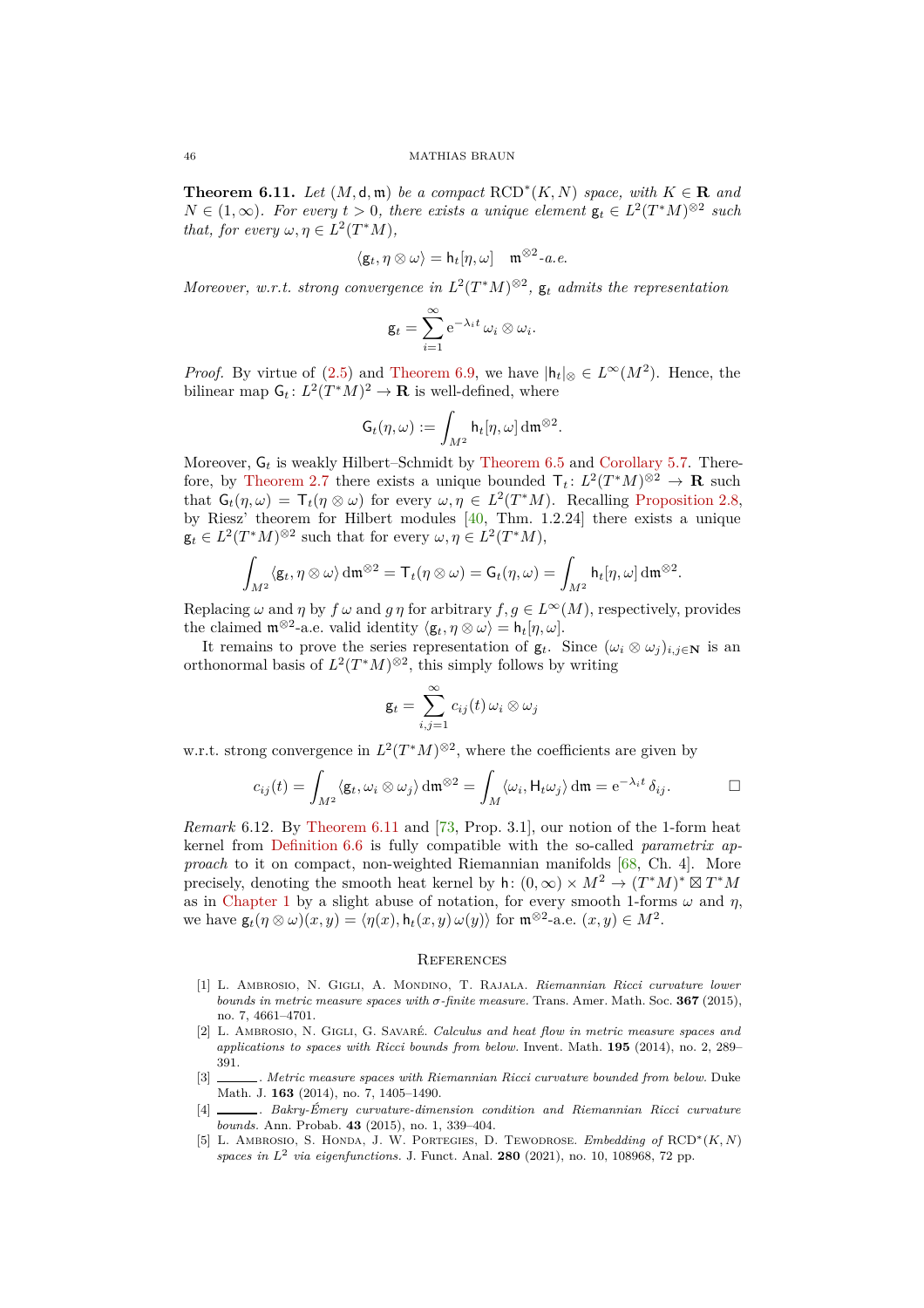- <span id="page-46-26"></span>[6] W. Arendt. *Heat kernels.* Script ISEM 2005/06, available online at https://www.uniulm.de/fileadmin/website\_uni\_ulm/mawi.inst.020/arendt/downloads/internetseminar.pdf, last access September 21, 2020.
- <span id="page-46-11"></span>[7] I. G. Avramidi. *Heat kernel and quantum gravity.* Lecture Notes in Physics. New Series m: Monographs, 64. Springer-Verlag, Berlin, 2000. x+149 pp.
- <span id="page-46-12"></span> $D.$  BAKRY, M. LEDOUX. *A logarithmic Sobolev form of the Li-Yau parabolic inequality.* Rev. Mat. Iberoam. **22** (2006), no. 2, 683–702.
- <span id="page-46-15"></span>[9] D. BAKRY, I. GENTIL, M. LEDOUX. *Analysis and geometry of Markov diffusion operators.* Grundlehren der Mathematischen Wissenschaften, 348. Springer, Cham, 2014. xx+552 pp.
- <span id="page-46-14"></span><span id="page-46-4"></span>[10] A. Beurling, J. Deny. *Espaces de Dirichlet. I. Le cas élémentaire.* Acta Math. **99** (1958), 203–224.
- [11] J.-M. Bismut. *The Atiyah-Singer theorems: a probabilistic approach. I. The index theorem.* J. Funct. Anal. **57** (1984), no. 1, 56–99.
- <span id="page-46-5"></span>[12] M. Braun, K. Habermann, K.-T. Sturm. *Optimal transport, gradient estimates, and pathwise Brownian coupling on spaces with variable Ricci bounds.* J. Math. Pures Appl. (9) **147** (2021), 60–97.
- <span id="page-46-6"></span>[13] M. Braun, B. Güneysu. *Heat flow regularity, Bismut-Elworthy-Li's derivative formula, and pathwise couplings on Riemannian manifolds with Kato bounded Ricci curvature.* Electron. J. Probab. **26** (2021), Paper No. 129, 25 pp.
- <span id="page-46-25"></span>[14] H. Brézis. *Opérateurs maximaux monotones et semi-groupes de contractions dans les espaces de Hilbert.* North-Holland Mathematics Studies, No. 5. Notas de Matemática (50). North-Holland Publishing Co., Amsterdam–London; American Elsevier Publishing Co., Inc., New York, 1973. vi+183 pp.
- <span id="page-46-24"></span>[15] E. Brué, D. Semola. *Constancy of the dimension for* RCD(*K, N*) *spaces via regularity of Lagrangian flows.* Comm. Pure Appl. Math. **73** (2020), no. 6, 1141–1204.
- <span id="page-46-17"></span>[16] F. Cavalletti, A. Mondino. *Sharp geometric and functional inequalities in metric measure spaces with lower Ricci curvature bounds.* Geom. Topol. **21** (2017), no. 1, 603–645.
- <span id="page-46-19"></span>[17] N. Charalambous. *On the L<sup>p</sup> independence of the spectrum of the Hodge Laplacian on non-compact manifolds.* J. Funct. Anal. **224** (2005), no. 1, 22–48.
- <span id="page-46-0"></span>[18] . *On the equivalence of heat kernel estimates and logarithmic Sobolev inequalities for the Hodge Laplacian.* J. Differential Equations **233** (2007), no. 1, 291–312.
- <span id="page-46-18"></span>[19] N. Charalambous, Z. Lu. *The spectrum of continuously perturbed operators and the Laplacian on forms.* Differential Geom. Appl. **65** (2019), 227–240.
- <span id="page-46-1"></span>[20] I. CHAVEL. *Eigenvalues in Riemannian geometry*. Including a chapter by B. RANDOL. With an appendix by J. Dodziuk. Pure and Applied Mathematics, 115. Academic Press, Inc., Orlando, FL, 1984.
- <span id="page-46-20"></span>[21] Z.-Q. Chen. *L<sup>p</sup> -independence of spectral bounds of generalized non-local Feynman–Kac semigroups.* J. Funct. Anal. **262** (9) (2012), 4120–4139.
- <span id="page-46-2"></span>[22] T. Coulhon, Q. S. Zhang. *Large time behavior of heat kernels on forms.* J. Differential Geom. **77** (2007), no. 3, 353–384.
- <span id="page-46-8"></span>[23] T. Coulhon, A. Sikora. *Gaussian heat kernel upper bounds via the Phragmén-Lindelöf theorem.* Proc. Lond. Math. Soc. (3) **96** (2008), no. 2, 507–544.
- <span id="page-46-9"></span>[24] T. Coulhon. *Heat kernel estimates, Sobolev-type inequalities and Riesz transform on noncompact Riemannian manifolds.* Analysis and geometry of metric measure spaces, 55–65, CRM Proc. Lecture Notes, 56. Amer. Math. Soc., Providence, RI, 2013.
- <span id="page-46-10"></span>[25] T. Coulhon, B. Deyver, A. Sikora. *Gaussian heat kernel estimates: from functions to forms.* J. Reine Angew. Math. **761** (2020), 25–79.
- <span id="page-46-16"></span>[26] E. B. Davies. *Heat kernels and spectral theory.* Cambridge Tracts in Mathematics, 92. Cambridge University Press, Cambridge, 1989. x+197 pp.
- <span id="page-46-13"></span>[27] C. Debin, N. Gigli, E. Pasqualetto. *Quasi-continuous vector fields on* RCD *spaces.* Potential Anal. **54** (2021), no. 1, 183–211.
- <span id="page-46-21"></span>[28] G. De Leva, D. Kim, K. Kuwae. *L<sup>p</sup> -independence of spectral bounds of Feynman–Kac semigroups by continuous additive functionals.* J. Funct. Anal. **259** (3) (2010), 690–730.
- <span id="page-46-3"></span>[29] B. Devyver. *A Gaussian estimate for the heat kernel on differential forms and application to the Riesz transform.* Math. Ann. **358** (2014), no. 1–2, 25–68.
- <span id="page-46-7"></span>[30] B. Driver, A. Thalmaier. *Heat equation derivative formulas for vector bundles.* J. Funct. Anal. **183** (2001), no. 1, 42–108.
- <span id="page-46-22"></span>[31] N. Dunford, B. Pettis. *Linear operations on summable functions.* Trans. Amer. Math. Soc. **47** (1940), 323–392.
- <span id="page-46-23"></span>[32] N. DUNFORD, J. T. SCHWARTZ. *Linear Operators. I. General Theory*. With the assistance of W. G. BADE, R. G. BARTLE. Pure and Applied Mathematics, Vol. 7 Interscience Publishers, Inc., New York; Interscience Publishers, Ltd., London 1958 xiv+858 pp.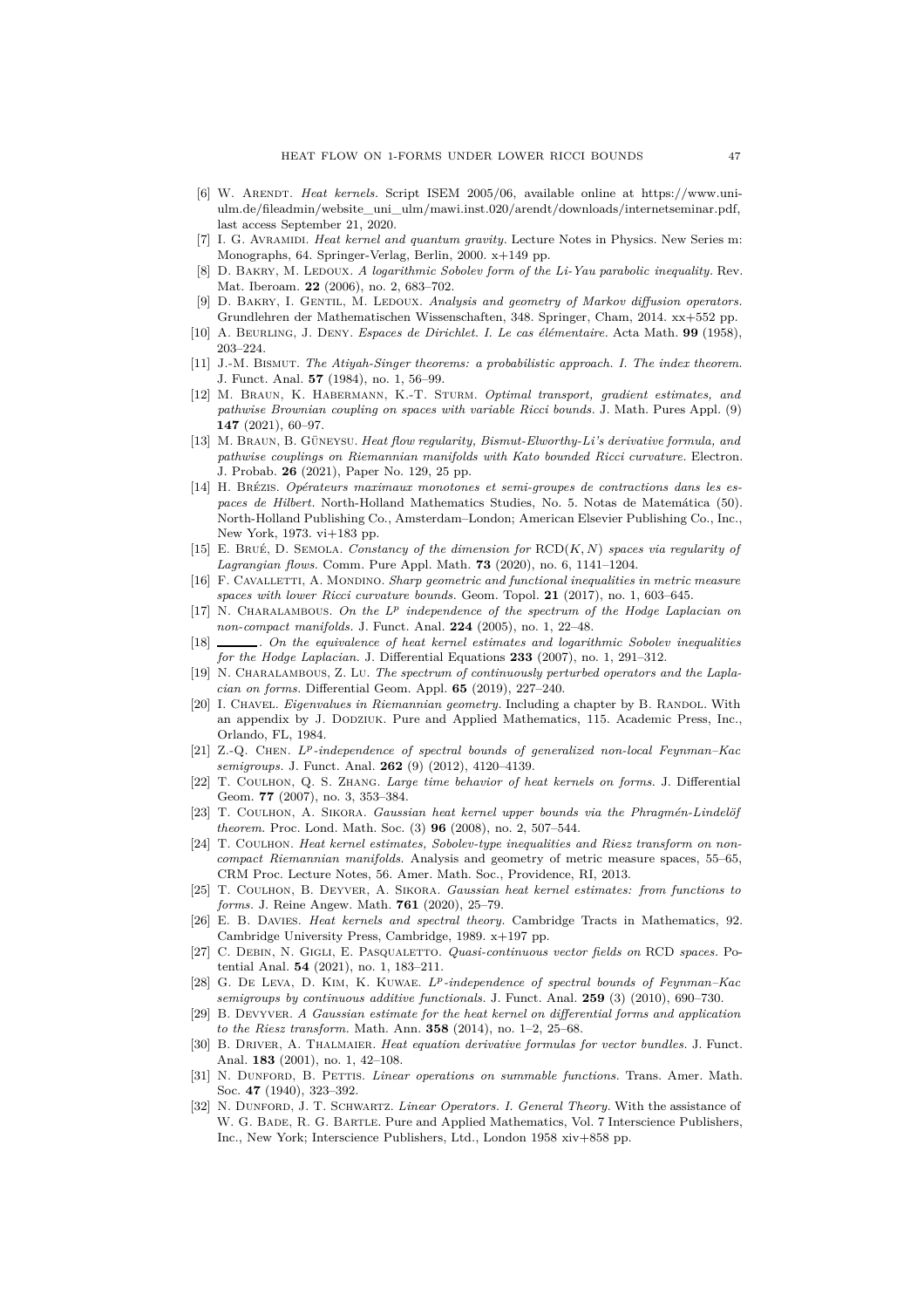#### <span id="page-47-3"></span>48 MATHIAS BRAUN

- [33] K. D. Elworthy, X.-M. Li. *Formulae for the derivatives of heat semigroups.* J. Funct. Anal. **125** (1994), no. 1, 252–286.
- <span id="page-47-4"></span>[34] . *An L*<sup>2</sup> *theory for differential forms on path spaces. I.* J. Funct. Anal. **254** (2008), no. 1, 196–245.
- <span id="page-47-10"></span>[35] M. ERBAR, K. KUWADA, K.-T. STURM. On the equivalence of the entropic curvature*dimension condition and Bochner's inequality on metric measure spaces.* Invent. Math. **201** (2015), no. 3, 993–1071.
- <span id="page-47-5"></span>[36] M. Erbar, C. Rigoni, K.-T. Sturm, L. Tamanini. *Tamed spaces — Dirichlet spaces with distribution-valued Ricci bounds.* J. Math. Pures Appl. (9) **161** (2022), 1–69.
- <span id="page-47-7"></span>[37] S. Gallot, D. Meyer. *Opérateur de courbure et laplacien des formes différentielles d'une variété riemannienne.* J. Math. Pures Appl. (9) **54** (1975), no. 3, 259–284.
- <span id="page-47-28"></span>[38] N. Gigli, E. Pasqualetto. *Equivalence of two different notions of tangent bundle on rectifiable metric measure spaces.* Preprint, arXiv:1611.09645, 2016.
- <span id="page-47-0"></span>[39] N. GIGLI. On the differential structure of metric measure spaces and applications. Mem. Amer. Math. Soc. **236** (2015), no. 1113, vi+91 pp.
- <span id="page-47-1"></span>[40] . *Nonsmooth differential geometry — an approach tailored for spaces with Ricci curvature bounded from below.* Mem. Amer. Math. Soc. **251** (2018), no. 1196, v+161 pp.
- <span id="page-47-27"></span><span id="page-47-12"></span>[41] L. Gross. *Logarithmic Sobolev inequalities.* Amer. J. Math. **97** (1975), no. 4, 1061–1083.
- [42] A. Grigor'yan. *Heat kernel and analysis on manifolds.* AMS/IP Studies in Advanced Mathematics, 47. American Mathematical Society, Providence, RI; International Press, Boston, MA, 2009. xviii+482 pp.
- <span id="page-47-26"></span>[43] A. Grigor'yan, J. Hu. *Upper bounds of heat kernels on doubling spaces.* Mosc. Math. J. **14** (2014), no. 3, 505–563, 641–642.
- <span id="page-47-13"></span>[44] B. Güneysu. *Covariant Schrödinger semigroups on Riemannian manifolds.* Operator Theory: Advances and Applications, 264. Birkhäuser/Springer, Cham, 2017. xviii+239 pp.
- <span id="page-47-11"></span>[45] B.-X. Han. *Ricci tensor on* RCD<sup>∗</sup> (*K, N*) *spaces.* J. Geom. Anal. **28** (2018), no. 2, 1295– 1314.
- [46] B.-X. Han. *Conformal transformation on metric measure spaces.* Potential Anal. **51** (2019), no. 1, 127–146.
- <span id="page-47-18"></span>[47] R. HEMPEL, J. VOIGT. *The spectrum of a Schrödinger operator in*  $L_p(\mathbf{R}^{\nu})$  *is p-independent.* Comm. Math. Phys. **104** (1986), no. 2, 243–250.
- <span id="page-47-19"></span>[48] . *On the Lp-spectrum of Schrödinger operators.* J. Math. Anal. Appl. 121 (1987), no. 1, 138–159.
- <span id="page-47-9"></span>[49] H. Hess, R. Schrader, D. A. Uhlenbrock. *Domination of semigroups and generalization of Kato's inequality.* Duke Math. J. **44** (1977), no. 4, 893–904.
- <span id="page-47-8"></span>[50] . *Kato's inequality and the spectral distribution of Laplacians on compact Riemannian manifolds.* J. Differential Geom. **15** (1980), no. 1, 27–37 (1981).
- <span id="page-47-23"></span>[51] P. D. Hislop, I. M. Sigal. *Introduction to spectral theory. With applications to Schrödinger operators.* Applied Mathematical Sciences, 113. Springer-Verlag, New York, 1996. x+337 pp.
- <span id="page-47-14"></span>[52] S. Honda. *Spectral convergence under bounded Ricci curvature.* J. Funct. Anal. **273** (2017), no. 5, 1577–1662.
- <span id="page-47-15"></span>[53] . *Elliptic PDEs on compact Ricci limit spaces and applications.* Mem. Amer. Math. Soc. **253** (2018), no. 1211, v+92 pp.
- <span id="page-47-16"></span>[54] S. Honda, X. Zhu. *A characterization of non-collapsed* RCD(*K, N*) *spaces via Einstein tensors.* Preprint, arXiv:2010.02530, 2020.
- <span id="page-47-6"></span>[55] E. P. Hsu. *Stochastic analysis on manifolds.* Graduate Studies in Mathematics, 38. American Mathematical Society, Providence, RI, 2002. xiv+281 pp.
- <span id="page-47-17"></span>[56] R. Jiang, H. Li, H. Zhang. *Heat kernel bounds on metric measure spaces and some applications.* Potential Anal. **44** (2016), no. 3, 601–627.
- <span id="page-47-22"></span>[57] R. V. KADISON, J. R. RINGROSE. *Fundamentals of the theory of operator algebras. Vol. I. Elementary theory.* Pure and Applied Mathematics, 100. Academic Press, Inc. [Harcourt Brace Jovanovich, Publishers], New York, 1983. xv+398 pp.
- <span id="page-47-25"></span>[58] T. Kato. *Perturbation theory for linear operators.* Reprint of the 1980 edition. Classics in Mathematics. Springer-Verlag, Berlin, 1995. xxii+619 pp.
- <span id="page-47-20"></span>[59] S. Kusuoka, I. Shigekawa. *Exponential convergence of Markovian semigroups and their spectra on L<sup>p</sup> -spaces.* Kyoto J. Math. **54** (2014), no. 2, 367–399.
- <span id="page-47-24"></span>[60] D. Lenz, P. Stollmann, D. Wingert. *Compactness of Schrödinger semigroups.* Math. Nachr. **283** (2010), no. 1, 94–103.
- <span id="page-47-2"></span>[61] N. LOHOUÉ, S. MEHDI. *Estimates for the heat kernel on differential forms on Riemannian symmetric spaces and applications.* Asian J. Math. **14** (2010), no. 4, 529–580.
- <span id="page-47-21"></span>[62] J. Lott, C. Villani. *Ricci curvature for metric-measure spaces via optimal transport.* Ann. of Math. (2) **169** (2009), no. 3, 903–991.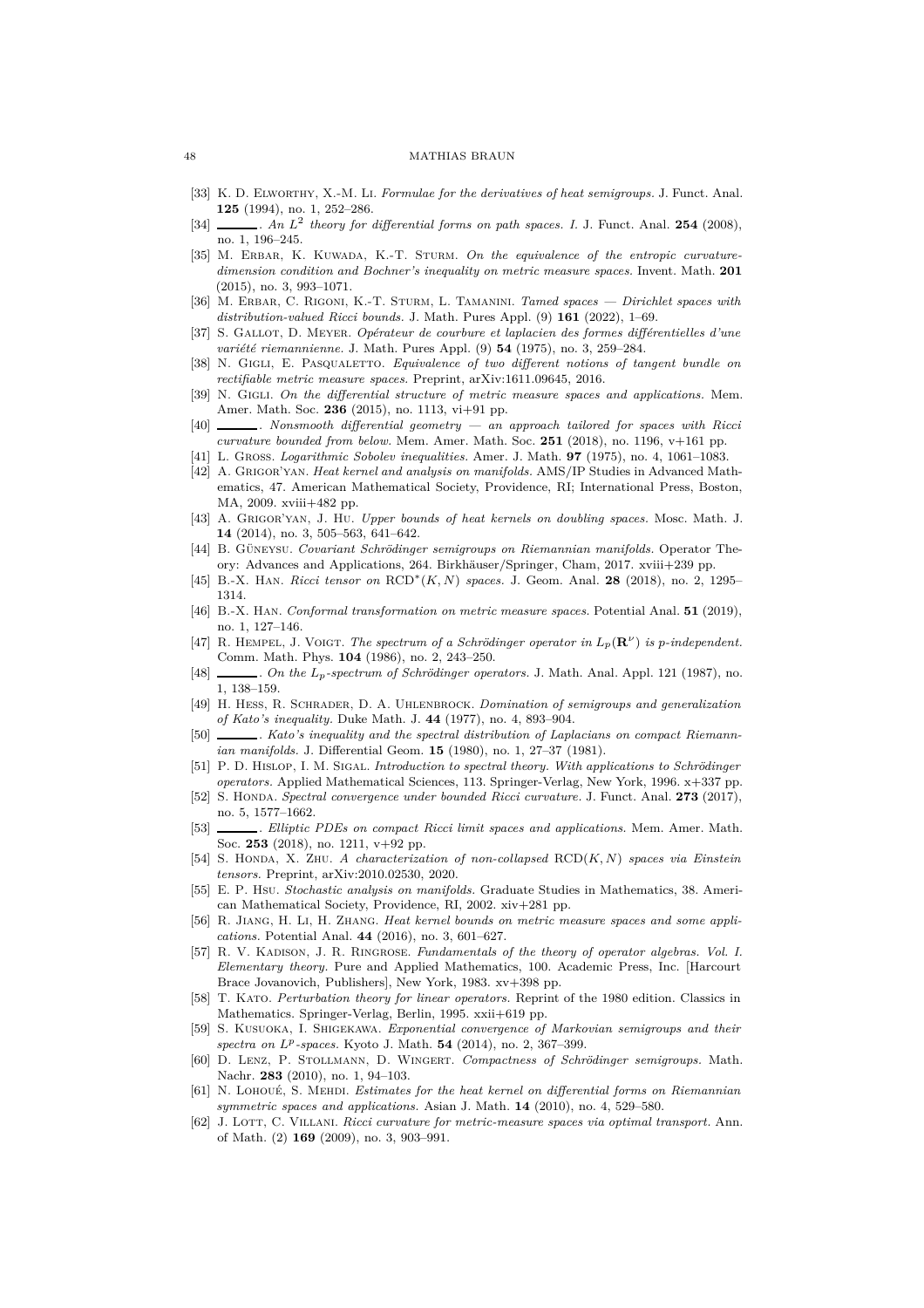- <span id="page-48-3"></span><span id="page-48-0"></span>[63] J. Magniez, E. M. Ouhabaz. *L<sup>p</sup> -estimates for the heat semigroup on differential forms, and related problems.* J. Geom. Anal. **30** (2020), no. 3, 3002–3025.
- <span id="page-48-2"></span>[64] S. MINAKSHISUNDARAM, Å. PLEIJEL. *Some properties of the eigenfunctions of the Laplaceoperator on Riemannian manifolds.* Canad. J. Math. **1** (1949), 242–256.
- <span id="page-48-17"></span>[65] A. N. Milgram, P. C. Rosenbloom. *Harmonic forms and heat conduction. I. Closed Riemannian manifolds.* Proc. Nat. Acad. Sci. U.S.A. **37** (1951), 180–184.
- [66] A. MONDINO, A. NABER. *Structure theory of metric measure spaces with lower Ricci curvature bounds.* J. Eur. Math. Soc. (JEMS) **21** (2019), no. 6, 1809–1854.
- <span id="page-48-24"></span>[67] E. M. Ouhabaz. *L<sup>p</sup> contraction semigroups for vector valued functions.* Positivity **3** (1999), no. 1, 83–93.
- <span id="page-48-13"></span>[68] V. K. Patopl. *Curvature and the eigenforms of the Laplace operator*. J. Differential Geom. **5** (1971), 233–249.
- <span id="page-48-21"></span>[69] T. Rajala. *Local Poincaré inequalities from stable curvature conditions on metric spaces.* Calc. Var. Partial Differential Equations **44** (2012), no. 3–4, 477–494.
- [70] T. RAJALA, K.-T. STURM. *Non-branching geodesics and optimal maps in strong*  $CD(K, \infty)$ *spaces.* Calc. Var. Partial Differential Equations **50** (2014), no. 3–4, 831–846.
- <span id="page-48-23"></span>[71] M. REED, B. SIMON. *Methods of modern mathematical physics. II. Fourier analysis, selfadjointness.* Academic Press [Harcourt Brace Jovanovich, Publishers], New York-London, 1975. xv+361 pp.
- <span id="page-48-5"></span>[72] S. Rosenberg. *Semigroup domination and vanishing theorems.* Geometry of random motion (Ithaca, N.Y., 1987), 287–302, Contemp. Math. **73**, Amer. Math. Soc., Providence, RI, 1988.
- <span id="page-48-4"></span>[73] . *The Laplacian on a Riemannian manifold. An introduction to analysis on manifolds.* London Mathematical Society Student Texts, 31. Cambridge University Press, Cambridge, 1997. x+172 pp.
- <span id="page-48-28"></span>[74] T. Sakai. *Riemannian geometry.* Translations of Mathematical Monographs, 149. American Mathematical Society, Providence, RI, 1996.
- <span id="page-48-9"></span>[75] L. Saloff-Coste. *Uniformly elliptic operators on Riemannian manifolds.* J. Differential Geom. **36** (1992), no. 2, 417–450.
- <span id="page-48-16"></span>[76] . *The heat kernel and its estimates.* Probabilistic approach to geometry, 405–436, Adv. Stud. Pure Math., 57, Math. Soc. Japan, Tokyo, 2010.
- <span id="page-48-19"></span>[77] G. Savaré. *Self-improvement of the Bakry-Émery condition and Wasserstein contraction of the heat flow in*  $RCD(K, \infty)$  *metric measure spaces.* Discrete Contin. Dyn. Syst. **34** (2014), no. 4, 1641–1661.
- <span id="page-48-25"></span>[78] I. Shigekawa. *L<sup>p</sup> contraction semigroups for vector valued functions.* J. Funct. Anal. **147** (1997), no. 1, 69–108.
- <span id="page-48-14"></span>[79] A. Sikora. *Riesz transform, Gaussian bounds and the method of wave equation.* Math. Z. **247** (2004), no. 3, 643–662.
- <span id="page-48-7"></span>[80] B. Simon. *Kato's inequality and the comparison of semigroups.* J. Funct. Anal. 32 (1979), no. 1, 97–101.
- <span id="page-48-26"></span>[81] P. Stollmann, J. Voigt. *Perturbation of Dirichlet forms by measures.* Potential Anal. **5** (1996), no. 2, 109–138.
- <span id="page-48-6"></span>[82] R. S. Strichartz. *Analysis of the Laplacian on the complete Riemannian manifold.* J. Funct. Anal. **52** (1983), no. 1, 48–79.
- <span id="page-48-27"></span>[83]  $\ldots$  *LP* contractive projections and the heat semigroup for differential forms. J. Funct. Anal. **65** (1986), no. 3, 348–357.
- <span id="page-48-10"></span>[84] K.-T. STURM. On the L<sup>p</sup>-spectrum of uniformly elliptic operators on Riemannian manifolds. J. Funct. Anal. **118** (1993), no. 2, 442–453.
- <span id="page-48-15"></span>[85] *\_\_\_\_\_\_. Analysis on local Dirichlet spaces. II. Upper Gaussian estimates for the fundamental solutions of parabolic equations.* Osaka J. Math. **32** (1995), no. 2, 275–312.
- <span id="page-48-22"></span>[86] . *Analysis on local Dirichlet spaces. III. The parabolic Harnack inequality.* J. Math. Pures Appl. (9) **75** (1996), no. 3, 273–297.
- <span id="page-48-20"></span><span id="page-48-18"></span>[87] . *On the geometry of metric measure spaces. I.* Acta Math. **196** (2006), no. 1, 65–131.
- [88] . *On the geometry of metric measure spaces. II.* Acta Math. **196** (2006), no. 1, 133– 177.
- <span id="page-48-1"></span>[89] . *Distribution-valued Ricci bounds for metric measure spaces, singular time changes, and gradient estimates for Neumann heat flows.* Geom. Funct. Anal. **30** (2020), no. 6, 1648– 1711.
- <span id="page-48-11"></span>[90] M. TAKEDA. *L<sup>p</sup>*-independence of spectral bounds of Schrödinger type semigroups. J. Funct. Anal. **252** (2007), 550–565.
- <span id="page-48-12"></span>[91] M. Takeda, Y. Tawara. *Lp-independence of spectral bounds of non-local Feynman–Kac semigroups.* Forum Math. **21** (6) (2009), 1067–1080.
- <span id="page-48-8"></span>[92] L. Tamanini. *From Harnack inequality to heat kernel estimates on metric measure spaces and applications.* Preprint, arXiv:1907.07163, 2019.